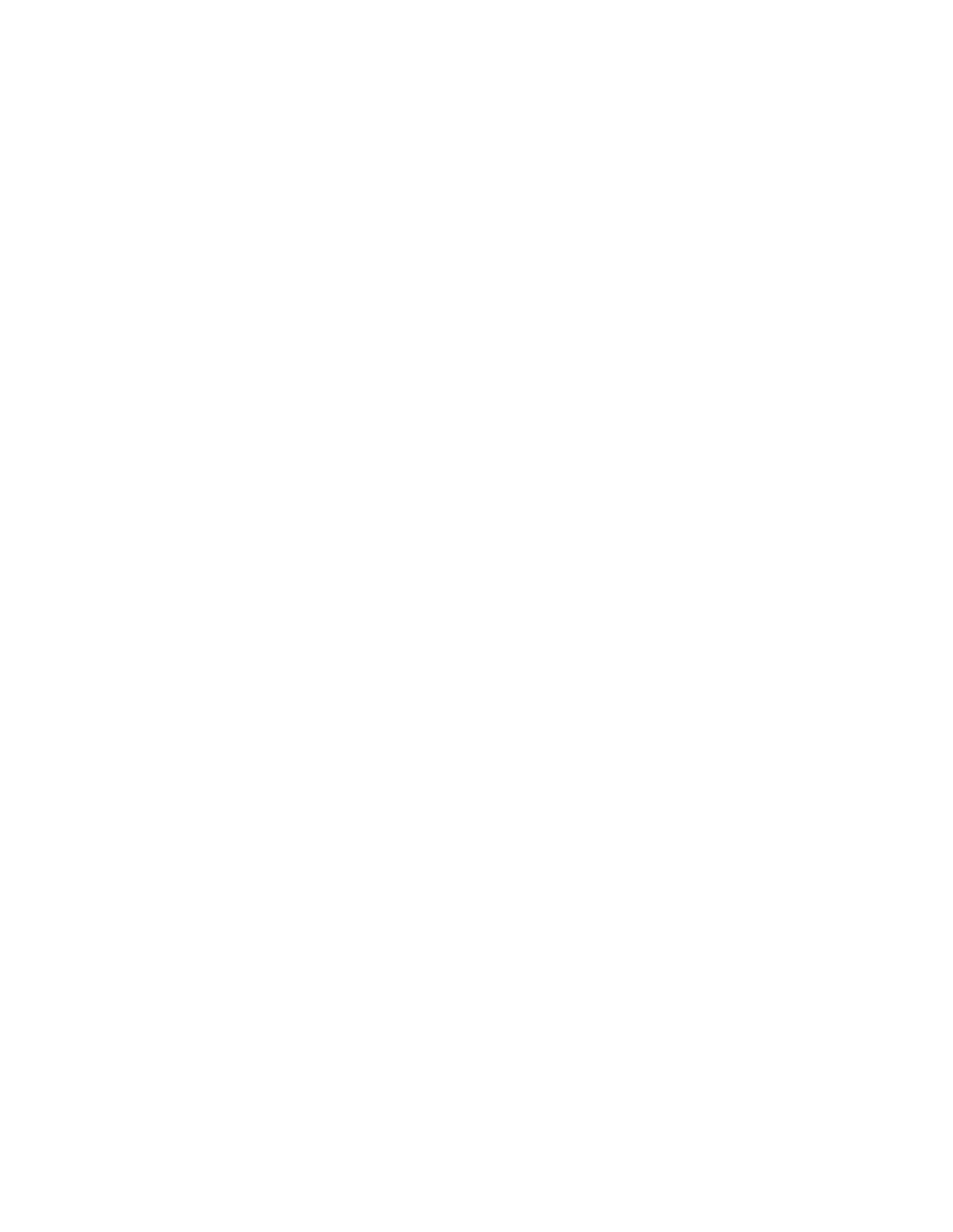#### **Abstract**

In this thesis, we study the notion of  $k$ -sets from discrete geometry and its applications to other mathematical problems.

We prove that the number of k-sets of the set  $N_0^d$  of nonnegative lattice points is between  $k^{d-1} \log k$  and  $k^{d-1} (\log k)^{d-1}$  in order of magnitude.

Next, we consider the continuous counterparts of  $h$ -vectors of simplicial polytopes that are known as h*-functions*. We prove that an important fact about hvectors of polytopes, the so-called *Generalized Lower Bound Theorem*, carries over to h-functions.

We also describe an application of  $h$ -vectors and  $h$ -functions: We give an alternative proof of the *First Selection Lemma*, which asserts that for every finite set S in d-dimensional space, there exists a point which is contained in a positive fraction of all full-dimensional simplices spanned by S. Specifically, we show that every *centerpoint* of S has this property. Our proof immediately extends to the corresponding statement for continuous probability distributions.

Finally, we consider, for a continuous probability measure  $\mu$  in the plane, the probability  $\square(\mu)$  that four random points independently and identically distributed according to  $\mu$  form a convex quadrilaeral. This question, which is known as *Sylvester's Four-Point Problem* was completely solved by Blaschke for the case of uniform distributions on convex bodies. For general distributions, however, it is still unknown which distributions minimize  $\square(\mu)$  or what the value of  $\inf_{\mu} \Box(\mu)$  is.

We improve the lower bound to  $\inf_{\mu} \Box(\mu) > 3/8 + 10^{-5} \approx 0.37501$ . This comes quite close to the best upper bound known to date, which is  $\inf_{\mu} \Box(\mu) <$ 0.38074. The Four-Point Problem can be equivalently reformulated in terms of finite point sets. In this discrete context, it is also known as the problem of determining the *rectilinear crossing number* of complete graphs. We observe that this discrete reformulation of the Four-Point Problem is closely related to the distribution of  $k$ -sets, and as a main tool, we show that for every finite point set in the plane, the number of  $(\leq k)$ -sets is at least  $3{k+1 \choose 2}$  $_{2}^{+1}).$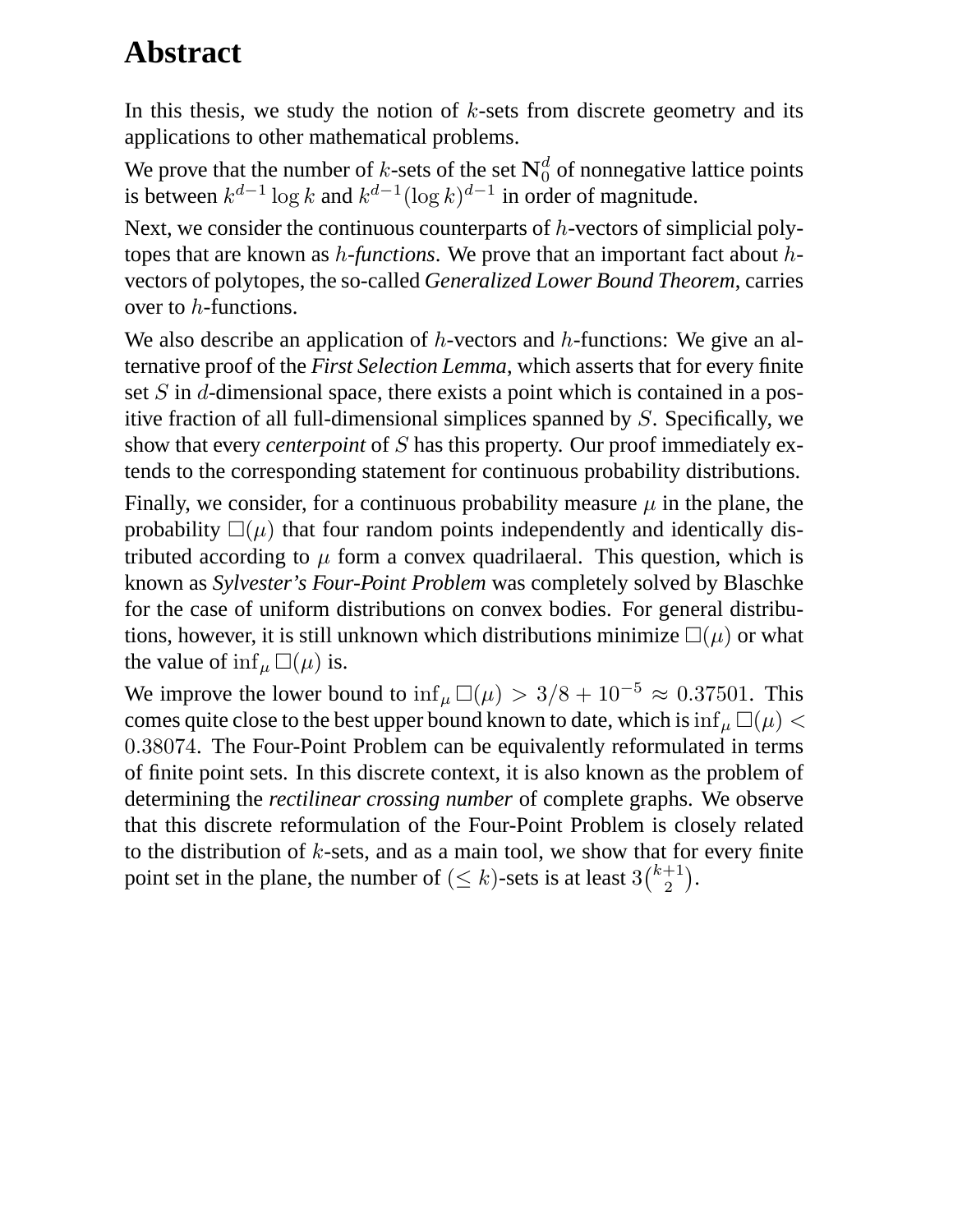### **Zusammenfassung**

Der Schwerpunkt dieser Arbeit liegt auf dem Begriff der k*-Menge* aus der diskreten Geometrie sowie dessen Implikationen für andere mathematische Fragestellungen.

Zunächst beschäftigen wir uns mit der asymptotischen Größenordung der Anzahl  $a_k(\mathbf{N}_0^d)$  von k-Mengen von  $\mathbf{N}_0^d$ . Wir beweisen, daß diese zwischen  $k^{d-1} \log k$  und  $k^{d-1} (\log k)^{d-1}$  liegt.

Sodann wenden wir uns den sogenannten  $h$ -Funktionen zu, die stetige Gegenstücke zu  $h$ -Vektoren simplizialer Polytope darstellen. Wir zeigen, daß ein wichtiger Satz über *h*-Vektoren von Polytopen, das sogenannte *Generalized Lower Bound Theorem*, sich auf h-Funktionen überträgt.

Ferner beschreiben wir eine Anwendung von h-Vektoren, bzw. h-Funktionen: Wir präsentieren einen neuen Beweis der als *First Selection Lemma* bekannten Tatsache, daß es zu einer gegebenen endlichen Punktemenge S im ddimensionalen Euklidischen Raum immer einen Punkt gibt, der in einem positiven Prozentsatz aller von S aufgespannten volldimensionalen Simplices liegt. Genauer gesagt zeigen wir, daß jeder *Centerpunkt* von S diese Eigenschaft hat. Unsere Beweismethode erlaubt uns auch unmittelbar, den analogen Satz über stetige Wahrscheinlichkeitsverteilungen herzuleiten.

Schließlich betrachten wir für stetige Wahrscheinlichkeitsmaße  $\mu$  in der Ebene die Wahrscheinlichkeit  $\square(\mu)$ , daß vier unabhängige  $\mu$ -verteilte Zufallspunkte ein konvexes Viereck bilden. Dieses als *Sylvesters Vierpunktproblem* bekannte Problem wurde zwar von Blaschke für den Fall einer Gleichverteilung auf einer beschränkten konvexen Menge vollständig gelöst, jedoch ist für allgemeinere Verteilungen die Frage noch unbeantwortet, welche Verteilungen  $\square(\mu)$ minimieren bzw. was  $\inf_{\mu} \Box(\mu)$  ist.

Wir kommen der Lösung dieses Problems einen Schritt näher, indem wir die untere Schranke auf inf<sub>µ</sub>  $\Box(\mu) > 3/8 + 10^{-5} \approx 0.37501$  verbessern, was der besten bisher bekannten oberen Schranke von  $\inf_{\mu} \Box(\mu) < 0.38074$  recht nahe kommt. Das Vierpunktproblem lässt sich äquivalent als Fragestellung uber endliche Punktemengen in der Ebene reformulieren und ist in diesem diskreten Kontext auch als das Problem bekannt, die *rektilineare Kreuzungs*zahl vollständiger Graphen zu bestimmen. Wir zeigen, daß diese diskrete Reformulierung des Vierpunktproblems in engem Zusammenhang zur Verteilung der  $k$ -Mengen steht, und beweisen als wichtigstes Hilfsmittel, daß für jede endliche Punktmenge in der Ebene die Anzahl der  $( $k$ )-Mengen mindestens$  $3\binom{k+1}{2}$  $\binom{+1}{2}$  beträgt.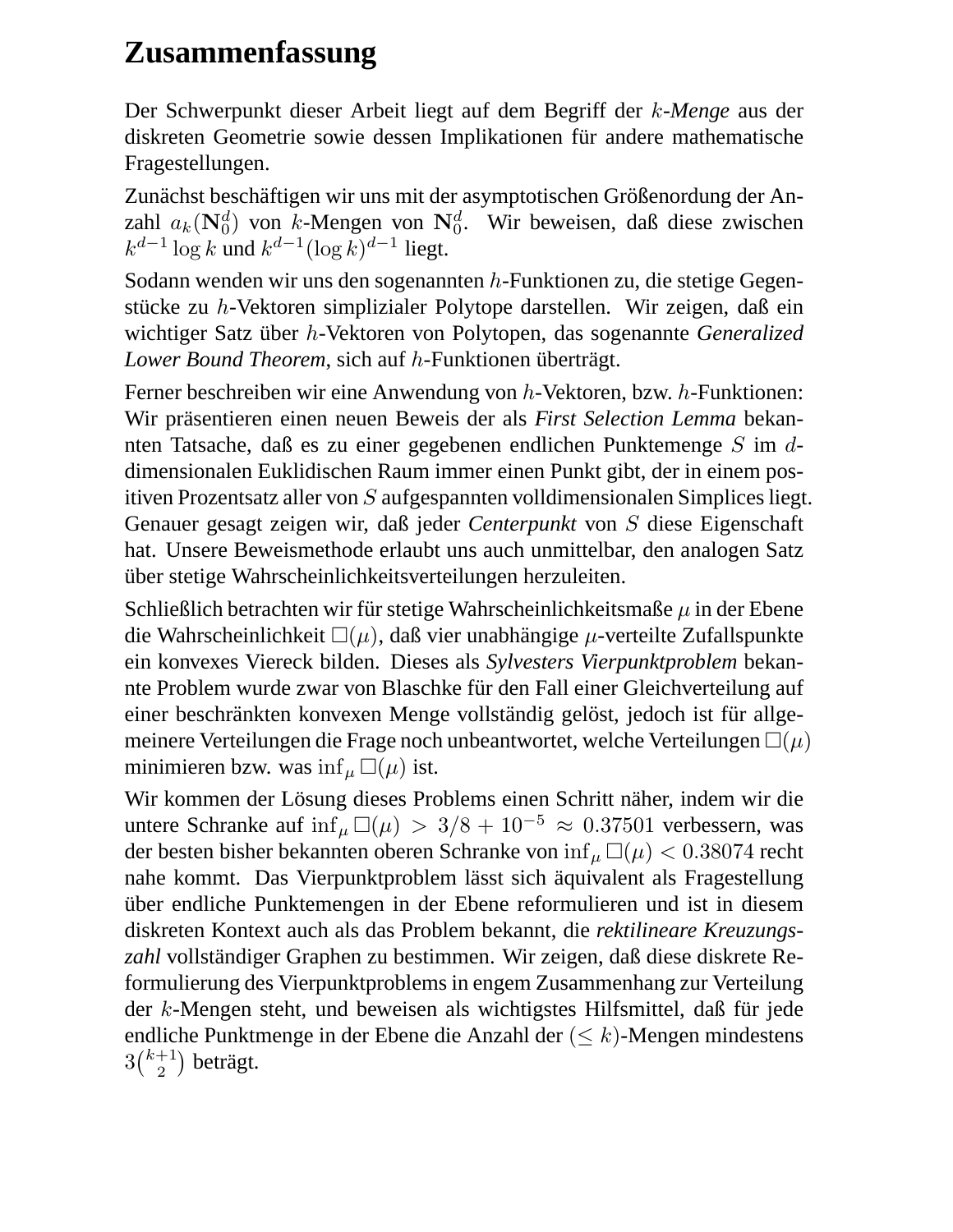#### **Acknowledgements**

I would like to express my deep gratitude to all the people without whom this work would not have been possible.

First of all, I would like to thank my advisor, Emo Welzl, for the wonderful opportunity to work in his research group that provides such a pleasant and stimulating environment. I am also much obliged to Jiří Matoušek for the possibility of repeated visits at Charles University and for his agreeing to act as a co-examiner of this thesis. Both Emo and Jirka have been very generous in sharing their mathematical insights and ideas with me, and I cannot begin to describe how inspiring and thrilling it has been to learn from them and to do research with them. I am very grateful for their guidance, support, and encouragement.

It has also been my privilege to collaborate with László Lovász and Katalin Vesztergombi. It is my pleasure to acknowledge that Theorems 5.12 and 6.1 are the results of joint work with them and Emo.

Finally, I would like to thank all my friends and colleagues, who made my time at ETH such a pleasant one. They are all wonderful human beings, and it strikes me as almost unforgivable to single out some of them. Nonetheless, for one reason or another, I would like to extend special thanks to: Udo Adamy, Christoph Ambuhl, Alexx Below, Jochen Giesen, Matthias John, Ingo ¨ Schurr, József Solymosi, Miloš Stojaković, Tibor Szabó, Falk Tschirschnitz, and Arnold Wassmer.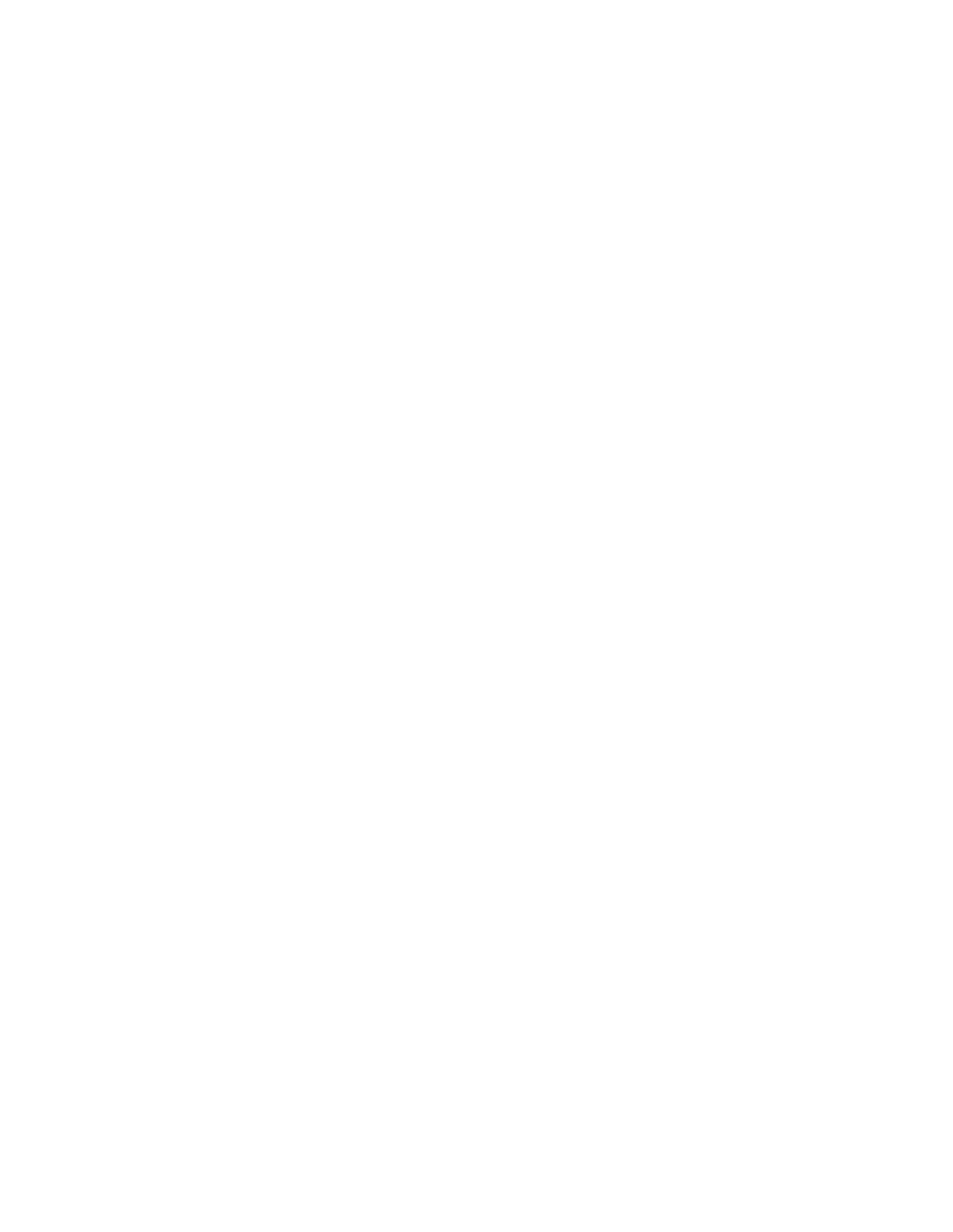# **Contents**

| $\mathbf 1$    |     | <b>Introduction</b>                                                   | $\mathbf{1}$ |  |  |
|----------------|-----|-----------------------------------------------------------------------|--------------|--|--|
| $\overline{2}$ |     | <b>Basics</b>                                                         |              |  |  |
|                | 2.1 |                                                                       | 5            |  |  |
|                | 2.2 |                                                                       | 11           |  |  |
|                | 2.3 |                                                                       | 13           |  |  |
| $\mathbf{3}$   |     | <b>Corner Cuts</b>                                                    | 17           |  |  |
|                | 3.1 | A Glimpse of the Algebraic Background                                 | 18           |  |  |
|                | 3.2 | How Many Lattice Points Are Involved?                                 | 24           |  |  |
|                | 3.3 |                                                                       | 25           |  |  |
|                | 3.4 |                                                                       | 26           |  |  |
|                | 3.5 |                                                                       | 32           |  |  |
| 4              |     | <b>Origin-Embracing Distributions</b>                                 | 35           |  |  |
|                | 4.1 |                                                                       | 37           |  |  |
|                |     | $h$ -Vectors of Simplicial Polytopes<br>4.1.1                         | 37           |  |  |
|                |     | 4.1.2                                                                 | 40           |  |  |
|                |     | 4.1.3<br>$h$ -Vectors in the Dual Setting, and $h$ -Functions $\dots$ | 44           |  |  |
|                |     | The Upper Bound Theorem, Discrete and Continuous.<br>4.1.4            | 48           |  |  |
|                | 4.2 |                                                                       | 52           |  |  |
|                | 4.3 | The Generalized Lower Bound Theorem                                   | 57           |  |  |
|                | 4.4 | The First Selection Lemma                                             | 63           |  |  |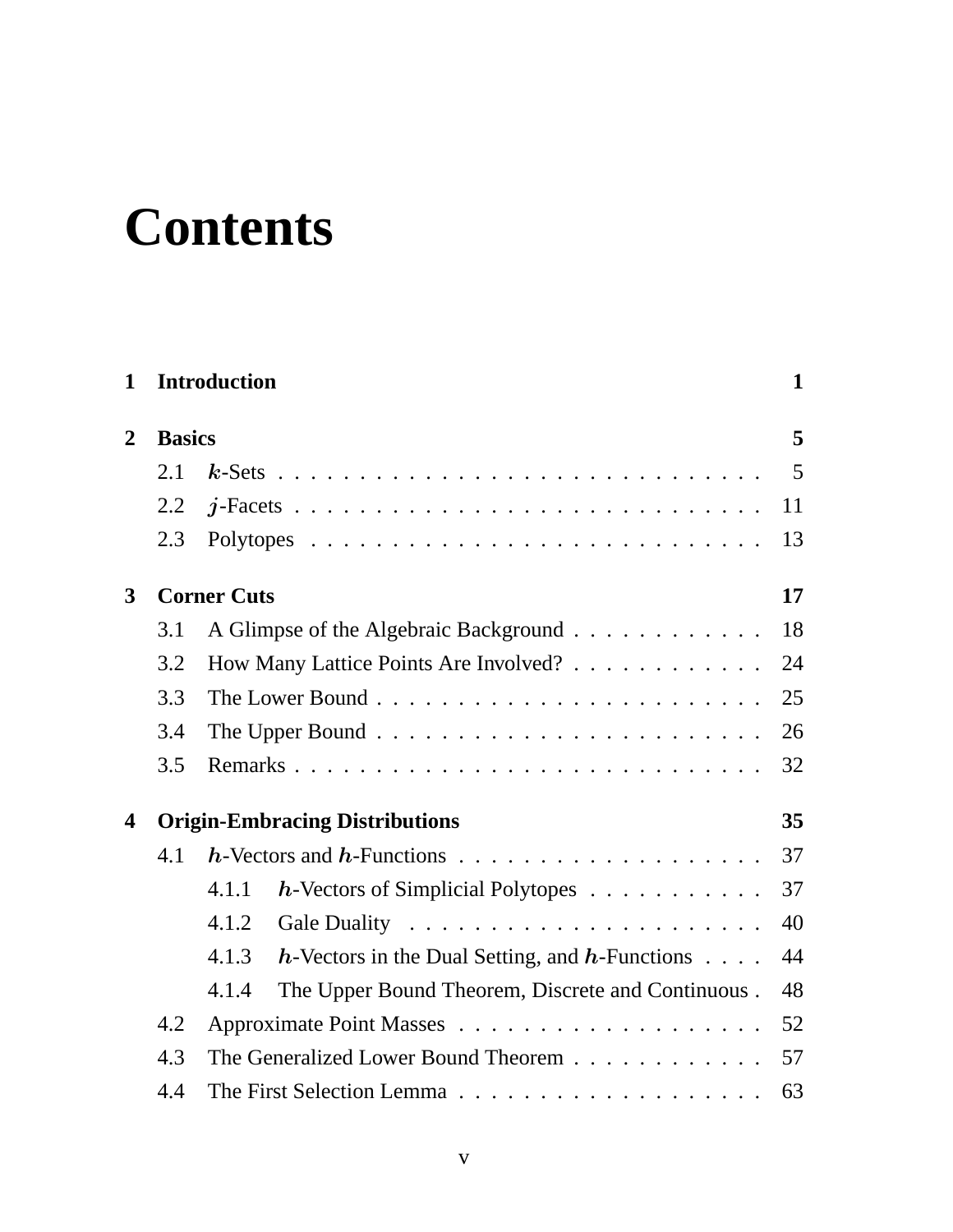| 5 | <b>Self-Embracing Distributions</b>                |                                                                             |  |  |
|---|----------------------------------------------------|-----------------------------------------------------------------------------|--|--|
|   |                                                    |                                                                             |  |  |
|   | 5.2                                                |                                                                             |  |  |
|   | 5.3                                                | Convex Quadrilaterals and $k$ -Sets $\ldots \ldots \ldots \ldots \ldots$ 94 |  |  |
|   |                                                    |                                                                             |  |  |
| 6 | <b>Lower Bounds for <math>(&lt; k</math>)-Sets</b> |                                                                             |  |  |
|   | 6.1                                                | The Lower Bound in the Plane 104                                            |  |  |
|   | 6.2                                                |                                                                             |  |  |
|   | <b>Bibliography</b>                                |                                                                             |  |  |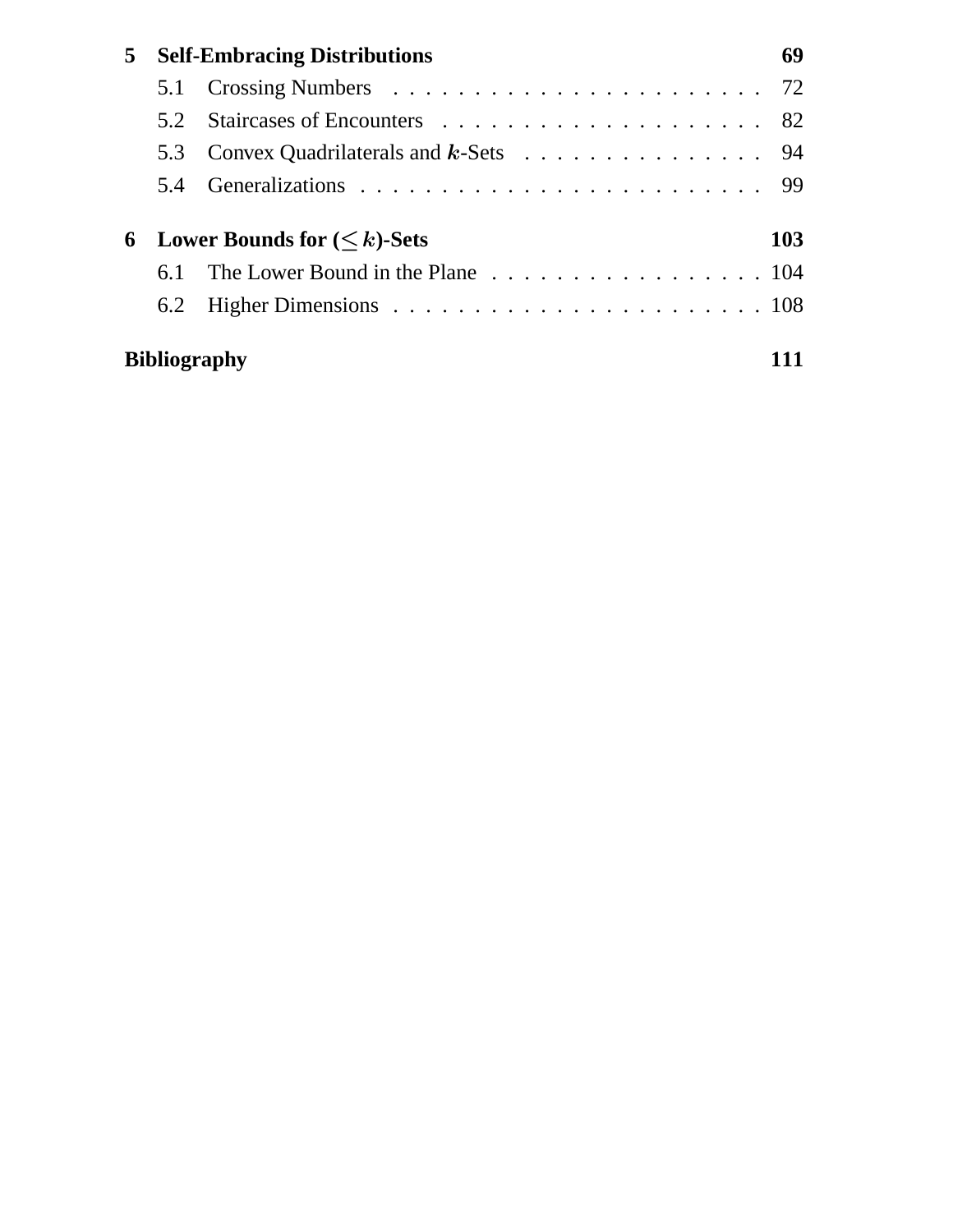### **Chapter 1**

## **Introduction**

In this thesis, we study the notions of k*-sets* and k*-facets* from discrete geometry and their applications to other mathematical problems.

Consider a set S of points in d-dimensional Euclidean space. A subset  $T \subseteq S$ is called a k-set of S, for integer k, if  $|T| = k$  and T can be strictly separated from its complement by a hyperplane.

The question known as the k*-set problem* concerns the number of k-sets of a finite ground set. The maximum number  $a_k^d$  $k<sup>d</sup>(n)$  of *k*-sets of any *n*-element set  $S \subseteq \mathbb{R}^d$  has numerous applications in the analysis of geometric algorithms and the complexity of other geometric objects, such as  $k^{\text{th}}$ -order Voronoi diagrams. The question is to determine the asymptotic behaviour of the function  $a_k^d$  $k(n)$  for fixed dimension d and  $k, n \to \infty$ . This appears to be extremely difficult and is regarded as one of the most challenging problems in discrete geometry. Despite considerable efforts by numerous researchers over the last thirty-odd years, and despite recent significant progress in dimensions two and three, the gap between the known upper and lower bounds remains quite large, even in the plane.

A closely related notion is that of a *k*-facet. Suppose that  $S \subseteq \mathbb{R}^d$  is a set of points in general position (i.e., every subset of cardinality at most  $d + 1$  is affinely independent), and consider an oriented  $(d - 1)$ -dimensional simplex σ spanned by points from S. Such a simplex is called a k*-facet* of S, for integer k, if there are precisely k points of S in the positive open halfspace determined by  $\sigma$ . It is known that the number of k-sets is maximized for point sets in general position, and that up to constant factors,  $a_k^d$  $_{k}^{d}(n)$  is also the maximum number of  $k$ -facets of any set of  $n$  points in general position in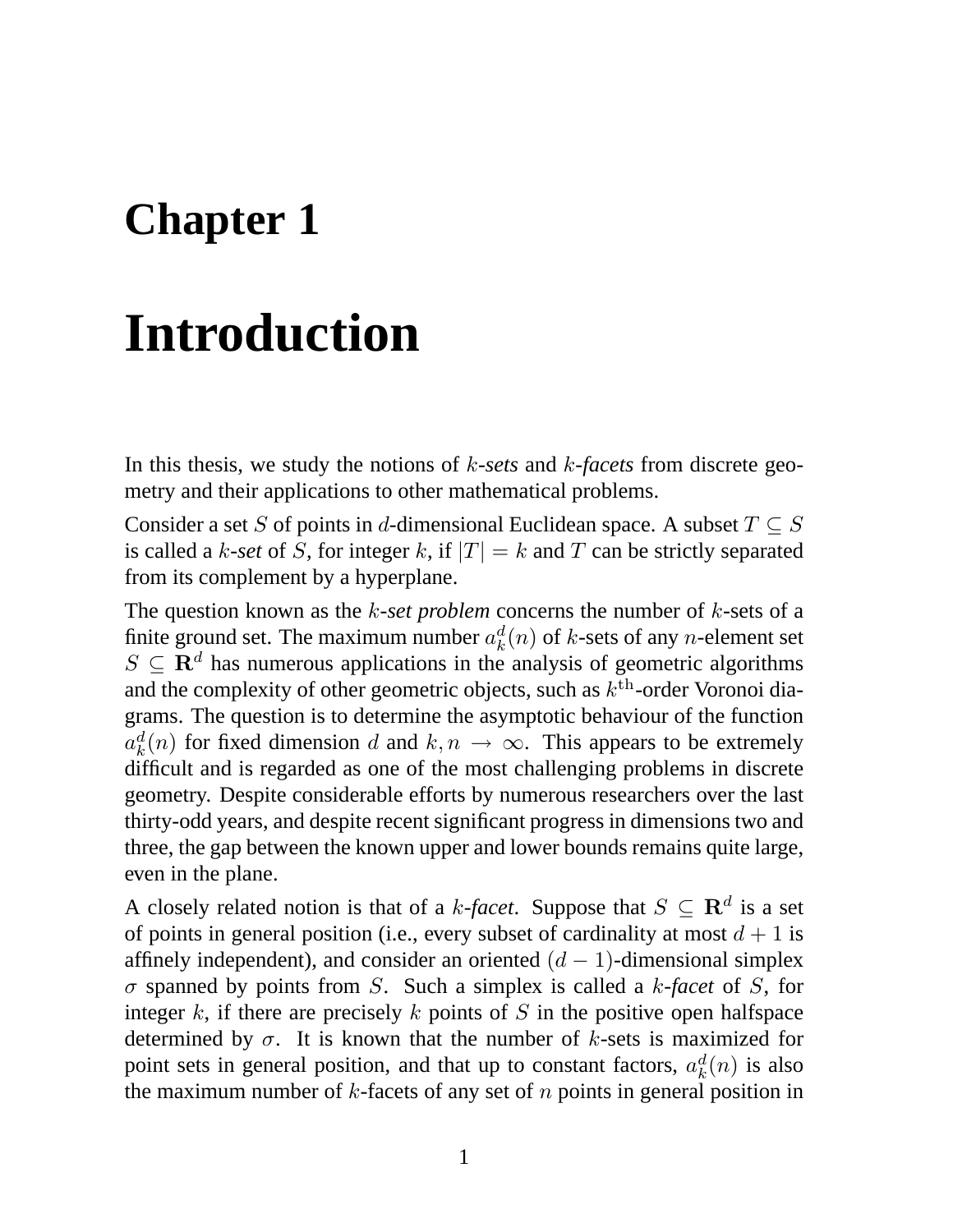dimension d.

We will discuss these notions and the known bounds in somewhat more detail (yet still quite tersely) in Chapter 2.

Interestingly,  $k$ -sets and  $k$ -facets also appear in other contexts which, at first sight, seem rather unrelated. For instance, Onn and Sturmfels [60] considered the k-sets of the infinite set  $\mathbf{N}_0^d$  and showed that these are in one-to-one correspondence with the Gröbner bases of a certain kind of ideal in the polynomial ring  $K[x_1, \ldots, x_d]$ , K any infinite field.

Another example is McMullen's [52] *Upper Bound Theorem (UBT)* for convex polytopes. This theorem gives exact upper bounds for the face numbers of a convex polytope, and as shown by Welzl [86], there is an equivalent reformulation of the UBT in terms of k-facets. This reformulation formed the basis for an analogue of the UBT for continuous probability distributions, which was developed in [84].

In this thesis, we will further investigate such connections and also study some new ones. In particular, we will be concerned with the following questions:

- 1. What is the asymptotic order of magnitude of the number  $a_k(\mathbf{N}_0^d)$  of *k*-sets of  $\mathbf{N}_0^d$  (for fixed d and  $k \to \infty$ ). Onn and Sturmfels gave a first upper bound of  $O(k^{2\frac{d-1}{d+1}})$ . We will prove in Chapter 3 that the correct order of magnitude is between  $k^{d-1} \log k$  and  $(k \log k)^{d-1}$ .
- 2. Certain linear combinations of the face numbers of a simplicial polytope  $P$  form the entries of the *h-vector* of  $P$ , which is a fundamental invariant of the polytope. In [84], continuous counterparts of h-vectors, so-called h*-functions*, were introduced. The h-function associated with a continuous probability measure  $\mu$  and a base point  $\boldsymbol{o}$  in  $\mathbf{R}^d$  is a certain continuous functions  $h_{\mu,\rho} : [0,1] \to \mathbf{R}_{\geq 0}$  which is determined by the following property: For each integer  $k \geq 0$ , the probability  $f_k(\mu, o)$  that o is contained in the convex hull of  $d + 1 + k$  independent  $\mu$ -distributed random points can be expressed (up to constant factors depending on k and d only) as the  $k^{\text{th}}$  moment  $\int_0^1 y^k h_{\mu,\mathbf{o}}(y) dy$ . It was shown that h-functions enjoy various properties that are in direct analogy to important theorems about  $h$ -vectors. Most notably, continuous analogues of the *Dehn-Sommerville Equations* and of the UBT were proved. The continuous version of the former asserts that  $h$ -functions are symmetric about 1/2, i.e.,  $h(y) = h(1 - y)$  for all y. The latter gives exact pointwise upper bounds for the values of the h-function. These, in turn imply exact upper bounds on the probabilities  $f_k(\mu, o)$ . In particular,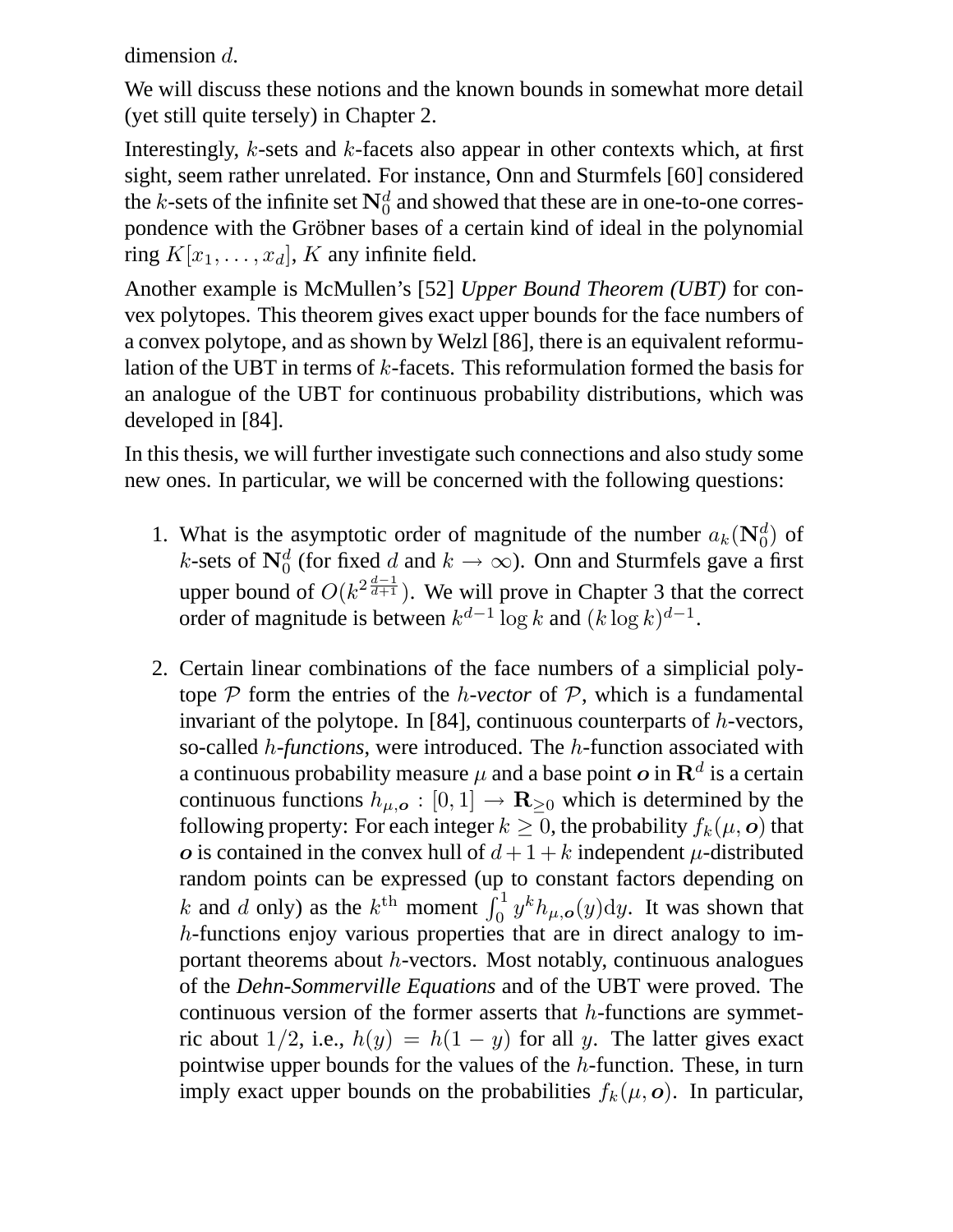these probabilities are essentially maximized by distributions that are symmetric about  $o$ .

After reviewing the definitions and basic facts, we will see in Chapter 4 that another prominent theorem about h-vectors also carries over: we will prove a continuous version of the *Generalized Lower Bound Theorem*, to the extent that h-functions are monotonically increasing on the interval  $[0, 1/2]$  (and hence decreasing on  $[1/2, 1]$ , by the Dehn-Sommerville Equation).

Furthermore, we will use the technique of  $h$ -vectors and  $h$ -functions to give an alternative proof of the *First Selection Lemma* and to establish a continuous analogue of it. The latter guarantees that for any probability distribution in  $\mathbf{R}^d$ , we can find a point  $\boldsymbol{o} \in \mathbf{R}^d$  (namely, a centerpoint of  $\mu$ ) such that the probability  $f_k(\mu, o)$  is at least some constant  $s(d, k) > 0$  which depends only on k and d. Thus, it can in some sense be considered a converse of the Continuous Upper Bound Theorem.

3. The simplest interesting instance for the probabilities  $f_k(\mu, o)$  is the case  $d = 2$  and  $k = 0$ : Given a continuous probability distribution  $\mu$ and a point  $\boldsymbol{o}$  in the plane, what is the probability that  $\boldsymbol{o}$  is contained in the triangle spanned by three random points  $P_1$ ,  $P_2$ ,  $P_3$  i.i.d.  $\sim \mu$ ?

Now suppose that instead of a point fixed in advance, we consider a fourth independent random point, i.e., the probability

$$
Pr[P_4 \in conv\{P_1, P_2, P_3\}] = \frac{1}{4} Pr[conv\{P_1, P_2, P_3, P_4\}] \text{ is a triangle}],
$$

or equivalently, the complementary probability

$$
\Box(\mu) := \Pr[\text{conv}\{P_1, P_2, P_3, P_4\} \text{ is a convex quadrilateral}].
$$

This is the well-known *Four-Point Problem* of J.J. Sylvester [77]. While this problem was completely solved by Blaschke [18] for uniform distributions on convex bodies, for the general case it is still unknown which distributions minimize  $\square(\mu)$ , or what the true value  $\square_* := \inf_{\mu} \square(\mu)$ is. It is known [66] that the problem can be equivalently stated as a question about discrete point sets: if we denote by  $\Box(n)$  the minimum number of convex 4-element subsets of any set of  $n$  points in general position in the plane, then

$$
\Box_* = \lim_{n \to \infty} \frac{\Box(n)}{\binom{n}{4}}.
$$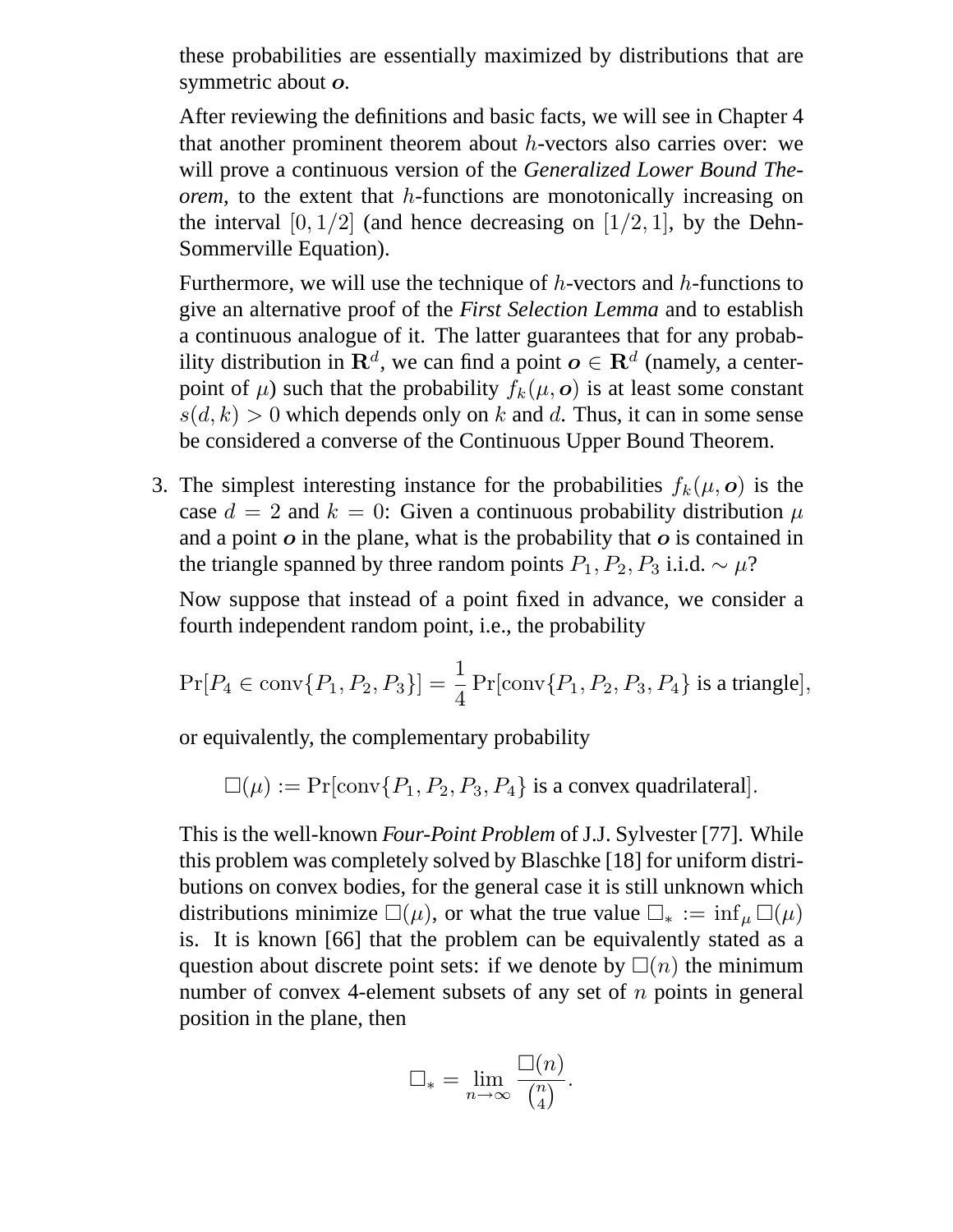In this context, the problem is also known as that of determining the *rectilinear crossing number* of complete graphs.

In Chapter 5, we will work towards closing the gap of our knowledge about  $\Box_*$ . We will first prove the lower bound  $\Box_*$  > 0.3288 by a method inspired by the h-function approach. After that, we improve this to  $\Box_* \geq 3/8 + \varepsilon$ , with  $\varepsilon \approx 10^{-5}$  by a more direct connection to k-sets: We express the number of convex quadrilaterals in a point set  $S \subseteq \mathbb{R}^2$  as a positive linear combination of the numbers  $a_k(S)$  of k-sets of S. The immediate strategy of substituting lower bounds for the  $a_k$ 's fails, since for each  $k$ , there are point sets with very few  $k$ -sets. However, these examples are very attuned to the specific  $k$  at hand, and we can save our approach by doing "integration by parts", i.e., by passing to the numbers  $A_k := \sum_{i=1}^k a_k$ . For an *n*-point set, the number  $\Box$  of convex quadrilaterals can also be expressed as a positive linear combination of the numbers  $A_k$ ,  $1 \leq k \leq n/2$ . We then combine the lower bound  $A_k \geq 3 {k+1 \choose 2}$  $^{+1}_{2}$ ), which we prove in Chapter 6 and which is tight for  $k < n/3$ , with a result of Welzl that implies better estimates for k close to  $n/2$ , and obtain the bound for  $\Box_*$  as advertised.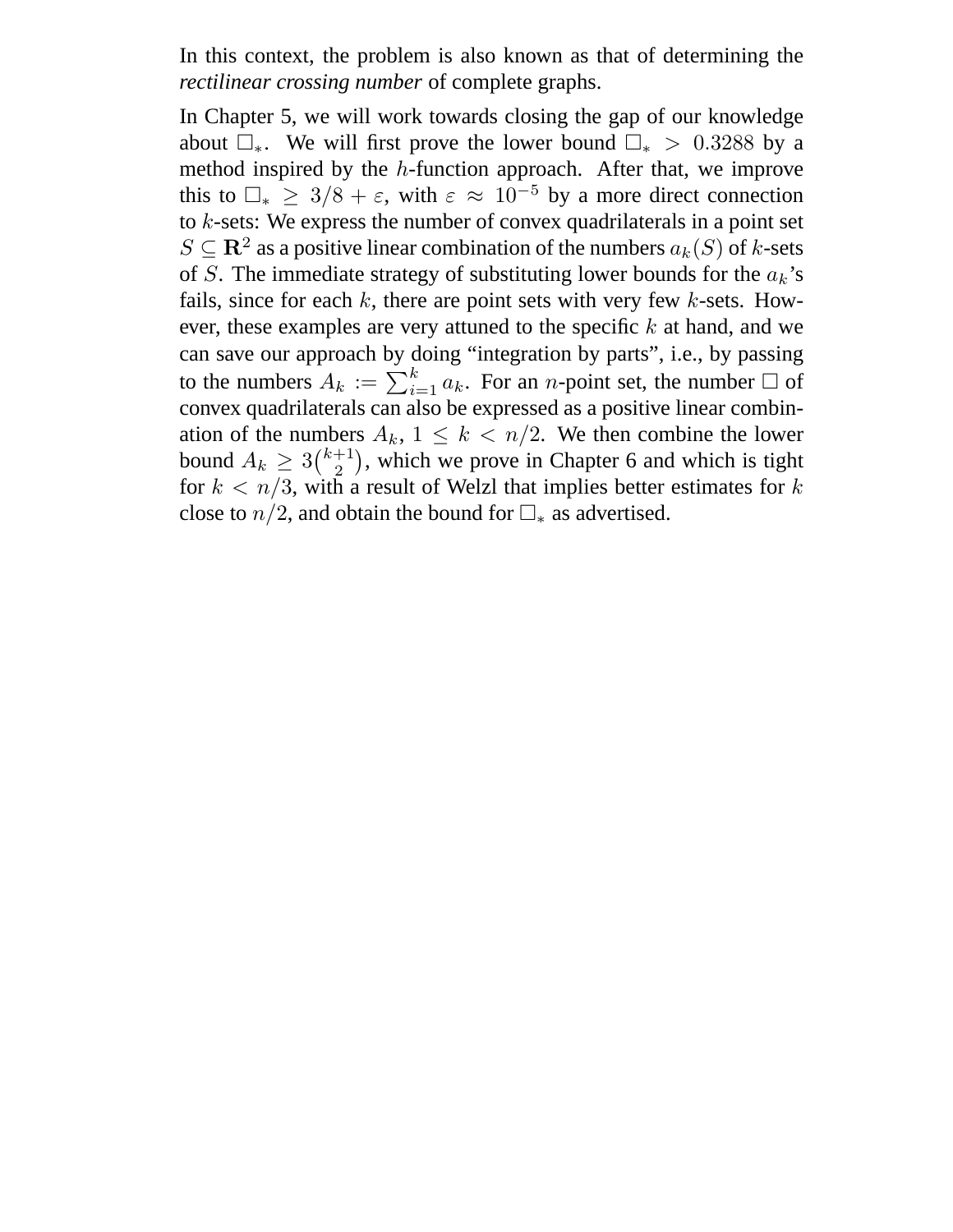### **Chapter 2**

### **Basics**

The purpose of this chapter is to review the central notions of our investigations,  $k$ -sets and  $j$ -facets. Along the way, we will introduce the terminology and notation used throughout this thesis. Furthermore, we compile a number of well-known facts which we will need in what follows. For a more thorough and extensive survey of the landscape of  $k$ -sets, including many of the proofs, see Chapter 11 of Matoušek's textbook [51].

#### **2.1** k**-Sets**

Let  $S \subseteq \mathbf{R}^d$ . A subset  $T \subseteq S$  is called a k-set of S, for integer k, if  $|T| = k$ and there is a hyperplane H that strictly separates T and  $S \setminus T$ , i.e., T lies in one of the open halfspaces bounded by H and  $S \setminus T$  in the other.

The number of k-sets of S will be denoted by  $a_k(S)$ , or just by  $a_k$  if S is understood from the context. We will only be concerned with sets for which these numbers are finite, and always implicitly assume so.

If S is a finite set and  $n := |S|$  then  $T \subseteq S$  is a k-set iff  $S \setminus T$  is an  $(n-k)$ -set. Thus, the numbers  $a_k(S)$  are symmetric about  $n/2$ , i.e.,

$$
a_k(S) = a_{n-k}(S).
$$

Usually, the notion of  $k$ -sets is defined only for finite ground sets, but it makes sense and is of interest also in other contexts. For instance, Chapter 3 will be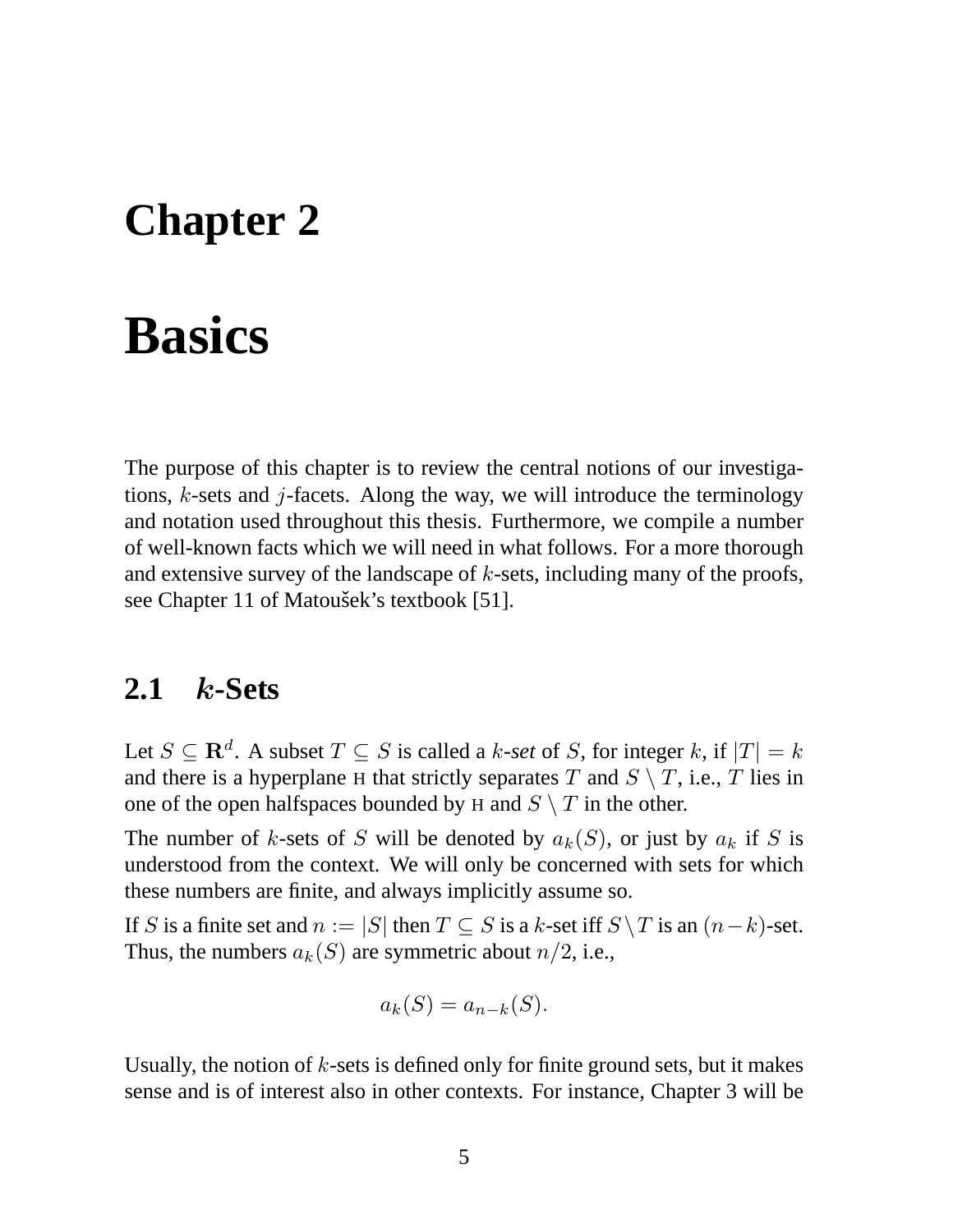concerned with the *k*-sets of the infinite set  $N_0^d$ , which also go under the suggestive name of *corner cuts* and turn out to have applications in computational commutative algebra [60].

**Example 2.1.** If S is a set of n points in convex position in the plane, then  $a_k(S) = n$  for  $1 \leq k \leq n-1$  (any consecutive k points along the boundary of the convex hull form a  $k$ -set, and vice versa, see Figure 2.1).



**Figure 2.1:** *A set of* 9 *points in convex position and a typical* 4*-set.*

**Example 2.2.** Figure 2.2 shows a "tripod shaped" set of nine points in the plane and its 4-sets: Each 4-set consists either of the two outermost points from each of two "spokes" (3 possibilities), or of all three points from one spoke and one point from another  $(3.5 = 15$  possibilities). Thus,  $a_4(S) = 18$ . This will be a useful example to keep in mind. Suitable generalizations of it will appear later.

It is not difficult to derive tight bounds for the total number of partitions of a finite point set S, i.e., for the sum  $\sum_k a_k(S)$ , using the following form of duality.

**Point-Hyperplane Duality and Arrangements.** For a point  $a = (a_1, \ldots, a_d) \in$  $\mathbf{R}^d$ , the *dual hyperplane*  $\boldsymbol{a}^*$  is defined by

$$
\boldsymbol{a}^* := \{\boldsymbol{x} \in \mathbf{R}^d : x_d = a_1 x_1 + \ldots + a_{d-1} x_{d-1} - a_d\}.
$$

Conversely, if a hyperplane  $H \subseteq \mathbb{R}^d$  is not *vertical*, i.e., is not parallel to the  $x_d$ -axis, then it can be uniquely written as  $H = \{ \boldsymbol{x} \in \mathbf{R}^d : x_d = a_1 x_1 + \ldots + a_k \}$  $a_{d-1}x_{d-1} - a_d$ , and we set

$$
H^* := (a_1, \ldots, a_d).
$$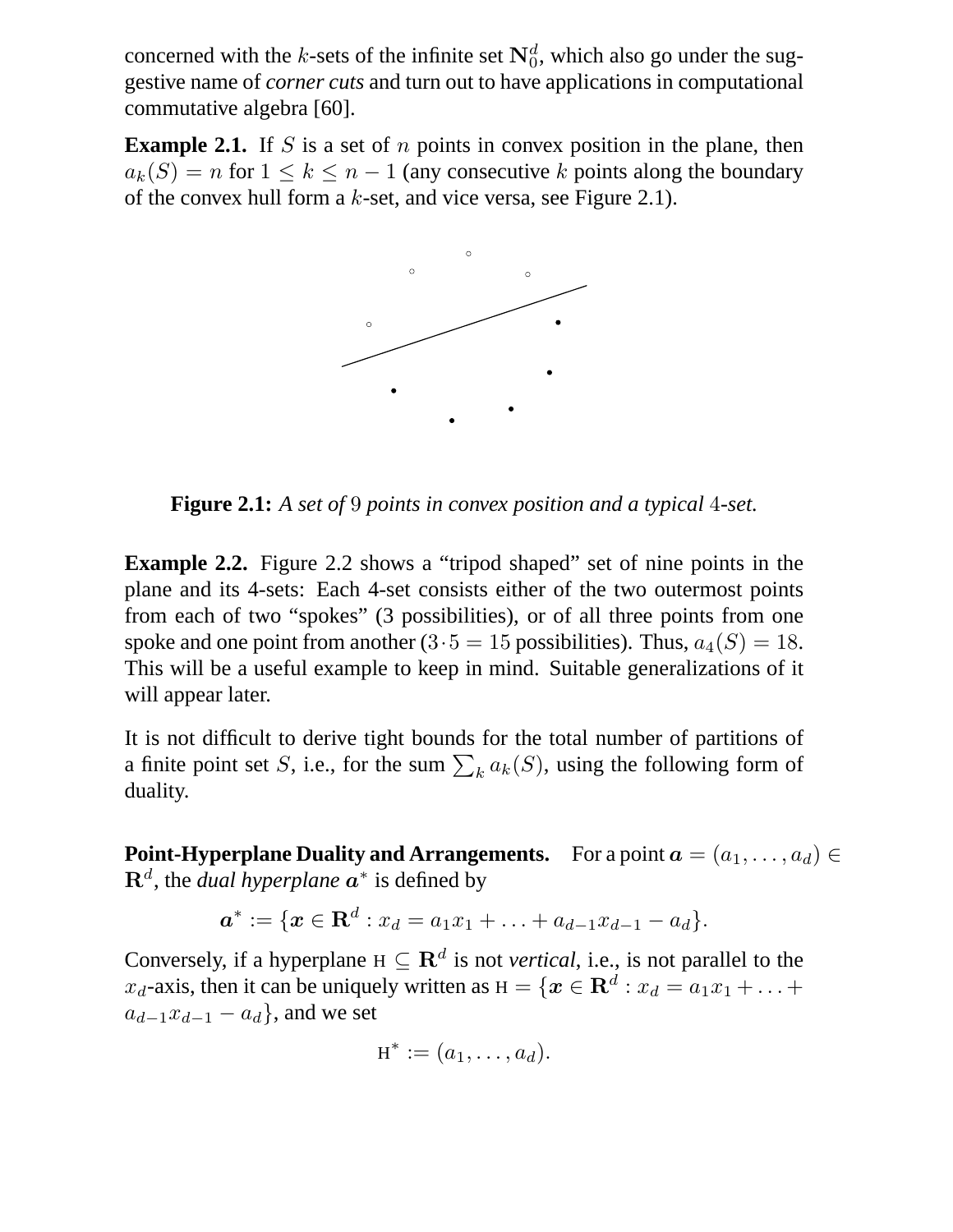

**Figure 2.2:** *Another set of* 9 *points and its* 4*-sets (up to symmetry).*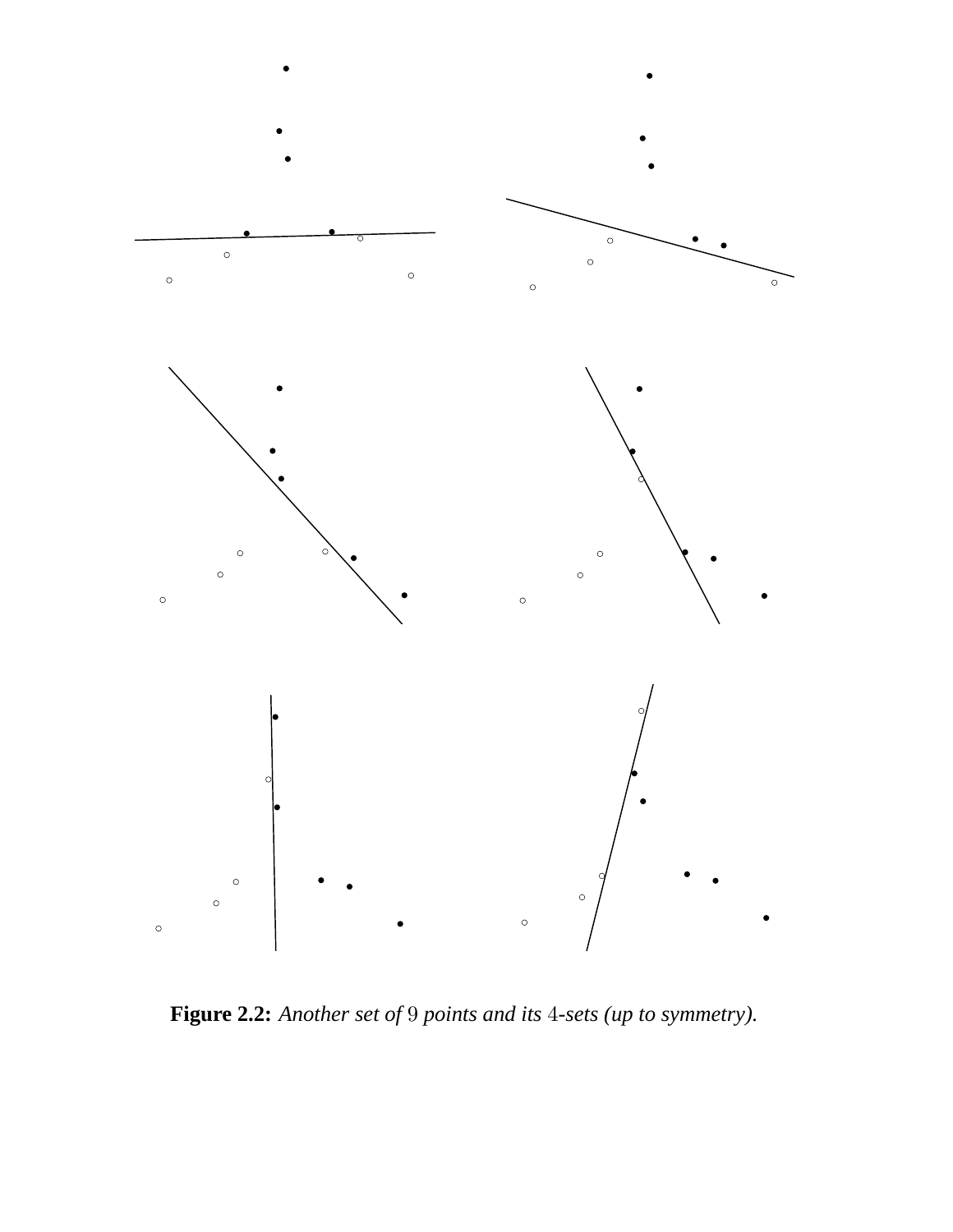It is easy to see that for all  $\alpha$  and all nonvertical H, we have

- 1.  $(a^*)^* = a$  and  $(H^*)^* = H$ .
- 2.  $a \in H$  iff  $H^* \in a^*$ .
- 3. *a* lies above H iff the point H<sup>\*</sup> lies above the hyperplane  $a^*$ .

Now, consider a finite set  $S \subseteq \mathbf{R}^d$ . Dualizing S, we get a set of hyperplanes  $S^* = \{ \bm{p}^* : \bm{p} \in S \}.$ 

If H is a hyperplane disjoint from  $S$  then we may assume that it is not vertical; otherwise, we can perturb H without changing the partition it induces on S. Then  $H^*$  is a point which is disjoint from all hyperplanes in  $S^*$ , i.e.,  $H^*$  lies in the complement  $\mathbf{R}^d \setminus \bigcup_{\bm{p} \in S} \bm{p}^*.$ 

The connected components of this complement are called the *full-dimensional faces* of the *arrangement* S <sup>∗</sup> of hyperplanes. More generally, a finite set H of hyperplanes in  $\mathbf{R}^{d}$  defines a partition of  $\mathbf{R}^{d}$  into relatively open convex subsets, called *faces*, of various dimensions  $i = 0, 1, \ldots, d$  (see Chapter 6 of [51]). This partition is called the *arrangement* induced by H and denoted by  $\mathcal{A}(H)$  or sometimes simply by H.

The full-dimensional faces of the arrangement  $S^*$  are relevant in our context for the following reason: two nonvertical hyperplanes  $H_1$  and  $H_2$  disjoint from S induce the same partition on S if and only if their duals  $H_1^*$  and  $H^*$ either lie in the same full-dimensional face of  $S^*$  or lie in antipodal unbounded full-dimensional faces. Here, two full-dimensional faces  $\mathcal{F}_1$  and  $\mathcal{F}_2$  of an arrangement of hyperplanes are called *antipodal* if for every hyperplane H defining the arrangement,  $\mathcal{F}_1$  lies above H iff  $\mathcal{F}_2$  lies below H and vice versa.

It is not difficult to see by induction on the dimension  $d$  that the number of full-dimensional faces in an arrangement of *n* hyperplanes in  $\mathbf{R}^d$  is at most  $\sum_{i=0}^{d} \binom{n}{i} = O(n^d)$ , and that the number of pairs of antipodal unbounded i full-dimensional faces is at most  $\sum_{i=0}^{d-1} \binom{n-1}{i}$ . Moreover, both maxima are attained iff the arrangement is *simple* in the following sense.

- **Definition 2.3 (Various Non-Degeneracy Notions).** 1. An arrangement of hyperplanes in  $\mathbf{R}^d$  is called *simple* if for  $1 \leq i \leq d+1$ , any i of the hyperplanes intersect in an affine flat of dimension  $d - i$  (in particular, there is no point common to any  $d + 1$  of them).
	- 2. Further, a point set  $S \subseteq \mathbb{R}^d$  is said to be in *general position* if every subset of S of cardinality at most  $d + 1$  is affinely independent (the "at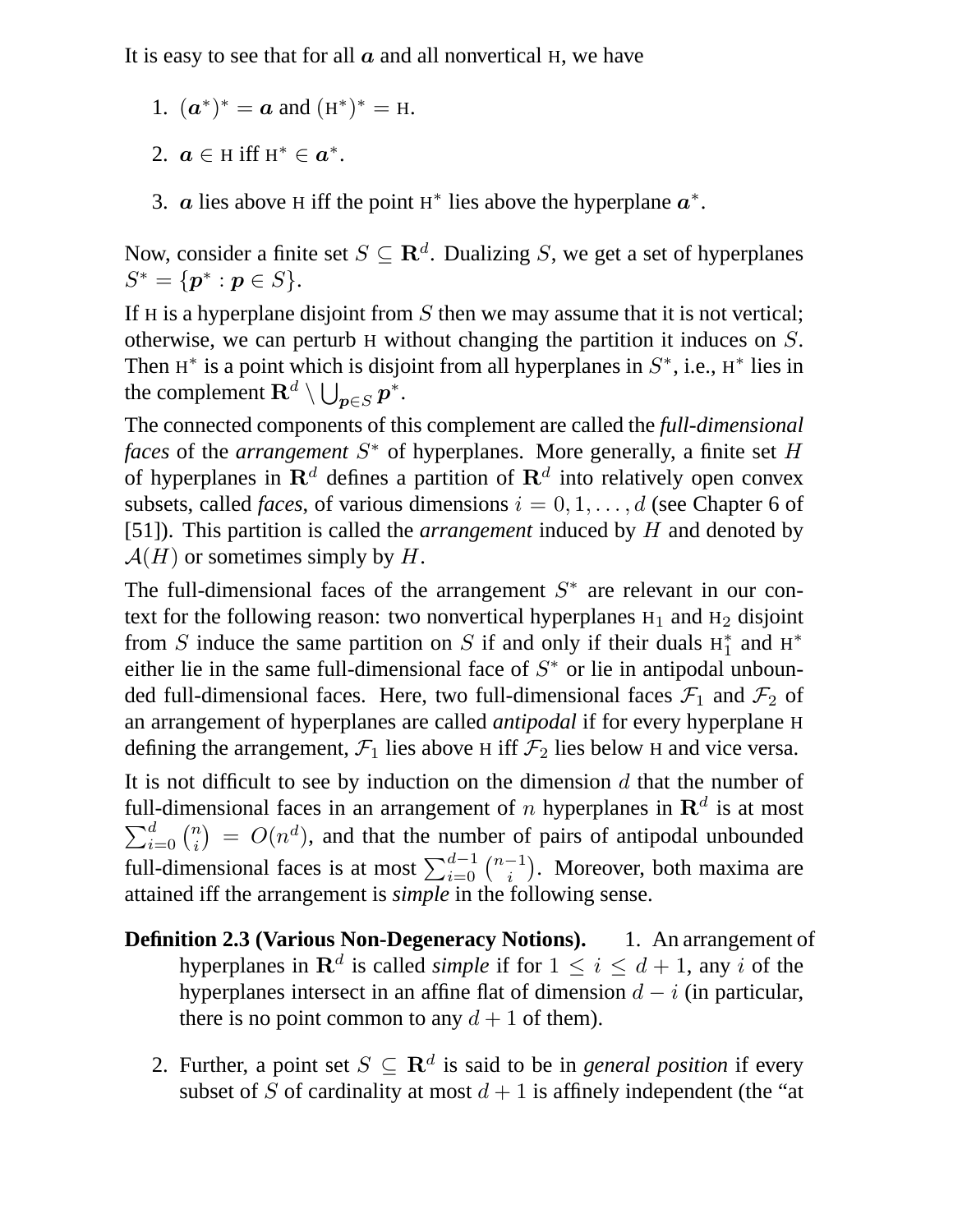most" is only a precaution to avoid a vacuous condition in the case that  $|S| \leq d$ ).

3. For future reference, we also define the analogous notion for probability distributions in  $\mathbf{R}^{d}$  (which, for us, will always mean probability measures on the  $\sigma$ -algebra of Lebesgue measurable subsets of  $\mathbf{R}^{d}$ ): We say that a probability distribution  $\mu$  on  $\mathbf{R}^d$  is *continuous* if every hyperplane has  $\mu$ -measure zero.

Note that  $S^*$  is simple iff S is in general position. Moreover,  $\mu$  is continuous if and only if any  $d + 1$  mutually independent  $\mu$ -random points are almost surely (i.e., with probability 1) in general position, and this then holds for any countable set of mutually independent  $\mu$ -distributed random points.

But back to  $k$ -sets. How can we interpret these in terms of arrangement of hyperplanes? For an arrangement of nonvertical hyperplanes and a point  $p \in$  $\mathbf{R}^{d}$ , let us define the *level* of  $p$  to be the number of hyperplanes strictly below p. Suppose now that T is a k-set of S and that H is a separating hyperplane for T, which we can always take to be nonvertical. If T lies above  $H$ , then  $H^*$  is a point of level k, and if T lies below H, then H<sup>\*</sup> is a point of level  $n - k$ . Thus, the k-sets of S correspond to the full-dimensional faces of level k or  $n - k$  in  $S^*$  (with antipodal faces defining the same  $k$ -sets).

Apart from offering a different viewpoint on  $k$ -sets, this also leads to the study of levels in arrangements of other geometric objects than hyperplanes, for instance of algebraic surfaces. We refer to the survey [2], to the book [69], or to Chapters 6 and 7 of [51] as starting points for the study of more general arrangements, and restrict our attention to k-sets in what follows.

**Bounds for the Number of k-Sets.** As we have seen, it is easy to give exact bounds for the number  $\sum_k a_k(S)$  of all partitions of a finite set by hyperplanes. If we consider the numbers  $a_k$  individually, however, then finite point sets in convex position in the plane are among the very few classes of point sets for which these numbers are easy to analyze. In general, this appears to be very difficult, and understanding the asymptotic behavior of the maximum number

$$
a_k^d(n) := \max_{\substack{S \subset \mathbf{R}^d \\ |S| = n}} a_k(S) \tag{2.1}
$$

of k-sets of any *n*-point set in d-space is considered one of the most challenging problems in discrete geometry. To be more precise, the question known as the k*-set problem* is to find good upper and lower bounds (if possible tight up to constant factors) for  $a_k^d$  $k_n^d(n)$  if d is fixed and  $k, n \to \infty$ .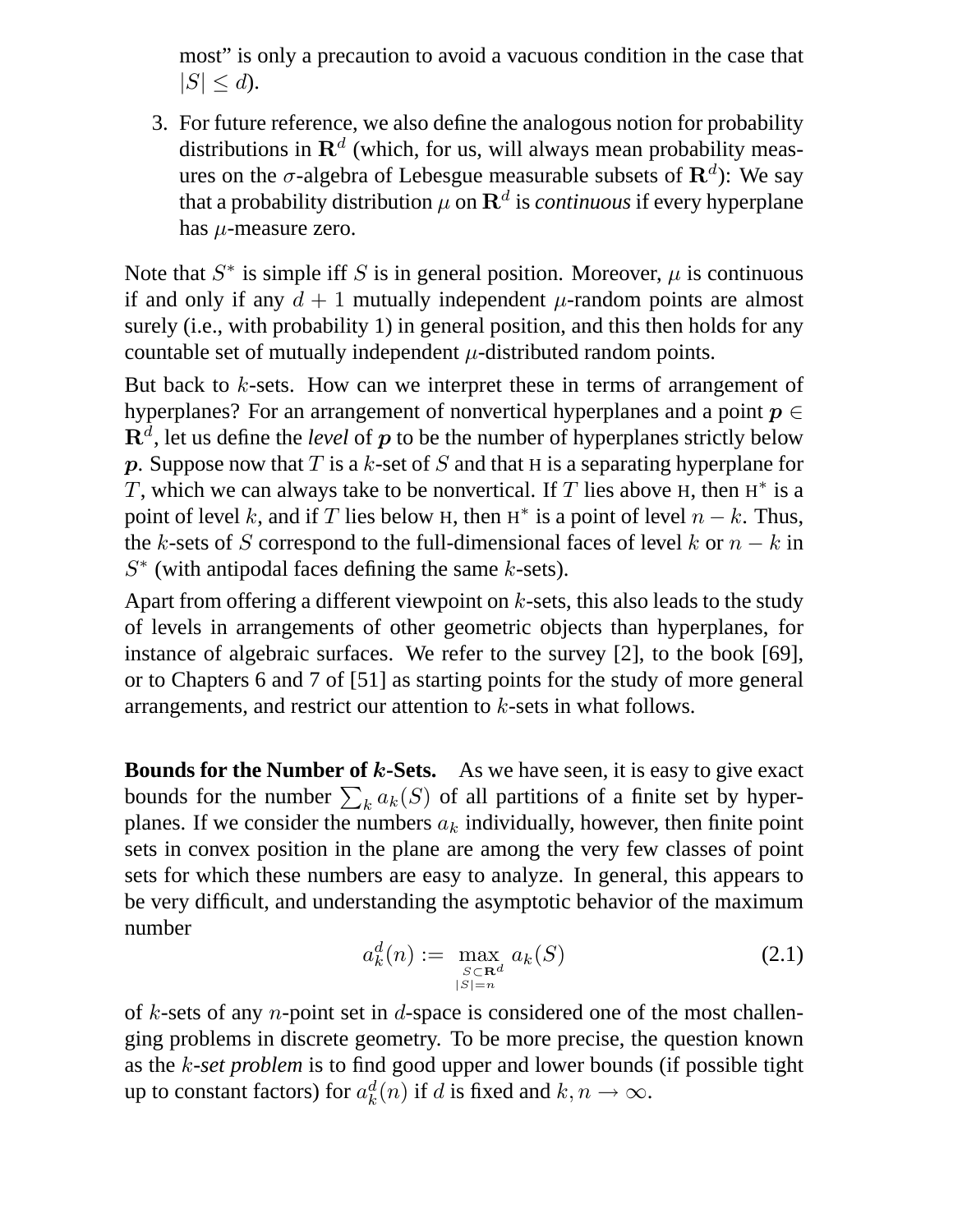One motivation for studying  $k$ -sets is that they have found various applications in the analysis of geometric algorithms, see [25, 27, 36], We will encounter further applications of a different, mostly non-algorithmic nature, in the following chapters, most notably in Chapter 5.

However, the main interest may simply lie in the intellectual challenge itself: to understand this particular aspect of the combinatorial structure of finite point sets. Moreover, despite considerable efforts by numerous researchers over the last thirty-odd years, the gap between the known upper and lower bounds is still quite large, even in the plane.

The k-set problem was first posed (in the slightly different guise of *halving edges*, which we will define in the following section) by Simmons (unpublished). Straus (also unpublished) found a lower bound of

$$
a_{n/2}^2(n) = \Omega(n \log n), \quad n \text{ even}, \tag{2.2}
$$

and Lovász [50] proved an upper bound of

$$
a_{n/2}^2(n) = O(n^{3/2}),
$$
 n even.

An extension of this to general  $k$ ,

$$
a_k^2(n) = O(n\sqrt{k})\tag{2.3}
$$

appeared together with Straus' lower bound in Erdös, Lovász, Simmons, and Straus [37].

We refer to the notes at the end of Section 11.1 in [51] for a summary and bibliography of the subsequent progress on the problem, and just state the currently best bounds, which are as follows:

In the plane,

$$
a_k^2(n) = O(nk^{1/3}),\tag{2.4}
$$

as was shown by Dey [32]. In three dimensions,

$$
a_k^3(n) = O(nk^{3/2}),\tag{2.5}
$$

which was proved by Sharir, Smorodinsky, and Tardos [70]. In general dimension d, Alon, Bárány, Füredi, and Kleitman [4] (following and extending a method developed by Bárány, Füredi, and Lovász [12] for  $d = 3$ ) obtained

$$
a_k^d(n) = O(n^{\lfloor d/2 \rfloor} k^{\lceil d/2 \rceil - c_d}),\tag{2.6}
$$

where  $c_d > 0$  is a small number which depends only on d and tends to zero very fast as d grows. The crucial ingredient of the proof is the so-called *colored Tverberg Theorem*, which was proved by Živaljević and Vrećica [82].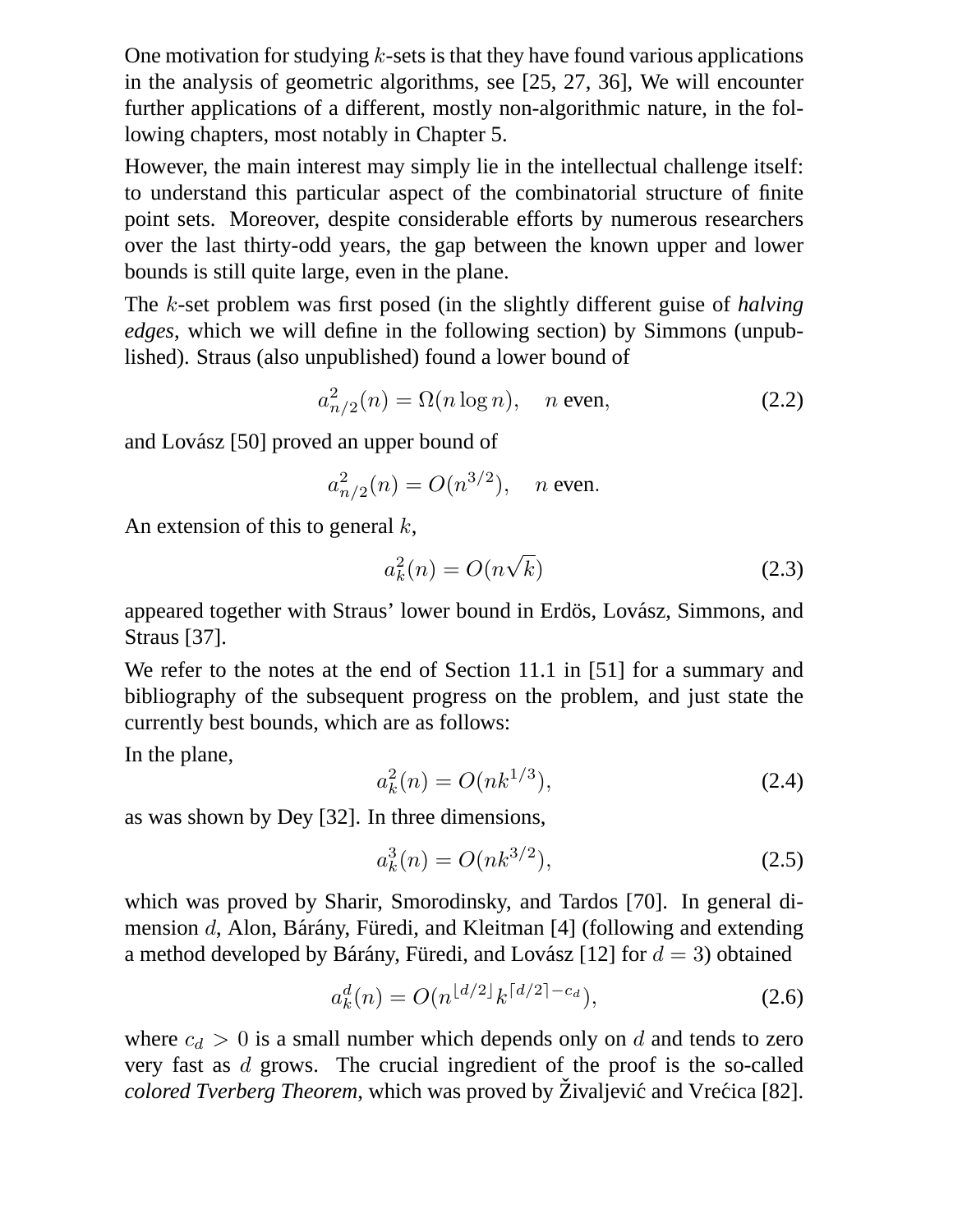On the other hand, Tóth [78] proved the lower bound

$$
a_k^d(n) = nk^{d-2}e^{\Omega(\sqrt{\log k})}.
$$
 (2.7)

Note that  $e^{\sqrt{\log k}}$  is asymptotically larger than any fixed power of  $\log k$ , but smaller than  $k^{\varepsilon}$  for any constant  $\varepsilon > 0$ .

All of these bounds were shown for the case of even n and  $k = n/2$ , to which the general case reduces, as we will see below. Moreover, all proofs proceed in terms of objects that are slightly different from  $k$ -sets, but closely related and technically more convenient to handle.

#### **2.2** j**-Facets**

One of the first observations when studying the  $k$ -set problem is that not only the sum  $\sum_k a_k$  but also each single  $a_k$  is maximized by point sets that are in general position.

**Observation 2.4.** For every finite set S in  $\mathbb{R}^d$ , there is another set  $S' \subset \mathbb{R}^d$ *of the same cardinality and in general position, such that*  $a_k(S) \le a_k(S')$  for *all* k*. In fact, any set* S <sup>0</sup> *arising from suitable small perturbations of the points in* S *will do.*

To see why this is, consider all possible partitions of S by hyperplanes disjoint from S. For each of these partitions, choose a hyperplane witnessing it. In this way, we obtain a finite collection  $H$  of hyperplanes, and each point of  $S$  is contained in some full-dimensional face of the resulting arrangement. These faces are open sets, and by moving the points within them, we can ensure general position without affecting any of the partitions. Thus, the number of  $k$ -sets can only grow (and if  $S$  was not in general position, then it will, for some  $k$ ).

Now suppose that S is a finite set in general position in the plane. Let T is a k-set of  $S, 1 \leq k \leq n-1$ , and let  $\ell$  be a separating line for T.

It is not hard to see that there is a unique pair of points  $p \in T$  and  $q \in S \setminus T$ with the following property (see Figure 2.3):  $T \setminus p$  lies to completely in the open halfplane  $H^+({\bm p},{\bm q})$  to the left of the oriented line from  ${\bm p}$  through  ${\bm q},$  and  $(S \setminus T) \setminus q$  is contained in the open halfplane H<sup>-</sup>(p, q) to the right of that line. Thus, the oriented edge  $[p, q]$  contains exactly  $k - 1$  points of S on its left side.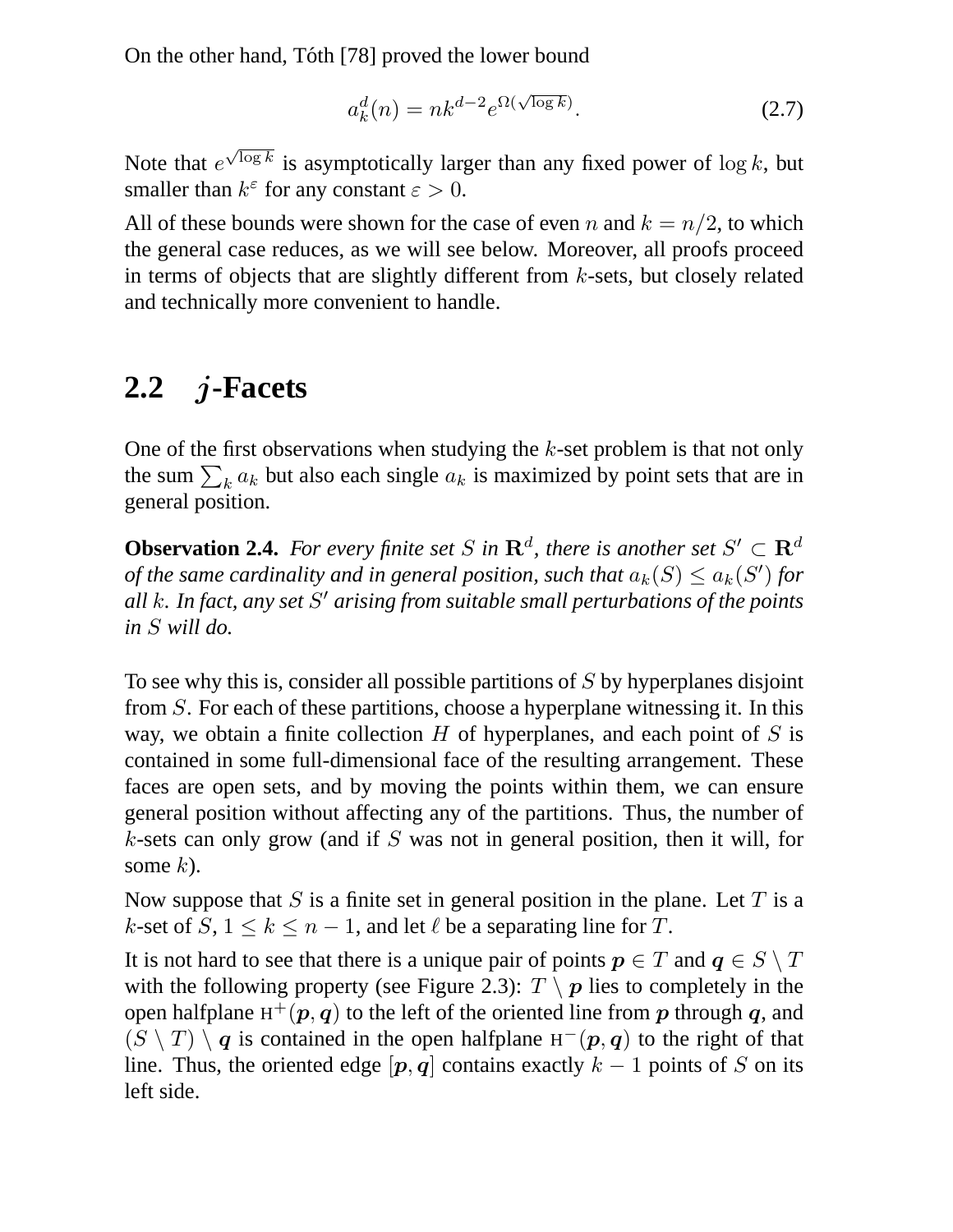

**Figure 2.3:**  $k$ -Sets and  $(k-1)$ -Edges.

Conversely, let  $[p, q]$  be a  $(k - 1)$ -edge of S, i.e., an oriented edge spanned by points  $p, q \in S$  that contains exactly  $(k - 1)$  points from S on its left side. If L denotes the set of these  $k - 1$  points, then  $L \cup \{p\}$  is a k-set of S: a small counterclockwise rotation of the line through  $p$  and  $q$  about the midpoint of the edge  $[p, q]$  produces a line  $\ell$  that strictly separates  $L \cup \{p\}$ from  $S \setminus (L \cup \{p\})$ .

The two operations just described yield a bijection between the  $k$ -sets of  $S$ and the  $(k - 1)$ -edges of a point set S in general position in the plane.

More generally, let us make the following

**Definition 2.5** (*j*-Facets). Let *S* be a set of *n* points in general position in  $\mathbb{R}^d$ , and let  $\sigma$  be an oriented  $(d-1)$ -dimensional simplex spanned by points of S, where the orientation just means that one of the open halfspaces bounded by the affine hull of  $\sigma$  is appointed the *positive side* of  $\sigma$ , denoted by  $H^+(\sigma)$ .

If  $\sigma$  contains precisely j points from S on its positive side then  $\sigma$  is called a j*-facet* of S.

We denote the number of j-facets of S by  $e_j(S)$  or simply by  $e_j$ . As in the case of the numbers  $a_k$ , the  $e_j$ 's are symmetric, this time about  $\frac{n-d}{2}$  (which we see by reversing the orientation, i.e., exchanging the roles of the positive and the negative side of a simplex):

$$
e_j(S) = e_{n-d-j}(S).
$$

We will also use the somewhat sloppy notation  $e_{1/2}(S)$  for the number of *halving facets* of S. These are the  $\frac{n-d}{2}$ -facets of S (and correspondingly only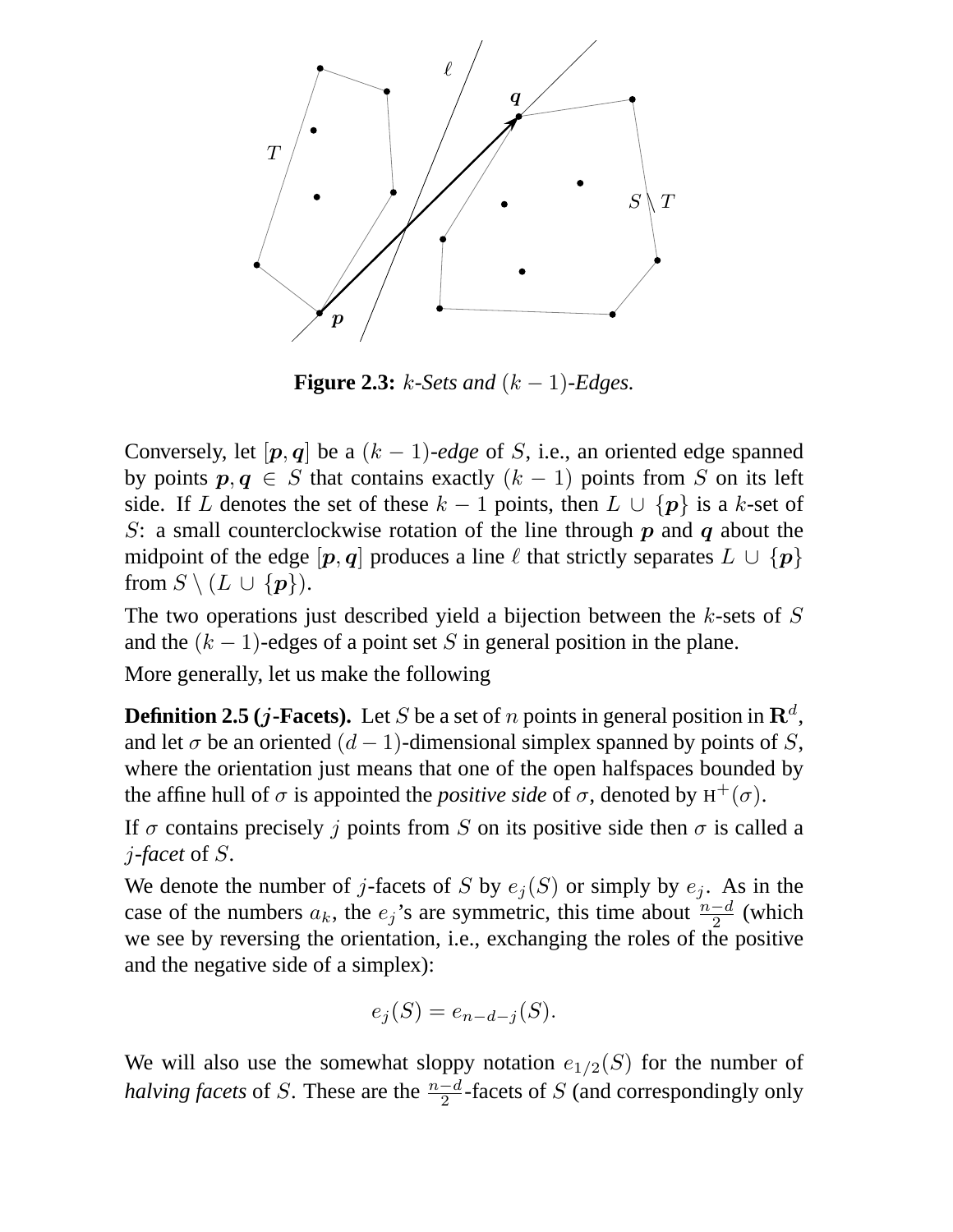exist if  $n - d$  is even).

We note that in the dual setting of hyperplane arrangements, the  $j$ -facets of S correspond to the *vertices* of level (as defined above) j or  $n - d - j$  in the arrangement  $S^*$ .

The above correspondence between k-sets and  $(k - 1)$ -edges immediately tells us that in the plane,  $a_k = e_{k-1}$ . In higher dimensions, the relationship between the  $a_k$ 's and the  $e_j$ 's is more subtle: In three dimension, these numbers still determine each other via the linear relations  $a_k = \frac{1}{2}$  $\frac{1}{2}(e_{k-2}+e_{k-1})+2,$ for  $1 \leq k \leq n-1$  and  $n \geq 4$  (see [6, 8]) but starting from dimension four, this is in general no longer true (see [8]).

It remains true, however, that these quantities are equivalent as far as their order of magnitude is concerned: It is not hard to see (confer [51], for instance) that for a set of n points in in general position in dimension  $d$ ,

$$
a_k \le \sum_{j=k-d-1}^k e_j + O(n^{d-1})
$$

and

$$
e_j \le \sum_{k=j}^{j+d-1} a_k.
$$

Thus, for asymptotic bounds like the ones in  $(2.2)$ – $(2.7)$ , it does not matter whether we speak about  $k$ -sets or j-facets.

#### **2.3 Polytopes**

In this section, we review very quickly a bit of standard terminology of convex polytopes and polyhedra. All of this (and the proofs of the various assertions we just make) can be found in much more detail in Ziegler's textbook [91].

A subset of  $\mathbb{R}^d$  is called a *convex polyhedron* if it can be written as the intersection of finitely many closed halfspaces. A subset  $\mathcal F$  of a convex polyhedron P is called a *face* of P if either  $\mathcal{F} = \mathcal{P}$ , or  $\mathcal{F} = \emptyset$ , or there is a hyperplane H such that  $\mathcal{F} = \mathcal{P} \cap H$  and  $\mathcal{P}$  is completely contained in one of the closed halfspaces bounded by H. The faces  $\mathcal{F} \neq \emptyset$ , P are called *proper faces* of P. Clearly, all faces are convex polyhedra themselves.

The *dimension* dim  $F$  of a face is defined as the dimension of the affine hull of F. By convention, dim  $\emptyset = -1$ . The faces of dimensions 0, 1, dim  $\mathcal{P} - 2$ ,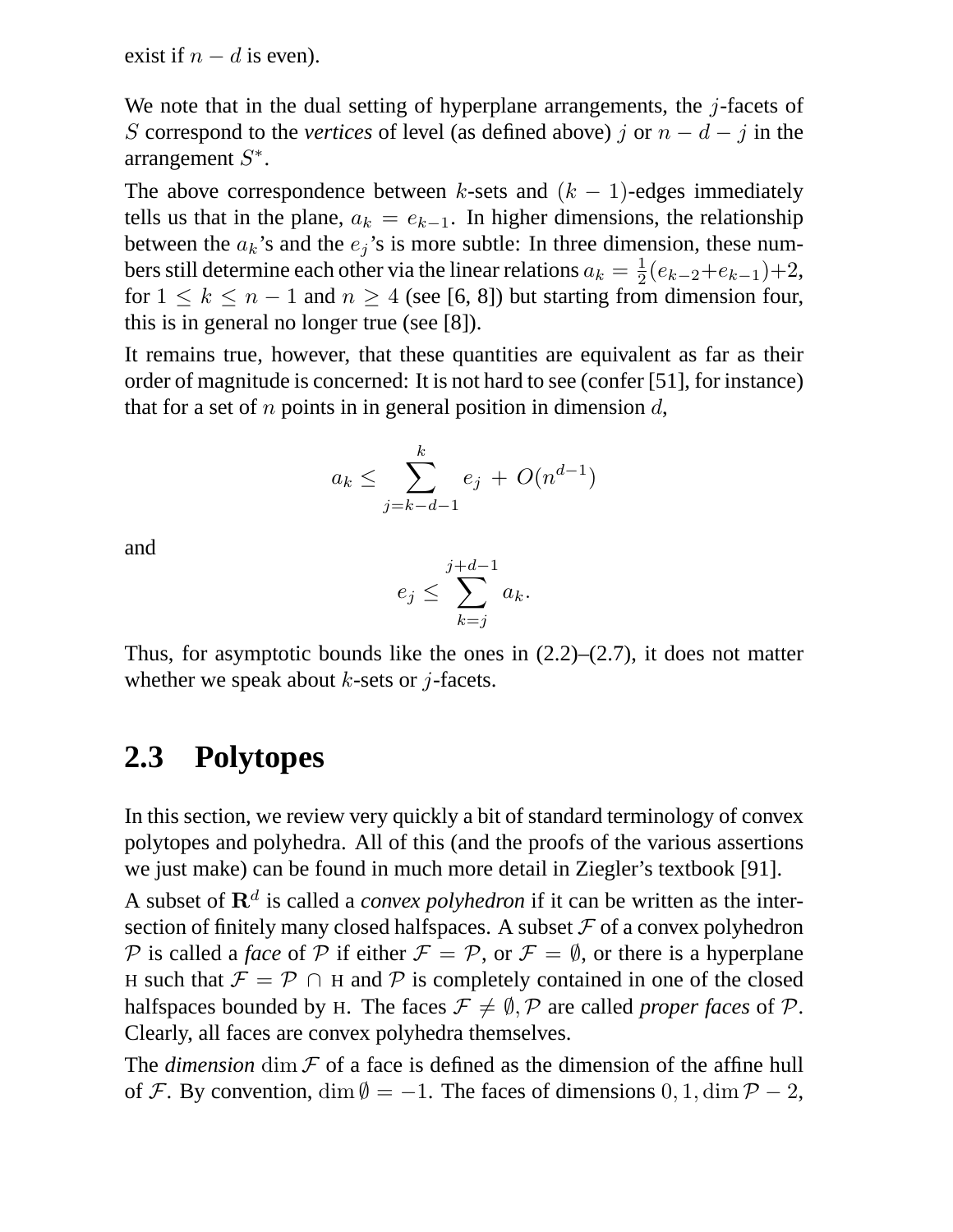and dim P − 1 have special names: They are called *vertices*, *edges*, *ridges*, and *facets* of  $P$ , respectively. We denote the number of *i*-dimensional faces of a polyhedron P by  $f_i(\mathcal{P}), i = -1, 0, 1, \dots, \dim \mathcal{P}$ .

We will mostly be concerned with convex polyhedra that are bounded. These are called *convex polytopes*. It is a fundamental fact of life that convex polytopes can be equivalently characterized as convex hulls of finite point sets: a bounded set  $\mathcal{P} \subset \mathbf{R}^d$  can be written as the intersection of finitely many closed halfspaces if and only if  $P$  is the convex hull of some finite set  $V \subset \mathbf{R}^d$ . In fact, there is a unique inclusion-minimal such set, namely the set of vertices of P.

If we order the faces of a polytope by inclusion, then the resulting poset is called the *face lattice* of P, often denoted by  $L(\mathcal{P})$ . Two polytopes P, Q are called *combinatorially equivalent* if their face lattices are isomorphic, i.e., if if there is an inclusion-preserving bijection  $L(\mathcal{P}) \to L(\mathcal{Q})$ .

If, on the other hand, there is an inclusion-*reversing* bijection  $L(\mathcal{P}) \to L(\mathcal{Q})$ , then P and Q are called *polars* (or *duals*) of each other, and we write  $Q = P^*$ (and  $P = Q^*$ ). Every polytope has a polar, which can be constructed geometrically using the point-hyperplane duality mentioned earlier: Suppose that  $\mathcal{P} \subseteq \mathbf{R}^d$  is d-dimensional and contains the origin 0 in its interior (we can assume this by passing to the affine hull of  $P$ , if necessary, and by an appropriate translation). Let V be the set of vertices of  $P$ , and consider the dual hyperplanes  $H_{\boldsymbol{v}} := \boldsymbol{v}^*, \boldsymbol{v} \in V$ . If we orient all these hyperplanes consistently so that the origin is on their negative side, then the intersection  $Q$  of the closed negative halfspaces  $H_v$ ,  $v \in V$  can be shown to be a convex polytope that is polar to  $P$ .

Two special classes of polytopes deserve mentioning: A polytope  $\mathcal P$  is called *simplicial* if all its proper faces are simplices of the appropriate dimension. A polytope is called *simple* if its polar is simplicial.

We conclude this section with a few words about a particular kind of polytope that is closely related to the leitmotif of this thesis.

#### **The** *k***-Set Polytope.** For  $S \subset \mathbf{R}^d$ , define

$$
\mathcal{P}_k(S) := \text{conv}\left\{ \sum X : X \subseteq S, |X| = k \right\},\
$$

where  $\sum X$  is a shorthand for  $\sum_{x \in X} x$ . If S is finite, then  $\mathcal{P}_k(S)$  is a convex polytope, which is known as the  $\bar{k}$ -set polytope because of Fact 2.6 below, and it is for this finite case that  $\mathcal{P}_k(S)$  was first defined by Edelsbrunner,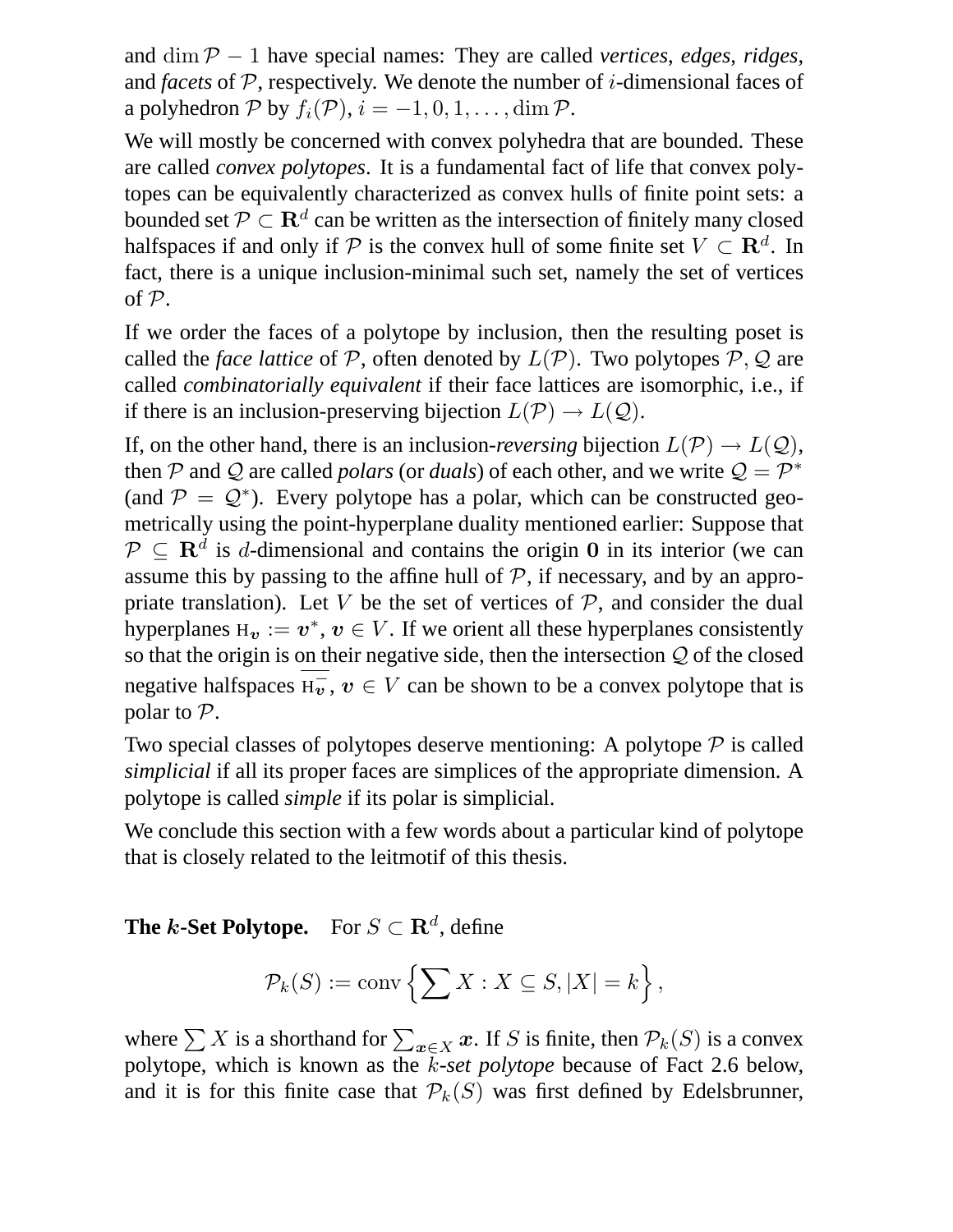Valtr, and Welzl [35]. But  $\mathcal{P}_k(S)$  is also of interest in the infinite case. For instance, in Chapter 3, we will encounter  $\mathcal{P}_k(\mathbf{N}_0^d)$ , which turns out to be a convex polyhedron, called the *corner cut polyhedron*. It was studied by Onn and Sturmfels [60] in relation with computational commutative algebra.

It is not difficult to prove the following characterization of the vertices and facets of  $\mathcal{P}_k(S)$ :

- **Fact 2.6.** *1.* A point  $v \in \mathbf{R}^d$  is a vertex of  $\mathcal{P}_k(S)$  iff  $v = \sum T$  for some k*-set* T *of* S*.*
	- 2. A facet  $\mathcal F$  of  $\mathcal P_k(S)$  corresponds to a hyperplane H, spanned by points *from* S, such that  $|H^{-} \cap S| = j < k$  and  $|H^{-} \cap S| > k$ . More precisely,

$$
\mathcal{F} = \sum (\mathbf{H}^- \cap S) + \mathcal{P}_{k-j}(\mathbf{H} \cap S),
$$

*every facet of*  $\mathcal{P}_k(S)$  *is of this form, and conversely, each* H *as above gives rise to a facet.*

Thus, if S is a finite set in general position, then each facet of  $\mathcal{P}_k(S)$  corresponds to a j-facet of S with  $k - d < j < k$ . The faces of intermediate dimension can be characterized in terms of so-called (i, j)*-partitions*; see [8] for the definition of this notion and a detailed analysis.

In dimension  $d \leq 3$ ,  $\mathcal{P}_k(S)$  is simplicial, and together with Euler's formula, this implies that the numbers of  $k$ -sets respectively *j*-facets can be expressed as linear combinations of each other. As mentioned at the end of the previous section, this breaks down in higher dimensions.

The k-set polytope was first used [35] to derive the improved (compared to (2.6)) upper bound

$$
e_{1/2}(S) = O(n^{d-2/d})\tag{2.8}
$$

if S is a so-called *dense* set of n points in  $\mathbb{R}^d$ ,  $d \geq 3$ . Here, a point set is called *dense* if the ratio of the largest over the smallest distance between any two points from is  $O(n^{1/d})$  (the constant in (2.8) depends on the implicit constant in the definition of density). Let us digress for a moment to outline the proof of (2.8), which proceeds along the following lines:

1. Assume that S is a dense set of n points in  $\mathbb{R}^d$ ,  $n - d$  even, and set  $j := (n - d)/2$  and  $k := j + 1$ . By (2), every j-facet  $\sigma$  of S gives rise to a facet  $\mathcal{F}(\sigma)$  of  $\mathcal{P}_k(S)$ , and since  $k - j = 1$ ,  $\mathcal{F}(\sigma)$  is just a translated copy of  $|\sigma|$ . Therefore, the total  $(d-1)$ -dimensional area of all j-facets is bounded from above by the  $(d - 1)$ -dimensional surface area of  $\mathcal{P}_k(S)$ .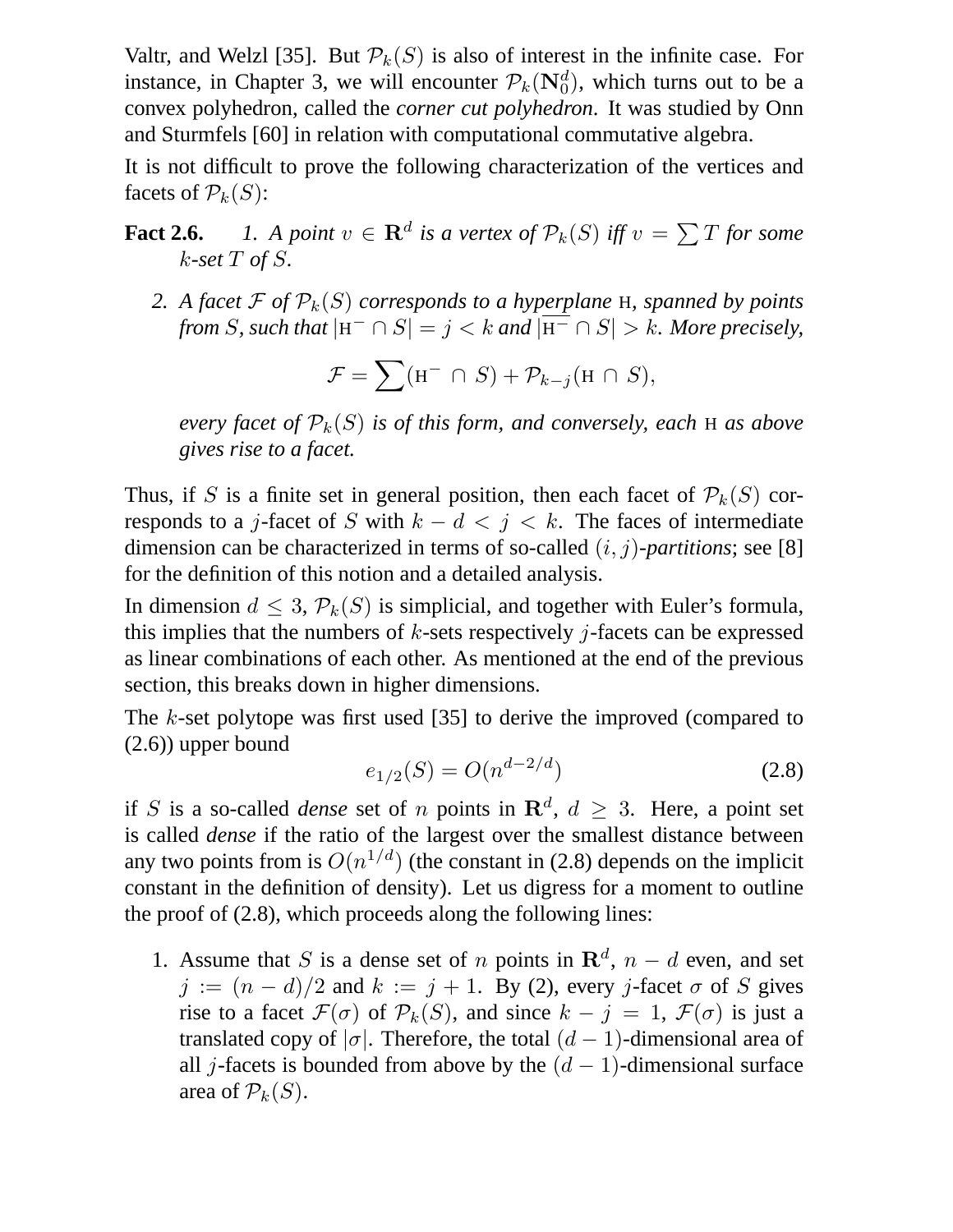- 2. The homothetic copy  $\frac{1}{k}\mathcal{P}_k(S)$  is contained in the convex hull of S. Therefore, the projection of  $\frac{1}{k} \mathcal{P}_k(S)$  onto any coordinate hyperplane is contained in the convex hull of the corresponding projection of S, and hence, by density, has  $(d-1)$ -dimensional area at most  $O(n^{\frac{d-1}{d}})$ . The total  $(d - 1)$ -dimensional surface area of a convex body is at most two times the sum of the  $(d - 1)$ -dimensional areas of its projections onto the coordinate hyperplanes. Therefore, the  $(d - 1)$  dimensional surface area of  $\mathcal{P}_k(S)$  is "not too large", namely  $O(k^{d-1}n^{1-1/d})$ . By the first step, the same holds for the total area of all  $j$ -facets.
- 3. On the other hand, any collection of "many"  $(d-1)$ -dimensional simplices spanned by points from a dense set necessarily has "large" total  $(d-1)$ -dimensional area. (The precise statement and the proof of this lemma are somewhat technical, see [35] for the details.) Therefore, if there were too many j-facets of S (more than  $Cn^{d-2/d}$  for some suitable constant  $C$ ), then their total area would have to be too large, i.e. would exceed the bound derived in the second step.

**Remark 2.7.** Edelsbrunner et al. [35] also showed, by a more direct approach, that for a dense set  $S$  of  $n$  points in the plane,

$$
e_{1/2}(S) = O(\sqrt{n}e_{1/2}(\sqrt{n})).
$$

In particular, any general bound  $e_{1/2}(n) = O(n^{1+c})$  implies a bound of  $O(n^{1+c/2})$  for dense point sets. If the number of halving edges was maximized by dense point sets, by bootstrapping, this would lead to  $e_{1/2}(n)$  =  $O(n \text{ polylog } n)$ , contradicting Tóth's lower bound (2.7).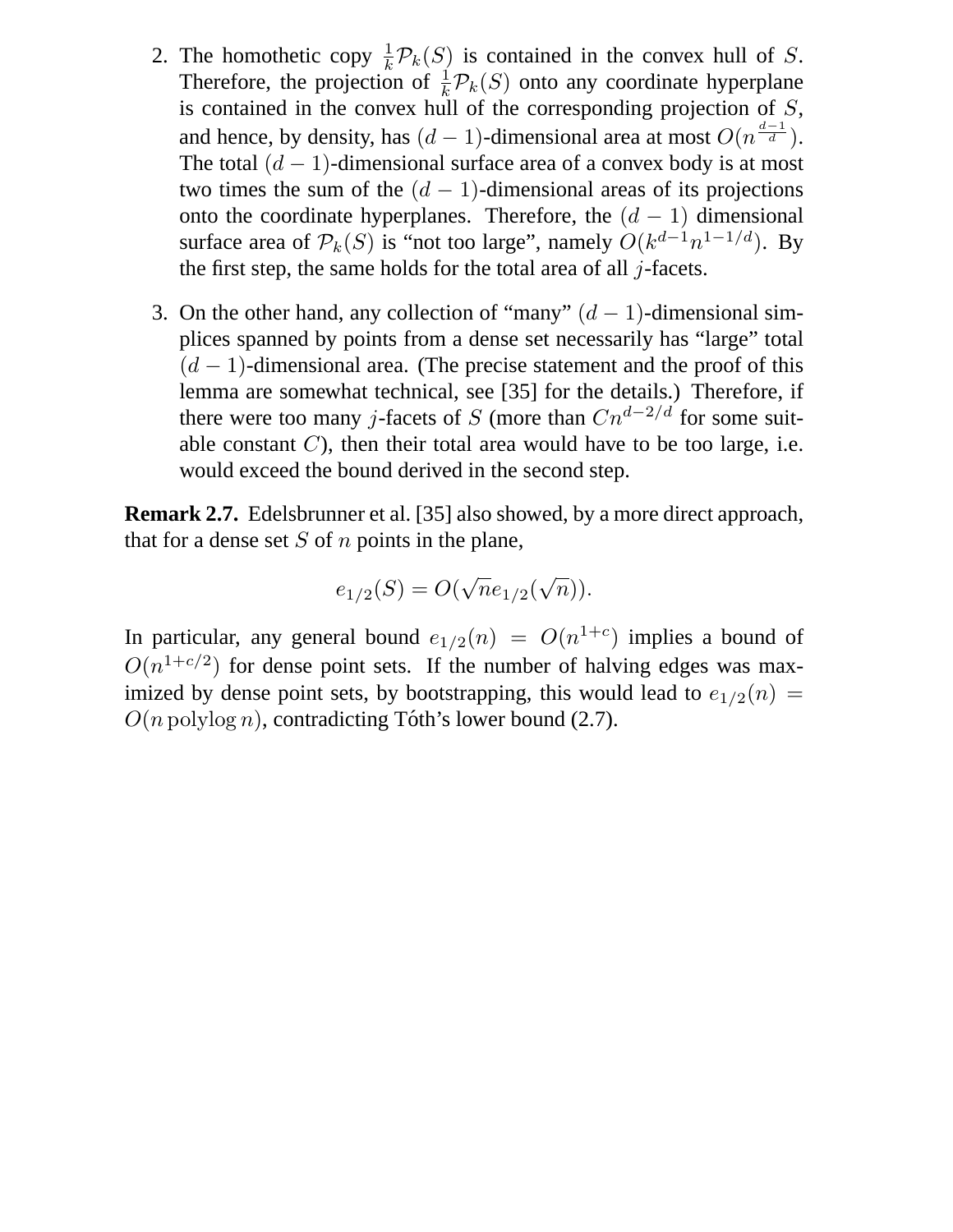### **Chapter 3**

# **Corner Cuts**

In this chapter, we study the *k*-sets of the infinite set  $\mathbf{N}_0^d$ . These objects, which also go under the suggestive names of *corner cuts*, were investigated by Onn and Sturmfels [60] in connection with computational commutative algebra: They showed that the corner cuts of a given size k, or k*-cuts*, for short, in dimension  $d$  are in one-to-one correspondence with the Gröbner bases of a certain kind of ideal in the polynomial ring  $K[x_1, \ldots, x_d]$ , K any infinite field.

Apart from this algebraic connection, which we briefly review in Section 3.1, corner cuts seem to be a very natural special instance of the k-set problem. Onn and Sturmfels prove an upper bound of  $O(k^{2d\frac{d-1}{d+1}})$  for the number  $a_k(\mathbf{N}_0^d)$ of corner cuts of cardinality  $k$  in dimension  $d$  (as usual, the dimension is considered fixed). We will see in Section 3.2 that this can be quite easily improved upon by restricting our attention to a suitable finite subset of  $\mathbf{N}_0^d$  and applying some general k-set bounds. However, applying methods that were devised for point sets in general position does not do justice to corner cuts, because of the massive affine dependencies within the set  $\mathbf{N}_0^d$ . We cannot afford to pass to general position (by invoking some perturbation arguments, say), lest we risk to increase the number of k-sets dramatically: We will prove in Section 3.4 that

$$
a_k(\mathbf{N}_0^d) = O((k \log k)^{d-1})\tag{3.1}
$$

for any fixed dimension d. Yet, as we will see below, the number  $n =$  $n(k, d)$  of nonnegative integer points belonging to some k-cut roughly equals  $k(\log k)^{d-1}$ , and from Chapter 2 we know that there are examples of *n*-point sets in  $\mathbf{R}^d$  that have  $nk^{d-2}e^{\Omega(\sqrt{k})}$  many k-sets. Thus, since  $e^{\sqrt{\log k}}$  grows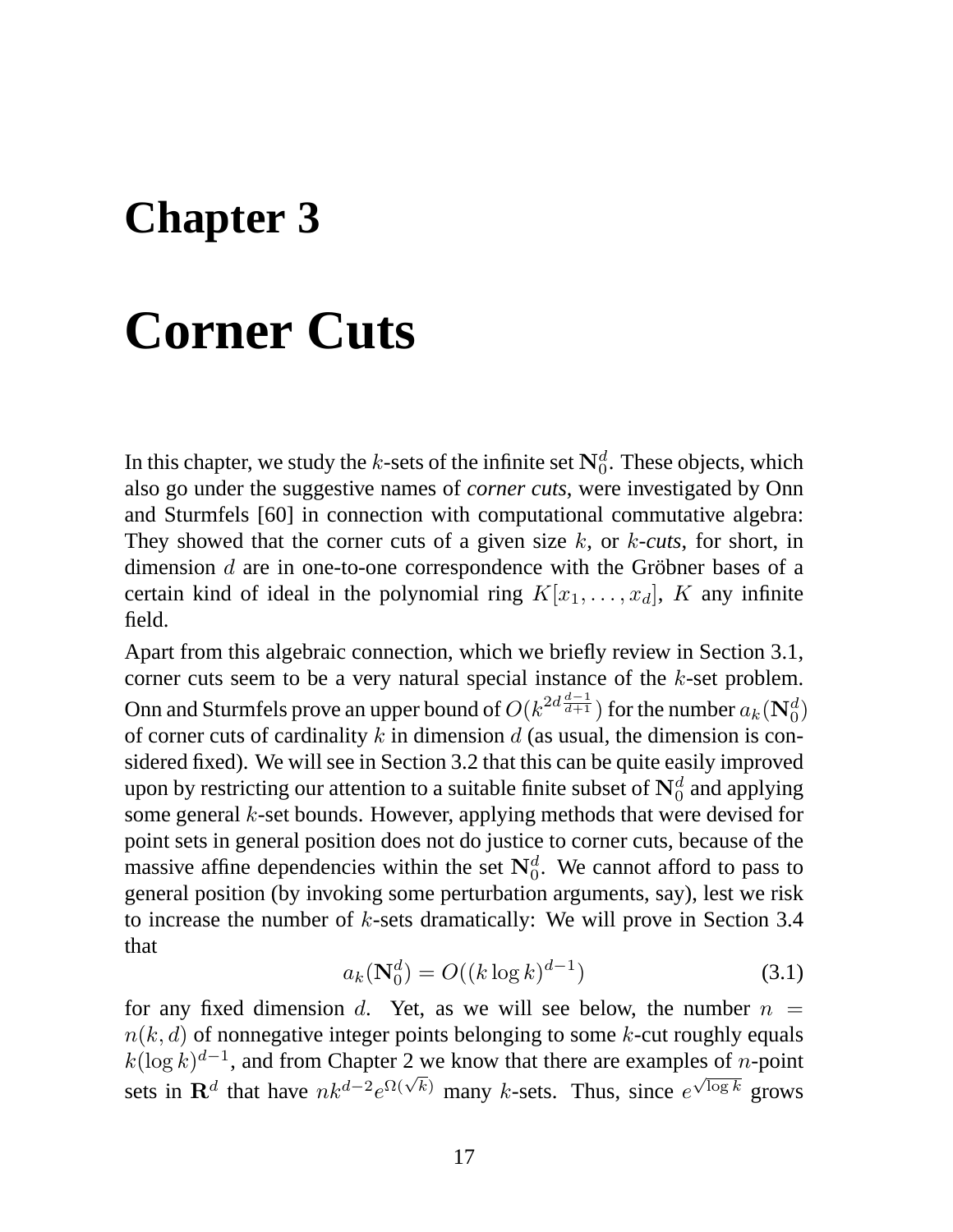faster than any given power of  $\log k$ , general k-set estimates are of no avail if we want to establish an upper bound of the form  $k^{d-1}$   $polylog(k)$ .

For the planar case, (3.1) specializes to the upper bound part of

$$
a_k(\mathbf{N}_0^2) = \Theta(k \log k),
$$

which was proved by Corteel et al. [28]. In Section 3.3, we use this planar result to derive a general lower bound

$$
a_k(\mathbf{N}_0^d) = \Omega(k^{d-1}\log k),\tag{3.2}
$$

which shows that the upper bound  $(3.1)$  is quite tight. (It has been communicated to me that the bounds (3.1) and (3.2) have been found independently by Gaël Rémond.)

Finally, in Section 3.5, we discuss some algorithmic issues concerning corner cuts, and mention a related open problem.

#### **3.1 A Glimpse of the Algebraic Background**

Let K be a field and  $K[x_1, \ldots, x_d]$  the ring of polynomials in d indeterminates over K. Recall that a set I of polynomials is called an *ideal* if I contains the zero polynomial 0 and if for all  $f, g \in I$  and for any  $h \in K[x_1, \ldots, x_d]$ , we have  $f + g \in I$  and  $h \cdot f \in I$ .

For any set  $F \subseteq K[x_1, \ldots, x_d]$  of polynomials, there is a unique inclusionminimal ideal containing F, which is called the *ideal generated by* F and denoted by  $\langle F \rangle$ . It is a fundamental fact about polynomial rings (in a finite number of indeterminates) over fields (or, more generally, over so-called commutative Noetherian rings with unity) that every ideal I in  $K[x_1 \ldots, x_d]$  is *finitely generated*, i.e., there exist a finite number of polynomials  $f_1, \ldots, f_s$ such that  $I = \langle f_1, \ldots, f_s \rangle$ . This assertion is known as the *Hilbert Basis Theorem* (for a proof of this, and as references for the material discussed in this Section, see the books by Cox, Little, and O'Shea [29, 30] or by Sturmfels [75, 76]).

Ideals are closely related to basic geometric objects, namely all those defined by polynomial equations, such as affine subspaces (linear equations), conics (ellipses, hyperbolas, parabolas) in the plane or quadrics in higher dimensions (quadratic equations), and so forth. In general, a set  $V \subseteq K^d$  is called an *algebraic variety* if it is the set of zeros of a collection of polynomials, i.e., if if for some  $F \subseteq K[x_1, \ldots, x_d]$ , we have  $V = V(F)$ , where

$$
V(F) := \{ \mathbf{a} \in K^d : f(\mathbf{a}) = 0 \text{ for all } f \in F \}.
$$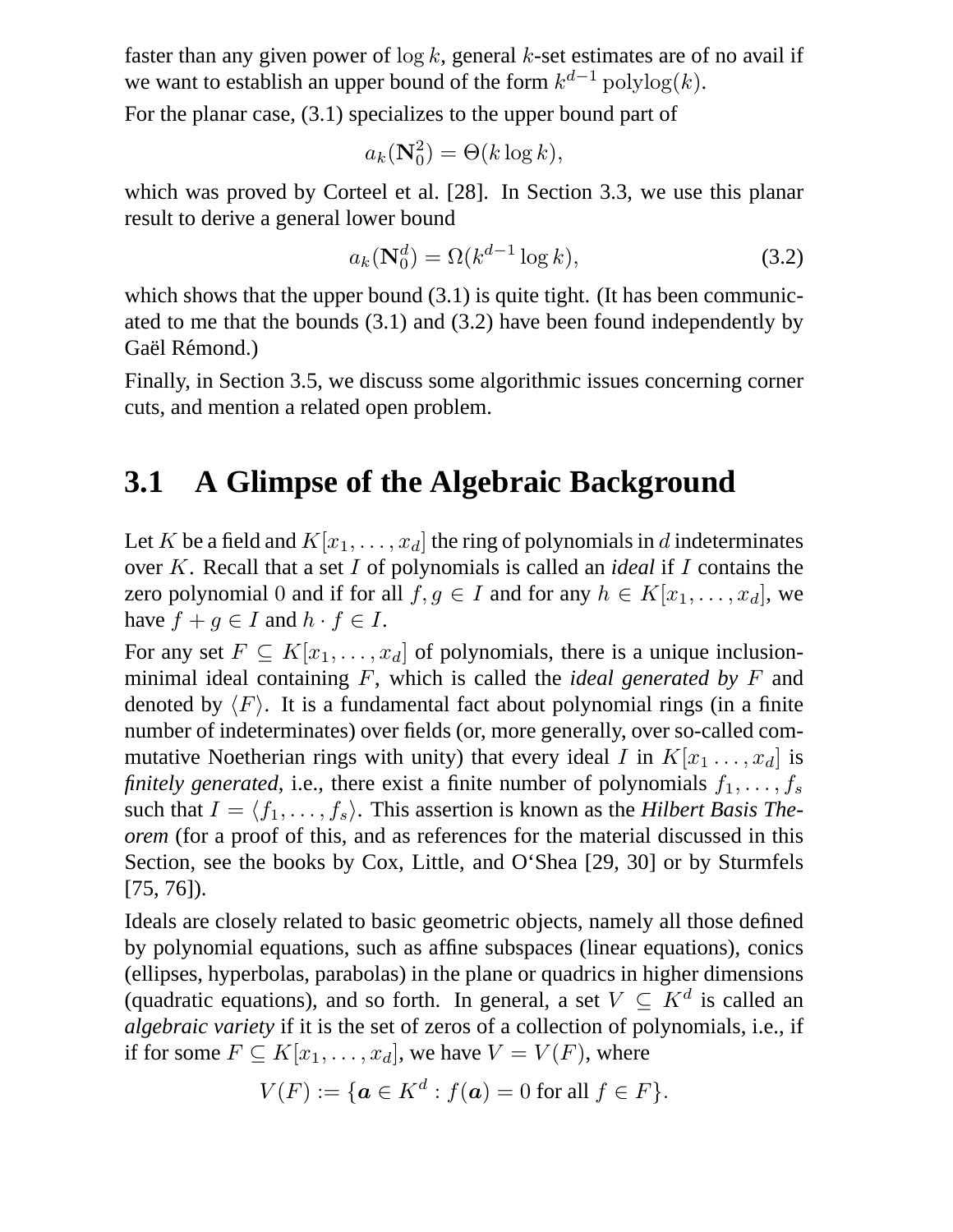Observe that for any F, we have  $V(F) = V(\langle F \rangle)$ , so by the Hilbert Basis Theorem, every variety is, in fact, defined by a finite number of polynomials.

Classic examples of ideals are *vanishing ideals*: For an arbitrary subset  $A \subseteq$  $K^d$ , the vanishing ideal of A is the set of polynomials that evaluate to zero for all points  $a = (a_1, \ldots, a_d) \in A$ ,

$$
I(A) := \{ f \in K[x_1, ..., K_d] : f(a) = 0 \text{ for all } a \in A \}.
$$

It is straightforward to check that this is indeed an ideal.

There are various basic algorithmic questions concerning ideals. For instance, given an ideal  $I = \langle f_1, \ldots, f_s \rangle$  and a polynomial f, we can ask whether f ∈ I. This is called the *Ideal Membership Problem*.

In one indeterminate, this is easy. For univariate polynomials  $f, g \in K[x_1]$ with  $q \neq 0$ , the standard algorithm for division with remainder produces unique polynomials  $q, r \in K[x_1]$  such that

$$
f = qg + r \quad \text{and} \quad \deg(r) < \deg(g).
$$

Having division with remainder at our disposal, it is not difficult to see that every ideal  $I = \langle f_1, \ldots, f_s \rangle$  in  $K[x_1]$  is in fact generated by one single polynomial, namely by the greatest common divisor (GCD) of the  $f_i$ 's. Recall that the GCD is defined as the unique (up to multiplication by a nonzero constant) polynomial in  $K[x_1]$  that divides every  $f_i$  and is itself divisible by every other polynomial dividing all  $f_i$ . The essential observation for finding the GCD is that for two polynomials f, g, either  $g = 0$ , in which case  $GCD(f, g) = f$ , or  $GCD(f, g) = GCD(f, r)$ , where r is the remainder upon dividing f by q. Since  $deg(r) < deg(q)$ , this gives an efficient algorithm to compute the GCD of two polynomials, the *Euclidean Algorithm*, which extends immediately to any finite number of polynomials since  $GCD(f_1, \ldots, f_s)$  =  $GCD(GCD(f_1, \ldots, f_{s-1}), f_s)$ . Thus, for one indeterminate, the Ideal Membership Problem " $f \in \langle f_1, \ldots, f_s \rangle$ ?" reduces to the question whether f lies in the ideal generated by  $g := \text{GCD}(f_1, \ldots, f_s)$ , which is the case iff g divides f, i.e., iff the remainder upon dividing f by g is zero.

The extension to more indeterminates requires a measure of progress that takes the role of the degree for one indeterminate.

**Definition 3.1 (Monomial orderings).** A *monomial ordering* on  $K[x_1, \ldots, x_d]$ is a linear ordering  $\prec$  on the set of monomials  $x^{\alpha} := x_1^{\alpha_1}$  $\frac{\alpha_1}{1} \cdots x_d^{\alpha_d}$  $_{d}^{\alpha_d},\,\alpha\in \mathbf{N}_0^d$ that

1. is compatible with multiplication, i.e.,  $x^{\alpha} \prec x^{\beta} \Rightarrow x^{\alpha} x^{\gamma} \prec x^{\beta} x^{\gamma}$ for all  $\boldsymbol{\alpha}, \boldsymbol{\beta}, \boldsymbol{\gamma} \in \mathbf{N}_0^d$ , and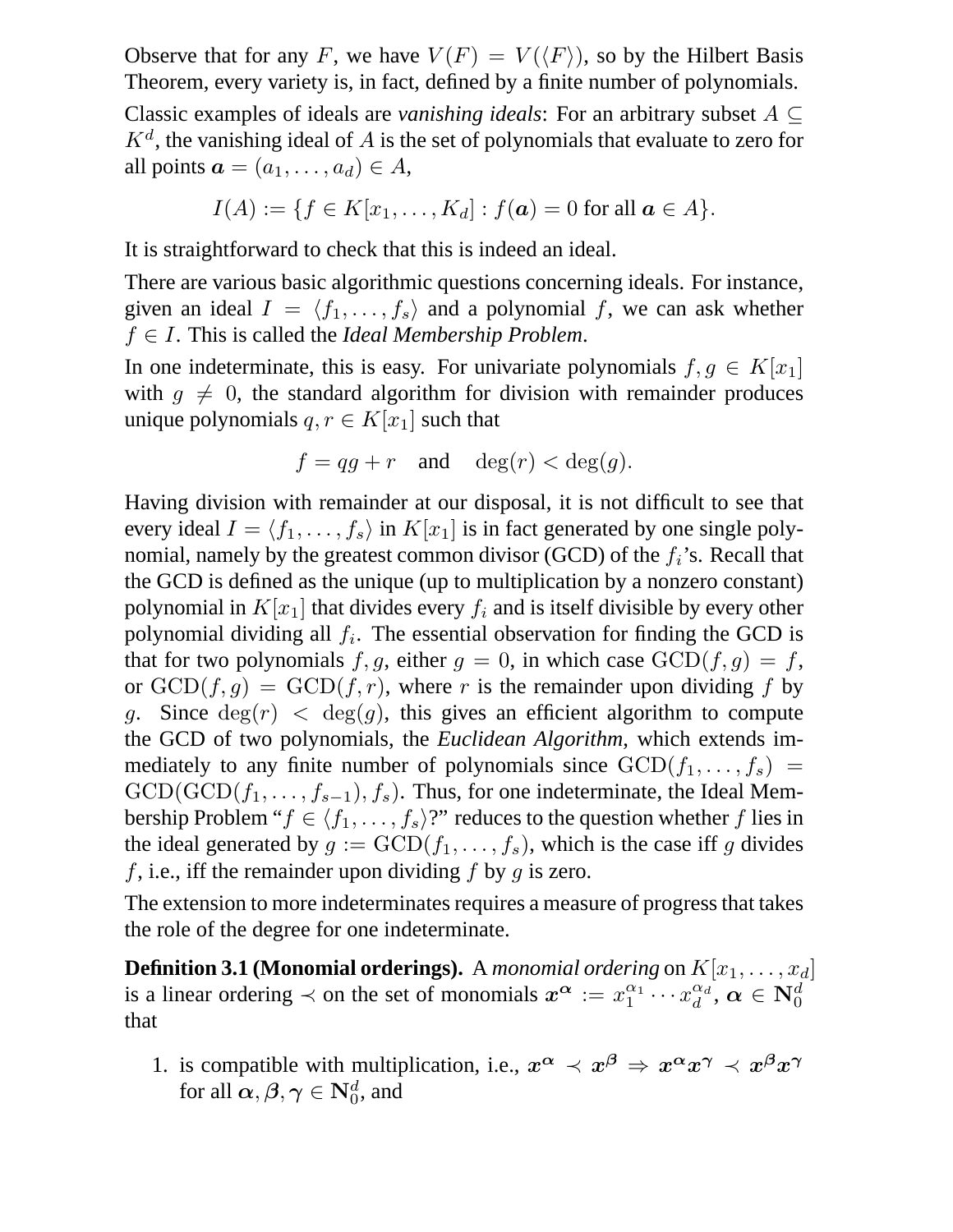2. is a *well-ordering*, i.e., there is no infinite descending chain  $x^{\alpha_1}$   $\succ$  $x^{\alpha_2} \succ x^{\alpha_3} \succ \dots$ 

Equivalently, we can view a monomial ordering as a well-ordering on  $\mathbf{N}_0^d$  that is compatible with addition.

For one indeterminate, the ordering  $1 = x^0 \prec x^1 \prec x^2 \prec \dots$  by degree is the only monomial order. For several indeterminates, there are infinitely many (see below). One standard example is the lexicographic order  $\prec_{\text{lex}}$  which for two monomials first compares their degrees in the first variable  $x_1$ , in case of a tie compares the degrees in the second variable, and so forth. (Formally,  $\boldsymbol{x^a} \prec_{\text{lex}} \boldsymbol{x^b}$  iff for  $j := \min\{i: a_i \neq b_i\}$ , we have  $a_j < b_j$ .)

For a polynomial  $f = \sum_a c_a x^a$ , the *(multi)degree* of  $f$  w.r.t. to a monomial ordering  $\prec$  is

$$
\deg_{\prec}(f) := \max\{\boldsymbol{a} \in \mathbf{N}_0^d : c_{\boldsymbol{a}} \neq 0\},\
$$

where the maximum is taken w.r.t.  $\prec$ . Further,

$$
in_{\prec}(f):=c_{\deg_{\prec}(f)}\boldsymbol{x}^{\deg_{\prec}(f)}
$$

is called the *initial* or *leading term* of f.

With this terminology, the extension of polynomial division to several variables can be phrased as follows. Fix a monomial order  $\prec$  on  $K[x_1, \ldots, x_d]$ . Given polynomials  $f_1, \ldots, f_s$  and f in  $K[x_1, \ldots, x_d]$ , there are polynomials  $q_1, \ldots, q_s$  (the "quotients") and r (the "remainder") such that

$$
f = q_1 f_1 + \ldots + q_s f_s + r \tag{3.3}
$$

and the remainder  $r$  is either zero, or is a  $K$ -linear combination of monomials none of which is divisible by any of the initial terms  $in_{\prec}(f_i)$ . Division by several polynomials at once is necessary because for more than one indeterminate, ideals in the polynomial ring are in general not generated by a single polynomial.

The basic idea is the same as in the case of one indeterminate: cancel the leading term of f by multiplying one of the  $f_i$ 's by an appropriate monomial and subtracting. However, there are various subtleties that arise for several indeterminates. For a discussion of these, as well as a precise algorithmic description of how to find the expression (3.3), see Chapter 2 of [29].

One problem is that the expression (3.3) need not be unique. (In general, it depends on the monomial order, on the particular implementation of the division algorithm, and on the order in which the  $f_i$ 's are considered.) For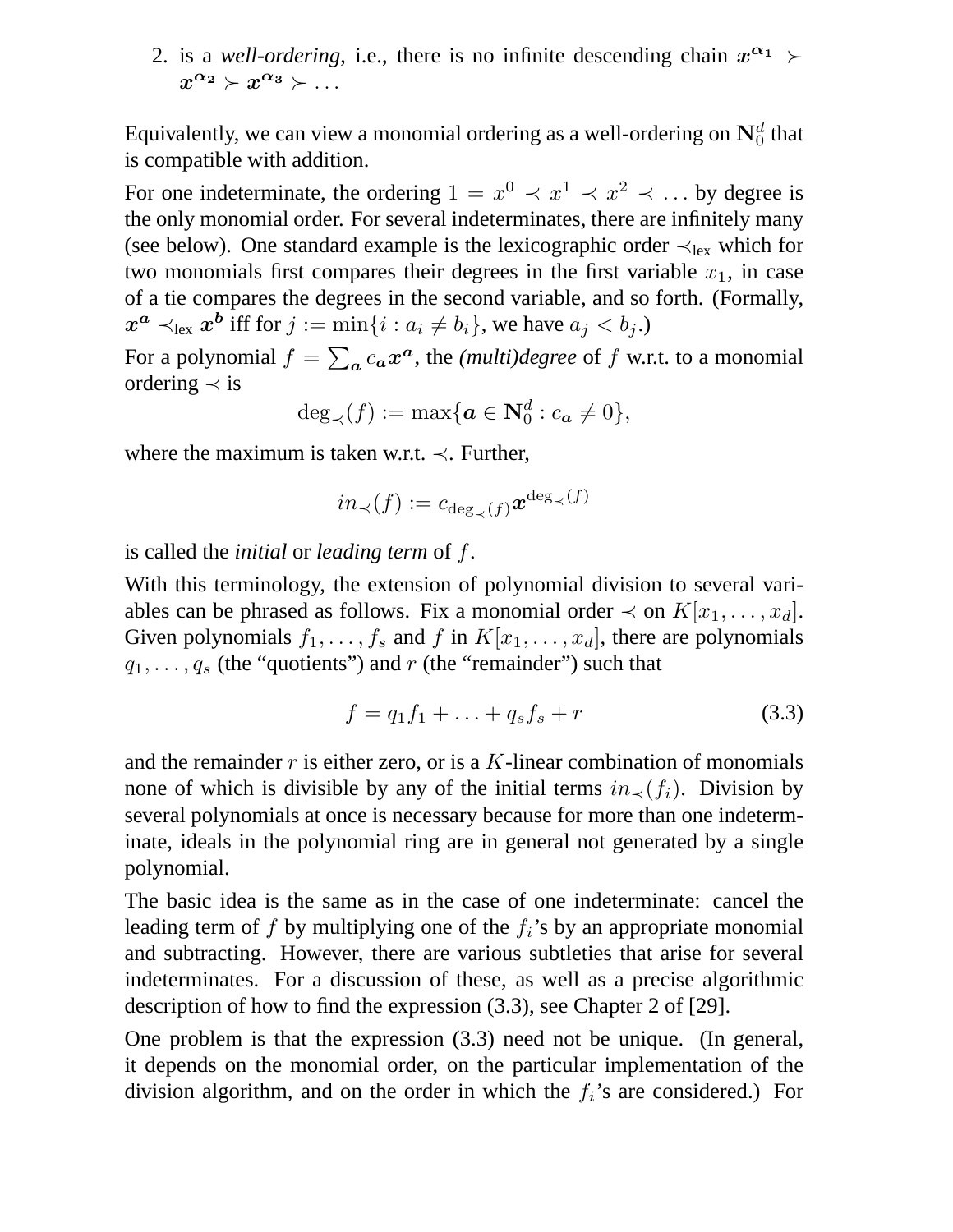instance, if  $f_1 = xy + 1$ ,  $f_2 = y^2 - 1 \in K[x, y]$ , then  $f = xy^2 - x$  can be written in two ways,

$$
f = y(xy + 1) + 0(y2 - 1) + (-x - y) = 0(xy + 1) + x(y2 - 1) + 0.
$$

This is particularly unpleasant, since the remainder in the first expression is nonzero, while the second expression shows that actually  $f \in \langle f_1, f_2 \rangle$ . Thus, membership in an ideal  $I = \langle f_1, \ldots, f_s \rangle$  is no longer characterized by the vanishing of the remainder upon division by the  $f_i$ 's (it is still a sufficient, but not a necessary condition).

Luckily, this difficulty can be resolved by passing to generating sets with special properties.

**Definition 3.2 (Gröbner Bases).** Let I be an ideal in  $K[x_1, \ldots, x_d]$ , and let  $\prec$  be a monomial ordering. A finite subset  $G = \{g_1, \ldots, g_s\} \subseteq I$  is called a *Gröbner basis* of I w.r.t.  $\prec$  if for every  $f \in I$ , the leading term  $in_{\prec}(f)$  is divisible by one of the  $in_{\prec}(g_i)$ 's.

Gröbner bases were introduced by Buchberger in his dissertation [24] in 1965 (and named after his adviser, Wolfgang Gröbner). A Gröbner basis is always a generating set for the ideal, and it turns out that every ideal has a Gröbner basis w.r.t. any given monomial order. Moreover, if  ${g_1, \ldots, g_s}$  is a Gröbner basis of an ideal I, then the remainder r upon dividing any polynomial  $f \in$  $K[x_1, \ldots, x_d]$  by the  $g_i$ 's is *unique*. In particular,  $f \in I$  iff  $r = 0$ . (We note that even for a Gröbner basis, the "quotients" in the polynomial division are not uniquely determined.)

The Gröbner basis of an ideal w.r.t. a monomial ordering is not unique. For instance, if we add some elements of  $I$  to a Gröbner basis, we get a Gröbner basis again. However, it turns out that for every  $\prec$  and every I, there is a unique Gröbner basis  $G$  that is *reduced*, in the following sense: For every  $g \in G$ , we require that  $c_{in\langle g \rangle} = 1$ , and that no monomial of g be divisible by the leading term  $in_{\prec}(g')$  for any  $g' \in G \setminus \{g\}$ . The usefulness of Gröbner bases for many applications rests upon the fact that they not only exist, but can be computed. Buchberger devised an algorithm which takes a term order and a finite set  $\{f_1, \ldots, f_s\} \subseteq K[x_1, \ldots, x_d]$  as input and outputs the reduced Gröbner basis w.r.t.  $\prec$  for the ideal  $\langle f_1, \ldots, f_s \rangle$ .

Again, we can use this to solve the Ideal Membership Problem. Given a generating set  $f_1, \ldots, f_s$ , choose a monomial ordering  $\prec$  and compute the (reduced) Gröbner basis  $g_1, \ldots, g_r$  for the ideal  $I = \langle f_1, \ldots, f_s \rangle$  w.r.t. ≺. As mentioned above, a polynomial f lies in I iff the remainder upon dividing f by  $g_1, \ldots, g_r$ is zero.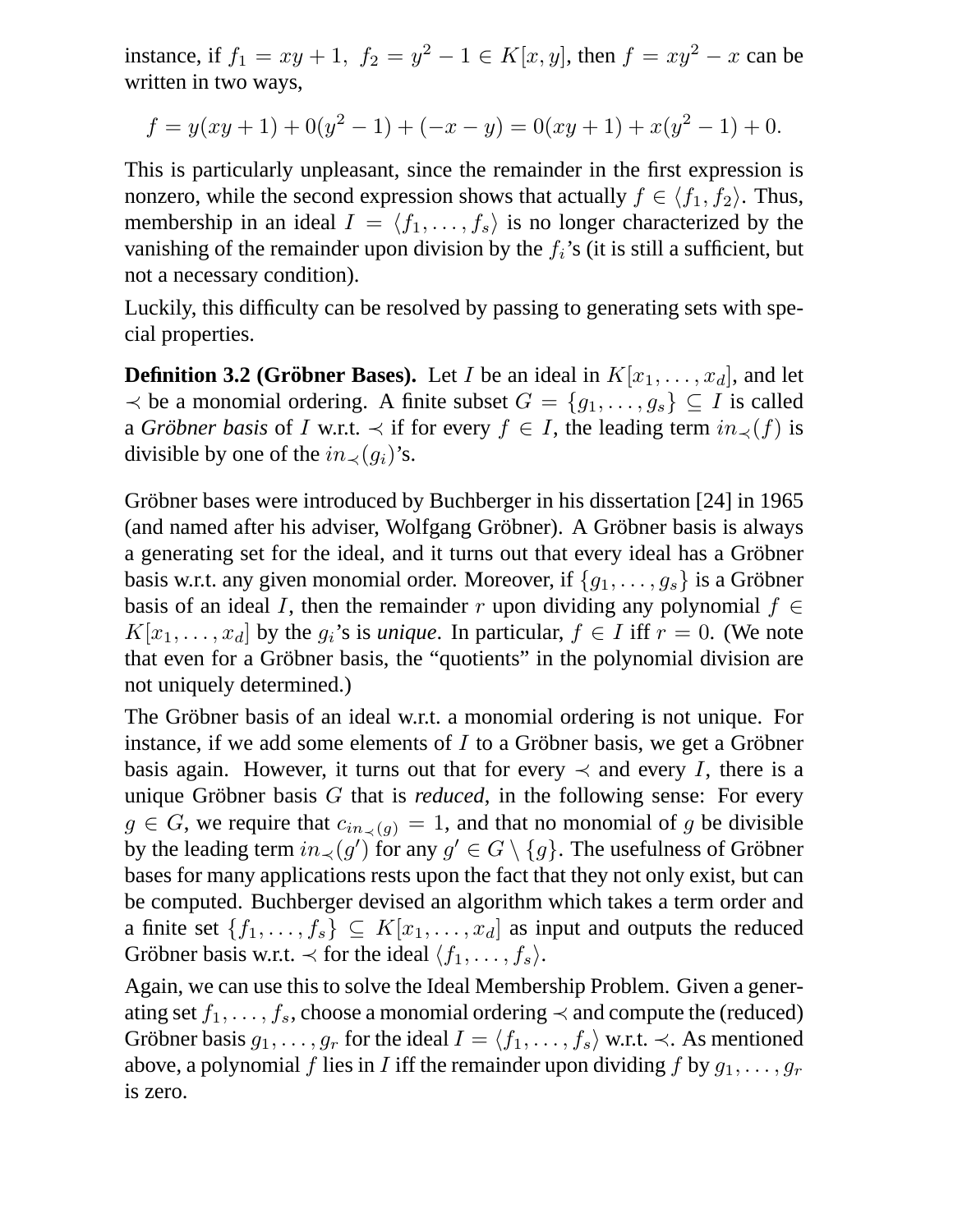This is only a very basic one among a host of applications of Gröbner bases, see [29, 30] and [75]. Often, it plays an impotant role which monomial ordering is chosen. For instance, Gröbner bases with respect to the lexicographic monomial order are very well suited for solving polynomial equations through elimination of variables (see [29], Chapter 3). Other monomial orders have other advantages. For example, the so-called graded reverse lexicographic order (first order the monomials by their total degree, then by their degree in  $x_d$ , then by their degree in  $x_{d-1}$ , and so forth) usually leads to small Gröbner bases and that Buchberger's algorithm often performs faster (a short discussion of the known results about the complexity of Buchberger's algorithm, and further references, can be found in [29], Chapter 2,  $\S$  9).

As mentioned above, there are infinitely many monomial orders if the number of indeterminates is larger than one. To see this, let us identify the set of all monomials in d indeterminates with  $N_0^d$ . Any vector  $w \in \mathbb{R}^d$  induces a partial order on  $\mathbf{N}_0^d$  by comparing values of scalar products,  $\boldsymbol{a} \preccurlyeq_w \boldsymbol{b} : \Leftrightarrow$  $\langle w, a \rangle \leq \langle w, b \rangle$ . This partial order is compatible with addition. Moreover, if  $w \geq 0$  componentwise, then there is no infinite descending chain, and if w is sufficiently generic (namely, if the entries of  $w$  are linearly independent over the field Q of rational numbers), then there are no ties, i.e.,  $\preccurlyeq_w$  is a linear ordering. Thus, any such  $w \in \mathbb{R}_{\geq 0}^d$  yields a monomial ordering  $\prec_w$  (and these are all distinct). Note that not all monomial orderings on  $K[x_1, \ldots, x_d]$ are of this form. The lexicographic ordering, for instance, is not.

However, if we fix an ideal  $I$ , then all monomial orders can be grouped into finitely many equivalence classes, as described below, and in each equivalence class, there will be a representative of the form  $\prec_w$ . For an ideal I and a monomial order  $\prec$ , let  $in_{\prec}(I)$  be the ideal generated by the leading terms  $in_{\prec}(f)$  of polynomials  $f \in I$ . The condition for G being a Gröbner basis can be rephrased as  $in_{\prec}(I) = \langle in_{\prec}(g) : g \in G \rangle$ . Further, if  $in_{\prec}(I) = in_{\prec'}(I)$ , for two monomial orderings  $\prec, \prec'$  then the reduced Gröbner bases of I with respect to these orderings coincide. Thus, we can declare  $\prec$  and  $\prec'$  to be equivalent (more precisely, equivalent w.r.t.  $I$ ) in this case. It can be shown that for every ideal I, there are only finitely many equivalence classes, and for each equivalence class, there is a representative of the form  $\prec_w$  (see [75]).

One corollary is that  $I$  has only finitely many distinct reduced Gröbner bases. Hence, I even has a *universal Gröbner basis*, i.e., a finite set  $U \subseteq I$  that is simultaneously a Gröbner basis with respect to all monomial orderings: simply take the union of all reduced Gröbner bases.

Another consequence is that we can look at the different Gröbner bases of an ideal from a geometric viewpoint. Let us generalize the notion of leading term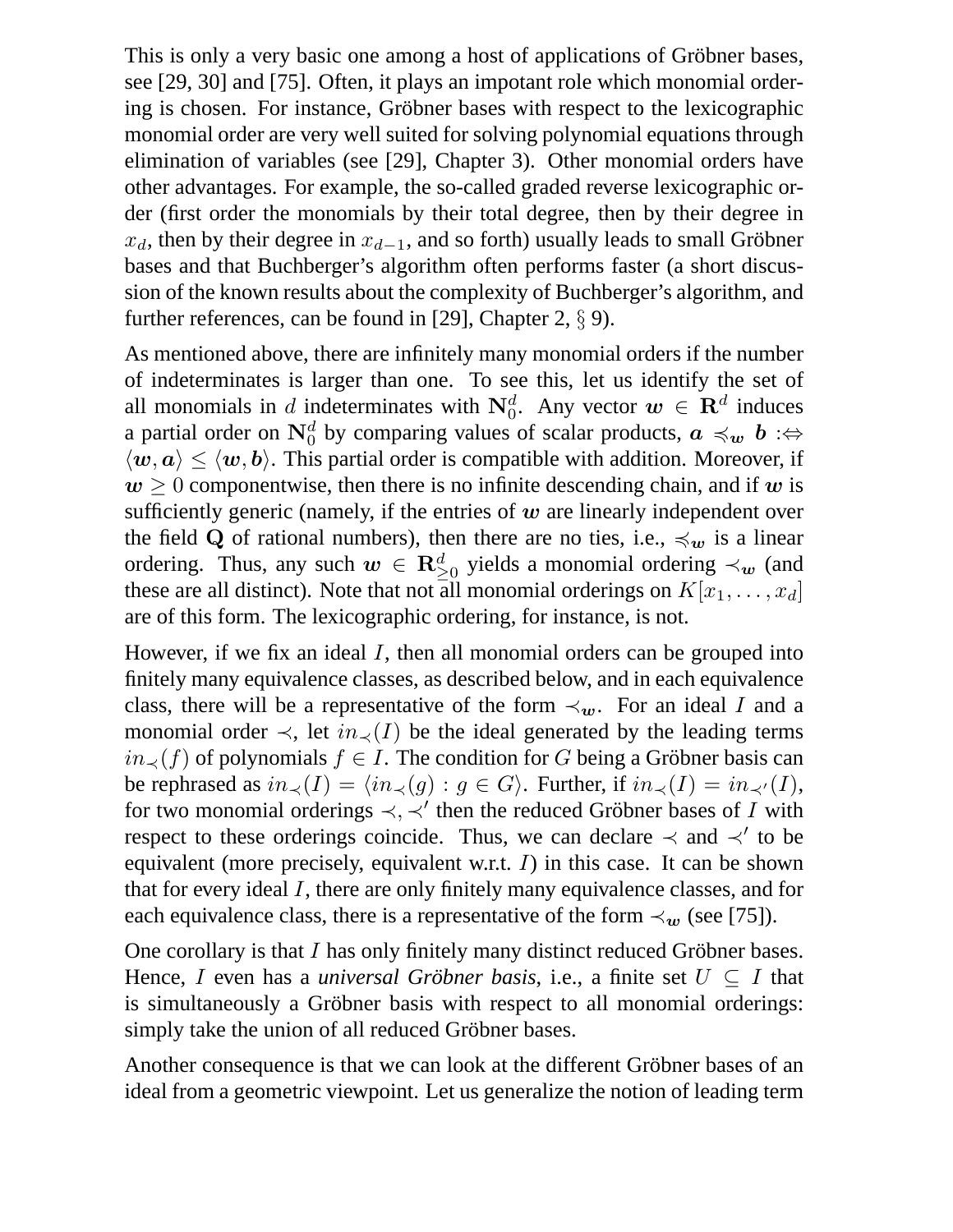to non-generic w by defining, for a polynomial  $f = \sum_a c_a x^a$ , the "initial form"  $in_w(f)$  as the sum over all terms  $c_a x^a$  such that  $\langle w, a \rangle$  is maximal (among the exponents  $\boldsymbol{a}$  with  $c_{\boldsymbol{a}} \neq 0$ ). We then define  $in_{\boldsymbol{w}}(I) := \langle in_{\boldsymbol{w}}(f) :$  $f \in I$ , and say that  $w, w' \in \mathbf{R}_{\geq 0}^d$  are equivalent if  $in_w(I) = in_{w'}(I)$ . This defines a partition of  $\mathbb{R}^d_{\geq 0}$  into equivalence classes, and this partition turns out to be a polyhedral fan, called the *Gröbner fan* of I (see Mora and Robbiano [58]). That is, each equivalence class is a relatively open polyhedral cone, and the closures of these cones form a fan in the sense that along with every cone, all its faces are present, and that two closed cones intersect in a common face. The full-dimensional cones of this fan correspond to the non-equivalent monomial orders, i.e., to the reduced Gröbner bases of  $I$ .

The link to polyhedral combinatorics is formed by the notion of a state polyhedron. If F is a face of a convex polyhedron  $P \subseteq \mathbb{R}^d$ , let us define the *(minimizing) normal cone*  $N_{\mathcal{P}}(\mathcal{F})$  as the set of all  $w \in \mathbf{R}^d$  that are minimized on F, i.e.,  $\langle w, x \rangle = \min_{y \in \mathcal{P}} \langle w, y \rangle$  for all  $x \in \mathcal{F}$ . The *normal fan*  $\mathcal{N}(\mathcal{P})$  is the collection of all normal cones  $\mathcal{N}_{\mathcal{P}}(\mathcal{F})$ ,  $\mathcal F$  any face of  $\mathcal P$ . Note that the full-dimensional cones in  $\mathcal{N}(\mathcal{P})$  are precisely the normal cones of the vertices of P. A polyhedron P is called a *state polyhedron* of an ideal I (see [14]) if the normal fan of  $P$  equals the Gröbner fan of  $I$ .

Onn and Sturmfels [60] studied the k-set polyhedron (see Section 2.3)

$$
\mathcal{P}_k(\mathbf{N}_0^d) = \text{conv}\{\sum_{\mathbf{x}\in X} \mathbf{x} \mid X \subseteq \mathbf{N}_0^d \text{ and } |X| = k\},\
$$

which they name the *corner cut polyhedron*, and showed that it is the state polyhedron of a particular class of ideals. Namely, if  $I = I(\boldsymbol{q}_1, \dots, \boldsymbol{q}_k)$  is the vanishing ideal of a set of k points  $q_1, \ldots, q_k \in K^d$ , and if the  $q_i$ 's are in a certain sense "generic" then  $\mathcal{P}_k(\mathbf{N}_0^d)$  is the state polyhedron of *I*. Thus, the distinct reduced Gröbner bases are in one-to-one correspondence with the vertices of  $\mathcal{P}_k(\mathbf{N}_0^d)$ , hence, by Fact 2.6, with the corner cuts of cardinality k in dimension  $d$ . This can be used, for instance, to compute a universal Gröbner basis of  $I$  in polynomial time (for fixed  $d$ ).

These results have been extended to a considerably broader class of ideals (namely, all those for which the quotient  $K[x_1, \ldots, x_d]/I$  has finite dimension as a vector space over  $K$ ) by Babson, Onn, and Thomas [9].

We leave the realm of computational commutative algebra at this point and return to the combinatorial question of estimating the number of corner cuts.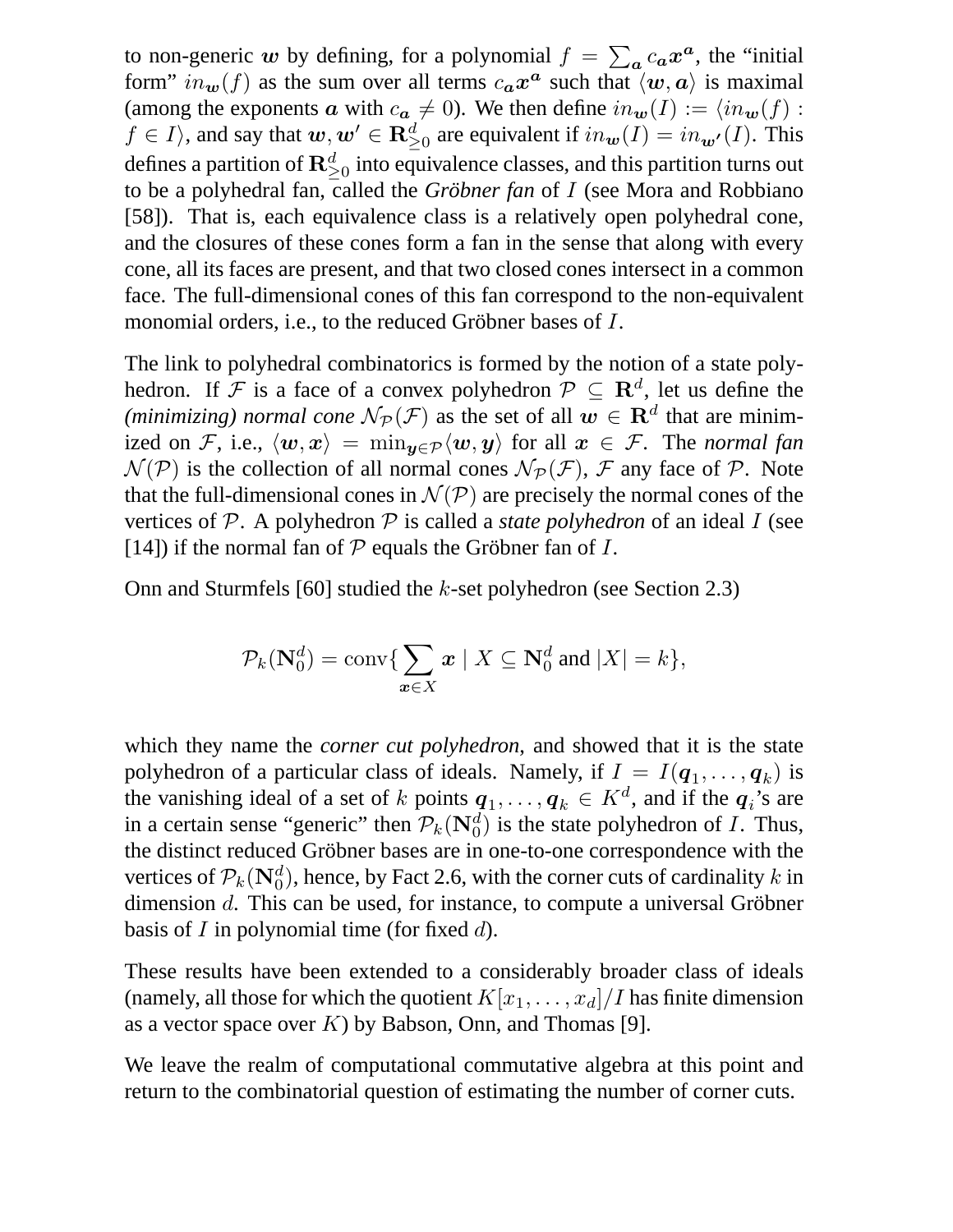#### **3.2 How Many Lattice Points Are Involved?**

Unless explicitly stated otherwise, let us assume for the remainder of this chapter that whenever we encounter a hyperplane H not containing the point  $-1 = (-1, \ldots, -1)$ , it is oriented in such a way that  $-1$  lies in the negative halfspace  $H^-$ .

Suppose that a corner cut T of size k contains a lattice point  $u = (u_1, \dots, u_d)$ . Then the whole "lattice box"  $Q_u = \{0 \dots u_1\} \times \dots \times \{0 \dots u_d\}$  is contained in T, and therefore  $k \geq \prod_{i=1}^{d} (1 + u_i)$ . In other words, all corner cuts of cardinality k are subsets of the finite set  $S_k^d$  $k^d_k := \{ \bm{u} \in \mathbf{N}_0^d \mid \prod_{i=1}^d (1+u_i) \leq k \}.$ 

**Observation 3.3.** *For any real number*  $y \geq 1$ *,* 

$$
|S_y^d| \le y(1 + \log y)^{d-1}.
$$

*Proof.* We proceed by induction on d: For  $d = 1$ ,  $|S_y^1|$  $|y| = |y| \leq y$ . Moreover, for  $d > 1$  and integer  $1 \leq j \leq y$ ,  $\left| \{ \boldsymbol{u} \in S_y^d \right|$  $|y'_y|$   $1 + u_d = j$ } $|S_{y/j}^{d-1}| \leq$  $(y/j)(1 + \log(y/j))^{d-2}$ . Therefore,

$$
|S_y^d| \le \sum_{j=1}^{\lfloor y \rfloor} (y/j)(1 + \log(y/j))^{d-2} \le y(1 + \log y)^{d-2} \sum_{\substack{j=1 \ \le 1 + \log y}}^{\lfloor y \rfloor} \frac{1}{j}.
$$

 $\Box$ 

#### **Observation 3.4.** *Every k*-set  $T$  of  $S_k^d$ k *that contains the origin is a* k*-cut.*

*Proof.* Suppose for a contradiction that  $T \ni \mathbf{0}$  is a k-set of  $S_k^d$  $k \atop k$  such that, for every hyperplane H with  $T = H^- \cap S_k^d$  $k<sub>k</sub><sup>d</sup>$ , there exists some nonnegative lattice point  $\boldsymbol{u} \not\in S^d_k$  with  $u \in \text{H}^-$ ; call such a point  $\boldsymbol{u}$  a *violator* and H a *witness* for u. Clearly,  $d > 1$ , and T is not contained in any coordinate hyperplane (else we are done by induction).

Now, consider a violator  $u$  that minimizes  $\prod_{j=1}^{d} (1 + u_j)$  and a witness hyperplane  $H = \{x \in \mathbf{R}^d \mid \langle v, x \rangle = t\}$  for  $u$ . If  $Q = \{m \in \mathbf{N}_0^d \mid m_j \leq t\}$  $u_j$  for  $1 \leq j \leq d$ , then  $Q \setminus \{u\}$  contains at least k points since  $u \notin S^d_k$ k Moreover,  $Q \subset H^- = \{x : \langle v, x \rangle < t\}$ : By assumption,  $0 \in H^-$ , and so  $t > 0$ ; moreover, all entries of  $\nu$  must be positive, for if  $\nu_j \leq 0$ , then all the points  $ie_j = (0, \ldots, i, \ldots, 0), i \in \{0 \ldots k-1\}$ , would belong to  $H^- \cap S_k^d = T$ , and hence they would constitute it, contradicting the fact that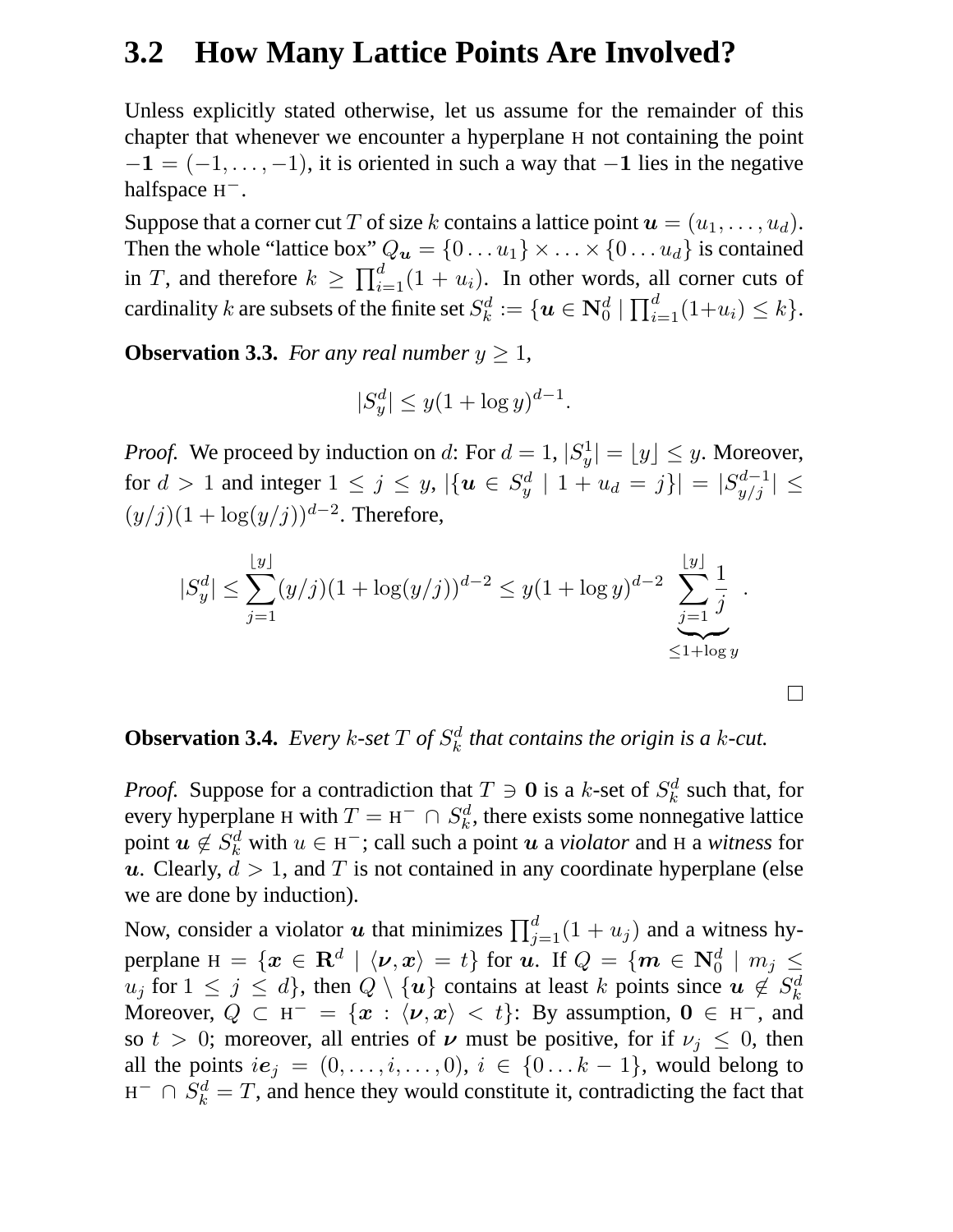T is not contained in any coordinate hyperplane. Since  $\nu$  and t are positive,  $u \in H^-$  implies  $Q \subset H^-$ .

Therefore,  $Q \setminus \{u\} = T$ . But then all  $u_j \geq 1$  (otherwise T would be contained in some coordinate hyperplane) and so, for some  $j$ , H must intersect the  $x_j$ -axis at a distance greater than  $u_j + 1$  from the origin. This, however, contradicts the assumption that H separates T from  $S_k^d$  $\mathcal{L}_{k}^{d} \setminus T$  because the point  $(u_j+1)e_j$  belongs to  $S_k^d$  $\mathcal{L}_k^{d} \setminus T$  and lies below H.

Together with the general  $k$ -set bound (2.6), the first observation immediately yields  $a_k(\mathbf{N}_0^d) \leq a_k(S_k^d)$  $k_a^d$ ) =  $O(k^{d-c'_d})$  for some small constant  $c'_d > 0$ (which, for simplicity, is adjusted in such a way that the various  $\log k$  factors are absorbed) as a first improvement over the the upper bound of  $O(k^{2d \frac{d-1}{d+1}})$ .

Furthermore, both observations together imply that the corner cuts of size  $k$ are precisely the k-sets of  $S_k^d$  $\frac{d}{k}$  that contain 0. This makes it easy to enumerate all k-cuts by applying a known k-set enumeration method by Andrzejak and Fukuda [7] to the finite set  $S_k^d$  $k^d$ , see Section 3.5.

#### **3.3 The Lower Bound**

**Lemma 3.5.** *For every* d *and* k*, the number of corner cuts of cardinality* k *in dimension* d *satisfies*

$$
a_k(\mathbf{N}_0^d) \ge \sum_{i=1}^k a_k(\mathbf{N}_0^{d-1}).
$$

*Proof.* We will show that for every  $(d - 1)$ -dimensional corner cut T of size  $j, 1 \le j \le k$ , there is some corner cut  $\hat{T}$  of cardinality k in dimension d with  $T = \mathbf{N}_0^{d-1} \cap \hat{T}.$ 

Take some T of size j as above with separating  $(d-2)$ -dimensional flat F  $\subseteq$  ${\bf R}^{d-1}.$  Let us identify  ${\bf R}^{d-1}$  with  ${\bf R}^{d-1}\times\{0\}\subseteq{\bf R}^d,$  and for a real parameter  $t > 0$ , consider the hyperplane H<sub>t</sub> spanned by the flat F and the the point  $(0, \ldots, 0, t)$ , see Figure 3.1.

Observe that by choosing F in a sufficiently generic manner, we may assume that no  $H_t$  contains more than one lattice point.

Each of the hyperplanes  $H_t$  defines a certain d-dimensional corner cut  $T_t$ . For  $t < 1$ , this is exactly our original T. But as t grows, more and more lattice points will be included, one at a time by our assumption on  $f$ , until for some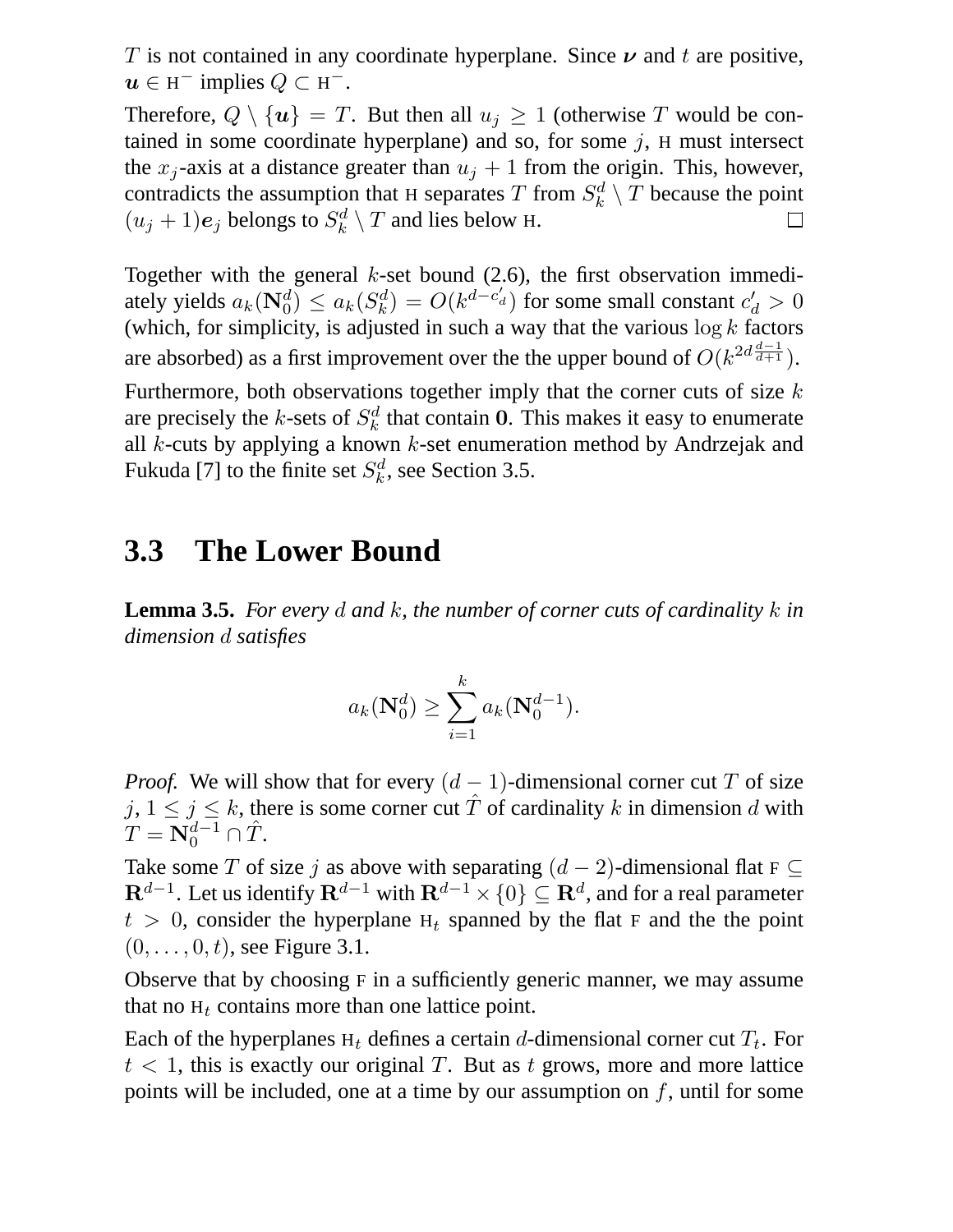

**Figure 3.1:** *Lifting a corner cut.*

appropriate  $\hat{t}$ , we obtain a d-dimensional corner cut  $\hat{T} := T_{\hat{t}}$  of size k as advertised. (Note that  $\hat{T}$  depends on the choice of a separating flat F.)  $\Box$ 

Since we know that  $a_k(\mathbf{N}_0^2) = \Omega(k \log k)$ , and since  $\sum_{j=1}^k j^{d-2} \log j \ge$  $\int_1^k x^{d-2} \log x \, dx = \frac{1}{d-1}$  $\frac{1}{d-1}k^{d-1}\log k - \int_1^k x^{d-2} \sim \frac{1}{d-1}$  $\frac{1}{d-1}k^{d-1}\log k$ , we conclude inductively:

**Theorem 3.6.** *The number of* k*-cuts in* d *dimensions satisfies*

 $a_k(\mathbf{N}_0^d) = \Omega_d(k^{d-1}\log k).$ 

#### **3.4 The Upper Bound**

For a point set in general position, it is often more convenient to consider  $k$ facets instead k-sets. Let us introduce a notion that will serve a similar purpose for degenerate point sets.

**Definition 3.7.** An oriented hyperplane H is called a k*-hyperplane* of a set  $S \subseteq \mathbf{R}^d$  if H is spanned by points from S and moreover,  $|H^- \cap S| < k$  and  $|\overline{H^-} \cap S| \geq k$ .

Note that, for a given vector  $v \neq 0$ , there is at most one k-hyperplane H of S with outer normal  $\nu$ . Observe also that H may be a k-hyperplane for more than one value of  $k$ .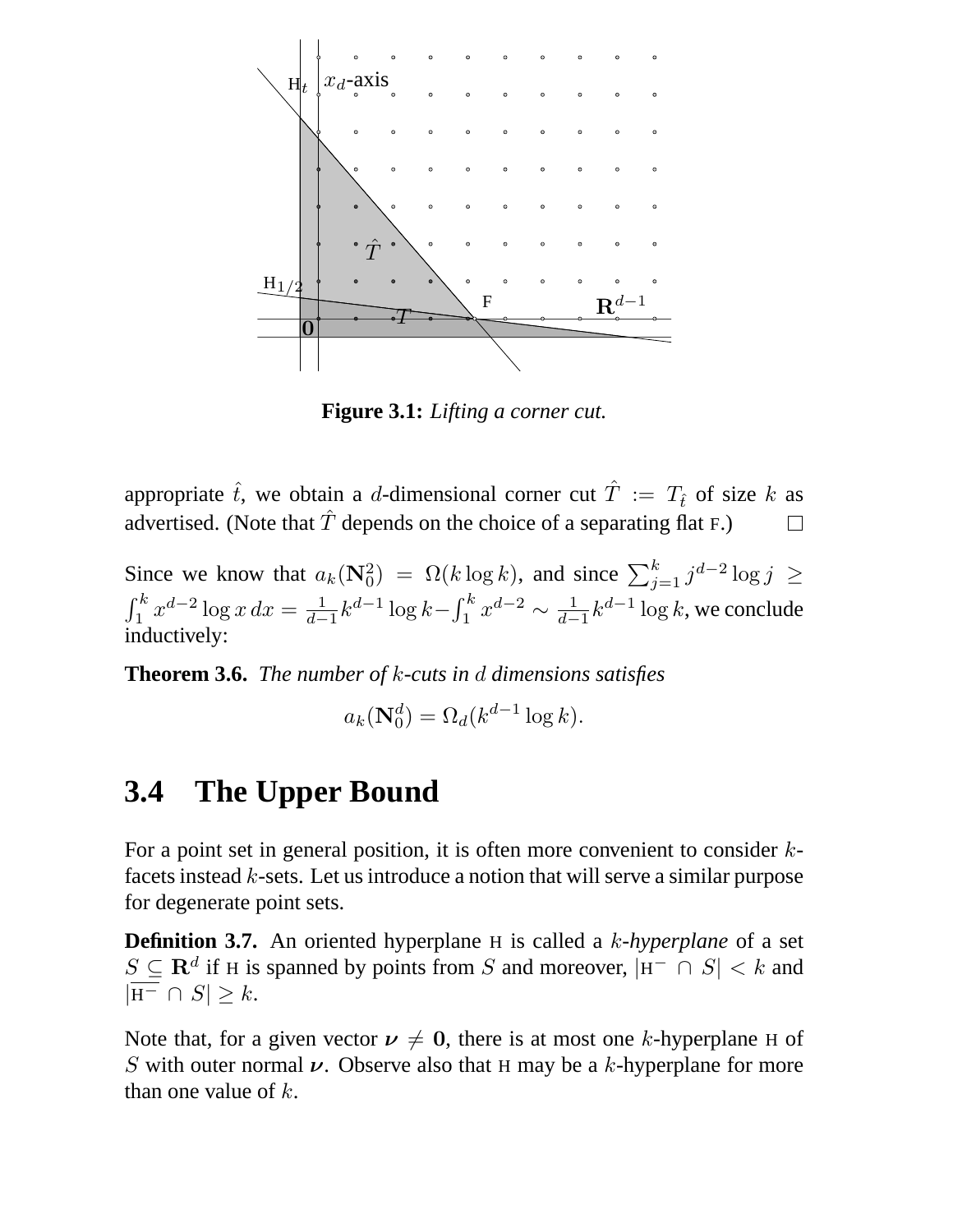For instance, according to our definition, the coordinate hyperplanes are khyperplanes of  $\mathbb{N}_0^d$  for every  $k > 0$ . On the other hand, consider a *proper* k-hyperplane H of  $\mathbf{N}_0^d$ , i.e., one that is not one of the coordinate hyperplanes. We claim that the outer normal vector  $v = (v_1, \dots, v_d)$  of H must be strictly positive, i.e., all  $\nu_i > 0$ . Clearly, we have  $\nu_i \geq 0$  (else H<sup>-</sup> would contain all sufficiently large integer multiples  $me_i$  of the i<sup>th</sup> coordinate vector and thus not be finite). Further, by assumption, there are d points in  $\mathbb{N}_0^d$  that span H, and for each  $1 \leq i \leq d$ , one of these points, call it u, must have i<sup>th</sup> coordinate  $u_i > 0$ , else H would be just the  $i<sup>th</sup>$  coordinate hyperplane. Since  $\nu$  is componentwise nonnegative, it follows that  $e_1, \ldots, e_d \in \overline{H}^-$  and that  $0 \in H^-$ . Thus,  $\nu$  must in fact be strictly positive, for if  $\nu_i = 0$ , then along with 0, the whole "ray"  $N_0e_i$  would lie in  $H^-$ .

**Definition 3.8.** We say that a k-hyperplane H of a set  $S \subseteq \mathbb{R}^d$  is *incident* to a  $k$ -set T of S if  $S \cap H^- \subseteq T \subseteq H^-$ .

The basic idea is that if H is k-hyperplane incident to a k-set  $T$  of  $S$ , then we can "encode"  $T$  by means of  $H$  plus some additional information, which will be specified below. In order to use this to bound the number of corner cuts, we need the following:

**Lemma 3.9.** *If*  $S \subseteq \mathbb{R}^d$  *is finite and at least*  $(d-1)$ *-dimensional, or if*  $S =$  $\mathbf{N}_0^d$ , then for  $k > 0$ , every  $k$ -set  $T$  of  $S$  is incident to some  $k$ -hyperplane of  $S$ .

Admittedly, this lemma is rather obvious, but it nonetheless deserves a proof, since there are malicious point sets for which the conclusion of the Lemma does not hold. For instance, if  $S = \mathbf{Z} \times \{0\} \cup \{(0,1)\} \in \mathbb{R}^2$ , then  $(0,1)$  is a 1-set of S that is not incident to any 1-hyperplane of S (the problem is that we insist that these be spanned by points from S).



**Figure 3.2:** *A malicious point set.*

We also note that if S is finite or  $S = \mathbb{N}_0^d$  and if H is a k-hyperplane of S, then the intersection  $S \cap H$  is again either finite or  $N_0^{d-1}$ . This will be important since we will need to apply the lemma recursively.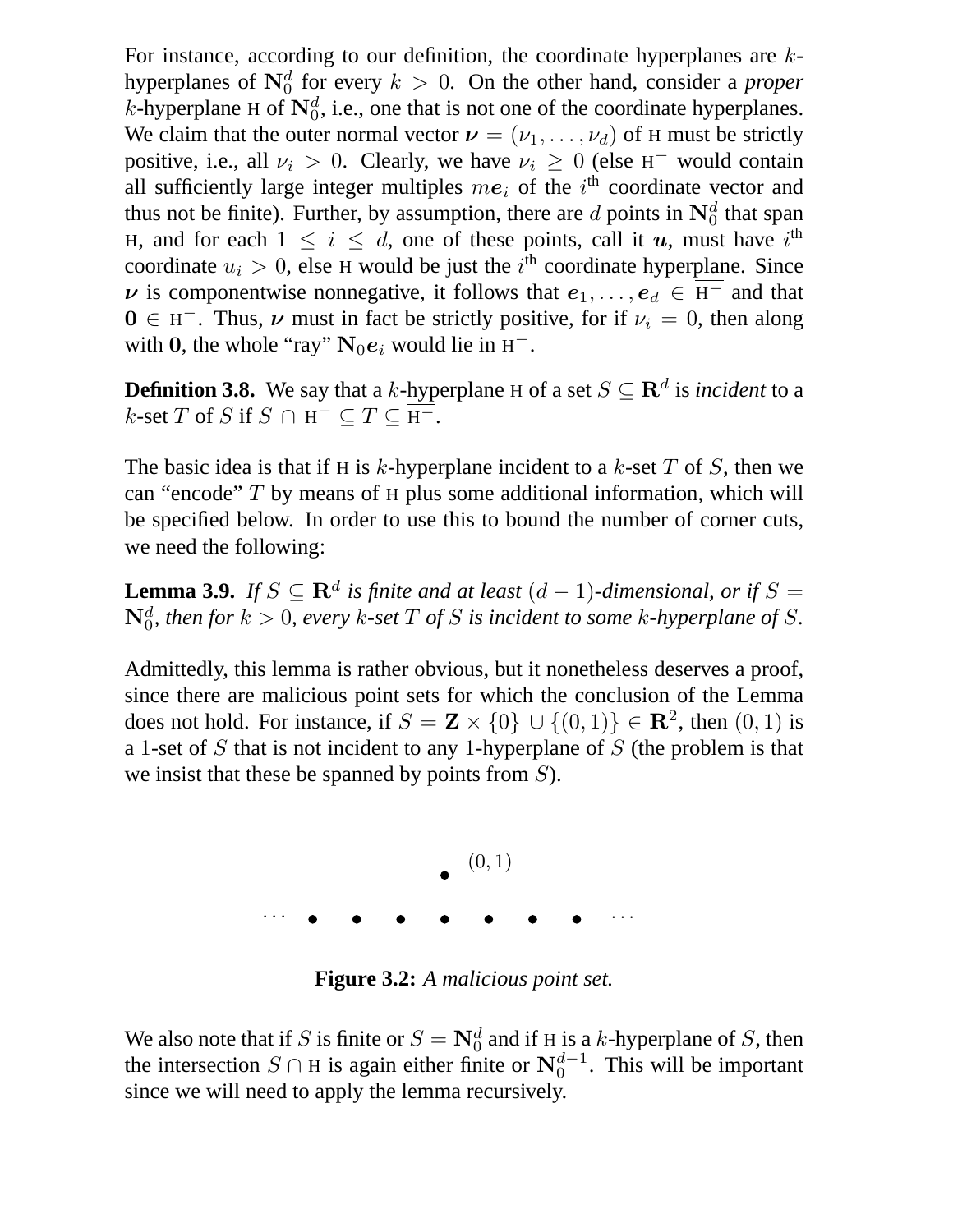*Proof of Lemma 3.9.* First observe that if  $S = \mathbb{N}_0^d$ , then we may assume that T is a *proper* corner cut, i.e., is not contained in one of the coordinate hyperplanes. Otherwise, that coordinate hyperplane will serve as an incident k-hyperplane for T. Let then  $H_0$  be a separating hyperplane for T. Move this hyperplane in parallel towards  $T$  until we hit the first point, i.e., until we obtain the unique parallel translate H<sub>1</sub> of H<sub>0</sub> such that  $T \subseteq H^-$ <sub>1</sub>,  $T \cap H_1 \neq \emptyset$ , and  $S\backslash T\subseteq \text{H}_1^+$  $_1^+$ . Observe that the only reason why  $H_1$  might not be a k-hyperplane is that it might not yet be spanned by points from S. If this is problem occurs, pick a  $(d-2)$ -dimensional flat F such that  $S_1 \subseteq F \subseteq H_1$ . We want to argue that a suitable rotation of  $H_1$  about F will produce a hyperplane  $H_2$  such that (i)  $S \cap H_2^-$  ⊆  $S \cap H_1^-$ , (ii)  $S \cap H_2^+$  ⊆  $S \cap H_1^+$  $_1^+$ , and (iii)  $S_1 = S \cap H_1 \subsetneq S \cap H_2$ . That is, we can rotate until we catch a new point without traversing any points. If we can convince ourselves that this claim is true, then we are done, since we can successively increase the dimension of  $S \cap H_i$  through a sequence of such rotations, until  $H_i$  is spanned by points from  $S$  and hence a k-hyperplane. The claim is clear for finite S, but for  $S = \mathbf{N}_0^d$ , we need a little argument. Observe that since T is a proper corner cut, every hyperplane H such that  $T \subset \overline{H^{-}}$  and  $H^- \cap \mathbf{N}_0^d$  is finite has strictly positive normal vector.

**Observation 3.10.** *For any hyperplane* H *with strictly positive normal vector, there are only finitely many componentwise minimal elements of*  $N_0^d \cap H^+$  (*i.e.*, *elements*  $u \in N_0^d \cap H^+$  *such that for any other*  $v \in N_0^d \cap H^+$ *, there is some coordinate i with*  $u_i < v_i$ *).* 

Let M be the set of componentwise minimal elements of  $N_0^d \cap H_1^+$  $_1^+$ , and let  $N := S \cap H_1^-$ . We rotate H<sub>1</sub> about F (in an arbitrary direction) until we hit the first point p in  $N \cup M$  (we can do this since this is a finite set). We claim that the resulting hyperplane  $H_2$  spanned by F and  $p$  does the job. By construction, condition (iii) is fulfilled and we have  $H_1^- \cap N_0^d \subseteq H_2^- \cap N_0^d$ . We only need to verify that during the rotation, we did not inadvertedly traverse any of the nonminimal points from  $\mathbf{N}_0^d \cap \mathrm{H}_1^+$  $_1^+$ . Let us write  $H_2 = \{ \boldsymbol{x} \in \mathbf{R}^d : \langle \boldsymbol{\nu}, \boldsymbol{x} \rangle = t \}.$  It suffices to show that the outer normal vector  $\nu$  is componentwise nonnegative: because then,  $v \in H_2^-$  for some  $v \in N_0^d H_1^+$  would imply that also  $u \in H_2^$ for some componentwise minimal  $\mathbf{u} \in \mathbf{N}_0^d \cap \mathrm{H}_1^+$  $_1^+$ , a contradiction. So, why is  $\nu \geq 0$ ? Observe that  $\{0, e_1, \ldots, e_d\} \subseteq T \subseteq H_2$ . Thus, in the defining equation of H<sub>2</sub>, we have  $t \geq 0$ , and if some  $\nu_i < 0$ , then  $me_i \in H_2^-$  for all integers  $m > 0$ , contradicting the fact that for some  $m, me_i \in M$ , and  $M \subseteq \overline{H^+}$ , by construction.  $M \subseteq \overline{H^+}_2$  by construction.

Moreover, if H is a k-hyperplane of S, and S is finite, then  $S \cap H$  is finite, or  $S \cap H = \mathbf{N}_0^{d-1}$ , so  $S \cap H$  is again a non-malicious  $(d-1)$ -dimensional set.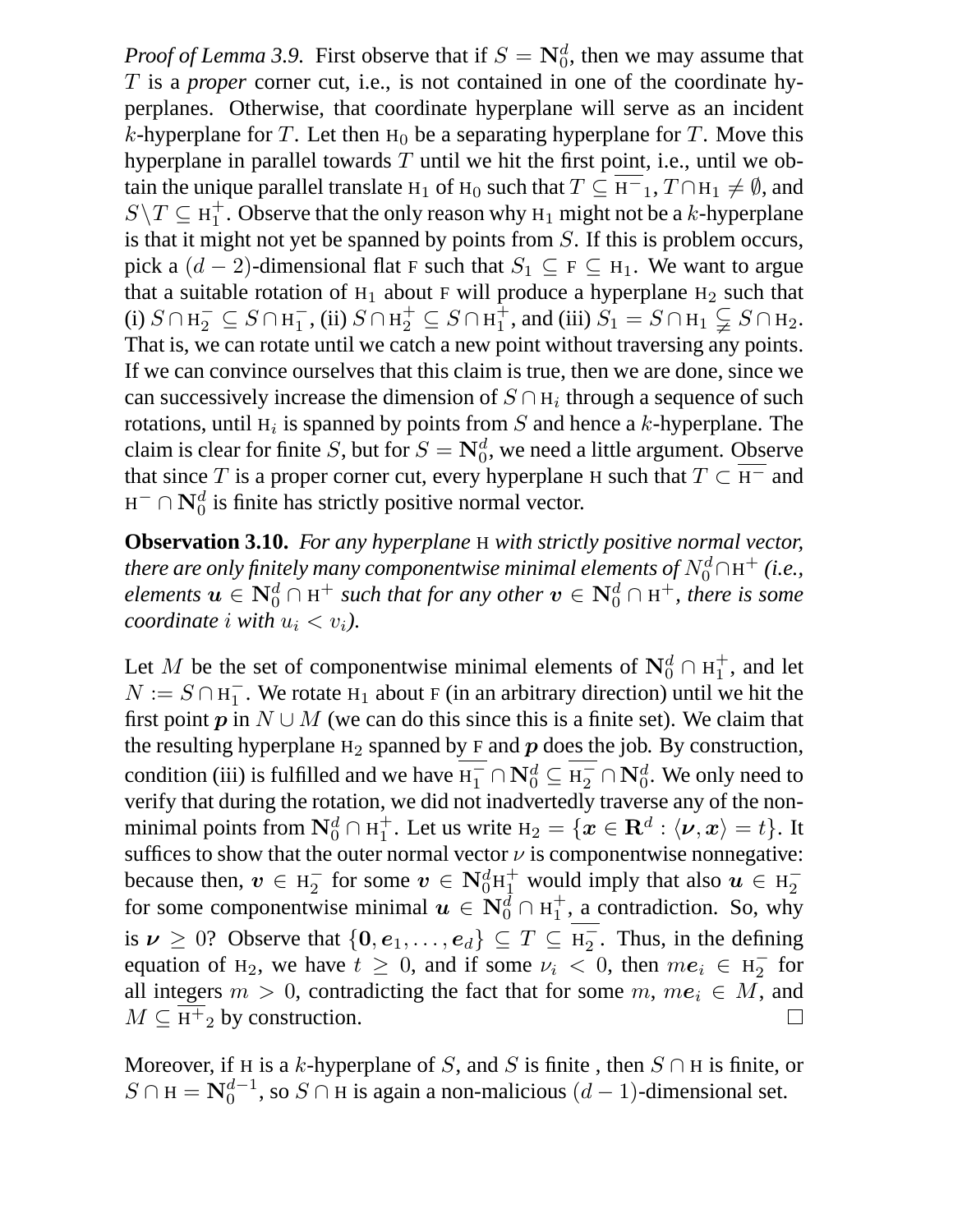For the remainder of this section, we only consider point sets that are "nonmalicious", i.e., that satisfy the conclusion of Lemma 3.9.

Observe that if H is a k-hyperplane incident to a k-set T and if  $H_0$  is a separating hyperplane for T then the open wedge ( $H^- \cap H_0^+$  $\binom{+}{0}$   $\cup$   $(H^+ \cap H_0^-)$  contains no points from S; that is, we can get from  $H_0$  to H by a rotation (about the  $(d-2)$ -dimensional axis H  $\cap$  H<sub>0</sub>) without traversing any points from S.

Now, consider  $J := H_0^- \cap H \cap S$ . This is a j-set (as witnessed by the separating flat H<sub>0</sub> ∩ H) of the  $(d-1)$ -dimensional point set S ∩ H, where  $j = k - |H^- \cap S|$ . What is more, we can recover T from H and J: Take any  $(d-2)$ -dimensional separating flat F for J in H; then a small rotation of H about F gives a separating hyperplane  $H_0$  for T.

**Lemma 3.11.** *Let* T *be a* k*-set of a (non-malicious)* d*-dimensional point set* S. Set  $F_d := \mathbf{R}^d$  and  $k_d := k$ . Then T can be uniquely represented by a  $sequence \ (F_{d-1}, \ldots, F_1)$ *, where, for*  $1 \leq i \leq d-1$ *,*  $F_i$  *is an i-dimensional oriented flat, spanned by points from*  $S \cap F_{i+1}$ *, that forms a*  $k_{i+1}$ *-hyperplane within*  $F_{i+1}$ *, and*  $k_i = k_{i+1} - |S \cap F_{i+1} \cap F_i^-|$ *.* 

*Proof.* Applying the above observation recursively, we see that each  $k$ -set  $T$ of S can be represented by a sequence  $(h = F_{d-1}, F_{d-2}, \ldots, F_2)$  as specified (up to the last entry) together with a  $j := k_2$ -set J of the two-dimensional point configuration  $S \cap F_2$ .

But in two dimensions, every *j*-set *J* can be uniquely represented by a *j*-line (that is, a *j*-hyperplane w.r.t. the surrounding 2-dimensional space): If  $\ell_0$  is a separating line for J take a j-line  $F_1$  incident to J such that the angle  $\alpha$  of  $F_1$ w.r.t.  $\ell_0$  is negative (that is,  $\ell$  arises from  $\ell_0$  by a clockwise rotation).

Conversely, given F<sub>1</sub> and j, let  $i = j - |S \cap F_1^-|$  and let a and b be the i<sup>th</sup> and  $(i + 1)$ <sup>th</sup> point of S on F<sub>1</sub>, respectively (in the direction of F<sub>1</sub>). Then a small counterclockwise rotation of  $F_1$  about the midpoint of  $\alpha$  and  $\beta$  gives a separating line  $\ell_0$  for J (see Figure 3.3). Observe that it is crucial to know both  $F_1$  *and* j (we can reproduce the latter from our knowledge of k and  $(F_{d-1}, \ldots, F_2)$ ).  $\Box$ 

**Corollary 3.12.** *Every* k*-set* T *of a discrete* d*-dimensional set* S *can be encoded by a sign vector*  $\epsilon \in \{+1, -1\}^{d-1}$  together with a  $(d-1)$ -tuple  $(\bm{v}_1,\dots,\bm{v}_{d-1})$  of vectors of the following kind: There exist points  $\bm{p}_0,\bm{p}_1,\dots,$  $p_{d-1} \in S$  *that span a k-hyperplane* H *incident to* T *and such that*  $v_i =$  $(p_i - p_0)$  for  $i \in \{1 \dots d - 1\}.$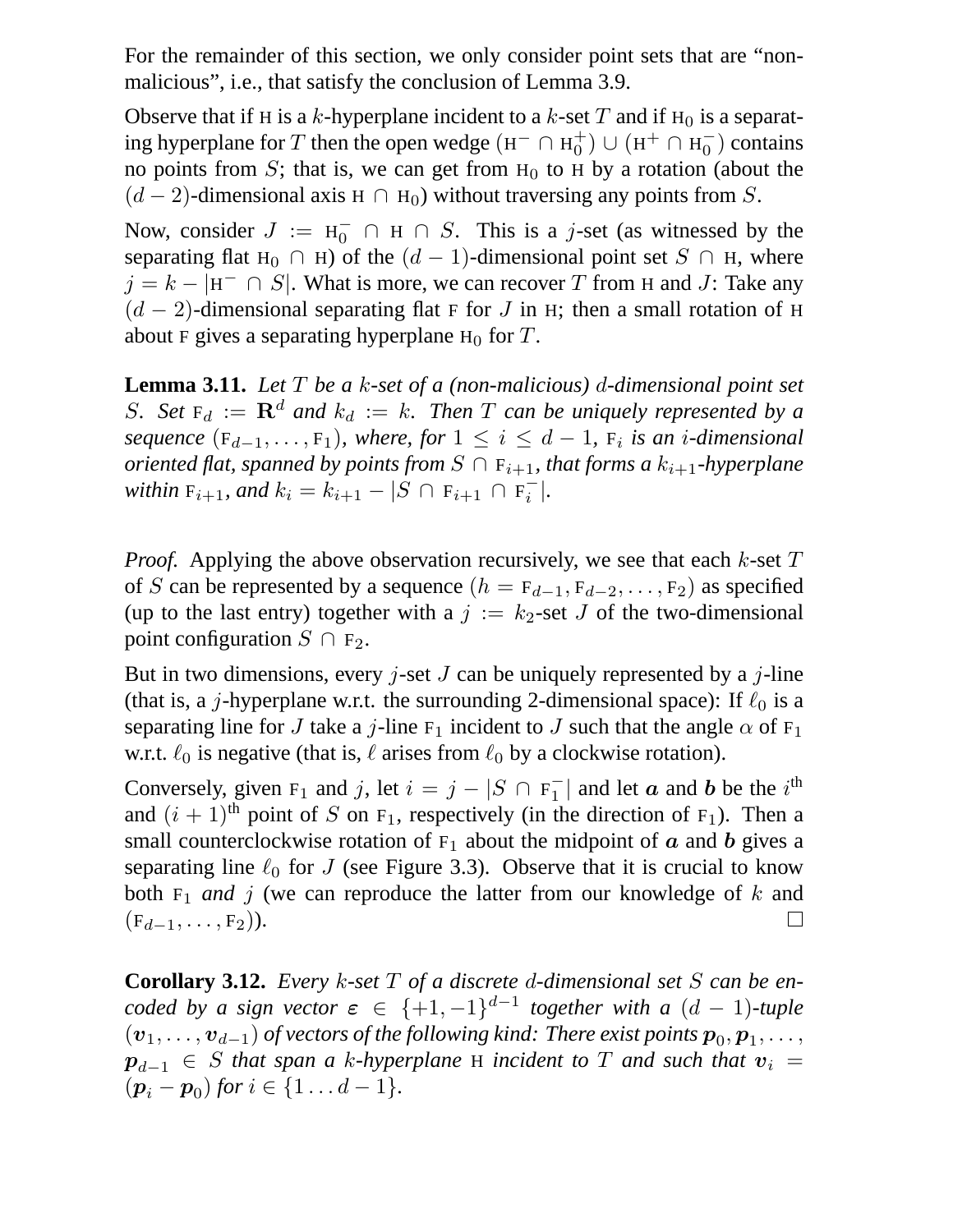

**Figure 3.3:** An example with  $j = 9$  and  $i = 1$ .

*Proof.* Given T, represent it by  $(F_{d-1}, \ldots, F_1)$  as above. Now, pick a pair  $(p_0, p_1)$  of points that span the  $k_2$ -line  $F_1$ . Inductively, we construct a sequence of points  $p_i \in S, i \in \{0 \dots d-1\}$  such that  $p_0, p_1, \dots, p_i \in S$  span the flat  $F_i$ . Hence, if we set  $v_i := (\boldsymbol{p}_i - \boldsymbol{p}_0)$ , then the vectors  $v_1, \ldots, v_i$  span an *i*-dimensional linear flat parallel to  $F_i$ , and by choosing appropriate signs  $\varepsilon_i \in \{+, -\}$  we can also record the orientation of  $F_i$  within  $F_{i+1}$ .

Moreover, this encoding is one-to-one: Given  $v_1, \ldots, v_{d-1}$  and  $\varepsilon_1, \ldots, \varepsilon_{d-1}$ , we get the outer normal of the k-hyperplane  $F_{d-1}$  of S, and hence  $F_{d-1}$  itself, since we know k. Then  $k_{d-1} = k - S \cap F_{d-1}$ , and by induction, we can reconstruct the sequence ( $F_{d-2}, \ldots, F_1$ ) from  $v_1, \ldots, v_{d-2}, \varepsilon_1, \ldots, \varepsilon_{d-2}$  and  $k_{d-1}$ . But once we know all  $F_i$ 's, the set T is uniquely determined.  $k_{d-1}$ . But once we know all F<sub>i</sub>'s, the set T is uniquely determined.

Applying this to  $S = \mathbb{N}_0^d$ , we see that every k-cut T can be uniquely encoded by a sign vector  $\epsilon \in \{+, -\}^{d-1}$  and the  $d \times (d-1)$ -matrix  $V = [v_{ij}]$ whose columns are the vectors  $v_1, \ldots, v_{d-1}$  constructed above. Now, we derive some properties of  $V$  that will allow us to estimate the number of such matrices.

If H is one of the coordinate hyperplanes, then  $T \subseteq H$  is essentially a corner cut in dimension  $d - 1$ , and we can handle the number of these inductively. Thus, we may assume that H is a proper  $k$ -hyperplane, i.e. that its outer normal vector is strictly positive.

**Observation 3.13.** *A* "*corner simplex*"  $\Delta = \mathbf{R}_{\geq 0}^d \cap H^-$  *that contains r lattice points has volume*  $\mathrm{vol}_d(\Delta) \leq r$ .

*Proof.* For each lattice point  $u \in \Delta$ , consider the unit cube  $\{x \mid u_i \leq x_i \leq \Delta\}$  $u_j + 1$  for all j}. Clearly,  $\Delta$  is contained in the union of these boxes, whose volume is r.  $\perp$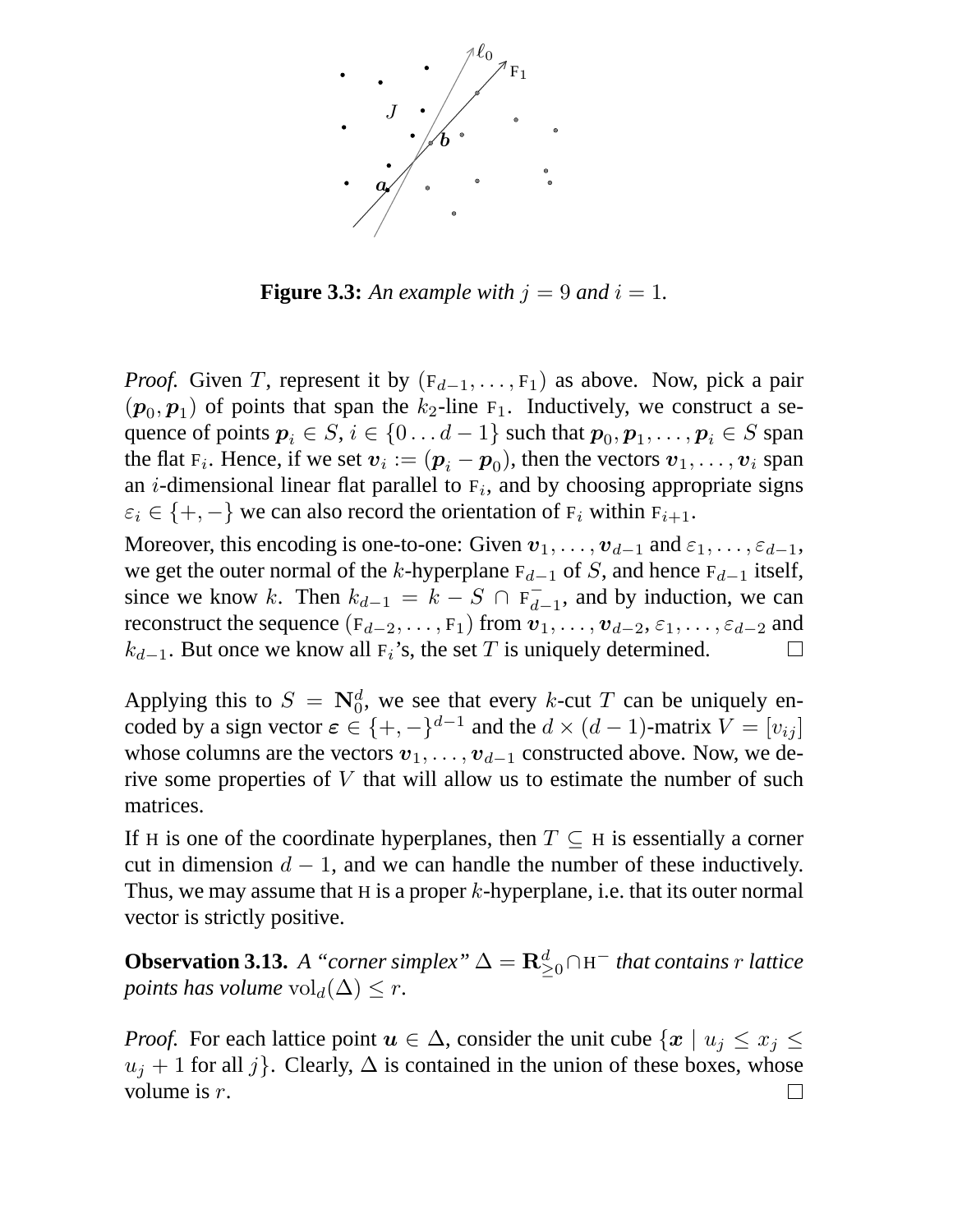Thus, the open simplex bounded by our proper  $k$ -hyperplane H and the coordinate hyperplanes has volume at most  $k$ ; it follows that the same is true for its closure.

Let *B* be the *bounding box* of the points  $p_i, i \in \{0 \dots d-1\}$ , i.e. the smallest axis-parallel box  $[a_1, b_1] \times \ldots \times [a_d, b_d]$  containing them. Since the hyperplane H spanned by the  $p_i$  is not one of the coordinate hyperplanes,  $B$  is a fulldimensional box, i.e.  $b_i - a_i > 0$  for all  $i \in \{1 \dots d\}$ .

**Observation 3.14.** Let  $H^-$  be any halfspace containing all  $p_i$ 's. Then

$$
\text{vol}_d(B \cap \overline{\mathbf{H}^-}) \ge \frac{1}{d!} \text{vol}_d(B).
$$

*Proof.* Let  $\overline{H^-} = \{x \in \mathbb{R}^d \mid \nu \cdot x \leq t\}$ . Suppose without loss of generality  $\nu_d \geq 0$ , and consider the projection of the points onto the the hyperplane { $x \in$  $\mathbf{R}^d \mid x_d = a_d$ . Then these projected points are contained in  $\overline{H^-} \cap \{x_d = a_d\}$ . By induction,  $\mathcal{P} = \overline{H^-} \cap B \cap \{x_d = a_d\}$  has  $(d-1)$ -dimensional volume at least  $\frac{1}{(d-1)!}$  $\prod_{i=1}^{d-1} (b_i - a_i)$ . But then, the pyramid whose base is  $P$  and whose apex is any  $p_j$  maximizing the  $x_d$ -coordinate is contained in  $B \cap \overline{H}^-$  and has volume as guaranteed. volume as guaranteed.

For each row index  $i \in \{1...d\}$  of the matrix  $V = [v_{ij}]$ , choose a column index  $j(i) \in \{1 \dots d - 1\}$  such that  $|v_{ij(i)}| = \max_j |v_{ij}|$ . Then the  $i^{\text{th}}$  side of the bounding box B has length  $b_i - a_i \ge |v_{ij}(i)| \ge 1$ , whence  $\prod_{i=1}^d |v_{ij}(i)| \le$  $\text{vol}_d(B) \leq d! \text{vol}(\overline{h^-} \cap B) \leq d!k$ , by Observation 3.14.

Now, fix a sequence  $(j(1), \ldots, j(d))$  and positive integers  $m_1, \ldots, m_d$  such that  $\prod_{i=1}^{d} m_i \leq d!k$ , that is,  $(m_1 - 1, \ldots, m_d - 1) \in S_d^d$  $d!_k$ . What is the number of integer matrices  $V = [v_{ij}]$  such that  $m_i = |v_{ij}(i)| = \max_j |v_{ij}|$ for all  $i \in \{1...d\}$ ? Well, for each entry  $v_{ij(i)}$  we get to choose a sign from  $\{+, -\}$ , while for the entries  $v_{ij}$  with  $j \neq j(i)$  we may select any integer from  $\{-m_i \dots m_i\}$ . Thus, we have  $2^d \prod_{i=1}^d (2m_i + 1)^{d-2} = O(k^{d-2})$ possibilities to choose the entries when  $j(1), \ldots, j(d)$  and  $m_1, \ldots, m_d$  are fixed. Since there are  $(d-1)^d = O(1)$  choices for the  $j(i)$ 's and, by Observation 3.3,  $O(k(\log k)^{d-1})$  choices for the  $m_i$ 's, we get a total of at most  $O((k \log k)^{d-1})$  candidate matrices V. These, together with sign tuples  $\varepsilon \in$  $\{+, -\}^{d-1}$  suffice to encode all k-cuts for which we have picked an incident  $k$ -hyperplane  $h$  that is not one of the coordinate hyperplanes, hence there are at most  $O((k \log k)^{d-1})$  such k-cuts. But the remaining k-cuts correspond to lower-dimensional corner cuts, and by induction, there are at most  $O((k \log k)^{d-2})$  of those. We have proved: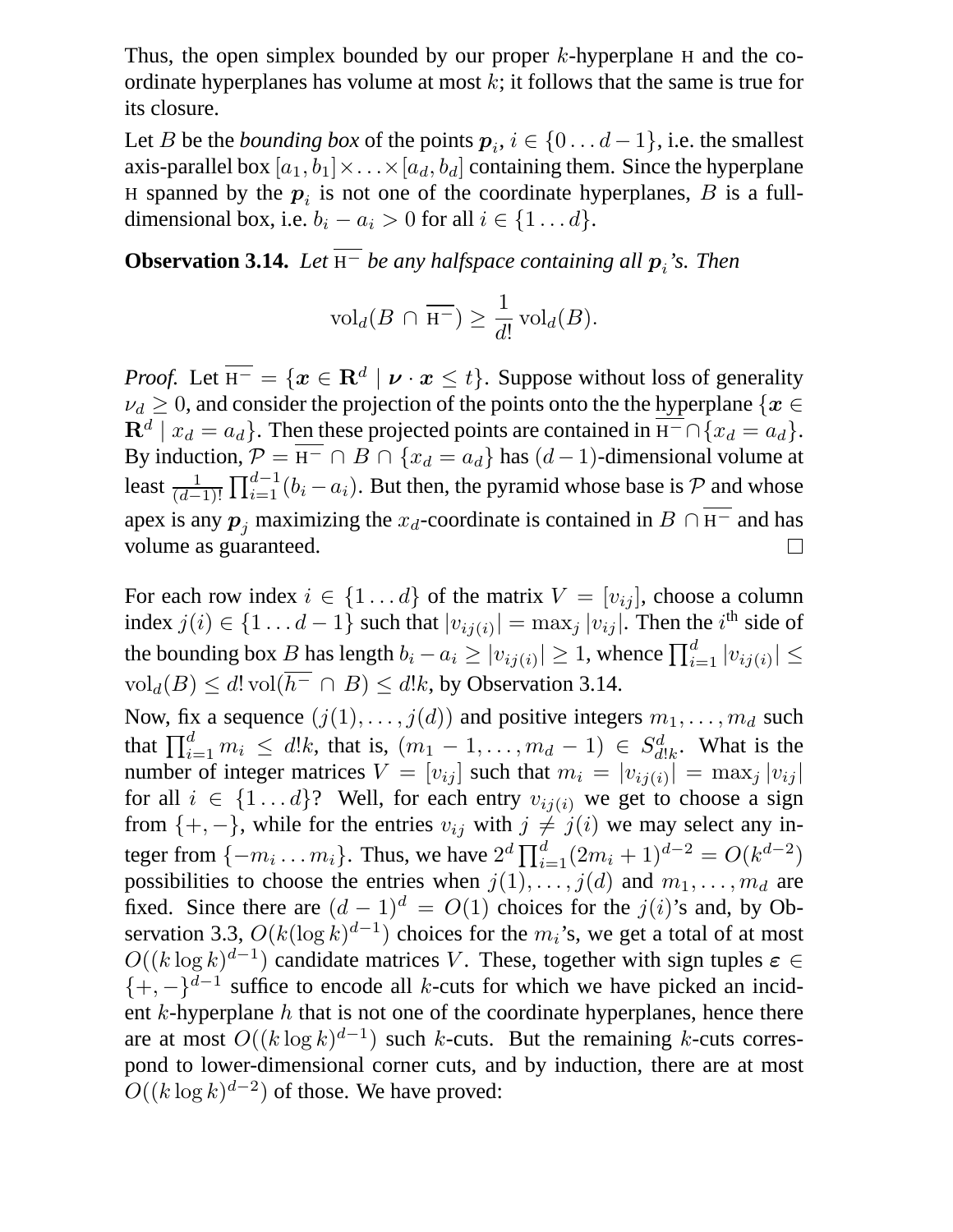**Theorem 3.15.** *The number of* k*-cuts in* d *dimensions satisfies*

$$
a_k(\mathbf{N}_0^d) = O((k \log k)^{d-1})
$$

## **3.5 Remarks**

**Extensions of the upper bound.** The above proof of the upper bound of  $O((k \log k)^{d-1})$  immediately extends to the total number of faces of the corner cut polyhedron  $\mathcal{P}_k(\mathbf{N}_0^d)$ , and indeed even to the number of *flags* of  $\mathcal{P}_k(\mathbf{N}_0^d)$ , where a flag of a polytope P is a chain  $\mathcal{F}_1 \subsetneq \ldots \subsetneq \mathcal{F}_s$  of faces of the polytope. In fact, the proof really is about flags. To see this, let  $\mathcal{F} = \text{conv}\{\boldsymbol{v}_1, \dots, \boldsymbol{v}_m\}$ be an *r*-dimensional face of  $\mathcal{P}_k(\mathbf{N}_0^d)$ , where each  $v_i = \sum T_i$  for some kcut  $T_i$  (these are the bounded faces of  $\mathcal{P}_k(\mathbf{N}_0^d)$ ; on the other hand each unbounded  $r$ -face is contained in some  $r$ -dimensional intersection of coordinate hyperplanes, so there are only  $2^d$  unbounded faces altogether). Then  $\mathcal F$  corresponds, in a one-to-one fashion, to an  $r$ -dimensional affine flat  $F$  that is parallel to  $\mathcal F$  and spanned by points from  $\mathbb N_0^d$ , such that there exists a hyperplane H with the following properties:

- 1.  $F \subseteq H$ , and  $H \cap \mathbf{N}_0^d = F \cap \mathbf{N}_0^d$ ,
- 2. H<sup>-</sup>  $\cap$   $\mathbf{N}_0^d = T_1 \cap ... \cap T_m$ ,
- 3. each  $T_i \subseteq H^- \cup F$ , and the sets  $T_i \cap F$  are precisely the j-sets of  $\mathbb{N}_0^d \cap F$ , where  $j = k - |H^- \cap N_0^d|$ .

(H is an appropriate translate of the supporting hyperplane of  $\mathcal{P}_k(\mathbf{N}_0^d)$  that defines  $F$ , and vice versa.)

Now, the total number of flags is at most  $2^d$  times the number of maximal flags. Thus, consider such a maximal chain  $v = \mathcal{F}_0 \subsetneq \ldots \subsetneq \mathcal{F}_{d-1}$  of bounded faces of  $\mathcal{P}_k(\mathbf{N}_0^d)$ . This corresponds to a chain  $F_0 \subsetneq \ldots \subsetneq F_{d-1}$  of flats as above, where dim  $F_i = \dim \mathcal{F}_i = i$  for  $0 \leq i < d$ . Now,  $F_{d-1}$  is a k-hyperplane of  $N_0^d$  (with the additional property that  $|F_{d-1}^- \cap N_0^d| > k$ ), and  $F_{d-1}, \ldots, F_1$  is a descending sequence of nested flats like the one constructed in Lemma 3.11. But as we have seen, there are at most  $O((k \log k)^{d-1})$  such sequences, hence at most that many flags.

The proof can also be adapted to show that there are at most  $O((k \log k)^{d-1})$ many pairs ("incidences") (H, p) where H is a proper k-hyperplane and  $p \in$  $\text{H} \,\cap\,\mathbf{N}_0^d.$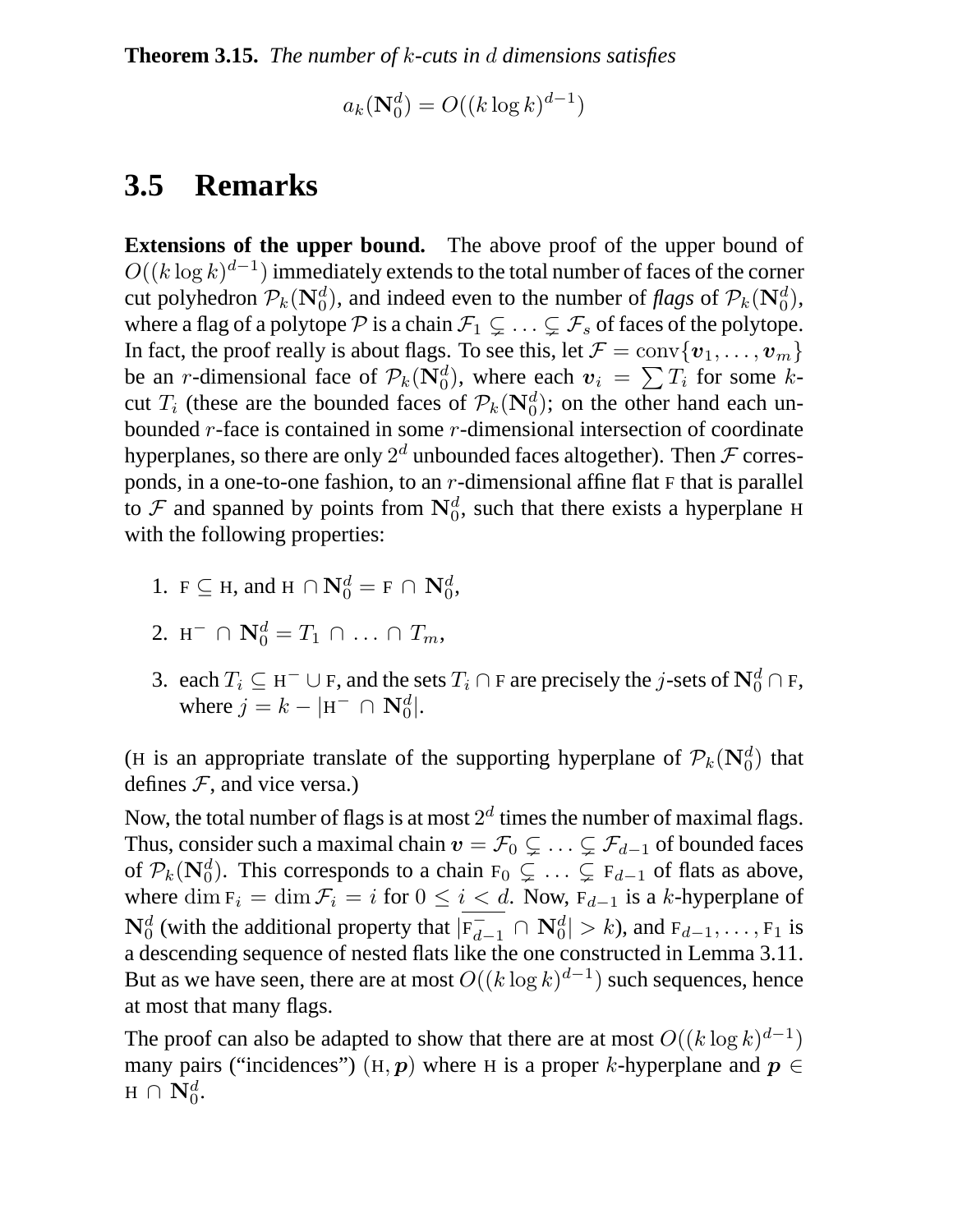**Weakness of the lower bound.** For the lower bound, we considered a  $k$ -cut T in dimension  $N_0^d$  and showed that that for each  $0 \le i \le k$ , the "fiber"  $\{J \subseteq \mathbb{N}_0^{d-1} : J = T \cap \mathbb{N}_0^{d-1}\}$  is non-empty. Since  $a_j(\mathbb{N}_0^1) = 1$  for all j in dimension 1, this argument would only give a linear number of corner cuts of size k in dimension 2. But this number is  $k \log k$ , so the "average" fiber must have size  $\log k$ . This might be considered as evidence that the lower bound in Theorem 3.6 is not optimal. (To get a lower bound that matches the upper one we have, we would have to show that the average fiber is of size  $\log k$  in every dimension.)

**The algorithmic side.** As noted in Section 3.2, enumerating the k-cuts in dimension d reduces to enumerating the k-sets of  $S = S_k^d$  $\kappa$ <sup>d</sup> that contain the origin 0. For this purpose, we can use the  $k$ -set enumeration algorithm of Andrzejak and Fukuda [7], which is based on the paradigm of reverse search. Conceptually, the algorithm implicitly builds a subtree of the edge graph of the corner-cut polyhedron  $\mathcal{P}_k(\mathbf{N}_0^d)$  and traverses this graph in a depth first manner. The crucial issue is how to find the neighbors of a given vertex  $v = \sum T$ . As shown in [7], this reduces to solving certain linear programs. Some care is needed to ensure that the algorithm handles degenerate point configurations correctly, but on the other hand, the corner cut set-up is particularly nice in that the coefficients of the LP's will be integers in the range  $\{0 \dots k\}$ . In total, the running time is (cf. [7])

$$
a_k(\mathbf{N}_0^d)kn^2\,\mathrm{lp}_k(d,|S_k^d|)\,,\tag{3.4}
$$

where  $\ln_k(d, n)$  denotes the time required to solve a linear program in d variables, with *n* constraints and coefficients from  $\{0, \ldots, k\}$ . If we substitute the upper bound of Theorem 3.15 and  $|S_k^d|$  $|k|_k^d$  =  $O(k(\log k)^{d-1})$  in (3.4), we obtain, for fixed dimension d, a time complexity of

$$
k^{d+2} (\log k)^{3d-3} \ln k (d, k (\log k)^{d-1}).
$$

**Recognizing vertices of**  $\mathcal{P}_k(N_0^d)$ **.** To conclude this section and this chapter, let us mention a related open problem, posed by Onn and Sturmfels [60]. Suppose we are given a point  $v \in N_0^d$  and an integer k and want to know whether v is a vertex of the corner cut polyhedron  $P_k(\mathbf{N}_0^d)$ . If the dimension d is fixed, we can decide this in polynomial time by enumerating all corner cuts T and checking for each of them whether  $v = \sum T$ . In the case of a positive answer, this also provides a witness that  $v$  is a vertex. The question is, whether the problem can be solved in a number of steps that is bounded by a polynomial in  $k$  and  $d$ .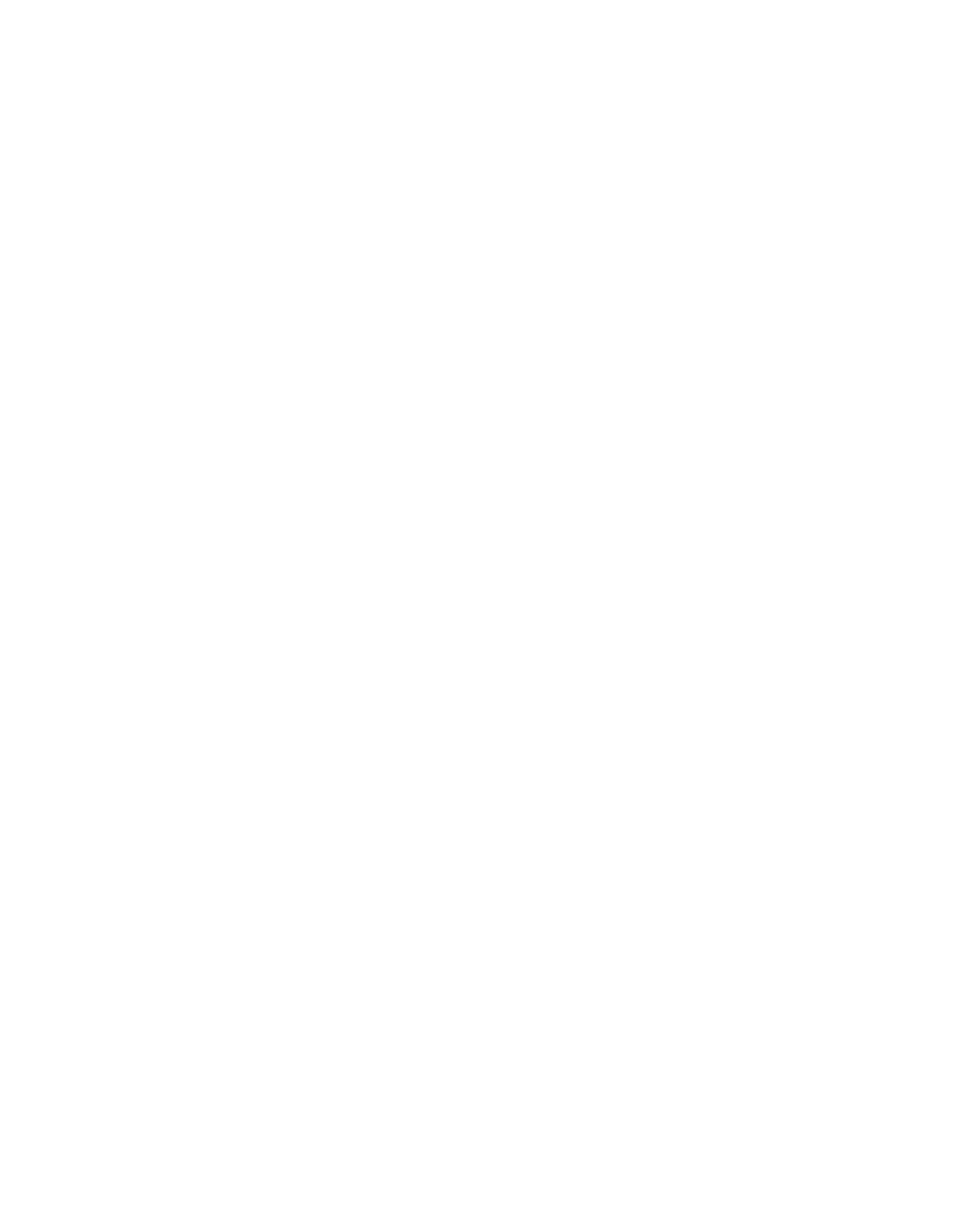## **Chapter 4**

# **Origin-Embracing Distributions**

Suppose we choose  $n \geq 3$  random points,  $P_1, \ldots, P_n$  in the unit disk centered at the origin, independently and identically distributed according to the uniform distribution. What is the probability that the convex hull of these points contains the origin? There is an elegant way of determining this probability, due to Wendel [87], see also [5]: First choose n random points  $Q_1, \ldots, Q_n$ independently and uniformly distributed in the disk. For each  $i$  independently, set  $P_i$  to  $Q_i$  or to  $-Q_i$  with equal probability 1/2. The points  $P_1, \ldots, P_n$  are again independently and uniformly distributed random points in the disk. Observe that almost surely (a.s.), no two of the  $Q_i$  lie on a common line through the origin,. Moreover, for any choice of the  $Q_i$ 's that satisfies this condition, there are exactly 2n possibilities to choose the signs for the  $P_i$ 's such that the origin can be separated from these points by a line: every partition of the  $Q_i$ 's by a line through the origin gives two such possibilities. Therefore, the probability for the convex hull of the  $P_i$ 's to contain the origin is precisely  $1 - 2n/2^n$ .

A second glance at the proof shows that all we used are the facts that the distribution is symmetric about the origin and that every line through the origin has mass zero. More generally, the same argument shows that if  $\mu$  is a continuous probability distribution in  $\mathbb{R}^d$  which is centrally symmetric about the origin, i.e.  $\mu(B) = \mu(-B)$  for all measurable sets, then the probability that the origin is contained in the convex hull of  $n \geq 1$  independent  $\mu$ -distributed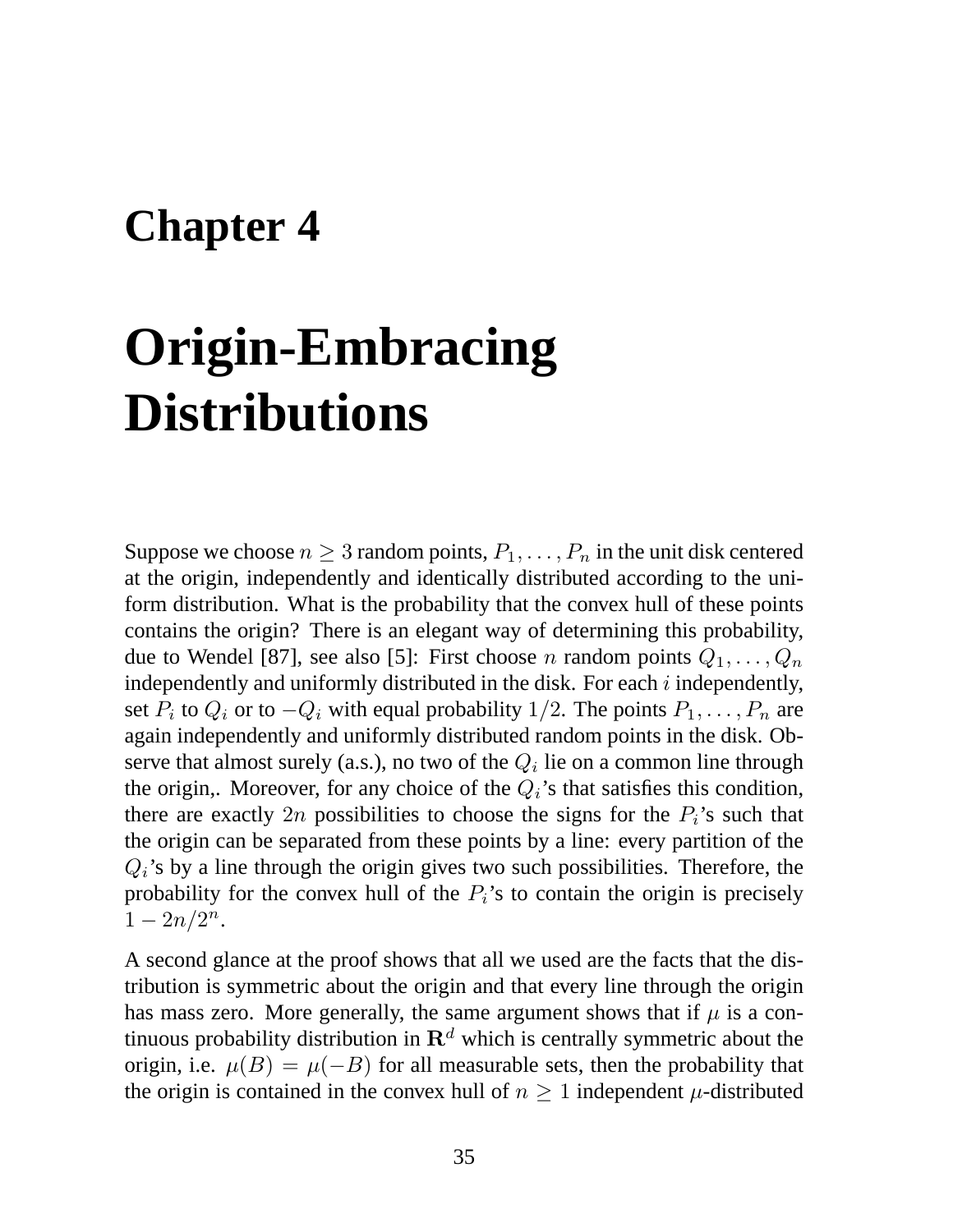random points is

$$
1 - \frac{\sum_{i=0}^{d-1} \binom{n-1}{i}}{2^{n-1}}.\tag{4.1}
$$

To see this, observe that the number of ways to partition a finite set  $\{q_1, \ldots, q_n\}$ of points in  $\mathbb{R}^d$  by a hyperplane through the origin equals the number of fulldimensional cells in the arrangement of linear hyperplanes  $q_i^* := \{x \in \mathbf{R}^d : \}$  $\langle q_i, x \rangle = 0$  dual to the points. It is not hard to show by induction on d that for  $n \geq 1$ , the latter is exactly  $2 \sum_{i=0}^{d-1} \binom{n-1}{i}$  if the points are in linearly general position.

What happens if we choose the points from a distribution that is not centrally symmetric? Given a continuous probability distribution  $\mu$  and a point  $\sigma$  in  $\mathbf{R}^{d}$ , let us denote the probability that  $\boldsymbol{o}$  is contained in the convex hull of n independent  $\mu$ -random points by  $f_{n-d-1}(\mu, o)$  (the reason for the shift in the index will become apparent later).

It was shown by Wagner and Welzl [84] that for any  $\mu$  and  $\boldsymbol{o}$ ,

- 1. the probability  $f_{n-d-1}(\mu, o)$  is at most the one given in (4.1).
- 2. Furthermore, this upper bound is attained iff  $\mu$  is *balanced about*  $\boldsymbol{o}$ , in the sense that every hyperplane through  $\boldsymbol{o}$  equipartitions  $\mu$ . (We note that balancedness, in turn, can be equivalently characterized by saying that the radial projection of  $\mu$  onto the unit sphere centered at  $\sigma$  is centrally symmetric about o, see Schneider [67].)

Somewhat surprisingly at first sight, this result can be considered a continuous analogue of McMullen's [52] *Upper Bound Theorem (UBT)* for convex polytopes, which gives exact upper bounds for the face numbers of a d-dimensional convex polytope with a prescribed number of vertices.

The proof of the Upper Bound Theorem rests on the notion of h*-vectors*. These are fundamental invariants of simplicial convex polytopes (simple perturbation arguments show that the numbers of faces of all dimensions are maximized by such polytopes). The face numbers of a simplicial polytope can be expressed as positive linear combinations of the entries of its h-vector, and what the UBT really does is to give exact upper bounds for these entries of the h-vector. This implies the bounds for the face numbers.

For the the continuous analogue above, so-called h*-functions* were introduced. The *h*-function associated with a distribution  $\mu$  in  $\mathbb{R}^d$  is a certain continuous function  $h = h_{\mu, o} : [0, 1] \rightarrow \mathbb{R}_{\geq 0}$ , and as it turns out, up to a factor depending only on k and d, the probability  $f_k(\mu, o)$  is given by the  $k^{\text{th}}$  moment  $\int_0^1 x^k h_{\mu,\mathbf{o}}(x) dx$ . Therefore, a pointwise upper bound for *h*-functions,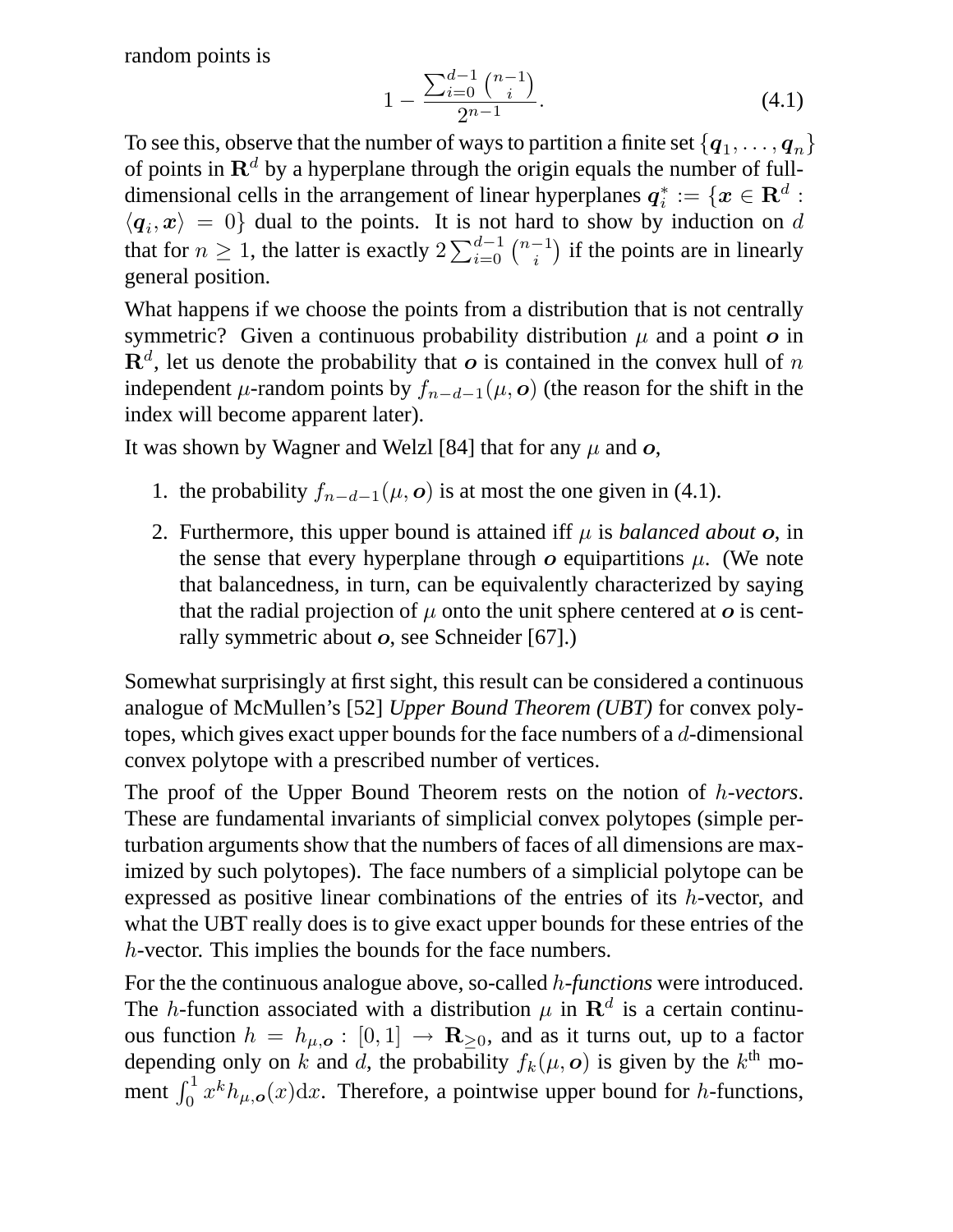the *Continuous Upper Bound Theorem (CUBT)*, implies the bound (4.1) for  $f_{n-d-1}(\mu, o)$  stated above.

Rather than just being a formal coincidence of proof strategies, however, the definition of h-functions was motivated by a geometric re-interpretation by Welzl [86] (and in similar form already noted by Lee [49], Clarkson [26], and Mulmuley [59]) of h-vectors and their properties under Gale duality, so that h-functions can truly be considered continuous counterparts of h-vectors.

In Section 4.1, we review this duality, and the interpretation of  $h$ -vectors and their properties in both, the polytope set-up and the dual set-up. We also summarize the results from [84] about  $h$ -functions.

We then proceed to prove that another important result about  $h$ -vectors also carry over to the continuous set-up. To this end, we need a few facts about particular sequences of probability distributions on the unit interval that in a certain sense converge to point masses. We collect these facts in Section 4.2. In Section 4.3, we use these findings to prove a *Continuous Generalized Lower Bound Theorem* to the extent that h-functions are monotonically increasing on the interval  $[0, 1/2]$  and decreasing on  $[1/2, 1]$ .

In Section 4.4, we describe an application of  $h$ -vectors and  $h$ -functions. We use h-functions (respectively, h-vectors) to prove a continuous analogue of the so-called *First Selection Lemma* (respectively, to give an alternative proof of the discrete version).

## **4.1** h**-Vectors and** h**-Functions**

Gale duality, which we summarize in Section 4.1.2, involves a shift in dimension. Therefore, we will denote the dimension by  $D$  when speaking about the polytope setting, and by  $d$  when speaking about the dual setting.

## **4.1.1** h**-Vectors of Simplicial Polytopes**

Let P be a simplicial D-dimensional polytope. The h*-vector*

$$
h(\mathcal{P})=(h_0(\mathcal{P}),\ldots,h_D(\mathcal{P}))
$$

of  $P$  is defined by

$$
h_j(\mathcal{P}) := \sum_{k} (-1)^{j-k} {D-k \choose D-j} f_{k-1}(\mathcal{P}), \tag{4.2}
$$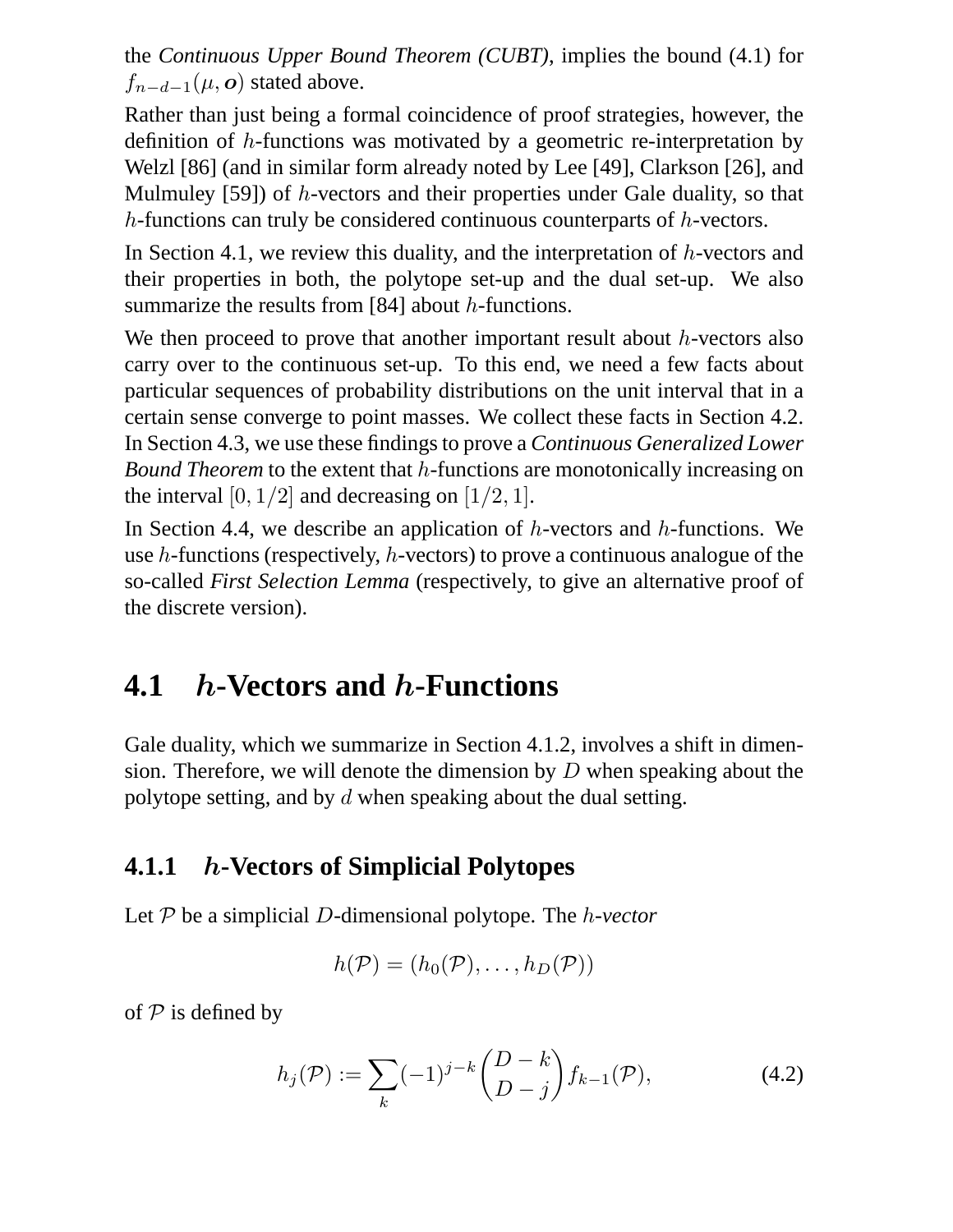where  $f_k(\mathcal{P})$  denotes the number of k-dimensional faces of  $\mathcal{P}$ .

The motivation for this at first sight rather mysterious definition comes from the following geometric interpretation (see Kalai [47]): Let  $\mathcal{P}^*$  be the polar polytope of P (i.e., the face lattice of  $\mathcal{P}^*$  is obtained by turning that of P upside down). Any linear functional c on  $\mathbb{R}^D$  such that the values  $\langle c, v \rangle$  of the vertices of  $\mathcal{P}^*$  are distinct induces an orientation of the edge graph of  $\mathcal{P}^*$ : orient every edge from the endpoint with smaller towards the endpoint with larger *c*-value.

Since  $P$  is simplicial, its polar  $P^*$  is simple, i.e., every vertex v of  $P^*$  of is incident to exactly  $D$  edges, and any  $k$  of these edges span a  $k$ -dimensional face of  $\mathcal{P}^*$  incident to the vertex v and these edges. Moreover, every nonempty face  $\mathcal F$  of  $\mathcal P^*$  has a unique sink with respect to the orientation induced by c, i.e., a unique vertex  $v \in \mathcal{F}$  such all edges of  $\mathcal F$  incident to v are directed towards v.

Let us double-count the pairs  $(\mathcal{F}, v)$ , where  $\mathcal{F}$  is a k-dimensional face of  $\mathcal{P}^*$ . On the one hand, we count exactly the number  $f_k(\mathcal{P}^*)$  of k-dimensional faces of  $\mathcal{P}^*$ . On the other hand, if a vertex v has in-degree  $j_v$ , then v is the sink of precisely  $\binom{j_v}{k_v}$  $\binom{h}{k}$  faces of dimension k (any k of the incoming edges span such a face, and any face is of that form). Thus, if we denote the number of vertices with given in-degree j by  $h_j$  (at first sight, this number depends on c), we obtain

$$
f_k(\mathcal{P}^*) = \sum_j \binom{j}{k} h_j.
$$
 (4.3)

Now we observe that if two sequences  $(a_k)$  and  $(b_i)$  of complex numbers satisfy  $a_k = \sum_j \binom{j}{k}$  $(k, k)$  for all k, then this simply means that the two formal power series  $A(x) := \sum_k a_k x^k$  and  $B(x) := \sum_j b_j x^j$  satisfy  $A(x) = B(x+)$ 1). Hence,  $B(x) = A(x - 1)$ , and by comparing coefficients, we obtain  $b_j = \sum_k (-1)^{k-j} {k \choose j}$  $\bigl( \begin{smallmatrix} k \ j \end{smallmatrix} \bigr) a_k$  for all  $j.$  Thus,

$$
h_j = \sum_k (-1)^{k-j} \binom{k}{j} f_k(\mathcal{P}^*)
$$
\n(4.4)

for all j, and the numbers  $h_j$  depend only on  $\mathcal{P}^*$  and not on c. Thus, by considering the functional  $-c$ , we see that the following holds:

**Theorem 4.1 (Dehn-Sommerville Relations [31, 72]).** *If* P *is a* D*-dimensional simplicial convex polytope, then for all* j*,*

$$
h_j(\mathcal{P}) = h_{D-j}(\mathcal{P}).\tag{4.5}
$$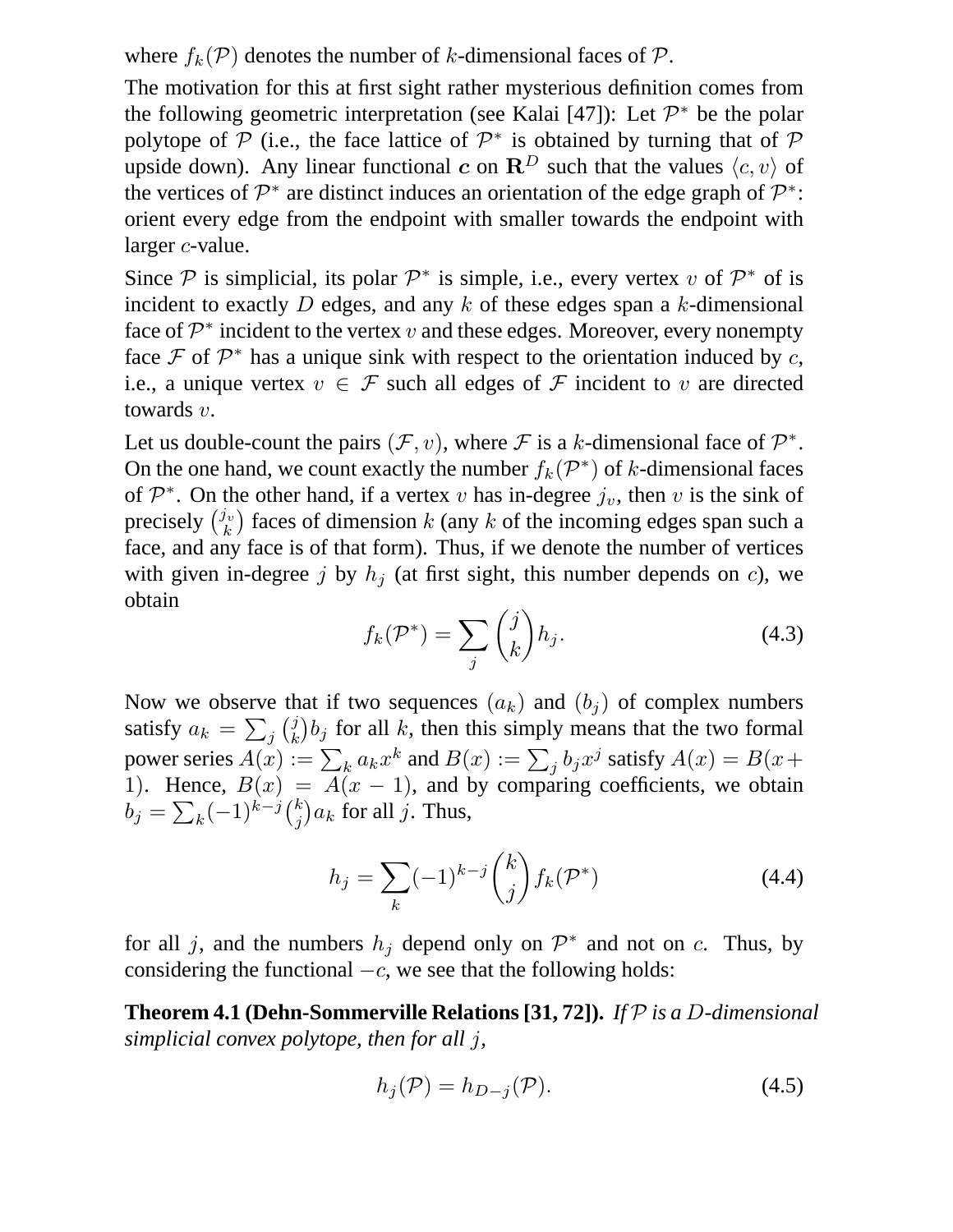Note that the special case  $j = 0$  of (4.5) together with (4.4) yields the *Euler*-*Poincaré Formula* for simplicial polytopes:

$$
f_0(\mathcal{P}) - f_1(\mathcal{P}) + \ldots + (-1)^{D-1} f_{D-1}(\mathcal{P}) + (-1)^D = 1
$$

Observe that if we substitute into (4.4) the face numbers  $f_k(\mathcal{P}) = f_{D-1-k}(\mathcal{P}^*)$ and use the Dehn-Sommerville Relations, we arrive at equation (4.2) above.

Alternatively, the numbers  $h_i(\mathcal{P})$  can be interpreted via so-called *shellings* of  $\mathcal P$ . This is the original approach of McMullen [52], who introduced the hvector as the major tool in his proof of the UBT (until then the Upper Bound Conjecture). Vaguely speaking, a shelling of a simplicial polytope  $\mathcal P$  is a way of building up the boundary of the polytope in a nice fashion. Specifically, it is an ordering  $\mathcal{F}_1, \ldots, \mathcal{F}_m$  of the facets of  $\mathcal P$  such that for each  $1 \lt i \leq$ m, the intersection of  $\mathcal{F}_i$  with the union  $\bigcup_{r of the previous facets is$ "well-behaved": the intersection should be nonempty and "pure  $(D - 2)$ dimensional", i.e., for every  $r < i$  there should be some  $s < i$  such that  $\mathcal{F}_r \cap \mathcal{F}_i \subseteq \mathcal{F}_s \cap \mathcal{F}_i$  and the latter is a  $(D-2)$ -dimensional face of  $\mathcal{P}$ .

Given such a shelling, one can define  $h_j(\mathcal{P})$  as the number of facets  $\mathcal{F}_i$  such that exactly j of the  $(D-2)$ -dimensional faces of  $\mathcal{F}_i$  are already contained in some earlier  $\mathcal{F}_r$ . (Observe that since  $\mathcal{F}_i$  is a  $(D-1)$ -dimensional simplex and hence has a total of D faces of dimension  $D-2$ , the interesting range for j is again between 0 and  $D$ .)

Since the vertices of  $\mathcal{P}^*$  are in bijection with the facets of  $\mathcal{P}$ , any generic linear functional c in the polar set-up induces an ordering on the facets of  $P$ , and as it turns out, this is a shelling of P and the two definitions of  $h_i(\mathcal{P})$ agree. For an introduction to shellings of polytopes (including a definition for general polytopes, or still more generally, for polytopal complexes) and an overview of their applications and many references, see Chapter 8 of Ziegler [91], which also contains an account of McMullen's proof of the

**Theorem 4.2 (Upper Bound Theorem [52]).** *The* h*-vector of a simplicial* d*-dimensional polytope* P *on* n *vertices satisfies*

$$
h_j(\mathcal{P}) \le \min\left\{ \binom{n-D-1+j}{n-D-1}, \binom{n-j-1}{n-D-1} \right\} \tag{4.6}
$$

*for all j. Moreover, if equality is attained for some*  $|D/2| \le j \le D$ *, then* P *is* neighborly, *i.e., every set of at most*  $|D/2|$  *vertices span a face of* P, and *then (4.6) holds with equality for all* j*.*

In order to see what h-vectors have to do with the probabilities  $f_k(\mu, o)$ , we need furthermore the following form of duality.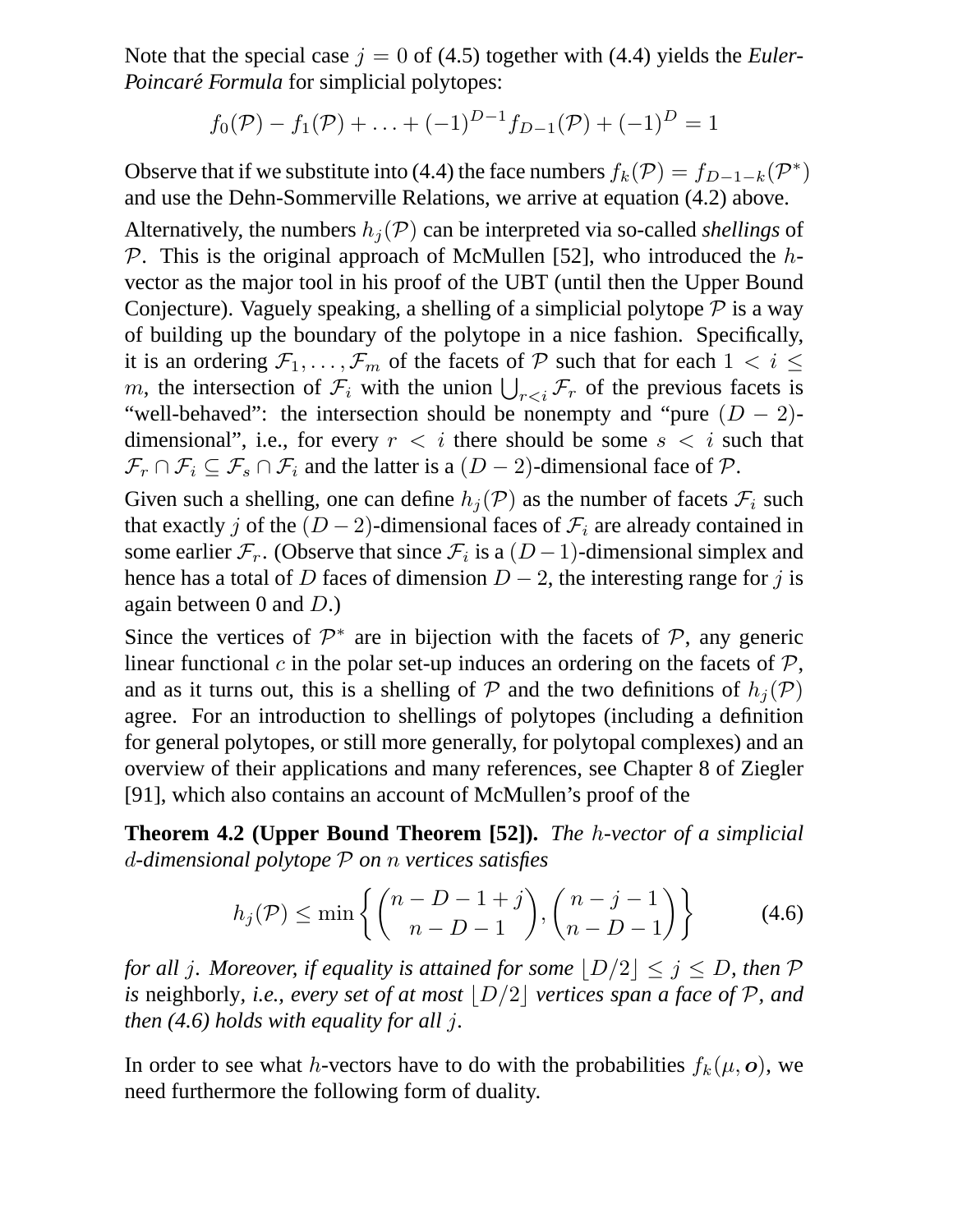## **4.1.2 Gale Duality**

**Gale Duality for Vector Configurations.** Let  $v_1, \ldots, v_n \in \mathbb{R}^r$  be (not necessarily distinct) vectors that linearly span  $\mathbb{R}^r$ . Consider the  $v_i$ 's as columns of an  $(r \times n)$ -matrix

$$
A:=\left[\begin{array}{cccc} \vert & \vert & \vert & \vert \\ \boldsymbol{v}_1 & \boldsymbol{v}_2 & \cdots & \boldsymbol{v}_n \\ \vert & \vert & \vert & \vert \end{array}\right].
$$

Suppose H is a oriented hyperplane  $\{\bm x\in \mathbf{R}^r: \langle \bm \nu, \bm x\rangle = 0\}$  through the origin. We can encode the way H partitions the vectors by writing down the sequence  $(\langle v, v_1 \rangle, \ldots, \langle v, v_n \rangle) \in \mathbb{R}^n$  of scalar products:  $v_i$  lies in H<sup>+</sup>, on H, or in  $H^-$ , respectively, depending on whether  $\langle v, v_i \rangle$  is positive, zero, or negative. (We could also decide to only remember the sign  $\in \{+,0,-\}$  of each of these scalar products, which would lead to the notion of *oriented matroids* [17], but let us stick with their actual values.) For any vector  $\nu \in \mathbb{R}^d$  (the zero vector  $\nu = 0$  is allowed, too), the vector  $(\langle v, v_1 \rangle, \ldots, \langle v, v_n \rangle) \in \mathbb{R}^n$  is called a *linear valuation* of the  $v_i$ 's.

Let  $a_1, \ldots, a_r \in \mathbb{R}^n$  denote the rows of A,



The set of all linear valuations of the  $v_i$ 's is precisely the r-dimensional subspace of  $\mathbb{R}^n$  spanned by these rows, or in other words, the image im  $A<sup>T</sup>$  of the transpose of A.

Now, choose a basis  $b_1, \ldots, b_{n-r}$  of the orthogonal complement of im  $A^T$  in  $\mathbb{R}^n$ , i.e., of the kernel ker A, and let B be the matrix which has these vectors as rows,

$$
B:=\left[\begin{array}{c|c} \rule[1pt]{1em}{1pt}\quad \quad & b_1 \rule[1pt]{1em}{1pt}\quad \quad \\ \quad \vdots \quad \quad \\ \quad \quad \quad & b_{n-r} \rule[1pt]{1em}{1pt}\quad \quad \quad \end{array}\right].
$$

If we denote the columns of B by  $w_1, \ldots, w_n$ ,

$$
B=\left[\begin{array}{cccc} | & | & \cdots & | \\ \mathbf{w}_1 & \mathbf{w}_2 & \cdots & \mathbf{w}_n \\ | & | & | & \cdots & | \end{array}\right],
$$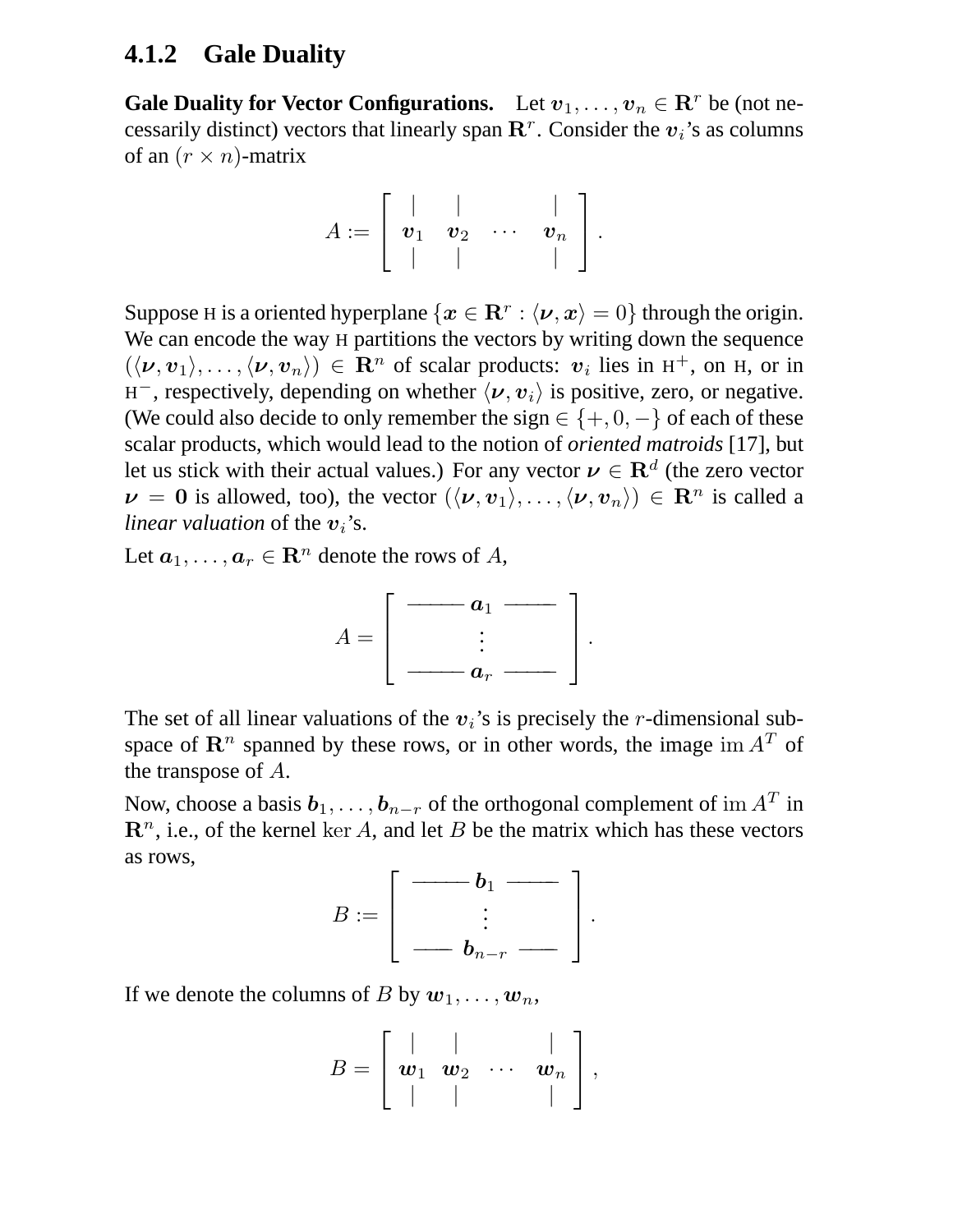then it is easy to see that the collection of vectors  $w_i \in \mathbb{R}^{n-r}$  is unique up to a bijective linear transformation of  $\mathbf{R}^{n-r}$ , and they, in turn, determine the  $v_i$ 's up to a linear change of coordinates of  $\mathbf{R}^r$ .

The map that maps  $\{v_i : 1 \le i \le n\}$  to  $\{w_i : 1 \le i \le n\}$  and vice versa is called the *Gale transform*. Observe that this is a transformation not of individual vectors, but of whole sets (or rather multisets, since there can be repetitions) of vectors, also sometimes called *vector configurations*. The two vector configurations  $\{v_i : 1 \le i \le n\}$  and  $\{w_i : 1 \le i \le n\}$  are called *Gale duals* of each other.

By definition, we have  $\text{im } A^T = \text{ker } B$  and  $\text{ker } A = \text{im } B^T$ . Thus,  $\alpha =$  $(\alpha_1, \ldots, \alpha_n) \in \mathbb{R}^n$  is a linear valuation of the  $v_i$ 's iff  $\alpha$  is a *linear dependence* of the  $w_i$ 's, i.e.,  $\sum_{i=1}^n \alpha_i w_i = 0$ , and vice versa.

**Gale Diagrams of Point Configurations.** The standard trick to translate affine notions into linear notions is to embed  $\mathbb{R}^D$  as the hyperplane  $\mathbb{R}^D \times \{1\}$ into  $\mathbf{R}^{D+1}$ . Then a point  $q \in \mathbf{R}^D$  corresponds to  $(q, 1) \in \mathbf{R}^{D+1}$ , and an affine hyperplane  $H = \{q \in \mathbb{R}^D : \langle v, q \rangle = t\}$  in  $\mathbb{R}^D$  can be interpreted as the intersection of  $\mathbb{R}^D \times \{1\}$  with the linear hyperplane  $\{x \in \mathbb{R}^{D+1}$ :  $\langle (\nu, -t), x \rangle = 0$ , see Figure 4.1.



**Figure 4.1:** *Translating affine to linear notions.*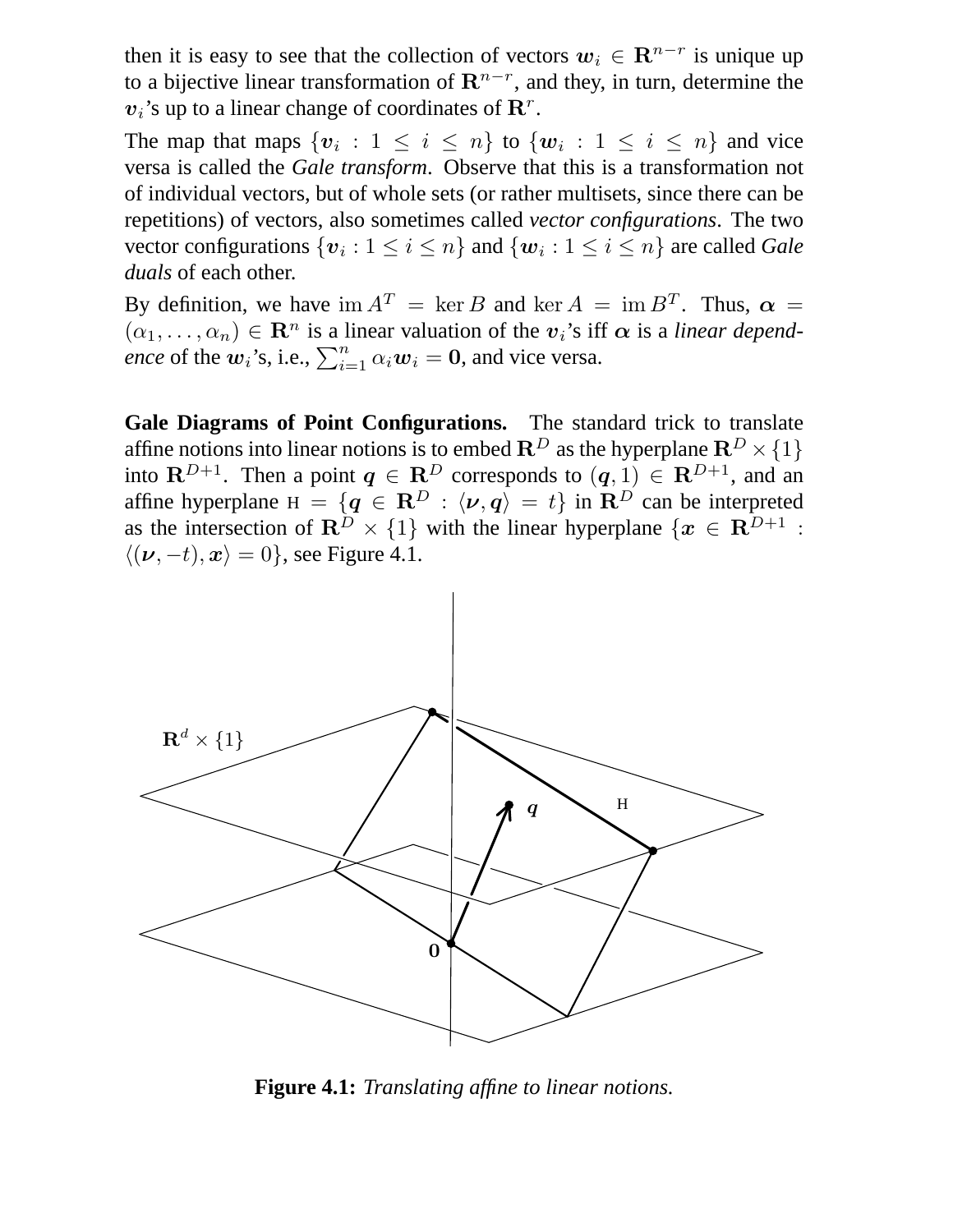Given a multiset of points  $q_1, \ldots, q_n \in \mathbb{R}^D$  that affinely span  $\mathbb{R}^D$ , the Gale dual of the vector configuration  $(q_1, 1), \ldots, (q_n, 1) \in \mathbb{R}^{D+1}$  is a vector configuration  $w_1, \ldots, w_n$  in  $\mathbf{R}^{n-D-1}$  and is called the (linear) *Gale diagram* of the  $q_i$ 's.

Observe that the Gale diagram of a point configuration has a special property: The vector  $(0, \ldots, 0, 1) \in \mathbb{R}^{D+1}$  yields the linear valuation  $(1, 1, \ldots, 1) \in$  $\mathbf{R}^n$  of the vectors  $(\boldsymbol{q}_i, 1)$ . This translates to the linear dependence  $\sum_{i=1}^n \boldsymbol{w}_i =$ **0**, i.e., the origin  $\mathbf{0} \in \mathbb{R}^{n-D-1}$  is the center of gravity of the  $w_i$ 's.

Let us now apply this to polytopes. Let P be the convex hull of  $q_1, \ldots, q_n \in \mathbb{R}$  $\mathbf{R}^D$ . We do not assume that all  $q_i$  are vertices of the polytope  $P$ , but we do assume that  $P$  is D-dimensional, i.e., that the  $q_i$ 's affinely span  $\mathbb{R}^D$ . Let  $w_1, \ldots, w_n \in \mathbf{R}^{n-D-1}$  be the Gale diagram of the  $p_i$ 's.

Suppose  $I \subseteq \{1 \dots n\}$  and the points  $q_i, i \in I$ , lie on a *supporting* hyperplane H of P, i.e.,  $q_i \in H$  for  $i \in I$  and P is contained in one of the closed halfspaces bounded by H. If H is given as  $\{q \in \mathbb{R}^D : \langle v, q \rangle = t\}$ , we get the linear valuation  $(\alpha_1, \ldots, \alpha_n)$  with  $\alpha_i := \langle \nu, q_i \rangle$  of the vectors  $(q_i, 1)$ . This translates into a linear dependence  $\sum_{i=1}^{n} \alpha_i \boldsymbol{w}_i$  for the dual configuration.

Moreover, since H is a supporting hyperplane, we may assume that  $\alpha_i = 0$  for  $i \in I$  and  $\alpha_i \geq 0$  for  $i \in \{1, ..., n\} \setminus I$ . Thus, the origin  $\mathbf{0} \in \mathbb{R}^{n-D-1}$  lies in the convex hull conv $\{w_i : i \notin I\}$ , as witnessed by the convex combination  $\mathbf{0} =$  $\sum_{i \notin I} \lambda_i w_i$ , where  $\lambda_i = \frac{\alpha_i}{\sum_i \alpha_i}$ . The remaining assertions of the following lemma are derived similarly, see [86].

**Lemma 4.3.** Let  $P$  be the convex hull of points  $q_1, \ldots, q_n$  that affinely span  $\mathbf{R}^D$ , and let  $\boldsymbol{w}_1,\ldots,\boldsymbol{w}_n\in \mathbf{R}^{n-D-1}$  be the Gale diagram of of the  $\boldsymbol{q}_i$ 's.

- *1. For*  $I \subseteq \{1 \ldots n\}$ , the points  $q_i$ ,  $i \in I$ , lie on a supporting hyperplane *of*  $\mathcal P$  *iff the origin is contained in* conv $\{\boldsymbol{w}_i : i \not\in I\}$
- *2.* P *is simplicial iff the origin does not lie in the convex hull of any subset of the*  $w_i$ *'s of size less than*  $n - D$ .
- *3. If*  $P$  *is simplicial, then for any*  $I \subseteq \{1 \dots n\}$  *of cardinality*  $|I| \le D$ *, the*  $set$   $\{\boldsymbol{q}_i: i \in I\}$  is the vertex set of an  $(|I|-1)$ -dimensional face of  ${\mathcal{P}}$  iff *the origin is contained in the interior of the convex hull of*  $\{w_i : i \notin I\}$ *.* In particular,  $\boldsymbol{q}_i$  is a vertex of  $\mathcal P$  iff the origin lies in the interior of  $\{w_l: l \neq i\}.$

Now we are very close to the question considered at the outset of this chapter.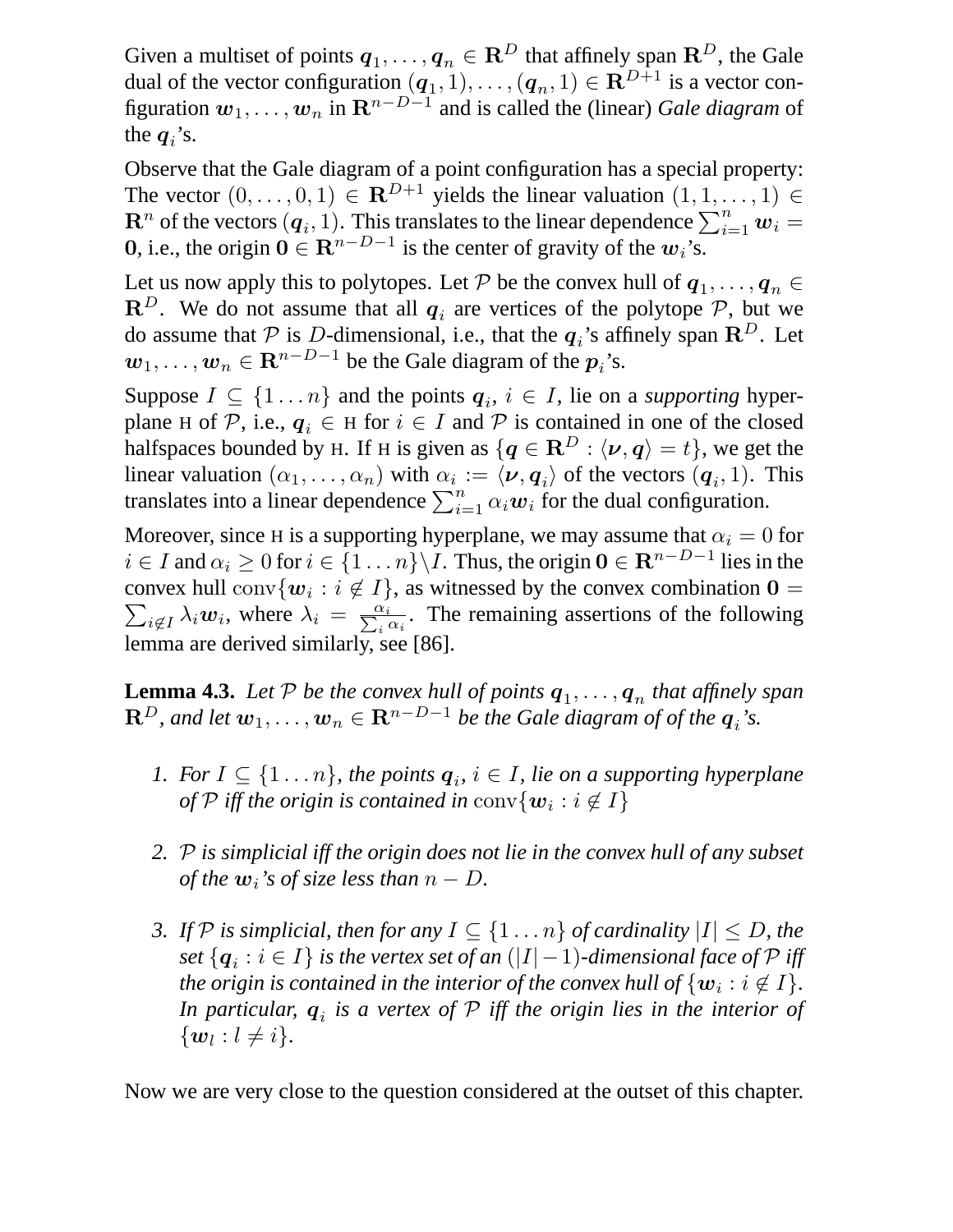**Definition 4.4.** Let S be a set of n points in  $\mathbb{R}^d$  and o a point such that  $o \in \text{conv } S$ , but *o* is not contained in the convex hull of fewer than  $d+1$  points from S. Let us say in this case that o is *in general position* w.r.t. S. (this is satisfied if  $S \cup \{o\}$  is in general position, but it is a weaker assumption). For integer  $k$ , we define

$$
f_k(S, \mathbf{o}) := |\{X \subseteq S : |X| = d + 1 + k, \mathbf{o} \in \text{int}(\text{conv } X)\}|.
$$

Observe that we could as well write  $o \in \text{conv } X$ , since by assumption, o cannot be contained in the boundary of conv X. Moreover, since  $o \in \text{int}(\text{conv } X)$ is invariant under sufficiently small perturbations of  $X$ , we can perturb  $S$ , so as to bring  $S \cup \{o\}$  into general position, without affecting  $f_k(S, o)$ .

With this notation, Lemma 4.3 says that if  $S$  is the Gale diagram of the vertex set of a D-dimensional simplicial convex polytope and if 0 is the origin in  $\mathbf{R}^{n-D-1}$ , then

$$
f_k(S, \mathbf{0}) = f_{D-k-1}(\mathcal{P}) = f_k(\mathcal{P}^*),
$$

where  $\mathcal{P}^*$  is the simple polytope polar to  $\mathcal{P}$ .

Conversely, let  $S = \{p_1, \ldots, p_n\} \subseteq \mathbb{R}^d$ , and let  $o$  be a point that lies in conv  $S$  and is in general position w.r.t.  $S$ . Note that this implies that  $S$  affinely spans  $\mathbf{R}^d$  and that o lies in the interior of conv S. It follows that there is a convex combination  $\boldsymbol{o} = \sum_{i=1}^n \lambda_i \boldsymbol{p}_i$  with all  $\lambda_i > 0$ . Furthermore, up to a suitable translation, we may assume that  $o$  is the origin of  $\mathbf{R}^{d}$  (i.e., we can interpret  $p_i \in S$  as the vector  $p_i - o$ ). Under that assumption, if o lies in (the interior of) conv $\{p_i : i \in I\}$  for some  $I \subseteq \{1 \dots n\}$  and if  $\alpha_i > 0, i \in I$ , then *o* also lies in the (interior of) convex hull of  $\{\alpha_i p_i : i \in I\}$ . Thus, we may rescale the elements of S at our leisure without affecting  $f_k(S, o)$ , and by rescaling each  $p_i$  by the factor of  $\frac{1}{\lambda_i}$ , with the  $\lambda_i$  above, we may assume that  $o$  is the center of gravity of S, i.e.,  $o = \sum_{i=1}^{n} p_i$ . Therefore, if  $v_1, \ldots, v_n \in$  $\mathbf{R}^{n-d}$  is the Gale dual of the *vector* configuration  $p_i$ ,  $1 \leq i \leq n$ , then all the  $v_i$  lie on a common hyperplane  $H = \{x \in \mathbb{R}^{n-d} : \langle v, x \rangle = 1\}$ , and we can interpret the  $v_i$ 's as points  $q_i \in H \cong \mathbb{R}^{n-d-1}$ . Then the  $p_i$ 's are the Gale diagram of the  $q_i$ 's, so Lemma 4.3 applies again. Summarizing, we arrive at the following theorem, which was proved in [86]:

**Theorem 4.5.** *1. If*  $P$  *is a D-dimensional simplicial polytope on*  $f_0(P)$  = *n* vertices, then there exist a point set  $S \subseteq \mathbf{R}^d$ ,  $d := n - D - 1$ , and a  $point$   $\boldsymbol{o} \in \mathbf{R}^d$  such that

$$
f_k(S, \mathbf{o}) = f_{D-k-1}(\mathcal{P}) = f_k(\mathcal{P}^*)
$$
\n(4.7)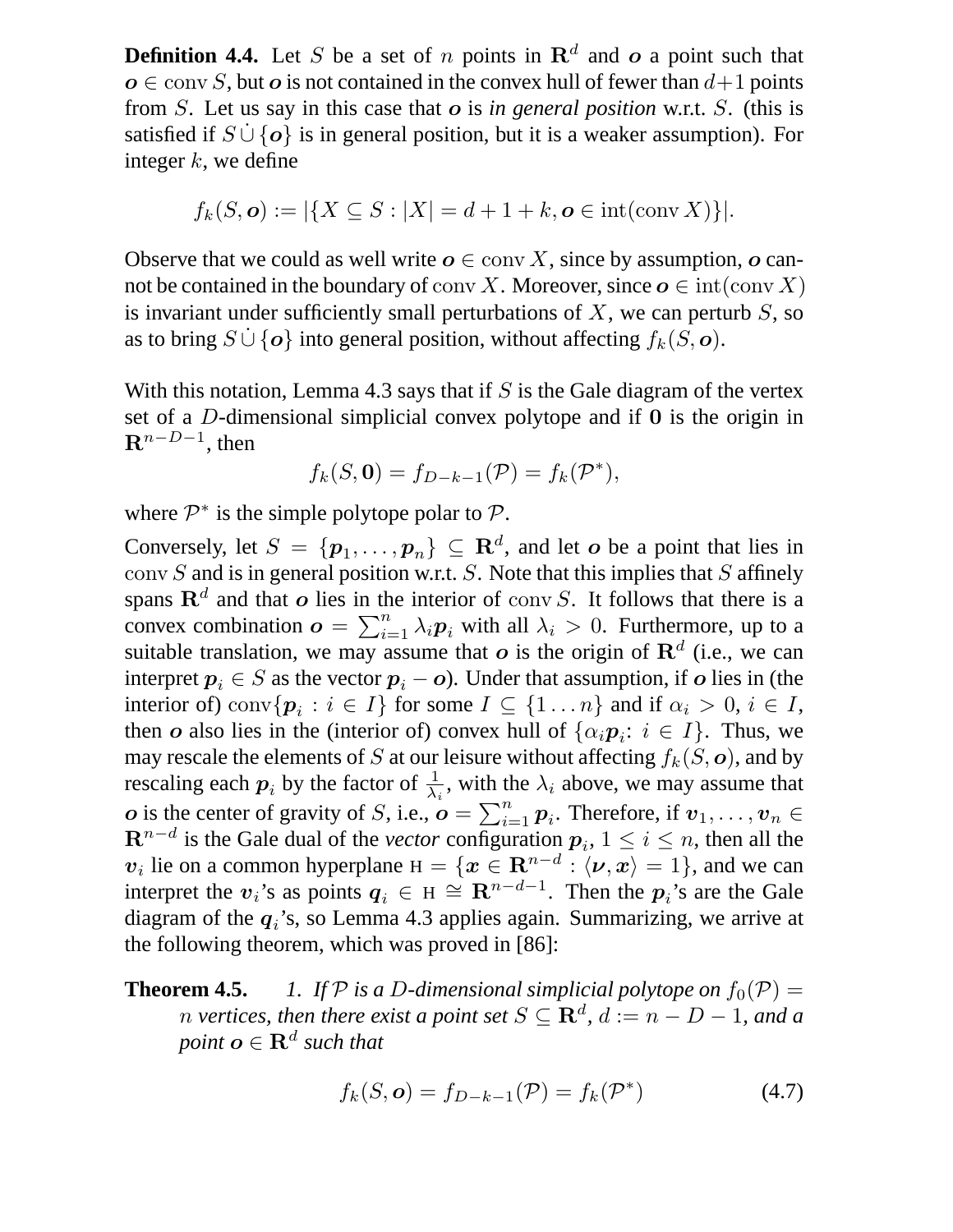*for all* k*. By a sufficiently small perturbation, if necessary, we may assume that*  $S \cup \{o\}$  *is in general position.* 

2. Conversely, if S is a set of n points in  $\mathbb{R}^d$  that is non-degenerate w.r.t. *a point*  $o \in \text{conv } S$ , then there is a simplicial convex D-polytope,  $D =$ n−d−1*, on* m ≤ n *vertices such that (4.7) holds for all* k*. In particular, the number*  $m = f_0(\mathcal{P})$  *of vertices of*  $\mathcal{P}$  *equals the number of points*  $p \in S$  *that can be strictly separated from*  $S \setminus \{p\}$  *by a hyperplane through* o*.*

In analogy to  $(4.2)$  and  $(4.4)$ , we could now define the h-vector of S and  $\boldsymbol{o}$ by  $h_j(S, \bm{o}) := \sum_k (-1)^{k-j} {k \choose j}$  $f_j^k \big) f_k(S, \textbf{\textit{o}}).$  While this is a perfectly respectable definition, the reasons why  $h$ -vectors are useful for the study of polytopes is that they can be interpreted geometrically (via shellings of the polytope or linear objective functions on the polar polytope, as we saw above). In what follows, we describe such a geometric interpretation in the dual set-up, given by Welzl [86]. The basic approach is to first analyze the probability that a given line intersects the convex hull of  $n$  random points, which then translates to the above setting by the projection onto the hyperplane orthogonal to the line.

### **4.1.3** h**-Vectors in the Dual Setting, and** h**-Functions**

Let  $\sigma$  be an oriented  $(d-1)$ -dimensional simplex in  $\mathbb{R}^d$ . An oriented line  $\ell \subseteq \mathbf{R}^d$  is said to *enter*  $\sigma$  if  $\ell$  intersects the relative interior of  $\sigma$  in a single point and is directed from the positive to the negative side of  $\sigma$ . If  $\ell$  is directed from the negative to the positive side, we say that it *leaves* σ.

**Definition 4.6 (The** h**-vector of a point set and a line [86]).** Consider a set S of *n* points in  $\mathbf{R}^d$ , and an oriented line  $\ell$  which is disjoint from the convex hull of any subset of S of size less than d. We say in that case that  $\ell$  is in general position w.r.t. S. For integer j, we define  $h_j(S, \ell)$  as the number of j-facets of S which are entered by  $\ell$ , and we call  $h(\check{S}, \ell) := (h_0(S, \ell), \ldots, h_{n-d}(S, \ell))$ the *h*-vector of S and  $\ell$ .

In order to define the corresponding concept for probability distributions, we need the notion of a  $\mu$ -random simplex. Recall that orienting a  $(d - 1)$ dimensional simplex  $\sigma$  in  $\mathbf{R}^{d}$  simply means to specify one of the halfspaces bounded by the hyperplane aff  $\sigma$  as positive. In dimension  $d \geq 2$ , if the simplex is spanned by affinely independent points  $p_1, \ldots, p_d \in \mathbf{R}^d$ , then an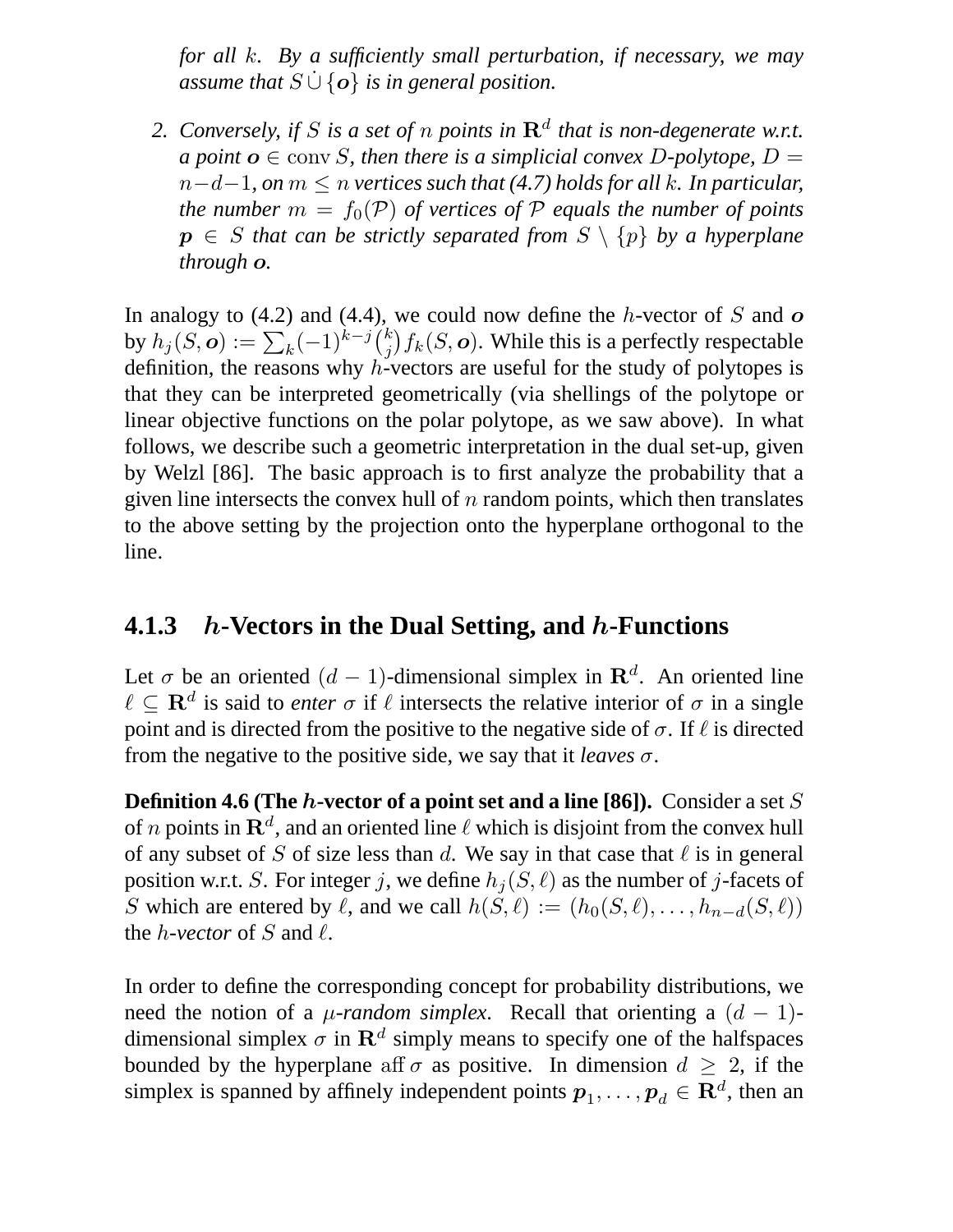orientation is given in a natural way by the order in which the points come: simply define the positive halfspace as

$$
\texttt{H}^+([\boldsymbol{p}_1,\ldots,\boldsymbol{p}_d]):=\big\{\boldsymbol{q}\in\mathbf{R}^d: \det\left[\frac{1}{\boldsymbol{p}_1}\cdots\frac{1}{\boldsymbol{p}_d}\frac{1}{\boldsymbol{q}}\right]>0\big\}.
$$

We denote the resulting oriented simplex by  $[\boldsymbol{p}_1,\dots,\boldsymbol{p}_d].$  In dimension  $d=1,$ we need an additional sign  $\varepsilon \in \{+, -\}$  and set  $\varepsilon[p]$  to be the oriented simplex with  $H^+(\varepsilon[p]) := \{q \in \mathbf{R}^1 : \varepsilon \cdot (q-p) > 0\}.$ 

Equipped with this notation, we define, for  $d \geq 2$ , a  $\mu$ -random (oriented,  $(d-1)$ -dimensional) simplex as the oriented simplex  $[P_1, \ldots, P_d]$  spanned by independent  $\mu$ -random points  $P_1, \ldots, P_d$  (by assumption on  $\mu$ , the points are a.s. affinely independent). In dimension  $d = 1$ , we choose an additional independent random sign  $\varepsilon$  uniformly from  $\{-1, +1\}$  and obtain the random simplex  $\varepsilon[P_1]$ .

In analogy to Definition 4.6, we would now like to define, for a real number  $0 \le y \le 1$ ,  $h_{\mu,\ell}(y)$  as the probability that a  $\mu$ -random simplex  $\sigma$  is a y-facet of  $\mu$ , i.e.,  $\mu(\text{H}^+(\sigma)) = y$ , and is entered by  $\ell$ . Unfortunately, that probability will be zero for every  $y$ . This technical nuisance is remedied by first defining a distribution function and then taking the derivative.

**Definition 4.7 (***h***-functions [84]).** For a continuous probability distribution and an oriented line  $\ell$  in  $\mathbf{R}^d$ , the function  $H_{\mu,\ell} : [0, 1] \rightarrow [0, 1]$  is given by

$$
H_{\mu,\ell}(y) := \Pr[\ell \text{ enters } \sigma \text{ and } \mu(\mathbf{H}^+(\sigma)) \le y], \tag{4.8}
$$

where  $\sigma$  is a  $\mu$ -random oriented  $(d-1)$ -dimensional simplex. (Note that the map  $(p_1, \ldots, p_d) \mapsto \mu(\text{H}^+([p_1, \ldots, p_d]))$  is continuous, hence measurable, on the open set of affinely independent *d*-tuples  $(\mathbf{p}_1, \dots, \mathbf{p}_d) \in \mathbb{R}^{d \times d}$  such that  $\ell$  enters  $[\boldsymbol{p}_1, \dots, \boldsymbol{p}_d].$ )

Clearly,  $H_{\mu,\ell}$  is monotone, from which it follows that its derivative, the h*function*

$$
h_{\mu,\ell}(y) := \frac{\mathrm{d}}{\mathrm{d}y} H_{\mu,\ell}(y) \tag{4.9}
$$

of  $\mu$  and  $\ell$  is defined almost everywhere (a.e., for short, i.e., the set of  $y \in [0, 1]$ ) for which it is not defined has Lebesgue measure zero) and nonnegative. We note that  $h$  is, in fact, defined everywhere and continuous, as we will see in Theorem 4.13 below.

Furthermore, in the set-up of the above definitions and for integer  $k$ , let

$$
f_k(S, \ell) := |\{ X \subseteq S : |X| = d + k, \text{ and } \ell \text{ intersects conv } X \}|,
$$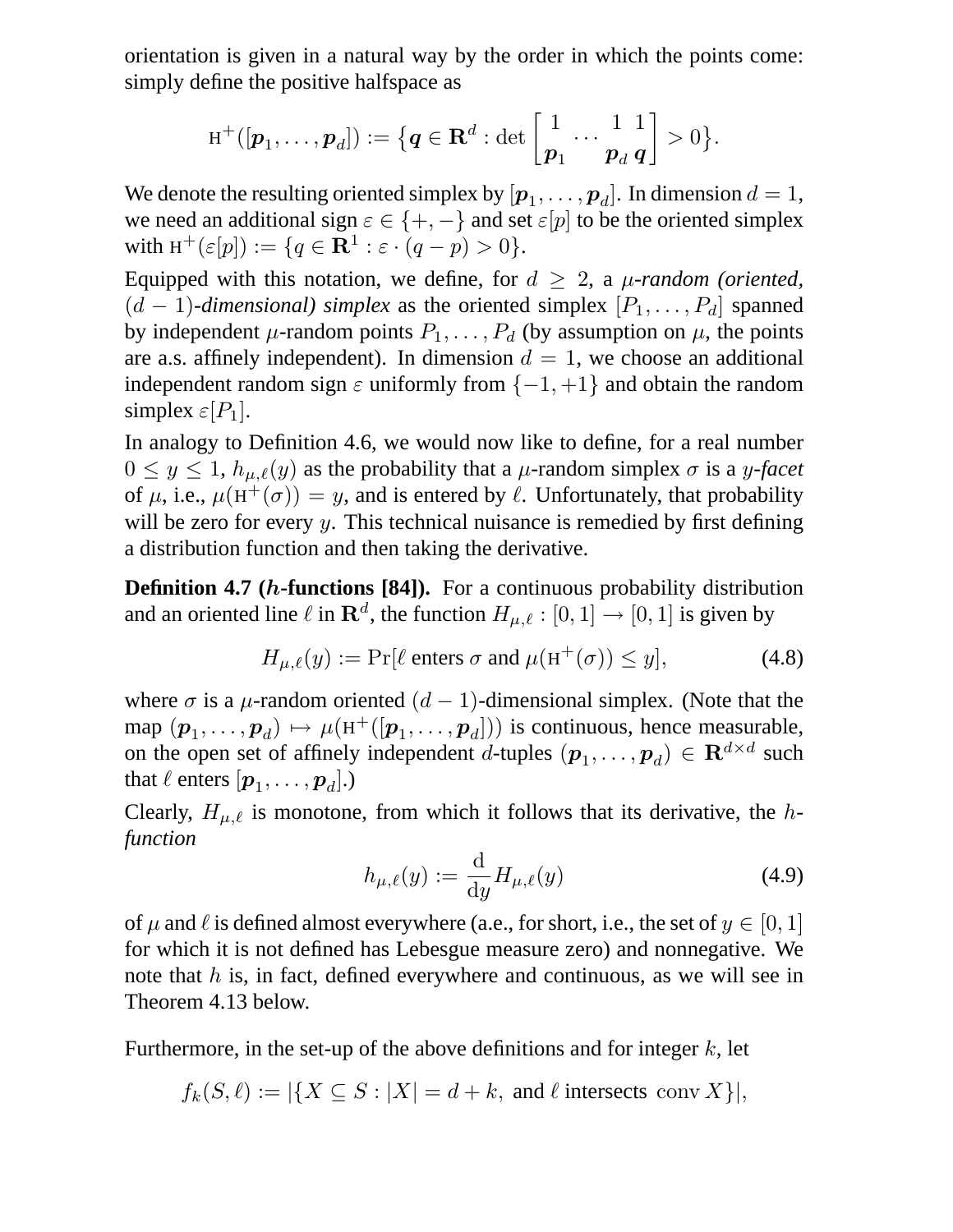and

$$
f_k(\mu,\ell) := \Pr[\ell \text{ intersects conv}\{P_1,\ldots,P_{d+k}\}],
$$

where  $P_1, P_2, P_3, \ldots$  are independent  $\mu$ -distributed random points. In analogy to (4.3), we have for either orientation of  $\ell$ ,

$$
f_k(S,\ell) = \sum_j \binom{j}{k} h_j(S,\ell) \tag{4.10}
$$

for all k, as was shown in [86]. The continuous counterpart was proved in [84] and reads

$$
f_k(\mu,\ell) = 2\binom{d+k}{d} \int_0^1 y^k h_{\mu,\ell}(y) dy.
$$
 (4.11)

As before, it follows from (4.10) that the h-vector  $h(S, \ell)$  is uniquely determined by  $(f_0(S, \ell), \ldots, f_{n-d}(S, \ell))$  via  $h_j(S, \ell) = \sum_k (-1)^{j-k} {k \choose j}$  $_{j}^{k}\big)f_{k}(S,\ell).$ Similarly, in the continuous case, the function  $h_{\mu,\ell}$  can be shown to be uniquely determined by the sequence  $f_k(\mu, \ell)$ ,  $k \in \mathbb{N}_0$ , which up to constant factors depending only on d and k is just the sequence of its *moments*. Roughly speaking, if the  $k^{\text{th}}$  moment  $\int_{\mathbf{R}} y^k f(y) dy$  of an integrable function f exists, then it is (up to constant factors) the  $k<sup>th</sup>$  derivative at zero of the Fourier transform  $\hat{f}(x) = \int_{\mathbf{R}} e^{ixy} f(y) \mathrm{d}y$ . Under suitable niceness assumptions on f, the Taylor series of  $\hat{f}$  converges, so the moments determine  $\hat{f}$ , which in turn determines f. We refer to [33] for a proof of these facts in a more general context. See also Remark 4.14 below.

Since  $f_k(S, \ell)$ , respectively  $f_k(\mu, \ell)$  are independent of the orientation of  $\ell$ , it follows that the same holds for  $h(S, \ell)$ , respectively  $h_{\mu,\ell}$ , which proves the following

**Theorem 4.8 (Dehn-Sommerville Equations [86], [84]).** *For S*,  $\mu$ , and  $\ell$  *in*  $R^d$  *as above,*  $|S| = n$ *, we have* 

$$
h_j(S, \ell) = h_{n-d-j}(S, \ell)
$$

*for all* j*, and*

$$
h_{\mu,\ell}(y) = h_{\mu,\ell}(1-y)
$$

*for all*  $0 \le y \le 1$ *.* 

We are now ready to relate h-functions to the probabilities  $f_k(\mu, o)$  which we considered at the beginning of this chapter.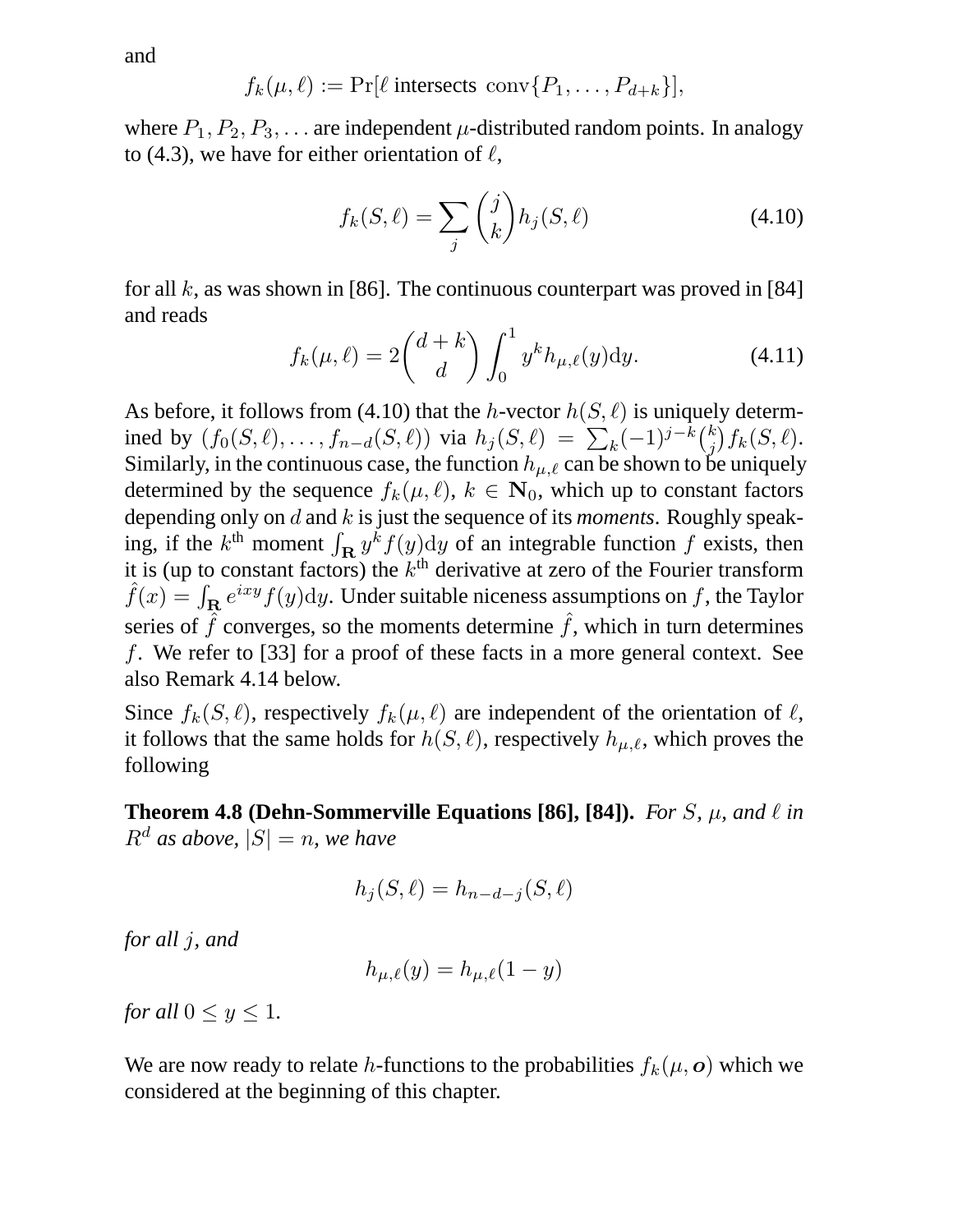**Projections and Liftings.** Consider a line  $\tilde{\ell}$  in  $\mathbb{R}^{d+1}$  (we mark objects in  $\mathbf{R}^{d+1}$  with a tilde to tell them apart from those in  $\mathbf{R}^{d}$ ). We identify  $\mathbf{R}^{d}$  with the orthogonal complement  $\tilde{\ell}^{\perp}$ . Let  $\pi$  be the orthogonal projection  $\mathbf{R}^{d+1} \to \tilde{\ell}$  $\tilde{\ell}^{\perp} \cong \mathbf{R}^{d}$ .

If  $\tilde{\mu}$  is a probability distribution in  $\mathbf{R}^{d+1}$ , then we call the probability distribution  $\mu := \pi(\tilde{\mu})$  in  $\mathbf{R}^d$  together with the point  $\mathbf{o} := \pi(\tilde{\ell}) \in \mathbf{R}^d$  the *projection* of  $\tilde{\mu}$  and  $\tilde{\ell}$  and write  $\pi(\tilde{\mu}, \tilde{\ell})$  for the pair  $(\mu, o)$ . Analogously, if  $\tilde{S}$  is a point set in  $\mathbf{R}^{d+1}$  and  $S := \pi(\tilde{S}) \subseteq \mathbf{R}^d$ , then we call the pair  $(S, o)$  the projection of  $\tilde{S}$  and  $\tilde{\ell}$  and denote it by  $\pi(\tilde{S}, \tilde{\ell})$ . (Note that  $\mu$ , S, and o are only defined up to an affine change of coordinates of  $\mathbf{R}^{d}$ , but all notions we will study are invariant under such transformations.) Observe that if  $\tilde{\mu}$  is continuous, then so is  $\mu$ . Similarly, if  $\tilde{\ell}$  is in general position w.r.t.  $\tilde{S}$  then  $\boldsymbol{o}$  is in general position w.r.t. S.

Conversely, given  $o \in \mathbb{R}^d$  and a probability distribution  $\mu$  (respectively, a point set S) in  $\mathbf{R}^d$ , a *lifting* of  $\mu$  and  $\boldsymbol{o}$  (respectively, of S and  $\boldsymbol{o}$ ) is any line  $\tilde{\ell} \subseteq \mathbf{R}^{d+1}$  together with a probability distribution  $\tilde{\mu}$  (respectively, a point set  $\tilde{S}$ ) in  $\mathbf{R}^{d+1}$  such that  $(\mu, \mathbf{o}) = \pi(\tilde{\mu}, \tilde{\ell})$  (respectively,  $(S, \mathbf{o}) = \pi(\tilde{S}, \tilde{\ell})$ ).

If  $\mu$  is continuous and  $\sigma$  is in general position w.r.t. S, then there are suitable liftings with the same properties: Let  $\tilde{\ell} = \{o\} \times \mathbf{R} \subseteq \mathbf{R}^{d+1}$ . Choose your favorite continuous probability distribution  $\nu$  on R and take  $\tilde{\mu}$  as the product measure  $\mu \times \nu$  on  $\mathbf{R}^d \times \mathbf{R} = \mathbf{R}^{d+1}$ ; respectively, pick independent *v*-random numbers  $t_p, p \in S$  and set  $\tilde{S} := \{ (p, t_p) \in \mathbb{R}^{d+1} : p \in S \}$ . We will only consider such "generic" liftings in what follows.

Assume now that  $(\mu, o) = \pi(\tilde{\mu}, \tilde{\ell})$ , respectively,  $(S, o) = \pi(\tilde{S}, \tilde{\ell})$ . We have

$$
f_k(S, \mathbf{o}) = f_k(\tilde{S}, \tilde{\ell}).
$$

and

$$
f_k(\mu, \bm{o}) = f_k(\tilde{\mu}, \tilde{\ell})
$$

for all  $k \geq 0$ . Therefore, by (4.10) and (4.11), respectively, we get for either orientation of  $\tilde{\ell}$  that

$$
f_k(S, \mathbf{o}) = \sum_j {j \choose k} h_j(\tilde{S}, \tilde{\ell}). \tag{4.12}
$$

and

$$
f_k(\mu, \mathbf{o}) = 2\binom{d+1+k}{d+1} \int_0^1 y^k h_{\tilde{\mu}, \tilde{\ell}}(y) \mathrm{d}y. \tag{4.13}
$$

Thus,  $h(\tilde{S}, \tilde{\ell})$ , respectively  $h_{\tilde{\mu}, \tilde{\ell}}$  depend only on S, respectively  $\mu$ , and  $o$ .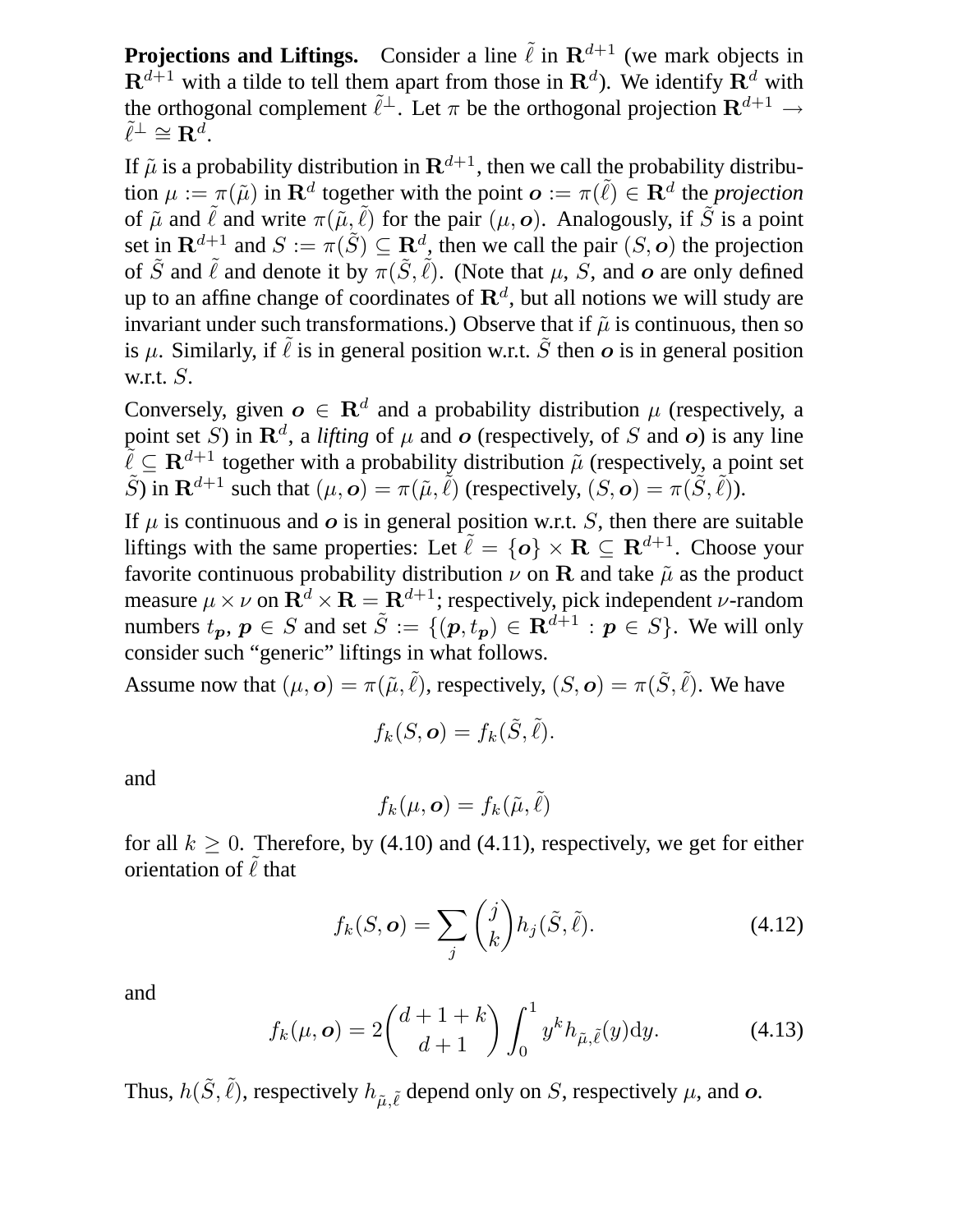**Definition 4.9.** For a finite point set S, respectively a distribution  $\mu$ , and a point  $o$  in  $\mathbf{R}^d$  as above, we define

$$
h_j(S, \bm{o}) := h_j(\tilde{S}, \tilde{\ell})
$$

and

$$
h_{\mu,{\boldsymbol{\rm o}}}(y):=h_{\tilde\mu,\tilde\ell}(y),
$$

for arbitrary liftings  $(\tilde{S}, \tilde{\ell})$  and  $(\tilde{\mu}, \tilde{\ell})$  of S, respectively  $\mu$ , and  $o$ .

By  $(4.13)$ , a pointwise upper bound for the h-function of a probability distribution and a line implies an upper bound for the probabilities  $f_k(\mu, o)$  considered at the beginning of this chapter. The proof of the the upper bound proceeds by induction on the dimension and uses the following notions, which we will also need in Section 4.3.

#### **4.1.4 The Upper Bound Theorem, Discrete and Continuous**

Let  $\ell \subseteq \mathbf{R}^d$  be an oriented line, o a point on  $\ell$ , and  $\sigma$  an oriented  $(d - 1)$ dimensional simplex. We say that  $\ell$  *enters*  $\sigma$  *before (respectively, after)*  $\sigma$  if  $\ell$ enters  $\sigma$  and  $\boldsymbol{o} \in H^-(\sigma)$  (respectively,  $\boldsymbol{o} \in H^+(\sigma)$ ).

**Definition 4.10 (** $h^*$  **and**  $^*h$ **).** Let  $\ell$  be an oriented line in  $\mathbb{R}^d$  and  $o \in \ell$ .

- 1. Suppose that  $S \subseteq \mathbb{R}^d$ ,  $|S| = n$ , and that  $o$  is not contained in the convex hull of fewer than  $d + 1$  points from S and that  $\ell$  is not intersected by the convex hull of fewer than d points from S. Then we define  $h_j^* =$  $h_j^*(S, \ell, o)$  and \* $h_j = {^*h_j}(S, \ell, o)$ , as the number of j-facets of S that are entered by  $\ell$  before, respectively, after,  $\boldsymbol{o}$ .
- 2. Similarly, for a continuous probability distribution  $\mu$  in  $\mathbf{R}^d$ , we set

$$
H^*(y) = H^*_{\mu,\ell,\mathbf{o}}(y) := \Pr[\ell \text{ enters } \sigma \text{ before } \mathbf{o} \text{ and } \mu(\mathbf{H}^+(\sigma)) \le y].
$$

for  $0 \leq y \leq 1$ . As before, the derivative

$$
h^*(y) = h^*_{\mu,\ell,\mathbf{o}}(y) := \frac{\mathrm{d}}{\mathrm{d}y} H^*_{\mu,\ell,\mathbf{o}}(y)
$$

is defined a.e. and nonnegative. The functions  $*H$  and  $*h$  are defined analogously, with "before" replaced by "after".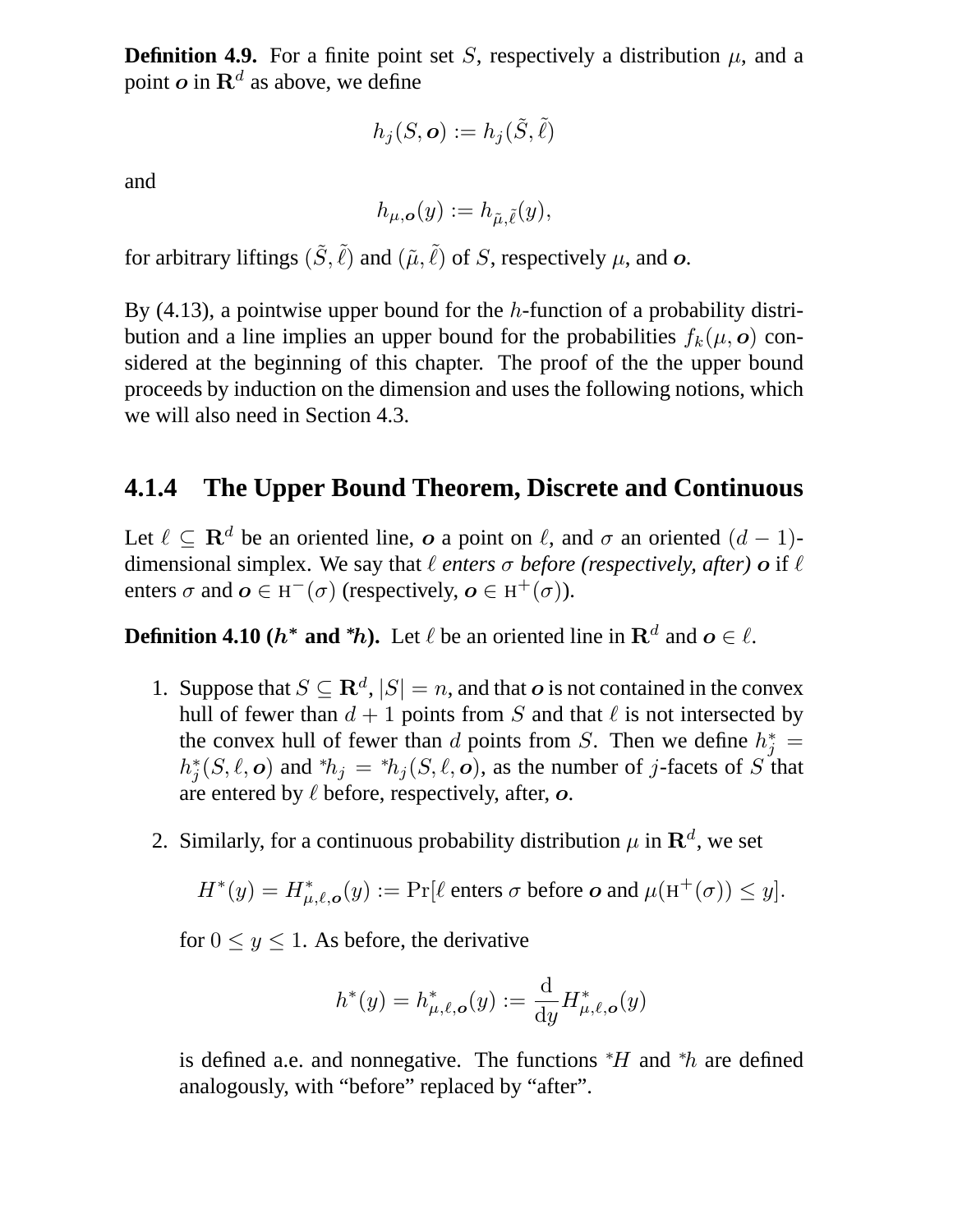Note that by our assumptions about general position,

$$
h_j(S,\ell) = h_j^*(S,\ell,\boldsymbol{o}) + {^*\hbar}_j(S,\ell,\boldsymbol{o})
$$

and

$$
h_{\mu,\ell}(y) = h_{\mu,\ell,\mathbf{o}}^*(y) + {^*h_{\mu,\ell,\mathbf{o}}}(y).
$$

Again, the moments of  $h^*$  and  $^*h$  can be interpreted geometrically. We say that  $\ell$  passes into (respectively, *exits from*) a compact convex set  $\mathcal C$  *before*  $\boldsymbol{o}$ if, while walking along  $\ell$  in the direction in which it is oriented, we encounter the first (respectively, last) point of intersection of  $\ell$  and  $\mathcal C$  before  $\boldsymbol{o}$ .

Consider a finite set X such that  $\ell$  enters conv X before o. Either  $\ell$  also exists from conv X before  $o$ , or  $o \in \text{conv } X$ . For lack of a better notation, let us define

$$
s_k(S, \ell, \mathbf{o}) := |\{ X \subseteq S : |X| = d + 1 + k, \ell \text{ passes into conv } X \text{ before } \mathbf{o} \}|
$$

and

$$
t_k(S, \ell, \mathbf{o}) := |\{ X \subseteq S : |X| = d + 1 + k, \ell \text{ exits from conv } X \text{ before } \mathbf{o} \}|.
$$

Analogously,

$$
s_k(\mu, \ell, \mathbf{o}) := \Pr[\ell \text{ passes into } \text{conv}\{P_1, \ldots, P_{d+1+k}\}\text{ before } \mathbf{o}\}\
$$

and

$$
t_k(\mu,\ell,\boldsymbol{o}) := \Pr[\ell \text{ exits from } \text{conv}\{P_1,\ldots,P_{d+1+k}\} \text{ before } \boldsymbol{o}\},\
$$

where the  $P_i$ 's are independent  $\mu$ -random points. Then,

$$
f_k(S, \mathbf{o}) = s_k(S, \ell, \mathbf{o}) - t_k(S, \ell, \mathbf{o}) \tag{4.14}
$$

and

$$
f_k(\mu, \mathbf{o}) = s_k(\mu, \ell, \mathbf{o}) - t_k(\mu, \ell, \mathbf{o}). \tag{4.15}
$$

Observe that since the left-hand sides are independent of  $\ell$ , so are the right. The last link is provided by the following lemma. For h-vectors, it was proved in [86], and for  $h$ -functions in [84].

**Lemma 4.11.** *For all*  $k \geq 0$ *,* 

$$
s_k(S, \ell, \mathbf{o}) = \sum_j {n - d - j \choose k + 1} h_j^*(S, \ell, \mathbf{o})
$$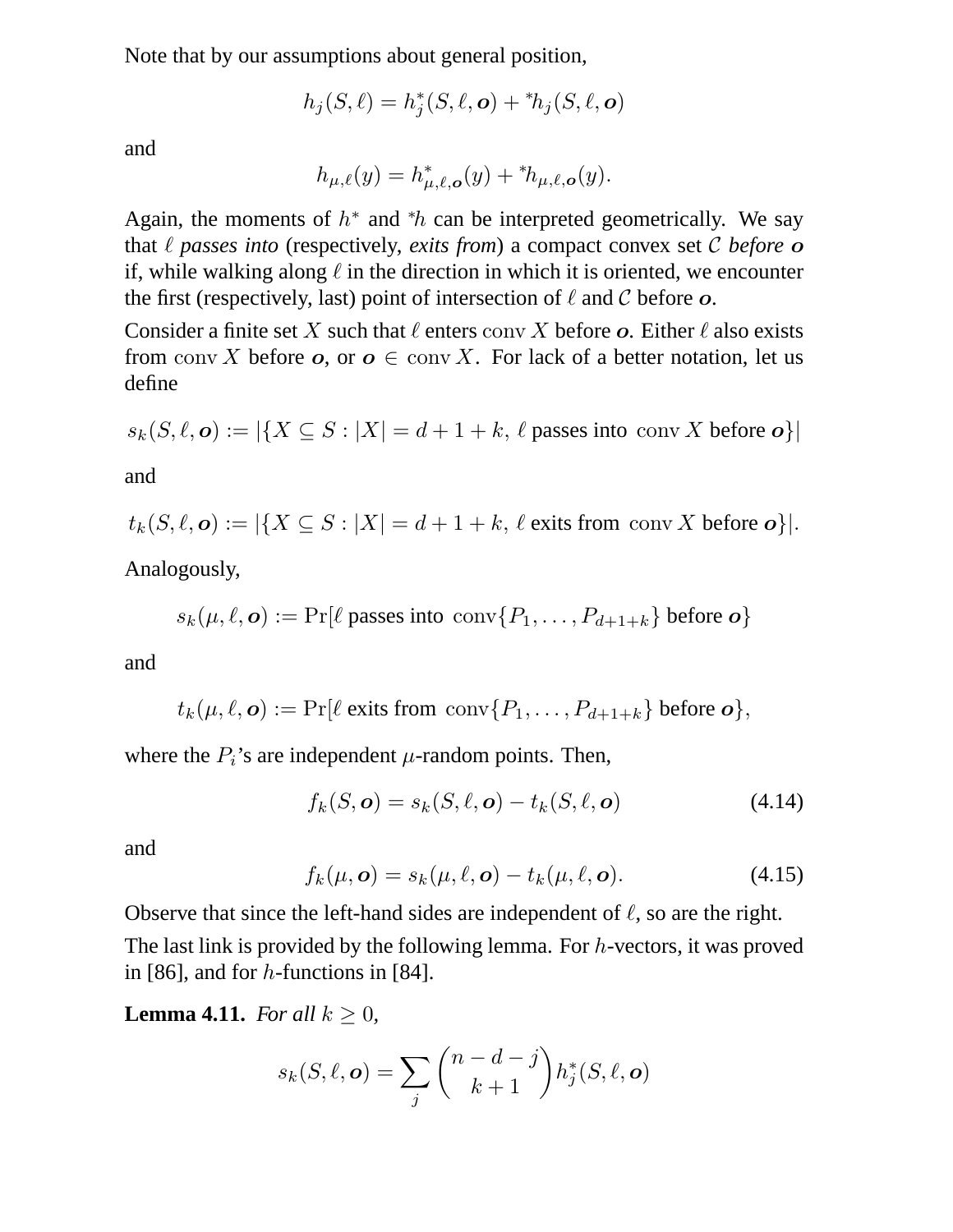*and*

$$
t_k(S,\ell,\boldsymbol{o})=\sum_j {j \choose k+1} h_j^*(S,\ell,\boldsymbol{o}).
$$

*Similarly, in the continuous case,*

$$
s_k(\mu, \ell, \mathbf{o}) = 2\binom{d+1+k}{d} \int_0^1 (1-y)^{k+1} h^*(y) \mathrm{d}y
$$

*and*

$$
t_k(\mu,\ell,\mathbf{o}) = 2\binom{d+1+k}{d}\int_0^1 y^{k+1}h^*(y)\mathrm{d}y.
$$

By substituting this into (4.14) and (4.15), respectively, and applying telescopic summation and integration by parts, respectively, we obtain

$$
f_k(S, \mathbf{o}) = \sum_j \binom{j}{k} \left( \sum_{i=0}^j h_i^*(S, \ell, \mathbf{o}) - h_{n-d-i}^*(S, \ell, \mathbf{o}) \right) \quad (4.16)
$$

and

$$
f_k(\mu, \mathbf{o}) =
$$
  
2 $\binom{d+1+k}{d}$  $\int_0^1 y^k \left( (d+1) \int_0^y h^*(x) - h^*(1-x) \, dx \right) dy.$  (4.17)

By comparing  $(4.16)$  with  $(4.12)$ , we conclude (see [86]):

**Theorem 4.12.** If S is a set of n points in  $\mathbb{R}^d$  and o is a generic point w.r.t. *S*, then for any choice of a generic line  $\ell$  through **o**, we have

$$
h_j(S, \mathbf{o}) = \sum_{i=0}^j \left( h_i^*(S, \ell, \mathbf{o}) - h_{n-d-i}^*(S, \ell, \mathbf{o}) \right)
$$

*for all* j*.*

Similarly, (4.17) and (4.13) together with the uniqueness of moments imply (see [84])

**Theorem 4.13.** Let  $\mu$  be a continuous probability distribution and  $\sigma$  be a point  $\mathbf{R}^d$ *. Then for any line*  $\ell$  *through o,* 

$$
h_{\mu,\mathbf{o}}(y) = (d+1) \int_0^y \left( h_{\mu,\ell,\mathbf{o}}^*(x) - h_{\mu,\ell,\mathbf{o}}^*(1-x) \right) dx \tag{4.18}
$$

*for*  $0 \le y \le 1$ *. In particular, h is continuous and differentiable a.e.*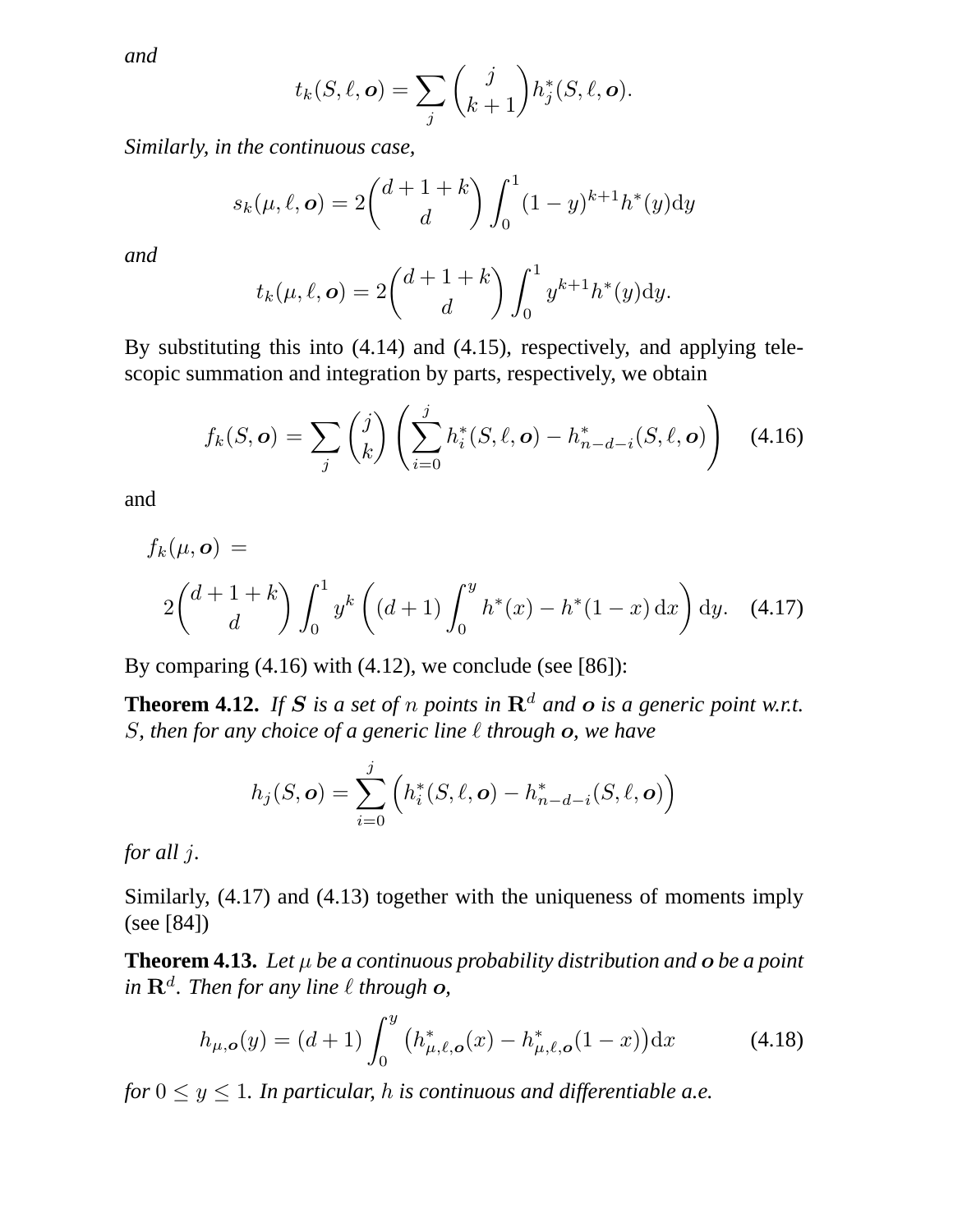**Remark 4.14.** In the continuous setting, there is a technical issue which deserves a brief comment. Namely, even though a monotone function  $F$  is differentiable a.e. and its derivative is a Lebesgue integrable function, F need not be the integral of its derivative. For instance, even for non-vanishing monotone F, the derivative might be zero a.e. (see the well-known example of the *Cantor function* in Section 1.5 of [39]. Strictly speaking, the formulae in Lemma 4.11 and (4.11) for the moments of h and  $h^*$  are correct only if we know that such problems do not arise for  $H$  or  $H^*$ . Yet we apply these formulae in order to conclude continuity of  $h$ , for instance, which seems to be begging the question.

The way to navigate around these difficulties is to define the moments as Lebesgue-Stieltjes integrals with respect to the "distribution functions" H or  $H^*$ . The above line of reasoning, properly rephrased, then establishes certain identities for these distribution functions, from which it can be concluded that they and their derivatives behave "nicely", i.e., that the above-mentioned pathologies do not occur. See [84] for the details.

Based on these findings, one can now give an alternative proof of the UBT by induction on the dimension. This gives the following tight upper bounds on the entries of the h-vector, respectively the values of the h-function, see [86]. respectively [84].

**Theorem 4.15 (Discrete Upper Bound Theorem (UBT)[86]).** *Let* S *be a set of*  $n$  points in  $\mathbf{R}^d$ , and let  $\boldsymbol{o} \in \mathbf{R}^d$  be generic w.r.t. S. Then

$$
h_j(S, \mathbf{o}) \le \min\left\{ \binom{j+d}{d}, \binom{n-d-1-j}{d} \right\}
$$

*Moreover, equality is attained for all* j *if and only if every hyperplane through* **o** and disjoint from S has at least  $\lfloor \frac{n-d+1}{2} \rfloor$  points of S on either side. More *precisely, if there is a hyperplane*  $H \ni o$  *disjoint from* S *such that*  $|H^{-} \cap S|$  = *a*, *say*, *then for*  $0 \leq j \leq \frac{n-d-1}{2}$ ,

$$
h_j(S, \mathbf{o}) \leq {j+d \choose d} - {j-a+d \choose d}.
$$

**Theorem 4.16 (Continuous Upper Bound Theorem (CUBT) [84]).** *If*  $o \in$  $\mathbf{R}^{d}$  and  $\mu$  is a continuous probability distribution in  $\mathbf{R}^{d}$ , then

$$
h_{\mu,\mathbf{o}}(y) \le \frac{d+1}{2} \min\{y^d, (1-y)^d\}
$$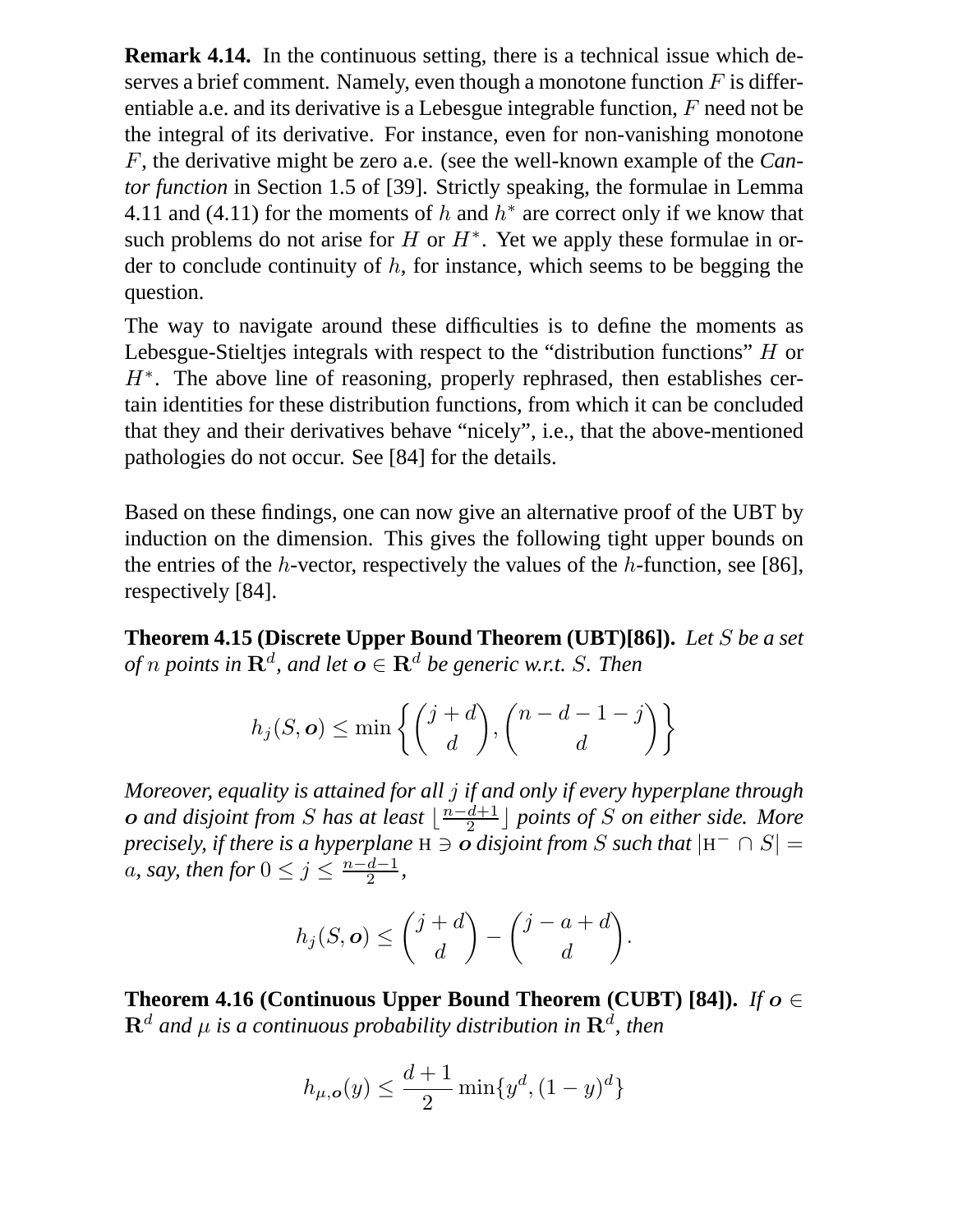*Moreover, equality is attained for all y if and only if*  $\mu$  *is balanced about*  $o$ *, i.e., if every hyperplane through* o *equipartitions* µ*. More precisely, if there is a* hyperplane H  $\ni$   $\boldsymbol{o}$  such that  $\mu$ (H<sup>-</sup>) = a, say, then for  $0 \le y \le 1/2$ ,

$$
h(y) \le \begin{cases} \frac{d+1}{2}y^d & \text{if } 0 \le y \le a, \text{ and} \\ \frac{d+1}{2} \left( y^d - (y-a)^d \right) & \text{if } a \le y \le \frac{1}{2}. \end{cases}
$$

**Remark 4.17.** It can be shown that  $\mu$  is balanced about  $\sigma$  if and only if its radial projection  $\mu$  onto the unit sphere centered at  $\sigma$  is symmetric about  $\sigma$ , i.e. invariant under reflection about o. In dimension  $d \leq 2$ , this is rather trivial; for  $d \geq 3$ , we refer to Schneider [67], Corollary 3.4.

#### **Corollary 4.18.**

$$
f_k(S, \mathbf{o}) \le \sum_{j=0}^{\lfloor \frac{n-d-1}{2} \rfloor} {j \choose k} {j+d \choose d} + \sum_{j=0}^{\lceil \frac{n-d-2}{2} \rceil} {n-d-1-j \choose k} {j+d \choose d}.
$$

*Equality is achieved if and only if every hyperplane through* o *has at least*  $\lfloor \frac{n-d+1}{2} \rfloor$  points of *S* on either side.

$$
f_k(\mu, \mathbf{o}) \le \frac{\sum_{i=0}^k {d+k \choose i}}{2^{d+k}}.
$$

*Equality is achieved if and only if* µ *is balanced about* o*.*

We will further investigate  $f_k$  in Section 4.4.

## **4.2 Approximate Point Masses**

This section is a somewhat technical interlude that lays the groundwork for Section 4.3. The goal is to prove Lemma 4.22, which enables us to analyze individual values of a Lebesgue integrable function  $f : [0, 1] \rightarrow \mathbf{R}$  in terms of integrals of the form  $\int_0^1 x^j (1-x)^k f(x) dx$  (provided these integrals exist). Note that for  $k = 0$ , these are precisely the moments of f.

We will need the following facts (see, for instance, [65]): For real numbers  $\alpha, \beta \geq 0$ ,

$$
\int_0^1 x^{\alpha} (1-x)^{\beta} dx = \frac{\alpha! \beta!}{(\alpha + \beta + 1)!},
$$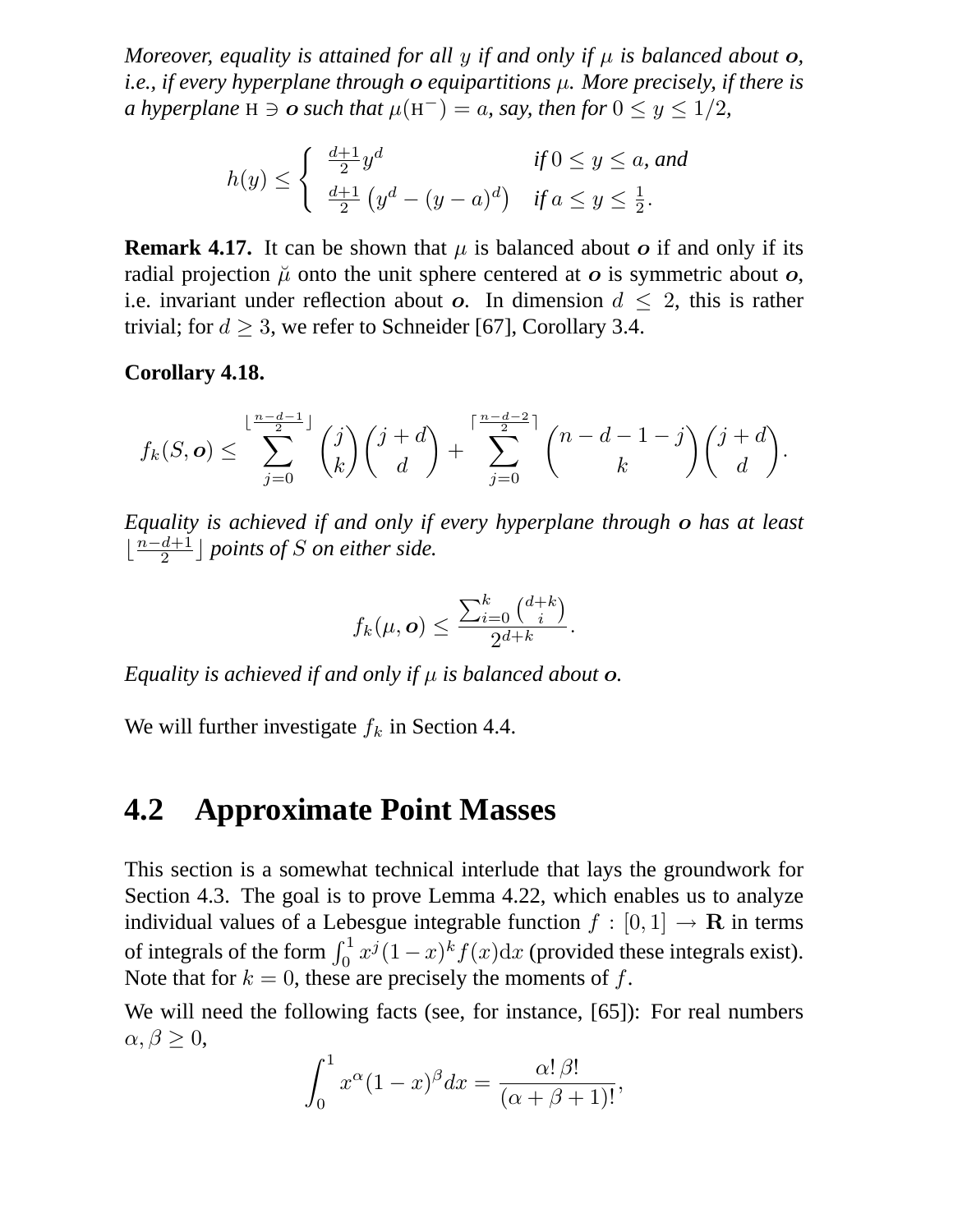where the *generalized factorials* are defined by

$$
\alpha! := \int_0^\infty x^\alpha e^{-x} \, dx.
$$

(The integral on the right, which is also often denoted by  $\Gamma(\alpha + 1)$ , converges for  $\alpha > -1$ .) For natural numbers this definition agrees with the usual inductive one. Also, the familiar relation  $(\alpha+1)! = (\alpha+1) \alpha!$  still holds. Moreover, *Stirling's formula* provides a useful asymptotic estimate:

$$
\alpha!\sim\frac{\alpha^\alpha}{e^\alpha}\sqrt{2\pi\alpha}
$$

as  $\alpha \to \infty$ , where  $\phi \sim \psi$  means that  $\lim \frac{\phi}{\psi} = 1$ .

**Definition 4.19.** For  $\alpha, \beta \geq 0$ , define

$$
\delta_{\alpha,\beta}(x) := \frac{(\alpha + \beta + 1)!}{\alpha!\,\beta!}x^{\alpha}(1-x)^{\beta}
$$

for  $0 \leq x \leq 1$ .

By definition,  $\delta_{\alpha,\beta} \ge 0$  and  $\int_0^1 \delta_{\alpha,\beta}(x) dx = 1$  for all  $\alpha,\beta \ge 0$ . Thus, each  $\delta_{\alpha,\beta}$  is a probability density on the unit interval. Moreover, intuitively speaking, if  $\alpha, \beta \to \infty$  and if the fractions  $\frac{\alpha}{\alpha + \beta}$  converge to some number y in the unit interval, then the distributions  $\delta_{\alpha,\beta}$  become more and more concentrated around  $y$ , see Figure 4.2.

To make this idea precise, we need some preparations. Fix  $y \in (0,1)$ . For  $t > 0$ , let  $\alpha = \alpha(y, t) := ty$  and  $\beta = \beta(y, t) := t(1 - y)$ . Given  $x \in (0, 1)$ and  $r := x - y$ , let us write  $x = (1 + \frac{r}{y})y$  and  $(1 - x) = (1 - \frac{r}{1 - x})y$  $\frac{r}{1-y}$  $(1-y)$ . Thus,

$$
\delta_{\alpha,\beta}(x) = \underbrace{\frac{(t+1)\,t!}{\alpha!\,\beta!} \frac{\alpha^{\alpha}\beta^{\beta}}{t^t}}_{(*)} \left( \underbrace{\left(1+\frac{r}{y}\right)^y \left(1-\frac{r}{1-y}\right)^{1-y}}_{(**)} \right)^t. \tag{4.19}
$$

For a real number  $p \ge 1$ , the function  $x \mapsto x^p$  is convex for  $x \in [0, \infty)$ . Hence,  $1 + pr \leq (1 + r)^p$  for all  $r \in [-1, \infty)$ . Applying this with  $p = \frac{1}{y}$  $\frac{1}{y}$  and  $p = \frac{1}{1 - 1}$  $\frac{1}{1-y}$ , respectively, we see that  $(**) \le (1+r)(1-r) = 1-r^2$ . Moreover, by Stirling's formula,

$$
(*) \sim \frac{(t+1)\sqrt{2\pi t}}{\sqrt{2\pi\alpha}\sqrt{2\pi\beta}} \sim \frac{\sqrt{t}}{\sqrt{2\pi y(1-y)}}
$$
(4.20)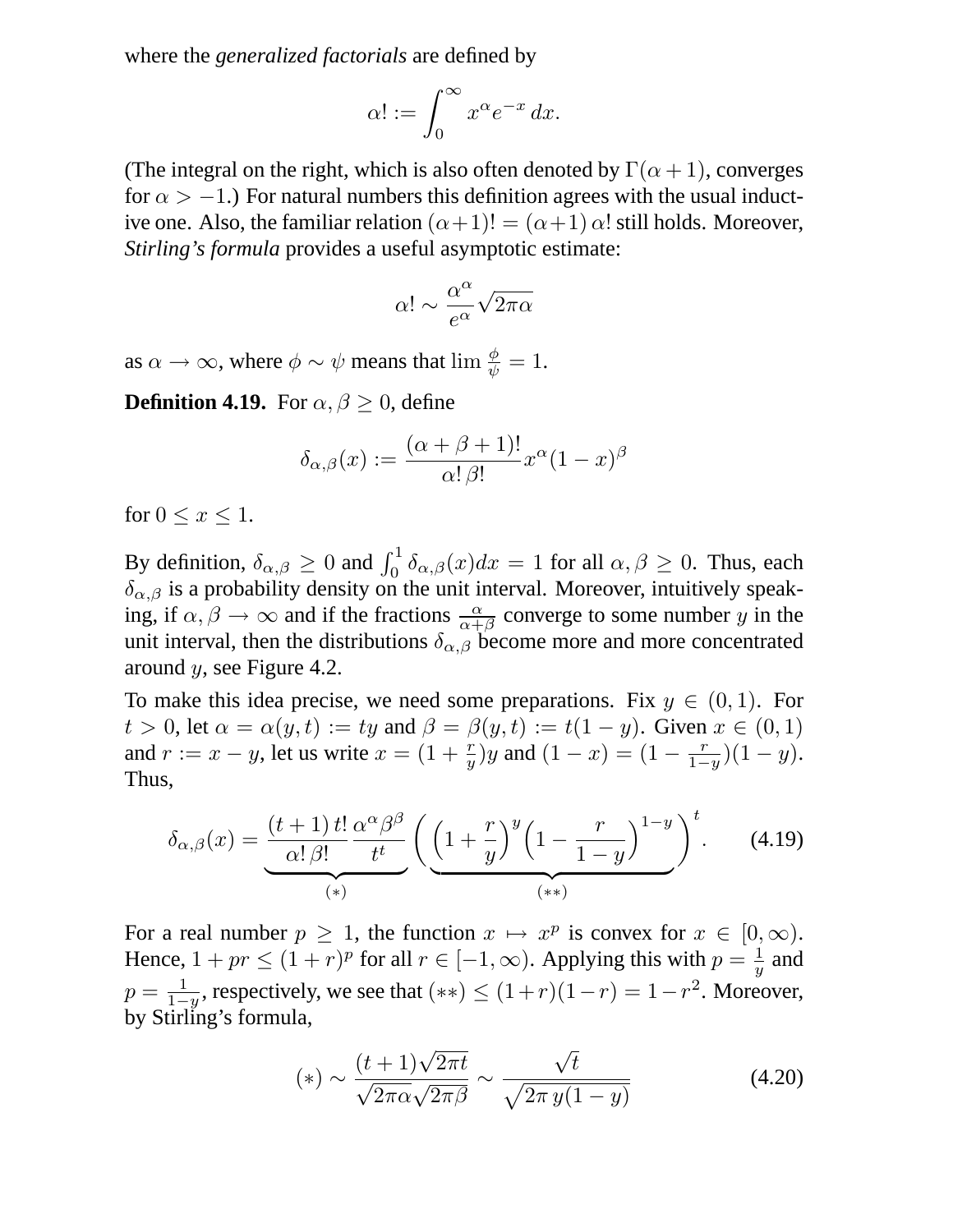

**Figure 4.2:** *The functions*  $\delta_{\alpha,\beta}$  *for*  $(\alpha,\beta) = (3, 2), (9, 6), (18, 12), (30, 20)$ *.* 

as  $t \to \infty$ .

We will restrict ourselves to showing that for this choice of the parameters  $\alpha, \beta$ , the distributions  $\delta_{\alpha,\beta}$  converge to the point mass at y (in a sense made precise below). The crucial ingredient is the following special case of the Lebesgue Differentiation Theorem (see [39], Chapter 3):

**Fact 4.20.** *Let* f *be a Lebesgue integrable function on the interval* [0, 1]*, that* is, a measurable function such that  $||f||_1 := \int_0^1 |f(x)| dx < \infty$ . Then almost *every*  $y \in [0, 1]$  *is a* Lebesgue point *of f, in the following sense: For every*  $\varepsilon > 0$ *, there is some*  $\rho = \rho(\varepsilon, y) > 0$  *such that, for all*  $r < \rho$ *,* 

$$
\frac{1}{r} \int_{|x-y| < r} |f(x) - f(y)| \, dx < \varepsilon. \tag{4.21}
$$

*(That is, if we average the difference*  $|f(x) - f(y)|$  *over a small interval of radius r around y, the result tends to zero as*  $r \rightarrow 0$ *.*)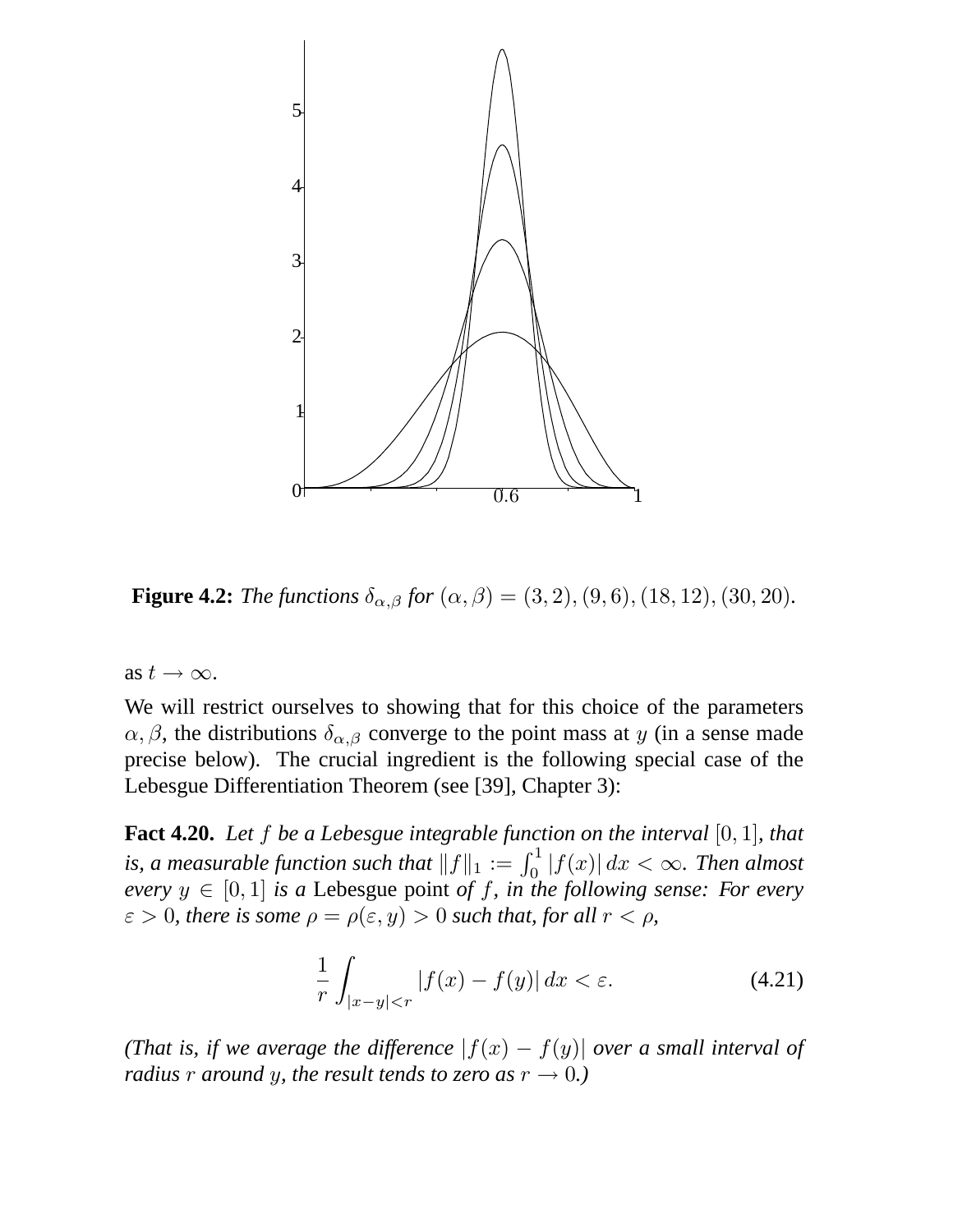**Lemma 4.21.** *Suppose that*  $y \in (0,1)$  *is a Lebesgue point of an integrable function f. If*  $\alpha = ty$  *and*  $\beta = t(1 - y)$  *as above, then* 

$$
\int_0^1 |f(y) - f(x)| \delta_{\alpha,\beta}(x) dx \to 0 \tag{4.22}
$$

 $as t \rightarrow \infty$ .

*Proof.* Fix some  $\varepsilon > 0$ , and let  $\rho > 0$  be such as asserted in Fact 4.20. We denote the integral on the left-hand side of  $(4.22)$  by I; we decompose I into a number of integrals which we can handle separately: First, set  $s :=$  $\left[ \log_2(\rho \sqrt{t}) \right] - 1$  (i.e.,  $\rho/2 \leq 2^s/\sqrt{t} < \rho$ ). Next, let  $r_{-1} := 0$ ,  $r_i := 2^i/\sqrt{t}$ , for  $i \in \{0...s\}$ , and  $r_{s+1} := \infty$ . Finally, define  $A_i := \{x \in (0,1) : r_{i-1} \le$  $|x - y| < r_i$  for  $0 \le i \le s + 1$ . Then  $I = I_0 + I_1 + ... + I_{s+1}$ , where

$$
I_i := \int_{A_i} |f(y) - f(x)| \delta_{\alpha,\beta}(x) dx.
$$
 (4.23)

From (4.20) we infer that for sufficiently large t, the quantity (\*\*) from Equation (4.19) is at most  $C\sqrt{t}$  (where C and the meaning of "sufficiently large" depend only on  $y$ ). Hence,

$$
\delta_{\alpha,\beta}(x) \le \begin{cases}\nC\sqrt{t}(1 - r_{i-1})^t, & x \in A_i, i \in \{0 \dots s\}, \text{ and} \\
C\sqrt{t}(1 - \rho^2/4)^t, & x \in A_{s+1}.\n\end{cases}
$$
\n(4.24)

Thus, by (4.21),

$$
I_0 \le C\sqrt{t} \underbrace{\int_{A_0} |f(x) - f(y)| dx}_{\le \varepsilon r_0 = \varepsilon/\sqrt{t}} \le C\varepsilon. \tag{4.25}
$$

Similarly, for  $i \in \{1...s\},\$ 

$$
I_i \le C\sqrt{t} \left(1 - \frac{2^{2(i-1)}}{t}\right)^t \frac{2^i}{\sqrt{t}} \varepsilon \le C\varepsilon 2^i e^{-2^{2(i-1)}}. \tag{4.26}
$$

Finally,

$$
I_{s+1} \le C\sqrt{t} \left(1 - \frac{\rho^2}{4}\right)^t 2\|f\|_1. \tag{4.27}
$$

Since  $\rho > 0$  and  $||f||_1 < \infty$ , this last term tends to zero as  $t \to \infty$ . In particular, it will be less than  $C\varepsilon$  if t is sufficiently large (in terms of f, y and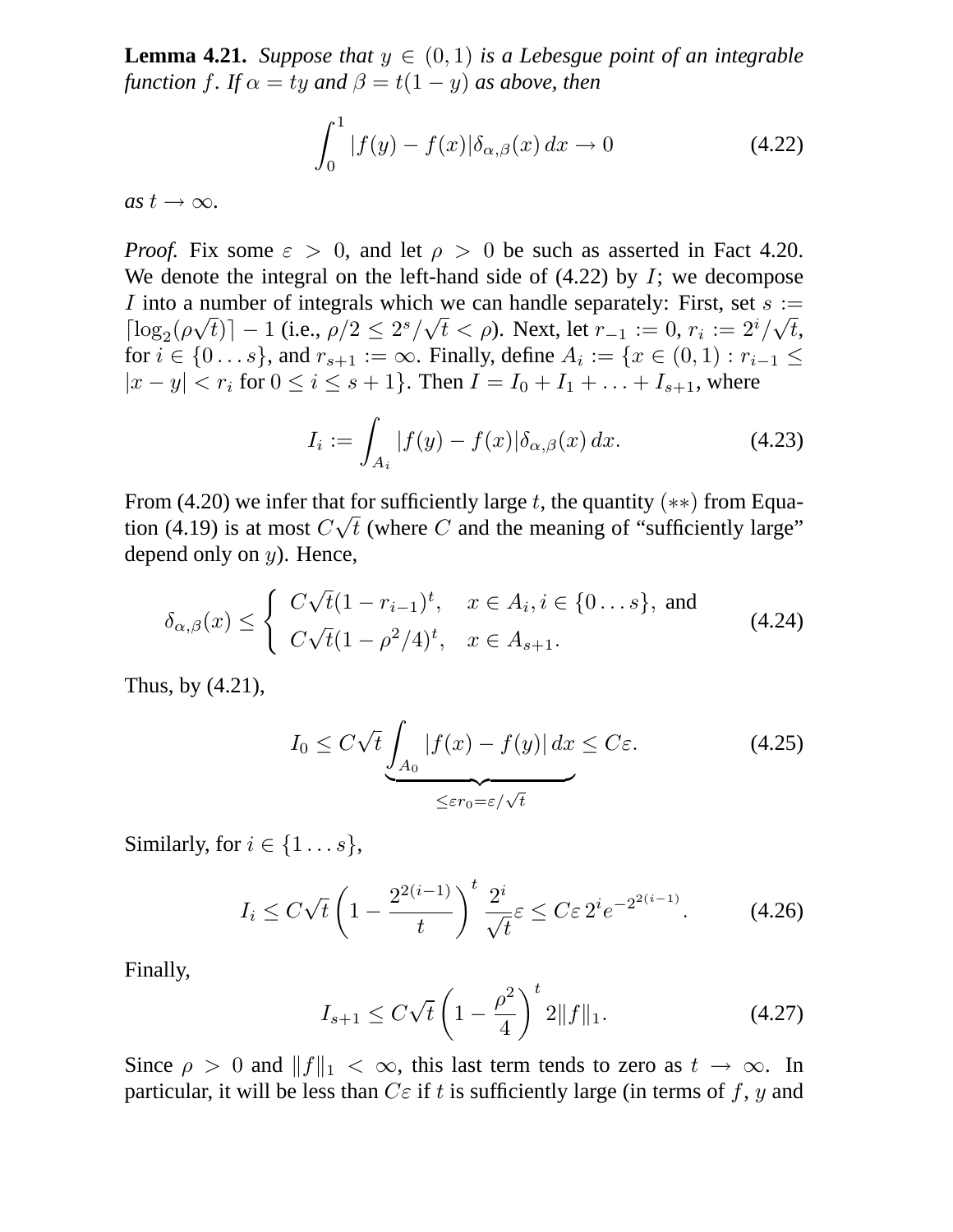$\varepsilon$ ). Then, (4.25), (4.26), and (4.27) together yield

$$
I \leq C\varepsilon \left(2 + \sum_{i=1}^{s} 2^i e^{-2^{2(i-1)}}\right). \tag{4.28}
$$

The series  $\sum_{i=1}^{\infty} 2^i e^{-2^{2(i-1)}}$  converges. Therefore, since C depends only on y and since  $\varepsilon$  is arbitrarily small, we conclude that  $I \to 0$  as  $t \to \infty$ .

Since  $\int_0^1 \delta_{\alpha,\beta}(x) dx = 1$ , we have  $\left| f(y) - \int_0^1 f(x) \delta_{\alpha,\beta}(x) dx \right|$  $\vert \leq$  $\int_0^1 |f(y)$  $f(x)|\delta_{\alpha,\beta}(x) dx$ . Thus, it follows from Lemma 4.21 that for every Lebesgue point y of f,  $\int_0^1 f(x) \delta_{\alpha,\beta}(x) dx \to f(y)$  as  $t \to \infty$ . For a geometric interpretation of these approximating integrals, we will now replace  $\alpha$  and  $\beta$  by suitable integers.

**Lemma 4.22.** *For every Lebesgue point*  $y \in (0,1)$  *of*  $f$  *(in particular, for almost every y), there exist sequences*  $(j(\nu))_{\nu \in \mathbb{N}}$  *and*  $(k(\nu))_{\nu \in \mathbb{N}}$  *of positive integers, such that*  $\frac{j(\nu)}{j(\nu)+k(\nu)} \rightarrow y$ ,  $j(\nu), k(\nu) \rightarrow \infty$ *, and* 

$$
\int_0^1 f(x)\delta_{j(\nu),k(\nu)}(x)dx \to f(y)
$$

 $as \nu \rightarrow \infty$ .

*Proof.* Fix y. For each  $\nu \in \mathbb{N}$ , choose a large *integer*  $t = t(\nu)$  such that  $t(\nu) \rightarrow \infty$  and that the distance between  $\alpha = ty$  and the nearest integer is less than  $\nu^{-1}$ ; let  $j = j(\nu)$  be that nearest integer, and define  $k = k(\nu) := t - j$ . Clearly,  $\lim \frac{j}{j+k} = y$ .

We have to show that  $\int_0^1 |f(x) - f(y)| \delta_{j(\nu),k(\nu)}(x) dx \to 0$  as  $\nu \to \infty$ . As before, we decompose this integral into two parts, which we handle separately. For this purpose, fix some parameter  $r > 0$  such that  $y - r > 0$  and  $y + r < 1$ . On the one hand, let  $A = \{x \in (0,1) : |x - y| > r\}$ . Then, for sufficiently large  $\nu$ , we have  $|x - \frac{j}{j+1}\rangle$  $\frac{j}{j+k}| > r/2$  for all  $x \in A$ . Therefore, by (4.19) and (4.20),  $\delta_{j,k}(x) \leq (1 - r^2/4)^t (t+1) \sqrt{t}$ . This latter expression converges to zero as  $\nu$  (and hence t) tends to infinity. Therefore,

$$
\int_A |f(x) - f(y)| \delta_{j,k}(x) dx \to 0
$$

as  $\nu \to \infty$ . On the other hand, consider the set  $(0, 1) \setminus A = [y - r, y + r]$ . On this compact interval, the ratio

$$
\frac{\delta_{j,k}(x)}{\delta_{\alpha,\beta}(x)} = \frac{\alpha!}{j!} \frac{\beta!}{k!} x^{j-\alpha} (1-x)^{k-\beta}
$$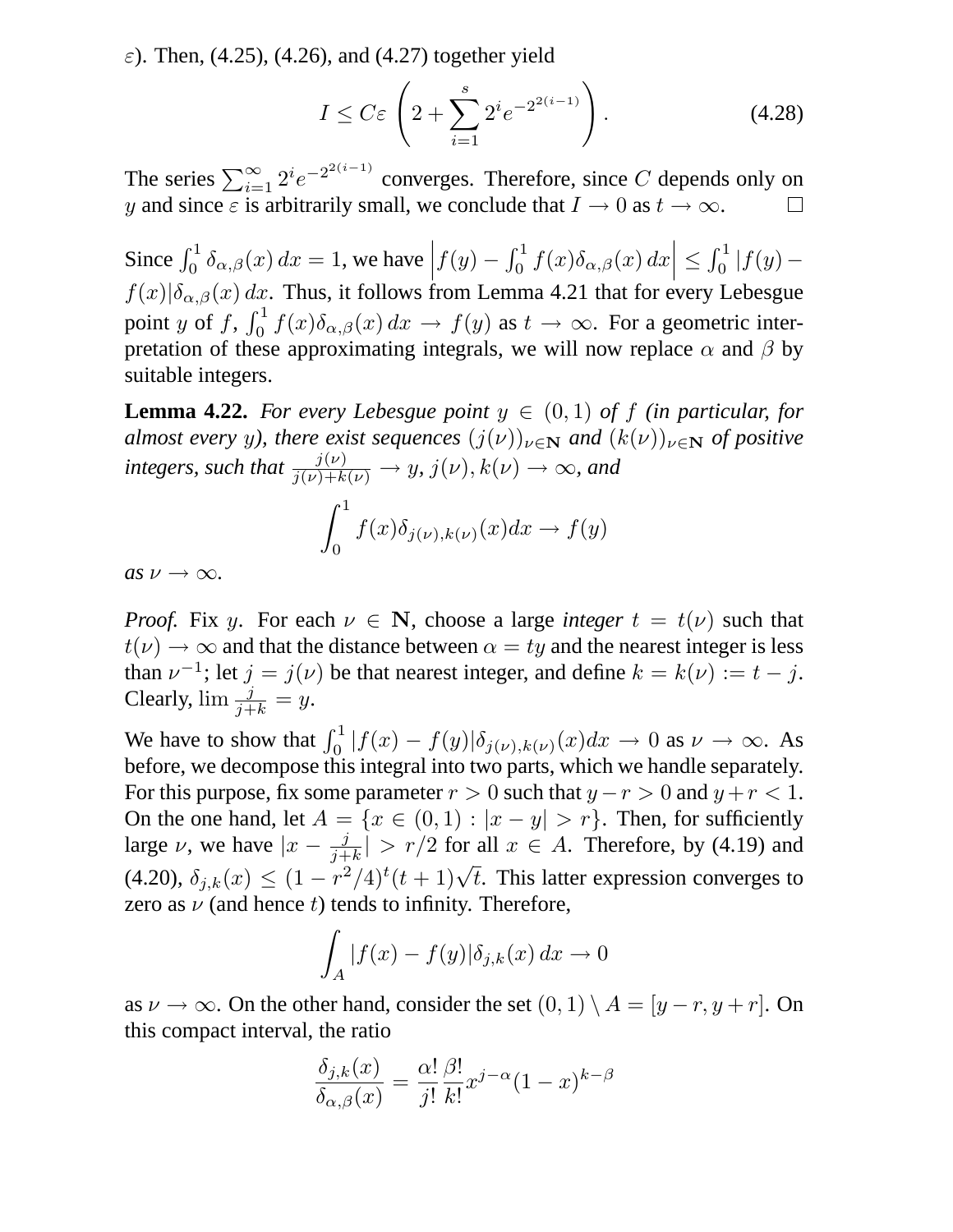converges *uniformly* to 1 as  $\nu \rightarrow \infty$ , by Stirling's formula and by choice of  $\alpha$ ,  $\beta$ , j, and k. Hence, for large  $\nu$ ,  $\delta_{j,k}(x) \leq 2\delta_{\alpha,\beta}(x)$  for all  $x \in [y-r, y+r]$ , and so

$$
\int_{y-r}^{y+r} |f(x) - f(y)| \delta_{j,k}(x) dx \le 2 \int_{y-r}^{y+r} |f(x) - f(y)| \delta_{\alpha,\beta}(x) dx \to 0
$$

 $\Box$ 

as  $\nu \rightarrow \infty$ , by Lemma 4.21.

## **4.3 The Generalized Lower Bound Theorem**

The UBT tells us the maximum number of facets of any D-dimensional polytope with *n* vertices. What about the minimum? For general polytopes, this question is again answered by the UBT in its polar form: A D-dimensional polytope with m facets can have at most  $c_D(m) = \binom{m - \lceil \frac{D+1}{2} \rceil}{\lceil \frac{D-1}{2} \rceil}$  $\lceil \frac{D-1}{2} \rceil$  $+ \binom{m-\lfloor\frac{D+1}{2}\rfloor}{p-1}$  $\lfloor \frac{D-1}{2} \rfloor$  $\lambda$ vertices, and this bound is attained by the polar-to-cyclic polytope  $\mathcal{C}_D^*(m)$ . Read the other way around, a  $D$ -polytope with  $n$  vertices can have as few as  $c_D^{-1}(n)$  facets, where  $c_D^{-1}(n) := \min\{m : c_D(m) \ge n\}$ , which for fixed D is approximately the  $\lfloor D/2 \rfloor^{\text{th}}$  root of *n*.

The polar-to-cyclic polytopes are simple. What if we consider only simplicial polytopes? Here is a class of simplicial polytopes with few facets:

**Stacked Polytopes.** We consider polytopes that are obtained by glueing simplices along facets, see Figure 4.3. More formally, a D-polytope P is a *stacked*



**Figure 4.3:** *Two stacking operations.*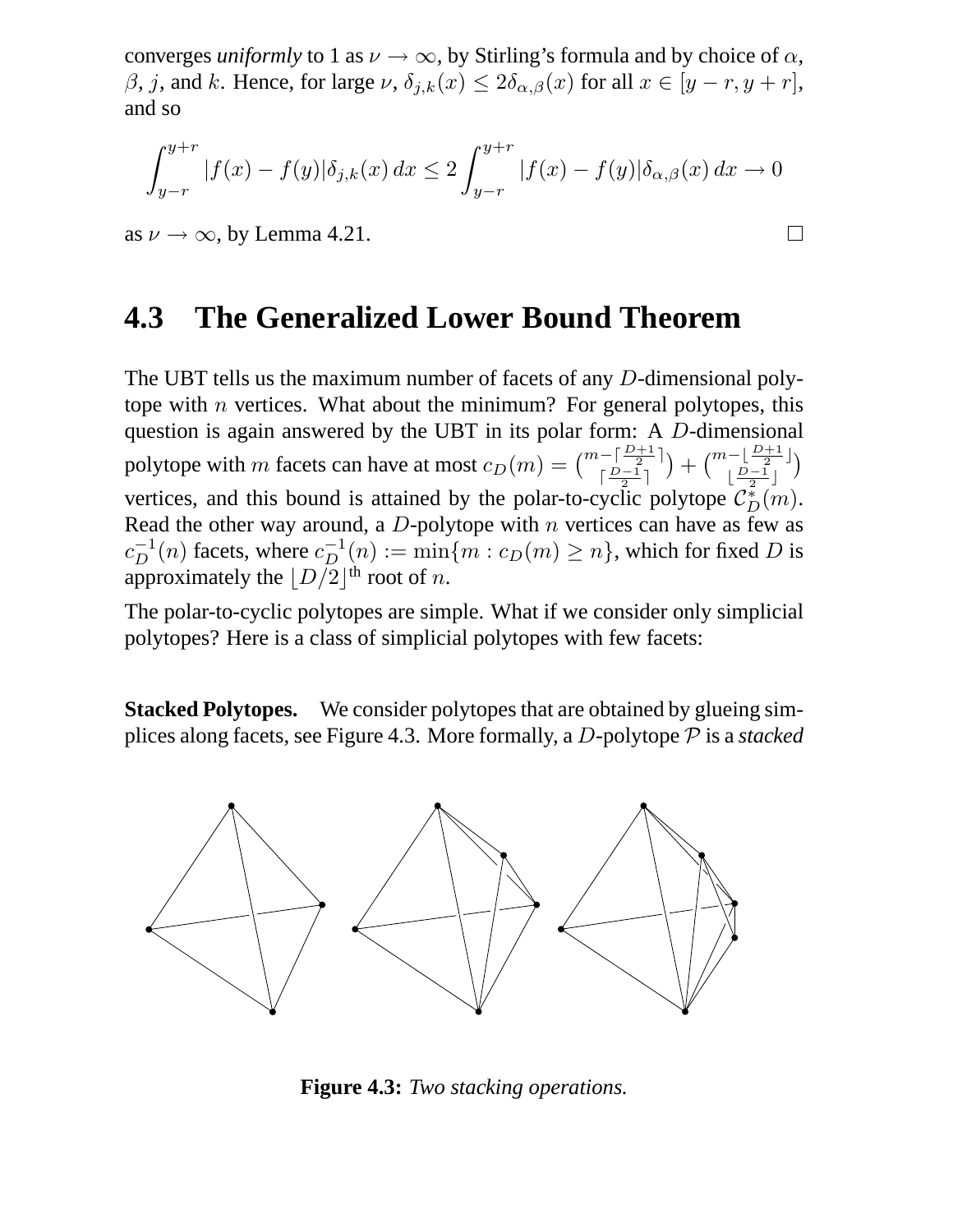*polytope* if there is a sequence  $P_1, \ldots, P_s$  of simplicial D-polytopes such that  $\mathcal{P}_1$  is a D-simplex and each  $\mathcal{P}_{i+1}$  arises as the convex hull of  $\mathcal{P}_i \cup \{q\},$ where q is a point that is *just beyond* some facet  $\mathcal F$  of  $\mathcal P_i$ . Here, a point q is just beyond a facet F of a polytope Q if  $q \in H^+(\mathcal{F})$  and  $q \in H^-(\mathcal{F}')$  for all other facets  $\mathcal{F}'$  of  $\mathcal{Q}$ , where we assume that each facet-defining hyperplane is oriented in such a way that the polytope lies in the closed negative halfspace.

For the polar polytope, this can be interpreted as follows: Glueing a simplex to a facet F of a simplicial polytope P, corresponds to cutting off a vertex v of  $\mathcal{P}^*$  by a hyperplane that intersects only the edges incident to v; for instance, by the hyperplane spanned by the midpoints of these edges, i.e., we remove  $v$ from the vertex set of  $P$  and add the  $d$  midpoints as new vertices.

It is easy to analyze the face numbers of stacked polytopes by induction on s: If  $P<sub>s</sub>$  is obtained by stacking s simplices, then

$$
f_k(\mathcal{P}_s) = \binom{D}{k+1} + s \cdot \binom{D}{k}.
$$

Further, the *h*-vector of  $P_s$  is

$$
h(\mathcal{P}_s)=(1,s,s,\ldots,s,1),
$$

i.e.,  $h_j(\mathcal{P}_s) = 1$  for  $j = 0, D$  and  $h_j(\mathcal{P}_s) = s$  for  $1 \le j \le D-1$ , of which we can convince ourselves as follows: Let us interpret the glueing as cutting off a vertex v from the polar polytope as described above. How does this change the h-vector? We may assume that the h-vector of the old polytope is defined by a linear objective function that is maximized by  $v$  and almost orthogonal to the cutting hyperplane (but slightly tilted, so as to still be generic w.r.t. the new vertices). Thus, by cutting off v, we remove one vertex with in-degree  $D$ , and by inserting the new vertices, we add one vertex of in-degree  $j$ , for every  $1 \leq j \leq D$  (the new vertices form a  $(D-1)$ -dimensional simplex, and have one additional incoming edge each).

Note that for any simplicial D-polytope  $P$ ,

$$
h_1(\mathcal{P}) = f_0(\mathcal{P}) - D.
$$

The following theorem implies that stacked polytopes simultaneously minimize the number of k-faces, for every k, among simplicial polytopes of a given dimension and with a prescribed number of vertices.

**Theorem 4.23 (Generalized Lower Bound Theorem (GLBT) [73]).** *Let* P *be a simplicial* D*-polytope. Then the* h*-vector of* P *satisfies*

$$
h_j(\mathcal{P}) \ge h_{j-1}(\mathcal{P})
$$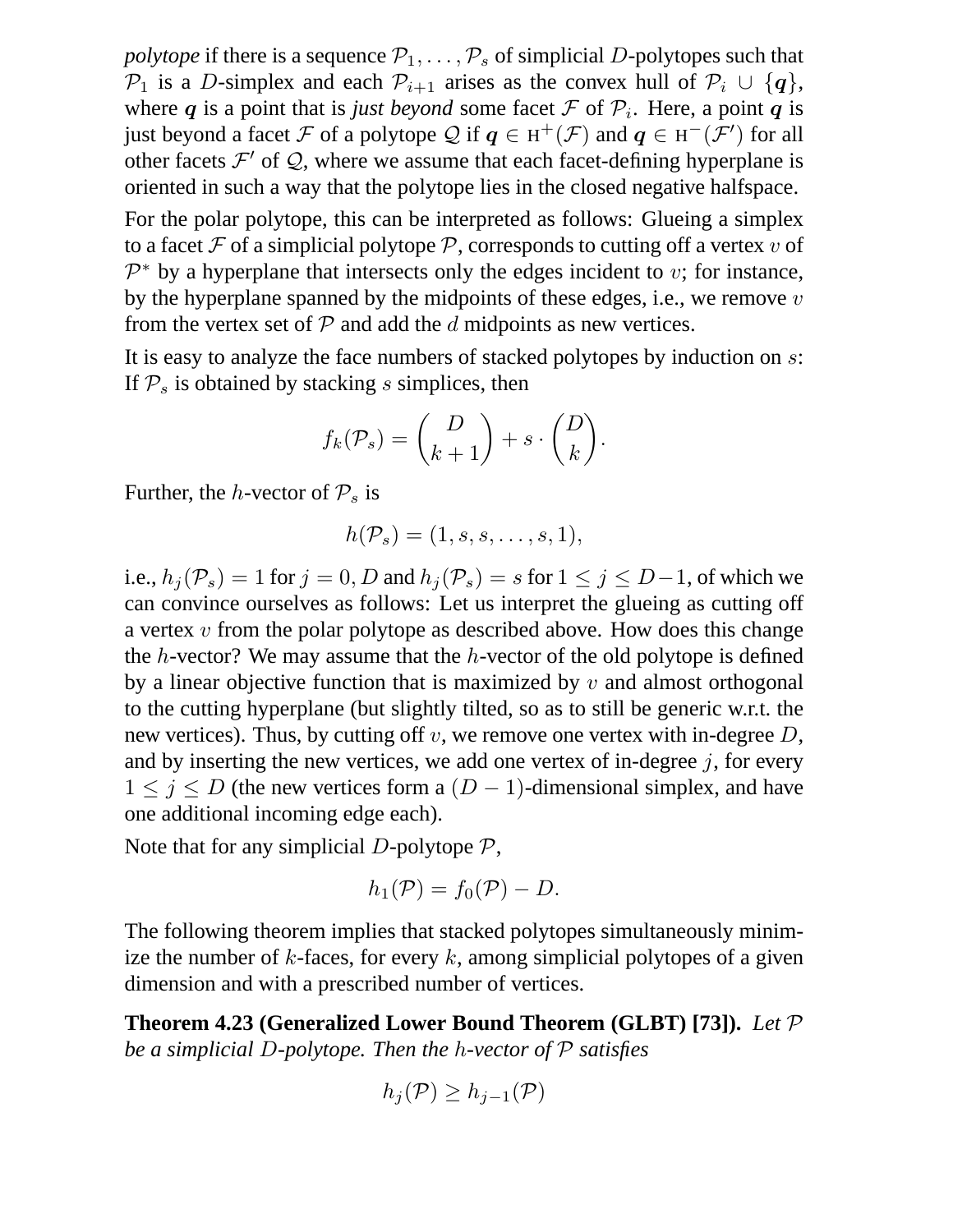*for*  $1 \leq j \leq \lfloor \frac{D}{2} \rfloor$ .

The theorem, which was conjectured by McMullen and Walkup [56], bears its name because it generalizes the so-called *Lower Bound Theorem (LBT)*, which was conjectured by Brückner in 1909 and proved by Barnette [13]. The LBT states that for any simplicial D-polytope,  $f_1 \ge D \cdot f_0 - \binom{d+1}{2}$  $\binom{+1}{2}$ , which can be rewritten as  $h_2 - h_1 \geq 0$ .

For the GLBT, the only known proofs in fact establish it as part of the still more powerful g*-Theorem*, which states that a certain set of combinatorial conditions completely characterize the integer vectors that can appear as h-vectors of simplicial polytopes. These conditions were formulated by McMullen [53], and their sufficiency was proved by Billera and Lee and [16], while their necessity was shown by Stanley [73], using sophisticated tools from algebraic geometry. Later, McMullen [54, 55] found a simpler and more geometric proof of the necessity part, but even that proof is too involved to be discussed here.

The name " $q$ -Theorem", at any rate, refers to the name that the differences  $h_i - h_{i-1}$  have been given:

**Definition 4.24 (g-vectors).** The g-vector  $g(\mathcal{P}) = (g_0(\mathcal{P}), \ldots, g_{|D/2|}(\mathcal{P}))$ of a simplicial D-polytope  $P$  is defined by

$$
g_j = g_j(\mathcal{P}) := h_j(\mathcal{P}) - h_{j-1}(\mathcal{P}),
$$

for  $0 \le j \le \lfloor D/2 \rfloor$ , where we set  $h_{-1} := 0$ . Similarly, for a set S of n points in  $\mathbf{R}^d$  and a point  $\boldsymbol{o} \in \mathbf{R}^d$  that is generic w.r.t. S, the g-vector is given by

$$
g_j=g_j(S,\boldsymbol{o}):=h_j(S,\boldsymbol{o})-h_{j-1}(S,\boldsymbol{o}),
$$

for  $0 \le j \le |(n - d - 1)/2|$ . (Observe that it is sufficient to consider this range of  $j$ , by the Dehn-Sommerville relations.)

With this notation, the GLBT states that

$$
g_j(\mathcal{P}) \geq 0
$$

for  $1 \leq j \leq |D/2|$ , respectively

$$
g_j(S, \mathbf{o}) \geq 0
$$

for  $0 \leq |(n - d - 1)/2|$ .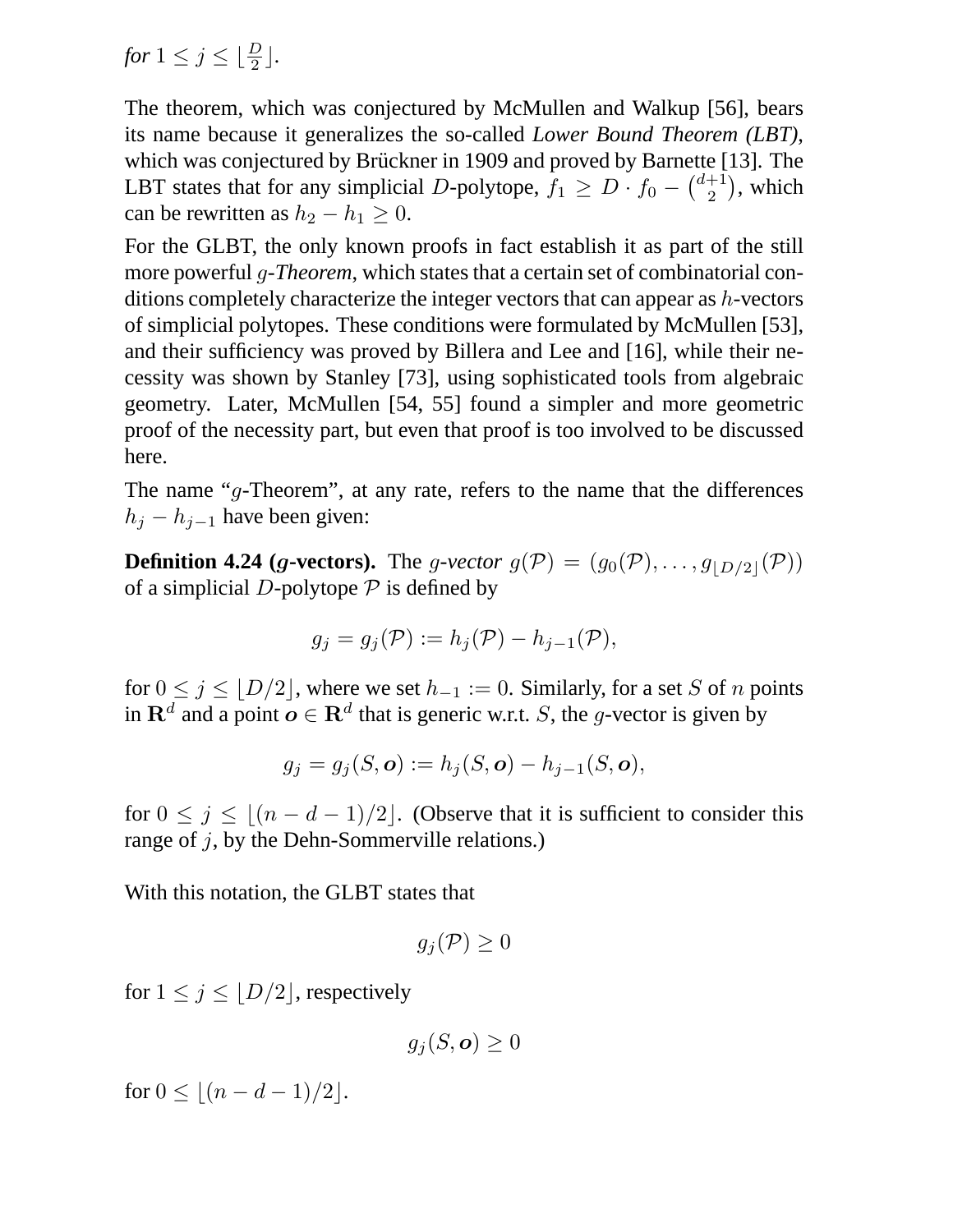By Theorem 4.12, we know that for any generic oriented line  $\ell$  through  $o$ ,

$$
g_j(S, \mathbf{o}) = h_j^*(S, \ell, \mathbf{o}) - h_{n-d-j}^*(S, \ell, \mathbf{o}).
$$

Thus, by invoking the GLBT for the polytope that arises as the Gale dual of S w.r.t. o as origin, we see that  $h_j^*(S, \ell, o) \ge h_{n-d-j}^*(S, \ell, o) = *h_j(S, \ell, o)$ for  $0 \le j \le (n - d - 1)/2$ . Since this applies to any generic point  $\boldsymbol{o}$  on  $\ell$ , we can interpret the GLBT "dynamically", see [86], as saying that for such  $j$ , we can never leave more  $j$ -facets of  $S$  than we have already entered as we move along an oriented line, starting from a point outside of conv S.

**Dual-to-stacked configurations.** Here is what happens in the dual during a stacking operation: Let S be a set of n points in  $\mathbf{R}^d$  and  $\boldsymbol{o} \in \text{conv } S$  a generic point. Pick points  $p_1, \ldots, p_{d+1} \in S$  that span a d-dimensional simplex which contains  $\boldsymbol{o}$  in its interior. This corresponds to picking a facet  $\mathcal F$  of the Gale dual poytope  $P$  (or a vertex of  $P^*$ ). Consider a lifting  $\overline{S}$ ,  $\tilde{\ell}$  of S,  $\boldsymbol{o}$  such that the d-simplex  $\tilde{\sigma}$  spanned by the lifted points  $\tilde{p}_1, \ldots, \tilde{p}_{d+1}$  become the "topmost" facet, i.e., such that  $\tilde{\sigma}$  with suitable orientation is the unique  $(n-d)$ -facet of  $\tilde{S}$ which is entered by  $\tilde{\ell}$ . In other words, if we consider the points of intersection of  $\ell$  with the d-simplices spanned by points from  $\tilde{S}$  in the order in which they appear along  $\tilde{\ell}$ , then  $\tilde{b} := \tilde{\sigma} \cap \tilde{\ell}$  is the last such intersection. Let  $\tilde{a}$  be the second-to-last of these intersections, and pick two further points  $\tilde{o}$  and  $\tilde{q}$  on  $\ell$ such that the points  $\tilde{a}, \tilde{o}, \tilde{q}, \tilde{b}$  appear in this order along  $\tilde{\ell}$ . Then the Gale dual of  $\tilde{S} \cup \{\tilde{q}\}\subset \mathbf{R}^{d+1}$  w.r.t.  $\tilde{\boldsymbol{\sigma}}$  as origin is (combinatorially equivalent to) the polytope obtained by glueing a simplex to the facet  $\mathcal F$  of  $\mathcal P$ . A dual-to-stacked configuration is a set  $S$  that arises through a sequence of such operations from a multiset of  $D+1$  points in  $\mathbf{R}^0$  (which is the Gale dual of a D-simplex).

In the remainder of this section, we prove a continuous analogue of the GLBT. The proof will by no means be an independent one, but rather a straightforward derivation from the discrete version, using Lemma 4.22.

**Definition 4.25 (g-functions).** The g-function  $g_{\mu,o}$  of a continuous probability measure  $\mu$  and a point  $\boldsymbol{o}$  in  $\mathbf{R}^d$  is defined, for a.e.  $0 \le y \le 1$ , by

$$
g_{\mu,\mathbf{o}}(y) := \frac{1}{d+1} \cdot \frac{\mathrm{d}}{\mathrm{d}y} h_{\mu,\mathbf{o}}(y).
$$

Thus, by Theorem 4.13, we have

$$
g_{\mu,\mathbf{o}}(y) = h_{\mu,\ell,\mathbf{o}}^*(y) - h_{\mu,\ell,\mathbf{o}}^*(1-y)
$$

for any generic oriented line  $\ell$  through  $\boldsymbol{o}$ .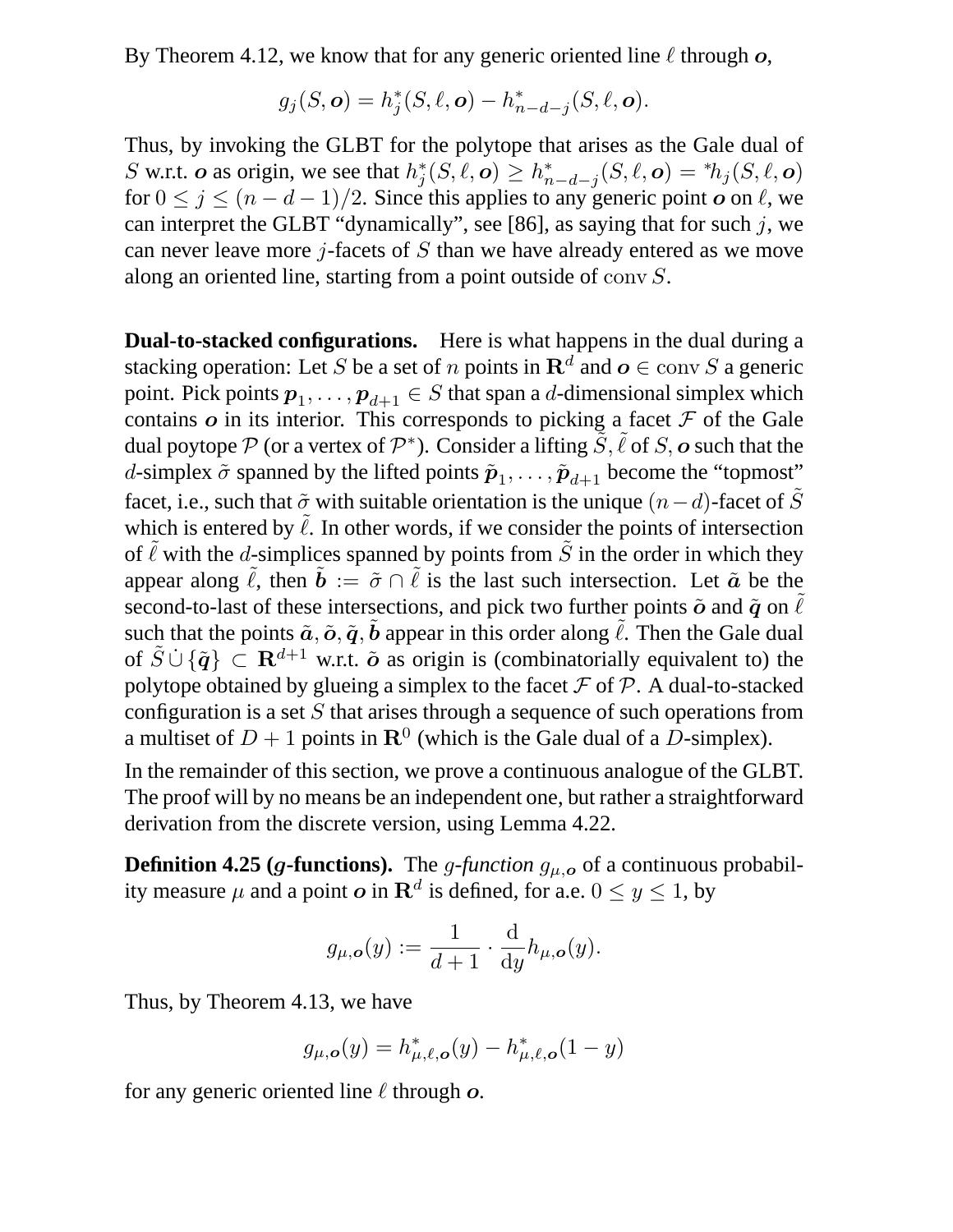#### **Theorem 4.26 (Continuous Generalized Lower Bound Theorem (CGLBT)).**

*The g-function of a continuous probability distribution*  $\mu$  *and a point o in*  $\mathbb{R}^d$ *satisfies*

$$
g_{\mu,{\bm o}}(y)\geq 0
$$

*for a.e.*  $0 \le y \le 1/2$ *.* 

We will need the following simple but useful fact (see [84]).

**Lemma 4.27 (Counting Permutations).** *Suppose*  $X = (X_1, \ldots, X_n)$  *is a vector of independently and identically distributed random variables which take values in some set* N*, and let* A *and* B *be measurable sets of* n*-tuples*  $(x_i)_{i=1}^n$  of elements in N. Assume furthermore that there exist integers  $l, m \geq 1$ 0 *such that for every*  $\mathbf{a} = (a_i) \in A$  *and every*  $\mathbf{b} = (b_i) \in B$ *, there are exactly* l permutations  $\pi$  such that  $\mathbf{a}_{\pi} := (a_{\pi(i)}) \in B$ , and exactly m permutations  $\pi'$  for which  $\mathbf{b}_{\pi'} \in A$ .

*Then*

$$
l \cdot \Pr[\boldsymbol{X} \in A] = m \cdot \Pr[\boldsymbol{X} \in B].
$$

**Lemma 4.28.** *Consider a continuous probability distribution*  $\mu$ *, a point*  $o$ *,* and an oriented line  $\ell$  through  $\boldsymbol{o}$  in  $\mathbf{R}^d$ . Let  $P_1, P_2, P_3, \ldots$ , be independent  $\mu$ -random points, and for nonnegative integer n, let  $S_n := \{P_1, \ldots, P_n\}.$ *Then, for all integers*  $j, k \geq 0$ *,* 

$$
\int_0^1 \delta_{j,k}(x) h^*_{\mu,\ell,\mathbf{o}}(x) dx = \frac{j+k+1}{\binom{j+k+d}{d}} \mathbf{E}[h^*_j(S_{j+k+d}, \ell, \mathbf{o})]
$$

*and*

$$
\int_0^1 \delta_{j,k}(1-x) h_{\mu,\ell,\mathbf{o}}^*(x) dx = \frac{j+k+1}{j+k+d} \mathbf{E}[h_k^*(S_{j+k+d}, \ell, \mathbf{o})],
$$

*where "*E*" denotes the expected value.*

*Proof.* The transformation theorem for image measures yields

$$
\int_0^1 x^j (1-x)^k h_{\mu,\ell,\mathbf{o}}^*(x) dx
$$
  
= 
$$
\int \cdots \int \mu(\mathbf{H}^+([\boldsymbol{p}_1,\ldots,\boldsymbol{p}_d]))^j \mu(\mathbf{H}^-([\boldsymbol{p}_1,\ldots,\boldsymbol{p}_d]))^k d\mu(\boldsymbol{p}_d) \ldots d\mu(\boldsymbol{p}_1),
$$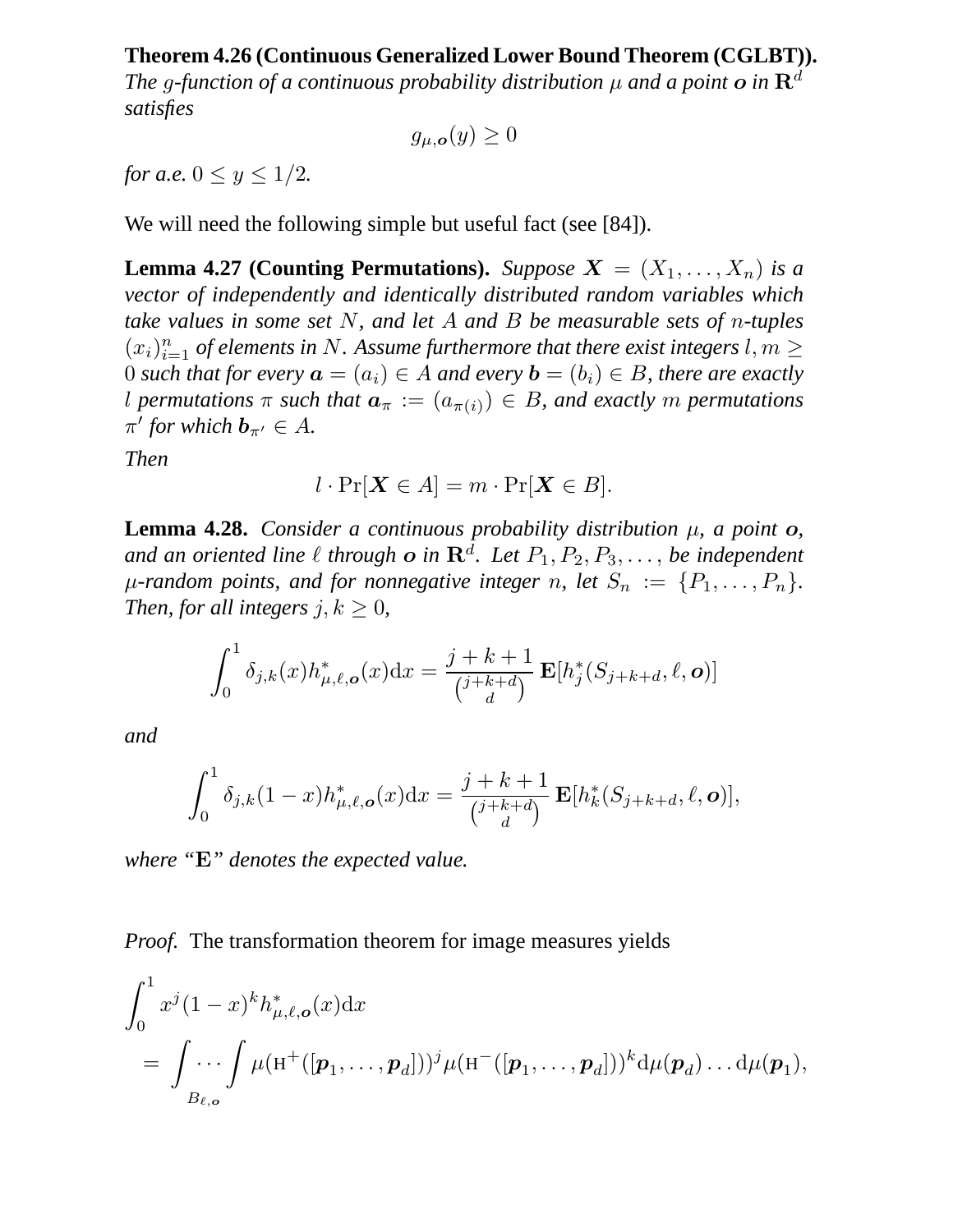where  $B_{\ell, o} := \{ (p_i)_{i=1}^d \in \mathbf{R}^{d \times d} : \ell \text{ enters } [p_1, \ldots, p_d] \text{ before } o \},$  and this can be further rewritten as

$$
\int \ldots \int \mathrm{d}\mu(\boldsymbol{p}_{d+j+k}) \ldots \mathrm{d}\mu(\boldsymbol{p}_{d+1}) \mathrm{d}\mu(\boldsymbol{p}_d) \ldots \mathrm{d}\mu(\boldsymbol{p}_1) \\ c_{\ell,o}^{j,k}
$$

where  $C_{\ell,\alpha}^{j,k}$  $\mathcal{L}_{\ell,\ o}^{(j,k)}$  is the set of all point tuples  $(p_i)_{i=1}^{d+j+k} \in \mathbb{R}^{d \times (d+j+k)}$  such that  $(p_i)_{i=1}^d \in B_{\ell,o}^d$  and  $p_{d+1}, \ldots, p_{d+j} \in H^+([p_1, \ldots, p_d])$  and  $p_{d+j+1}, \ldots, p_d$  $\boldsymbol{p}_{d+j+k} \in \textrm{H}^-( [\boldsymbol{p}_1, \dots, \boldsymbol{p}_d] ).$  This last integral, in turn, is just the probability

$$
\Pr[(P_1,\ldots,P_{d+j+k}) \in C_{\ell,\mathbf{o}}^{j,k}]
$$

where  $P_1, \ldots, P_{d+j+k}$  are independent  $\mu$ -random points.

It remains to observe that for a random permutation  $\Pi$  of  $\{1, \ldots, d+j+k\}$ and a given point tuple  $(p_i)_{i=1}^{d+j+k} \in \mathbb{R}^{d \times (d+j+k)}$ , we have

$$
\Pr[(\boldsymbol{p}_{\Pi(i)})_{i=1}^{d+j+k} \in C_{\ell,\boldsymbol{o}}^{j,k}] = \frac{h_j^*(\{\boldsymbol{p}_1,\ldots,\boldsymbol{p}_{d+j+k}\},\ell,\boldsymbol{o})}{2\binom{d+j+k}{d}\binom{j+k}{j}}.
$$

Thus, the first part of Lemma 4.28 follows by applying the Counting Permutations Lemma to each of the sets

$$
C_{\ell,\mathbf{o}}^{j,k}(m) := \{(\mathbf{p}_i)_{i=1}^{d+j+k} \in C_{\ell,\mathbf{o}}^{j,k} : h_j^*(\{\mathbf{p}_1,\ldots,\mathbf{p}_{d+j+k}\},\ell,\mathbf{o}) = m\},\
$$

for integer  $m$ , and summing over all  $m$ . The second part is proved analogously.  $\Box$ 

*Proof of Theorem 4.26.* Let  $P_1, P_2, P_3, \ldots$  be independent  $\mu$ -random points. For a Lebesgue point y of q with  $0 < y < 1/2$ , Lemmas 4.22 and 4.28 provide us with integer sequences  $(j(\nu))_{\nu \in \mathbf{N}}$  and  $(k(\nu))_{\nu \in \mathbf{N}}$  such that

$$
g_{\mu,\mathbf{0}}(y) = \lim_{\nu \to \infty} \int_0^1 \delta_{j(\nu),k(\nu)} (1-x) g_{\mu,\mathbf{0}}(x) dx
$$
  
= 
$$
\lim_{\nu \to \infty} \frac{j(\nu) + k(\nu) + 1}{j(\nu) + k(\nu) + d} \mathbf{E}[g_j(S_{j(\nu) + k(\nu) + d}, \mathbf{0})].
$$

Moreover,  $y < 1/2$  and  $|\frac{j(\nu)}{j(\nu)+k(\nu)} - y| < 1/\nu$  by construction, so for large  $\nu$ , we have  $j(\nu) \le (j(\nu) + k(\nu) - 1)/2$ , and therefore  $g_j(S_{d+j(\nu)+k(\nu)}, o) \ge 0$ , by the GLBT. It follows that the expectation is nonnegative, too, and hence so is  $g_{\mu,\mathbf{o}}(y)$ . Since this holds for every Lebesgue point, the proof is complete.  $\perp$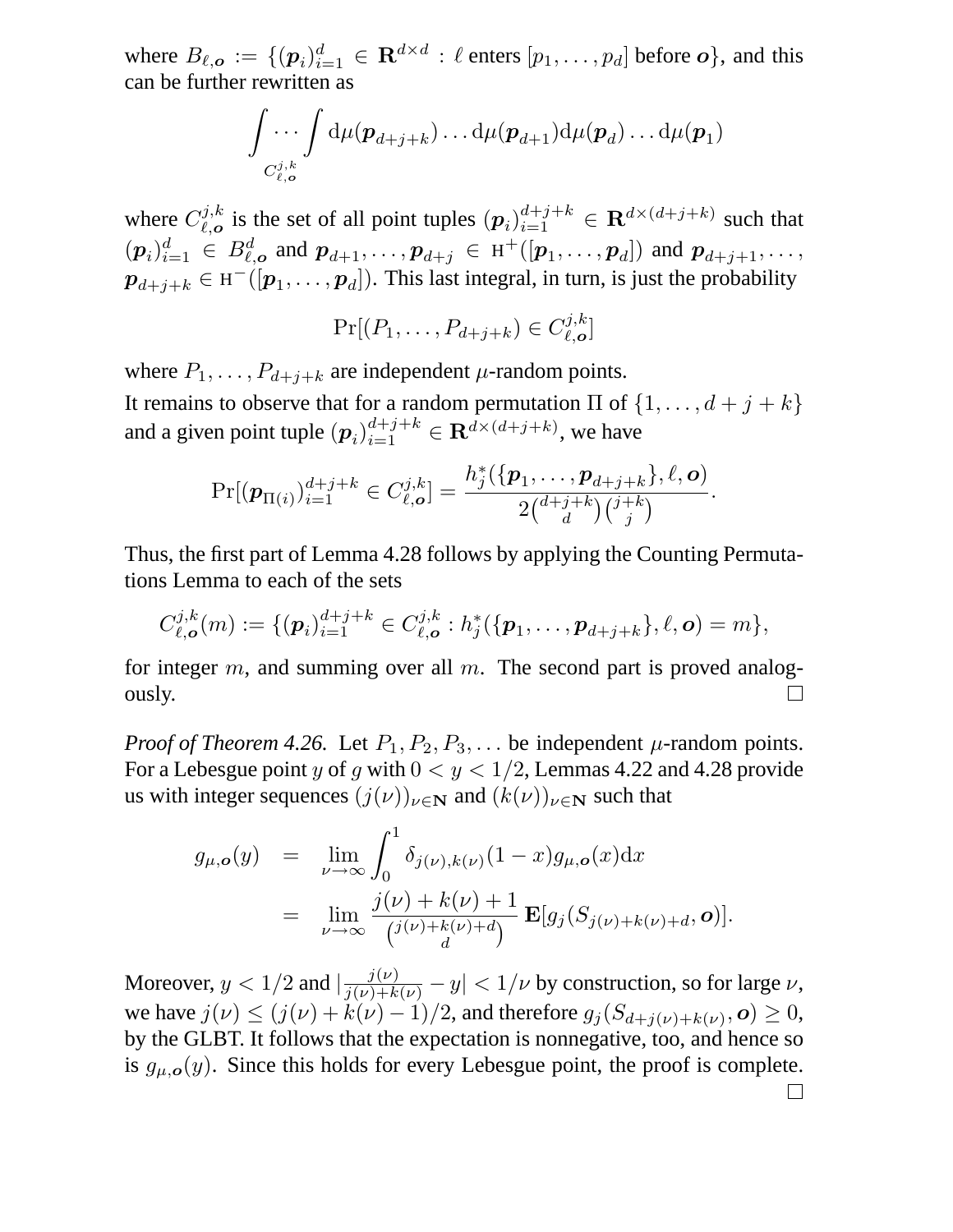## **4.4 The First Selection Lemma**

In Section 4.1, we analyzed the number of  $d$ -dimensional simplices spanned by an *n*-point set  $S \subset \mathbf{R}^d$ , which contain a given generic point  $o$  (in their interior). This number is at most

$$
\binom{\lfloor\frac{n+d}{2}\rfloor}{d+1}+\binom{\lceil\frac{n+d}{2}\rceil}{d+1}\sim\frac{1}{2^d}\binom{n}{d+1}.
$$

In this section, we consider what happens if  $S$  (respectively, a continuous probability distribution  $\mu$ ) is given but we are allowed to choose o. For instance, can we find a point  $\boldsymbol{o}$  which is contained in (the interior of) "many", i.e., of a positive fraction of, all simplices? The assertion that this is always possible is known as the *First Selection Lemma* and was proved by Boros and Füredi [21] for the planar case, and generalized to general dimension by Bárány [10]. In fact, Boros and Füredi actually showed that if  $\boldsymbol{o}$  is a so-called *centerpoint* of a set  $S$  of  $n$  points in general position in the plane, then  $o$  is contained in the interior of at least  $\frac{2}{9} {n \choose 3}$  *S*-triangles (and the constant  $\frac{2}{9}$  is best possible). We use h-vectors to show that centerpoints, a notion which we review below, work in any dimension, and the same method, with  $h$ -functions instead of h-vectors, establishes a "Continuous First Selection Lemma".

**Depth and Centerpoints.** If  $S \subseteq \mathbb{R}^1$  is a multiset of *n* real numbers, then any number  $c \in \mathbb{R}^1$  such that both,  $|\{p \in S : p \le c\}| \ge n/2$  and  $|\{p \in S : p \le c\}|$  $p \ge c$ <sup> $\ge n/2$ </sup>, is called a *median* of S. Centerpoints are a generalization of this concept to higher dimensions.

**Definition 4.29 (Depth).** Let S be a finite set of n points in  $\mathbb{R}^d$ . We make no general position assumptions (in fact, we can even allow multisets, i.e., repetitions of the points). The *depth in* S of a point  $p \in \mathbb{R}^d$  is defined as the minimum number of points (with multiplicity) from  $S$  in any halfspace containing  $p$ ,

$$
\mathrm{depth}_S(\boldsymbol{p}):=\min\{|S\,\cap\,H|:H\text{a halfspace},\boldsymbol{p}\in H\}.
$$

Similarly, for a (not necessarily continuous) probability distribution  $\mu$ , the *depth of*  $\boldsymbol{p}$  *in*  $\mu$  *is defined as* 

$$
\mathrm{depth}_{\mu}(\boldsymbol{p}):=\min\{\mu(H):H\text{a halfspace},\boldsymbol{p}\in H\}.
$$

(At first sight, we should consider the *infimum*, since there are infinitely many halfspaces, but it is not hard to see that it is attained.)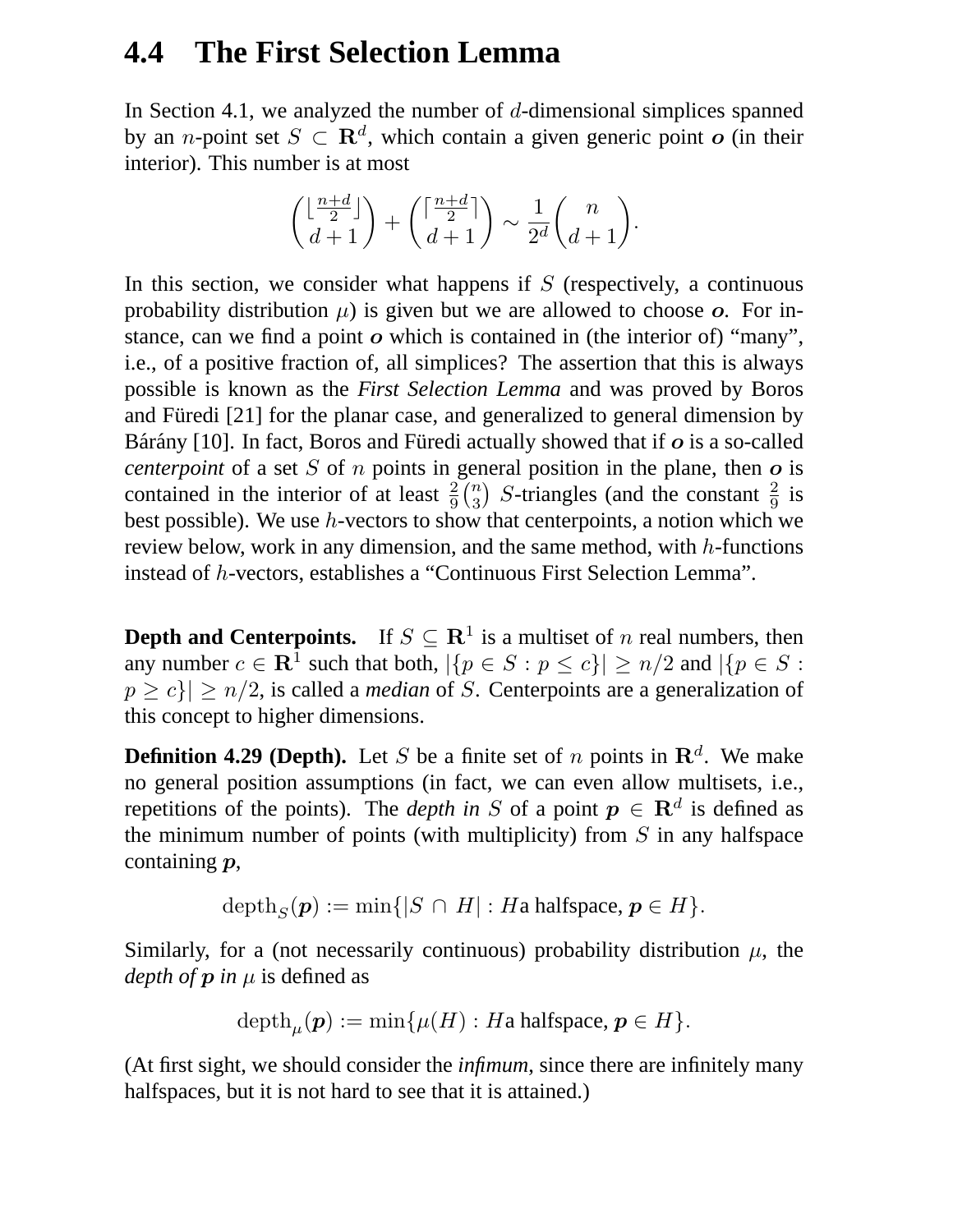**Theorem 4.30 (Centerpoint Theorem).** *Let* S *be a (multi)set of* n *points in*  $\mathbf{R}^d$ . Then there exits a centerpoint of *S*, i.e. a point  $\mathbf{c} \in \mathbf{R}^d$  (not necessarily *in S*) such that  $\text{depth}_S(c) \geq \lceil \frac{n}{d+1} \rceil$ .

Similarly, for every probability distribution  $\mu$  in  $\mathbf{R}^d$ , there exists a centerpoint  $\bm{c}$  *in the sense that*  $\mathrm{depth}_{\mu}(\bm{c}) \geq \frac{1}{d+1}$ *.* 

Observe that the factor  $\frac{1}{d+1}$  is optimal (for instance, if S is the vertex set of a d-dimensional simplex, then there is no point of depth greater than 1 w.r.t.  $S$ ).

**Theorem 4.31 (First Selection Lemma).** *For any pair of integers*  $d \geq 1$  *and*  $k \geq 0$ , there is a constant  $s(d, k) > 0$  such that the following holds:

*1.* If S is a set of n points in general position  $\mathbb{R}^d$  and if c is any centerpoint *of* S, then the number  $f_k(S, c)$  *of*  $(d + 1 + k)$ *-element subsets of* S *that contain* c *in the interior of their convex hull satisfies*

$$
f_k(S, \mathbf{c}) \ge s(d, k) \cdot \binom{n}{d+1+k} - O(n^{d+k}).\tag{4.29}
$$

2. Moreover, for any *n*-point set  $S \subseteq \mathbb{R}^d$  (not necessarily in general posi*tion), there exists a centerpoint* c *of* S *such that*

$$
\bar{f}_k(S,c) \ge s(d,k) \cdot \binom{n}{d+1+k} - O(n^{d+k}),\tag{4.30}
$$

*where*  $\bar{f}_k(S, \mathbf{c}) := |\{X \subseteq S : |X| = d + 1 + k, \mathbf{c} \in \text{conv } X\}|$ *, i.e., we also count subsets that contain* c *on the boundary of their convex hull.*

**Theorem 4.32 (Continuous First Selection Lemma).** *If* c *is a centerpoint of*  $a$  continuous probability distribution  $\mu$  in  $\mathbf{R}^{d}$ , then

$$
f_k(\mu, \mathbf{c}) \geq s(d, k),
$$

*with the same constant*  $s(d, k)$  *as in Theorem 4.31.* 

We first prove the continuous version of the First Selection Lemma, which follows quite easily from the second part of the following lemma. The discrete version will require no new insights, but a bit more work to avoid the difficulty that a centerpoint need not be generic w.r.t. S.

**Lemma 4.33.** *The* h*-vector and the* h*-function with respect to a point attain the maximum given by the (C)UBT up to the depth of the point:*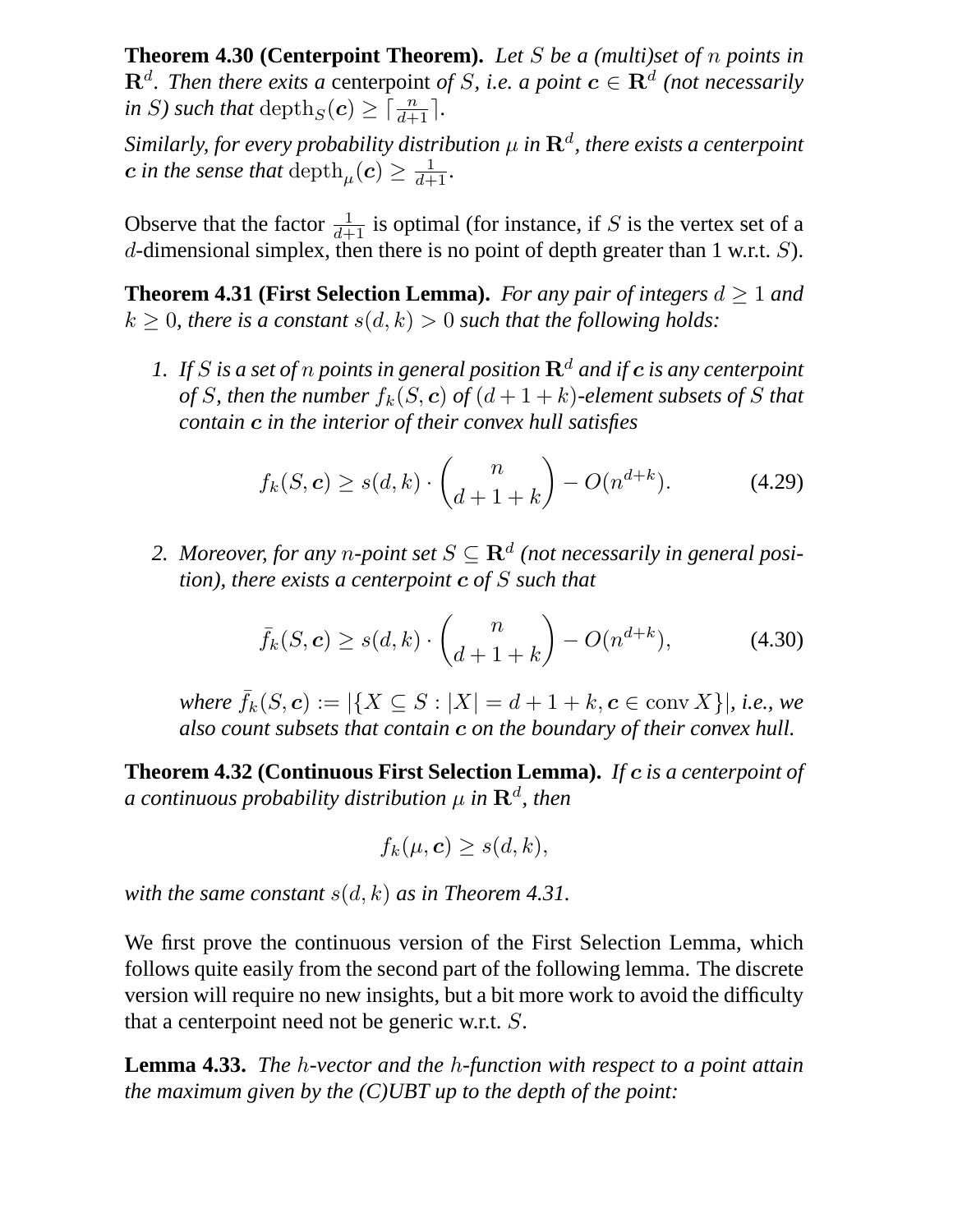- 1. Let S be a finite point set in  $\mathbb{R}^d$ , and let **o** be a generic point w.r.t. S. *Suppose every hyperplane disjoint from* S *and containing* o *has at least* a points of S on either side (in particular, this holds if  $\text{depth}_S(o) = a$ ). *Then*  $h_j(S, \boldsymbol{o}) = \binom{j+d}{d}$  $\binom{+d}{d}$  for  $0 \leq j \leq a-1$ .
- 2. If  $\mu$  is a continuous probability distribution and  $\boldsymbol{o}$  a point in  $\mathbf{R}^d$  with  $\text{depth}_{\mu}(\boldsymbol{o}) = a$ , then  $h_{\mu,\boldsymbol{o}}(y) = \frac{d+1}{2}y^d$  for  $0 \le y \le a$ .

*Proof.* We prove the continuous case. The proof in the discrete setting is perfectly analogous. Pick any directed line  $\ell \subset \mathbb{R}^d$  through o. Observe that for  $0 < y < a$ , we have  $H^*_{\mu,\ell,\rho}(1-y) = {}^*H_{\mu,\ell,\rho}(y) = 0$ , hence  $h^*_{\mu,\ell,\rho}(1-y)$  $y) = *h_{\mu,\ell,\mathbf{o}}(y) = 0$  for a.e. such y. It follows that

$$
g_{\mu,\mathbf{o}}(y) = h_{\mu,\ell,\mathbf{o}}^*(y) = h_{\mu,\ell}(y) \tag{4.31}
$$

for a.e.  $0 \lt y \lt a$ . It remains to observe that o also has depth at least a in the orthogonal projection  $\overline{\mu}$  of  $\mu$  onto the orthogonal complement  $\ell^{\perp} \equiv \mathbf{R}^{d-1}$ . By induction, we can conclude that  $h_{\mu,\ell}(y) = h_{\overline{\mu},\mathbf{o}}(y) = \frac{d}{2}y^{d-1}$  for  $0 \le y \le a$ , and so, by Theorem 4.13 and (4.31),

$$
h_{\mu,\mathbf{o}}(y) = d + 1 \int_0^y \frac{d}{2} x^{d-1} dx = \frac{d+1}{2} y^d
$$

for  $0 \le y \le a$ , as desired.

*Proof of the Continuous First Selection Lemma.* By the Dehn-Sommerville Equation and (4.13),

$$
\frac{1}{2\binom{d+1+k}{d+1}} f_k(\mu, \mathbf{o}) = \int_0^1 y^k h_{\mu, \mathbf{o}}(y) dy
$$
  
= 
$$
\int_0^{1/2} (y^k + (1-y)^k) h_{\mu, \mathbf{o}}(y) dy.
$$

Thus, by the preceding lemma and the CGLBT, if  $\boldsymbol{o}$  has depth  $\alpha$  in  $\mu$  then

$$
\frac{f_k(\mu, o)}{(d+1)\binom{d+1+k}{d+1}}
$$
\n
$$
\geq \int_0^a (y^k + (1-y)^k) y^d \, dy + \int_a^{1/2} (y^k + (1-y)^k) a^d \, dy
$$
\n
$$
= \frac{a^{d+1+k}}{d+1+k} + \sum_{i=0}^k (-1)^i \frac{a^{d+1+i}}{d+1+i} + \frac{a^d \left((1-a)^{k+1} - a^{k+1}\right)}{k+1}
$$

 $\Box$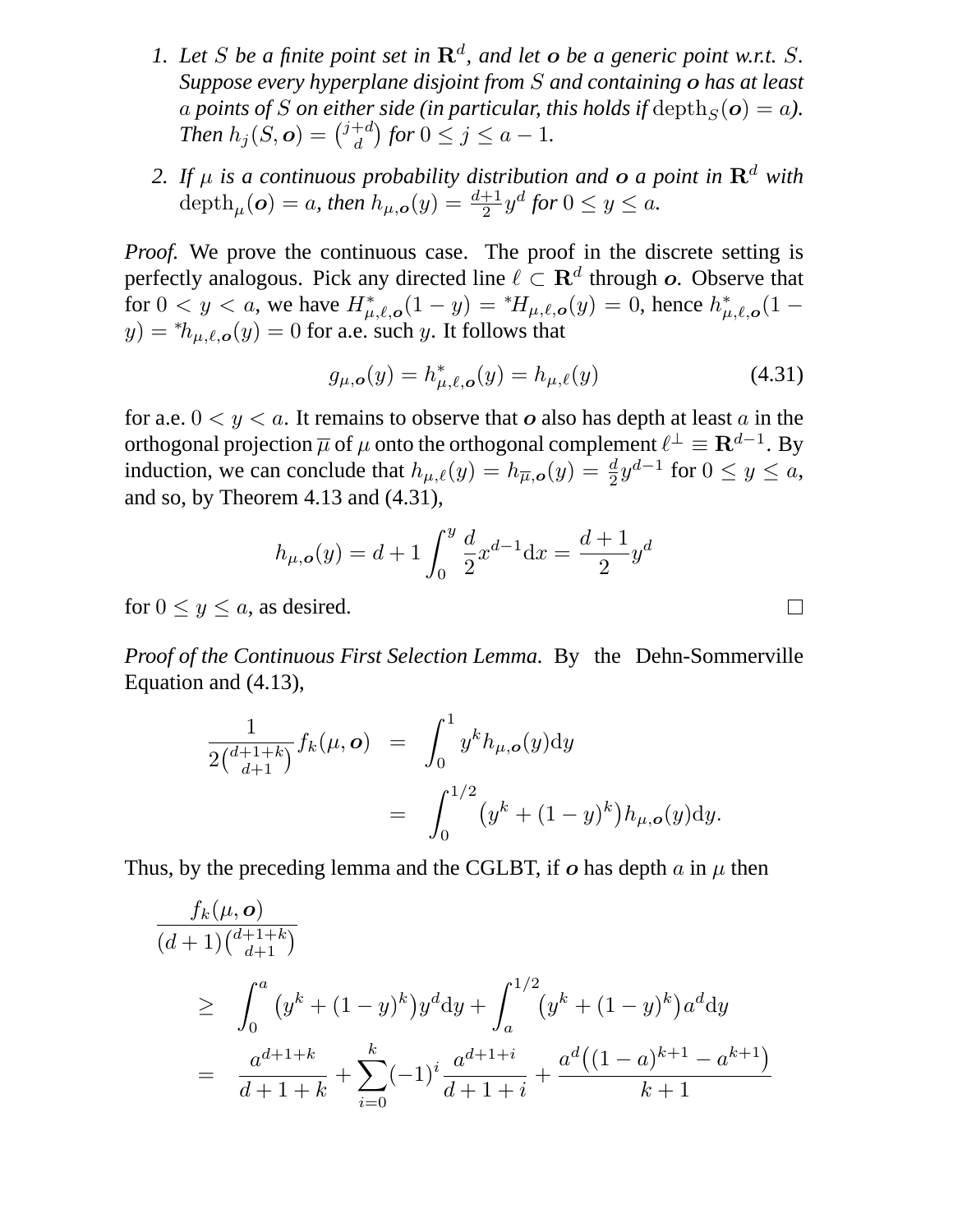Hence, if  $o$  is a centerpoint of  $\mu$ , i.e.,  $a \geq \frac{1}{d+1}$ , then

$$
f_k(\mu, \mathbf{o}) \ge s(d, k) :=
$$
\n
$$
\binom{d+1+k}{d+1} \left( \frac{(d+1)^{-d-k}}{d+1+k} + \sum_{i=0}^k (-1)^i \binom{k}{i} \frac{(d+1)^{-d-i}}{d+1+i} + \frac{d^{k+1}-1}{(d+1)^{d+k}} \right) > 0.
$$
\n
$$
\Box
$$

For instance, for the case  $k = 0$ , we see that the probability that the convex hull of independent  $\mu$ -random points  $P_1, \ldots, P_{d+1}$  contains a given centerpoint of  $\mu$  is at least

$$
\frac{d-1}{(d+1)^d} + \frac{2}{(d+1)^{d+1}}.\tag{4.33}
$$

On the other hand, if  $\mu$  is a distribution for which no point has depth larger than  $\frac{1}{d+1}$  (for instance, the uniform distribution on the union of  $d+1$  small balls centered at the vertices of some d-dimensional simplex), then the second part of the CUBT shows that the constant  $s(d, 0)$  in the First Selection Lemma cannot be chosen larger than

$$
2(d+1)\left(\int_0^{1/2} y^d dy - \int_0^{\frac{1}{2} - \frac{1}{d+1}} y^d dy\right) = \frac{1}{2^d} \left(1 - \left(\frac{d-1}{d+1}\right)^{d+1}\right),
$$

which, for large d, is approximately  $(1 - e^{-2})/2^d$  and still quite far from the lower bound (4.33).

As mentioned above, in the discrete setting, we cannot apply our method right away, since a centerpoint of a point set need not be generic (i.e., need not be disjoint from all convex hulls of less than  $d + 1$  points from S), even if the point set is in general position, see Figure 4.4.

However, we can always find a generic point that is almost a centerpoint:

**Observation 4.34.** *Let* c *be a centerpoint of a set* S *of* n *points in general position in* R<sup>d</sup> *. Then any point* o *sufficiently close to* c *has depth at least*  $\lceil \frac{n}{d+1} \rceil - d$  *in S.* 

*Proof.* By general position, any  $d + 1$  points from S span a d-dimensional simplex, and each such simplex contains a maximal inscribed d-dimensional ball. Let  $r = r(S) > 0$  be the minimal radius of any such ball. Note that if two parallel hyperplanes are at distance less than  $2r$  from each other, then the closed strip between them contains at least  $d$  points from  $S$  (else it would contain a simplex and its inscribed ball). Assume then that  $\boldsymbol{o}$  is at distance less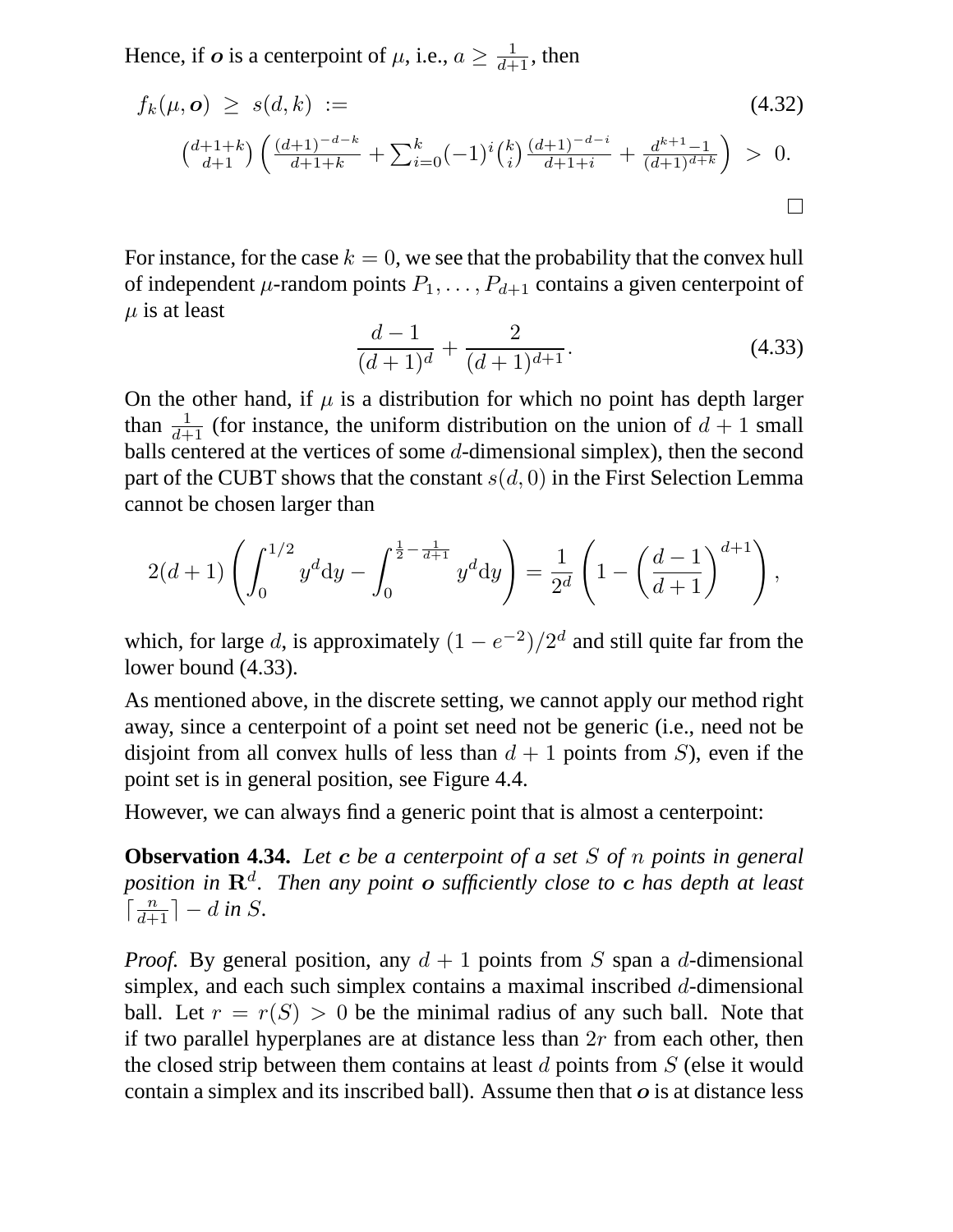

**Figure 4.4:** For this set of 4 points in the plane, the point  $c \in S$  is the only *centerpoint.*

than  $2r$  from c, and let H be any closed hyperplane through  $o$ . The parallel translate H<sub>1</sub> of H through c is at distance less than 2r from H, hence  $|\overline{H^+} \cap S|$  ≥  $|\text{H}_1^+ \cap S| - |\text{H}_1^+ \cap \text{H}^- \cap S| \geq \lceil \frac{n}{d+1} \rceil - d.$  $\Box$ 

*Proof of the First Selection Lemma.* First assume that S is in general position. Let c be a centerpoint of S, and let  $o$  be a point sufficiently close to c and generic w.r.t. S. We also assume that  $c$  and  $o$  are not strictly separated by any hyperplane spanned by points from S. Since  $\text{depth}_S(o) = a \ge \frac{n}{d+1} - d$ , the same argument as in the proof of the continuous version leads to

$$
f_k(S, \mathbf{o}) \geq \sum_{j=0}^{a-1} \left( {j \choose k} + {n-d-1-j \choose k} \right) {j+d \choose d} + {a-1+d \choose d} \sum_{j=a}^{n-d-1-a} {j \choose k}
$$
  
=  $s(d, k) {n \choose d+k+1} - O(n^{d+k}),$ 

with the constant  $s(d, k)$  as defined in (4.32). Moreover, by choice of o, we have that  $c \in \text{conv } X$  for all  $X \subseteq S$  with  $o \in \text{conv } X$ , hence  $\bar{f}_k(S, c) \geq$  $f_k(S, o)$ . To conclude the proof for the case of general position, remains to note that by the following lemma (taken from Chapter 9 of [51]), c does not lie on the boundary of conv X for more than  $O(n^{d+k})$  subsets  $X \subseteq S$  of cardinality  $d+1+k$ .

**Lemma 4.35.** If S is a set of  $n$  points in general position in  $\mathbf{R}^d$ , then no point  $c \in \mathbf{R}^d$  is contained in more than  $dn^{d-1}$  hyperplanes spanned by S.

If  $S = \{p_1, \ldots, p_n\} \subseteq \mathbb{R}^d$  is not in general position, then we choose point sequences  $(p_i^{\nu})$  $\{(\nu_i^{\nu})_{\nu\in\mathbf{N}},\,1\leq i\leq n,$  such that  $\boldsymbol{p}_i^{\nu}\to\boldsymbol{p}_i$  as  $\nu\to\infty$  and that each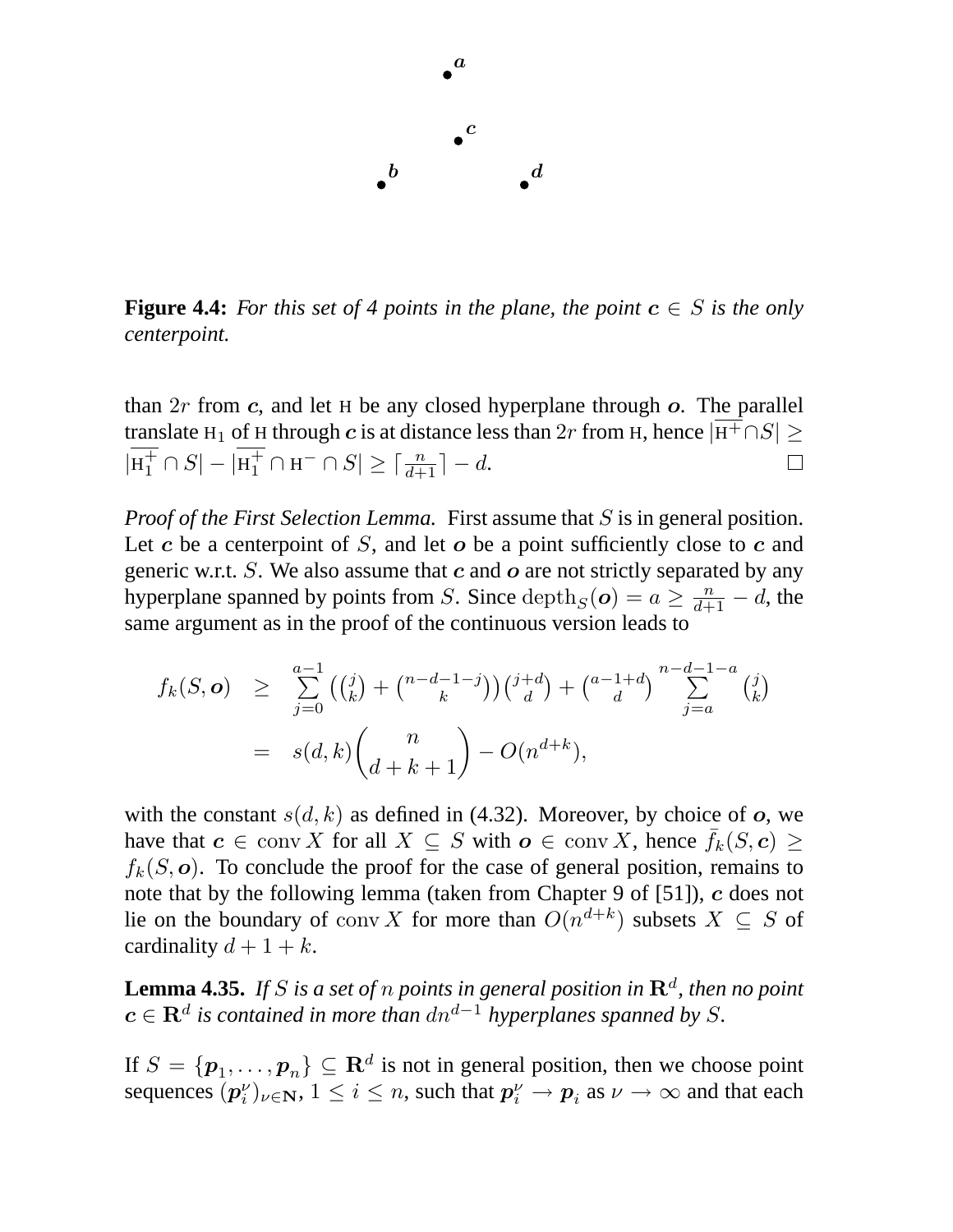$S^\nu:=\{\boldsymbol{p}^\nu_1$  $\{p_1^{\nu}, \ldots, p_n^{\nu}\}\$  is in general position (for instance, we can take each  $p_i^{\nu}$ i independently uniformly at random from the open ball of radius  $1/\nu$  centered at  $p_i$ ). Moreover, if we take a centerpoint  $c^{\nu}$  of each  $S^{\nu}$ , then since all  $c^{\nu}$  are contained in some big compact set, by passing to a suitable subsequence, if necessary, we may assume that they converge to some point c. We know that each  $c^{\nu}$  is contained in the convex hull of at least  $N = s(d, 0)kd\binom{n}{d+k+1}$  –  $O(n^{d+k})$  subsets of  $S^{\nu}$  of cardinality  $d + k + 1$ , i.e., there is some collection  $\mathcal{I}^{\nu}$  of  $(d+1+k)$ -element index sets  $I \subseteq \{1 \dots n\}$  such that  $c^{\nu} \in \text{conv}\{p_i^{\nu}\}$  $\frac{\nu}{i}$ :  $i \in I$ } for all  $I \in \mathcal{I}^{\nu}$ , and  $|\mathcal{I}^{\nu}| = N$ . Since there are only finitely many such collections of index sets, one of them, call it *I*, must appear as  $\mathcal{I} = \mathcal{I}^{\nu}$  for infinitely many  $\nu$ . Therefore,  $\mathbf{c} \in \text{conv}\{\mathbf{p}_i : i \in I\}$  for all  $I \in \mathcal{I}$ , which completes the proof of the First Selection Lemma.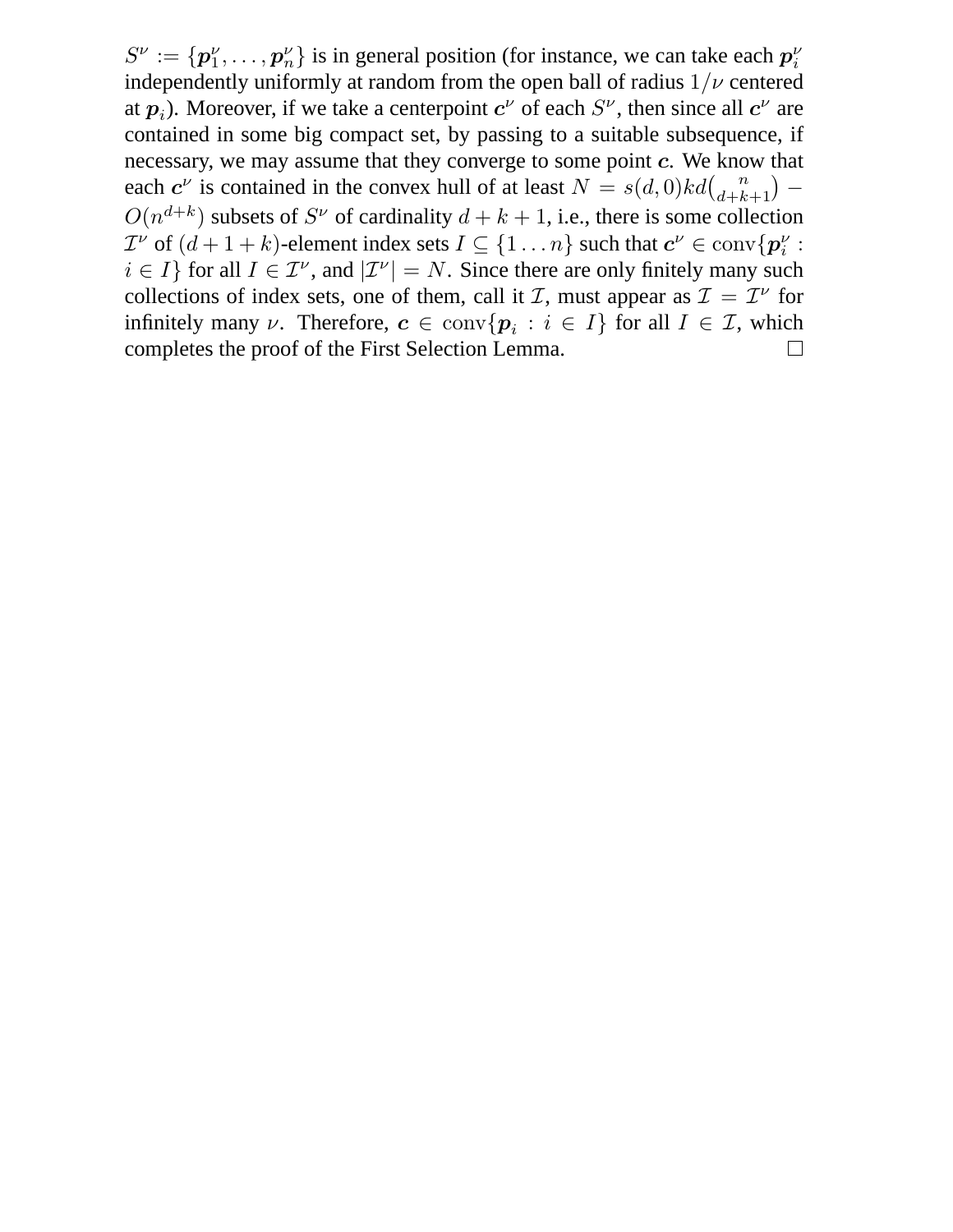## **Chapter 5**

# **Self-Embracing Distributions**

In the Educational Times of April, 1864, Question 1491, James Joseph Sylvester [77] formulated what became known as his *Four-Point Problem* (quoted after Pfiefer [63]):

Show that he chance of four points forming the apices of a reentrant quadrilateral is 1/4 if they be taken at random in an indefinite plane, but  $1/4 + e^2 + x^2$ , where e is a finite constant and x a variable quantity, if they be limited by an area of any magnitude and of any form.

Here, "reentrant quadrilateral" means "not a convex quadrilateral", i.e., four points form a reentrant quadrilateral iff one of them is contained in the convex hull of the other three.

Various solutions came in, some of them by well-known mathematicians, and most of them different (see [63] for a detailed account). To give but a few examples, for the case of four points taken at random in the entire plane, Cayley and Sylvester asserted that the probability in question was 1/4, while according to DeMorgan, it was  $1/2$ . Woolhouse, in turn, suggested, that the answer was  $35/12\pi^2$ , by computing the probability for points drawn at random from a disk and letting the radius tend to infinity (the value is, in fact, the same for all disks, independently of the radius, which makes the taking of the limit particularly easy).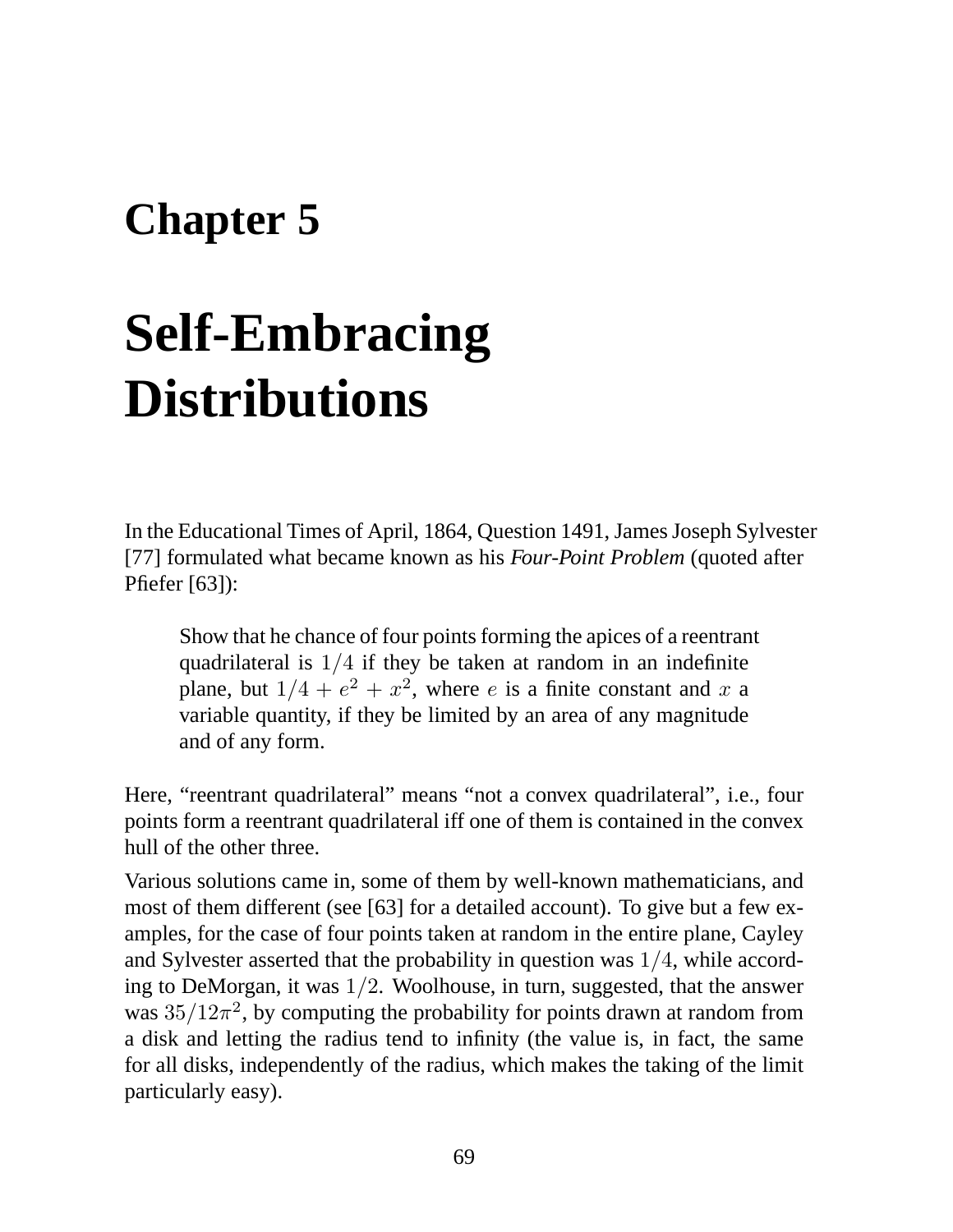With the advantage of hindsight and the classes on twentieth century probability and measure theory that we have taken, we know that the reason for these discordant results is that in order to speak meaningfully about random points, we have to specify a probability distribution. (Moreover, there is no uniform probability measure on the whole plane.)

In more rigorous terms, the Four-Point Problem concerns the probability  $\Delta(\mu)$ , for a given probability distribution  $\mu$  in  $\mathbb{R}^2$ , that among four random points i.i.d.  $\sim \mu$ , there is one is contained in the convex hull of the other three? Equivalently, we can consider the complementary probability  $\square(\mu) := 1 - \triangle(\mu)$ that the four points are in convex position.

In order to avoid the nuisance of uncivil configurations like the following, we will assume that  $\mu$  is what we called continuous, i.e., that every line has  $\mu$ -measure zero.



The Four-Point Problem is closely related to the question we investigated in the previous chapter. The simplest interesting instance of that question was: What is the probability

$$
f_0(\mu, \mathbf{o}) = \Pr[\mathbf{o} \in \text{conv}\{P_1, P_2, P_3\}]
$$

that a given point  $\boldsymbol{o}$  is contained in the convex hull of three random points  $P_1, P_2, P_3$  i.i.d.  $\sim \mu$ . If instead of a point specified in advance, we consider a fourth independent random point  $P_4$ , we arrive at the probability

$$
\Pr[P_4 \in \operatorname{conv}\{P_1, P_2, P_3\}],
$$

which is just  $\frac{1}{4}\triangle(\mu)$ .

When the dependence on the underlying distribution became evident, Sylvester reformulated his problem more carefully and asked: Which distributions minimize, respectively maximize,  $\Box(\mu)$ ? Despite the phrase "an area of any magnitude and any form" in the original formulation, investigations focussed on the case that  $\mu$  is the uniform distribution on bounded *convex* set  $K \subseteq \mathbb{R}^2$ (where we assume that the interior of K is nonempty, to ensure that  $\mu$  is continuous). For this class of distributions, the problem was completely solved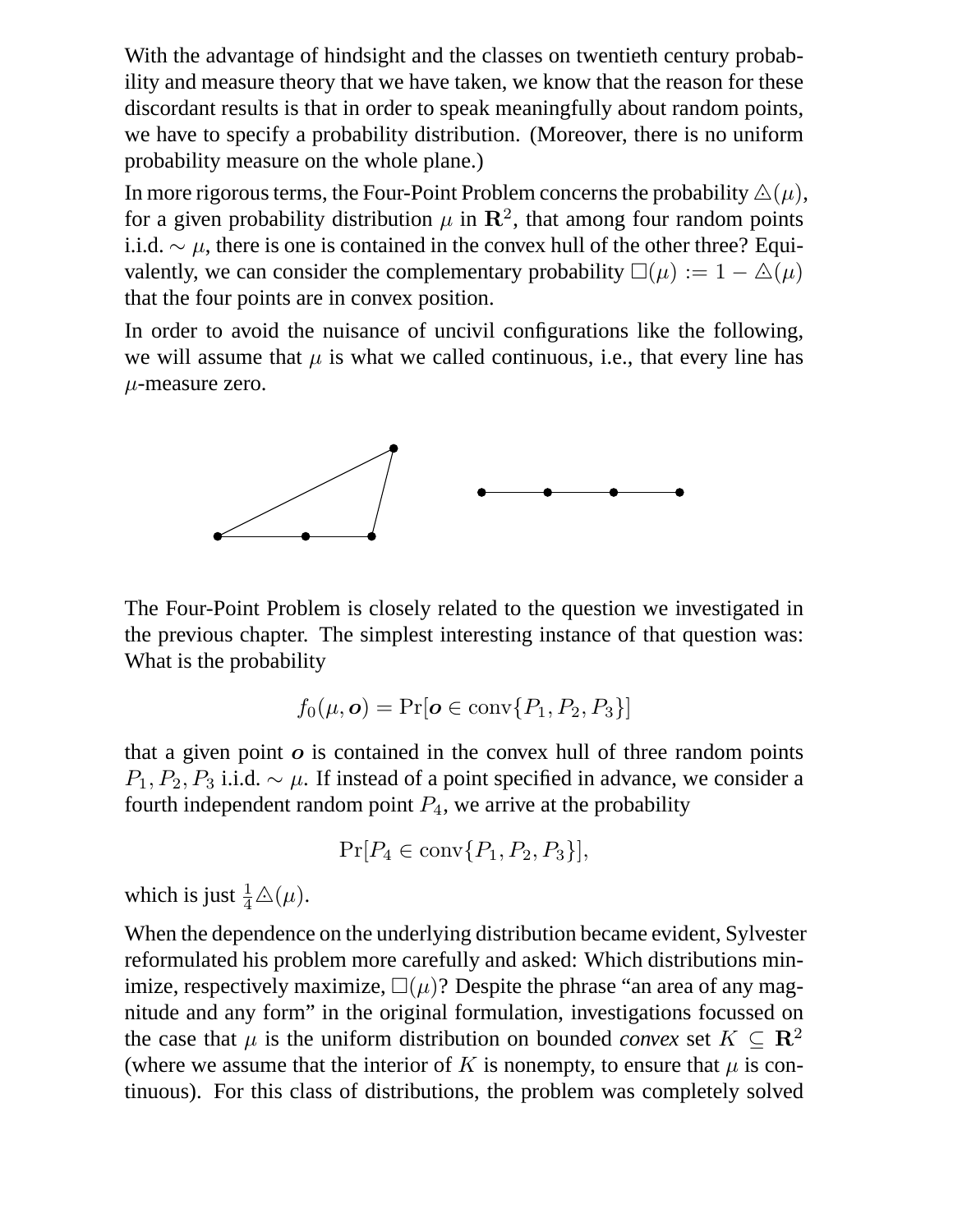by Blaschke [18] (see also [19], §24, for a textbook exposition), who showed that

$$
\frac{2}{3} \le \Box(\mu) \le 1 - \frac{35}{12\pi^2} \approx 0.704. \tag{5.1}
$$

Both bounds are tight; the lower bound is attained iff  $K$  is a triangle, and the upper bound iff  $K$  is an ellipse.

If one drops the convexity assumption then  $\sup_{\mu} \Box(\mu) = 1$ ; indeed,  $\Box(\mu) = 1$ if  $\mu$  is the uniform distribution on the circle (or any other strictly convex Jordan curve in the plane). But even if we exclude as too degenerate distributions that are concentrated on sets without interior, and even if we further restrict our attention to the case that  $\mu$  is the uniform distribution on a bounded open subset  $V \subseteq \mathbb{R}^2$ ,  $\square(\mu)$  can be arbitrarily close to 1. This is the case, for instance, if  $V$  is a sufficiently thin open annulus, see [66].

The problem of determining the infimum

$$
\square_* := \inf_{\mu} \square(\mu),
$$

for general continuous probability distributions, on the other hand, is much more intricate. Unlike the probabilities  $f_0(\mu, o)$ , for which exact bounds and a complete characterization of the extreme cases are available even for the generalization of the problem to an arbitrary number of random points in any dimension, the exact value of  $\Box_*$  is still unknown, and this chapter will be mostly concerned with narrowing the gap of our knowledge.

The "continuous" Four-Point Problem can again be equivalently recast in terms of finite point sets, as was pointed out by Scheinerman and Wilf [66]: For a finite set S of points in general position in the plane, let  $\square(S)$  denote the number of 4-element subsets of  $S$  that are in convex position, and set  $\square(n) := \min\{\square(S) : |S| = n\}.$  It is not hard to show that the sequence  $\Box(n)/\binom{n}{4}$  is non-decreasing (and obviously bounded by 1), and as we will see below, its limit is precisely

$$
\Box_* = \lim_{n \to \infty} \frac{\Box(n)}{\binom{n}{4}}.
$$

In this discrete context, the problem is also known as that of determining the *rectilinear crossing number* of complete graphs.

We review the concept of (rectilinear) crossing numbers of graphs, some basic facts and previously known bounds, and the connection to the Four-Point Problem in Section 5.1, and from then on work mainly in the technically more convenient discrete setting.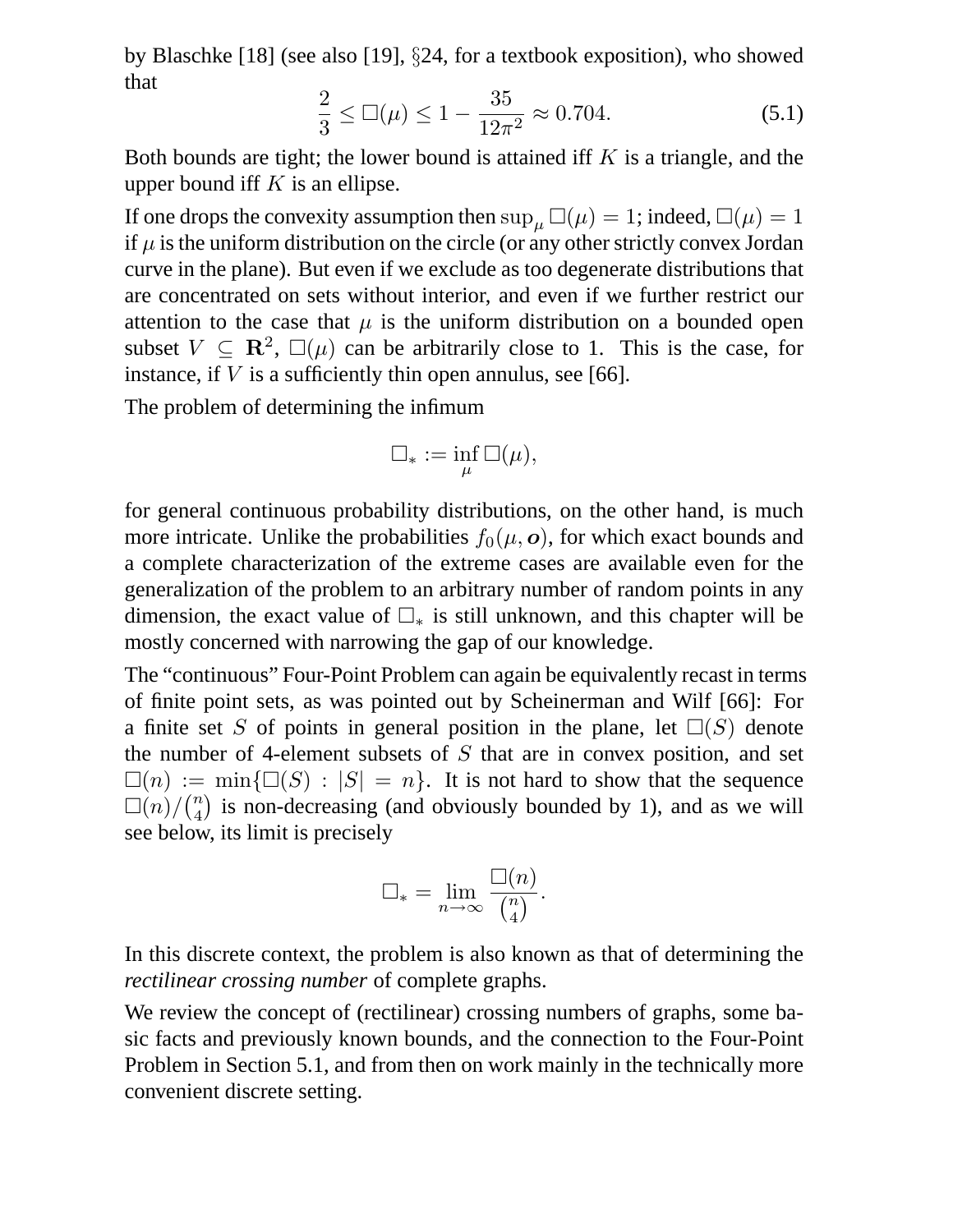In Section 5.2, we refine the techniques from Chapter 4 to derive a first lower bound for  $\square_*$ . While this bound will be further improved in the subsequent section, the proof technique and the combinatorial encoding of planar point sets by means of so-called *staircases of encounters* might be of interest in their own right.

In Section 5.3, we describe how to express  $\square(S)$  in terms of the numbers  $e_i(S)$  of j-edges of S. Together with the lower bounds for the numbers  $E_i(S)$ of  $(\leq j)$ -edges of S which we will derive in Chapter 6, we obtain a lower bound which comes quite close to the known upper bounds.

This technique also works for a generalization (one among several) of the Four Point Problem to a larger number of points as well as to higher dimensions, which we discuss in Section 5.4.

## **5.1 Crossing Numbers**

Consider an abstract graph  $G = (V, E)$ . A *drawing* of G is a mapping that assigns to each vertex  $v \in V$  a point  $p_v \in \mathbb{R}^2$ , and to every edge  $e \in E$  a Jordan arc  $\varphi_e$  (i.e., the image of the closed unit interval under a continuous injective map) such that the following conditions are satisfied:

- 1. Different vertices are mapped to different points,  $p_u \neq p_v$  if  $u \neq v$ .
- 2. The arc  $\gamma_e$  associated with an edge  $e = \{u, v\}$  has  $p_u$  and  $p_v$  as its endpoints and contains no  $p_w$ ,  $w \in V$ , in its relative interior. Thus, the following two situations are forbidden:



3. The relative interiors of any two arcs only intersect in a finite number of points. Such a point of intersection is called a *crossing* in the drawing.

When speaking about the *number of crossings*in a given drawing, we count the crossings with multiplicity: if a crossing  $q$  is contained in the relative interiors of s arcs, then it is counted  $\binom{s}{2}$  $_2^s$ ) times. The *crossing number* of the graph  $G$ , denoted by  $cr(G)$ , is the minimum number of crossings in any drawing of G.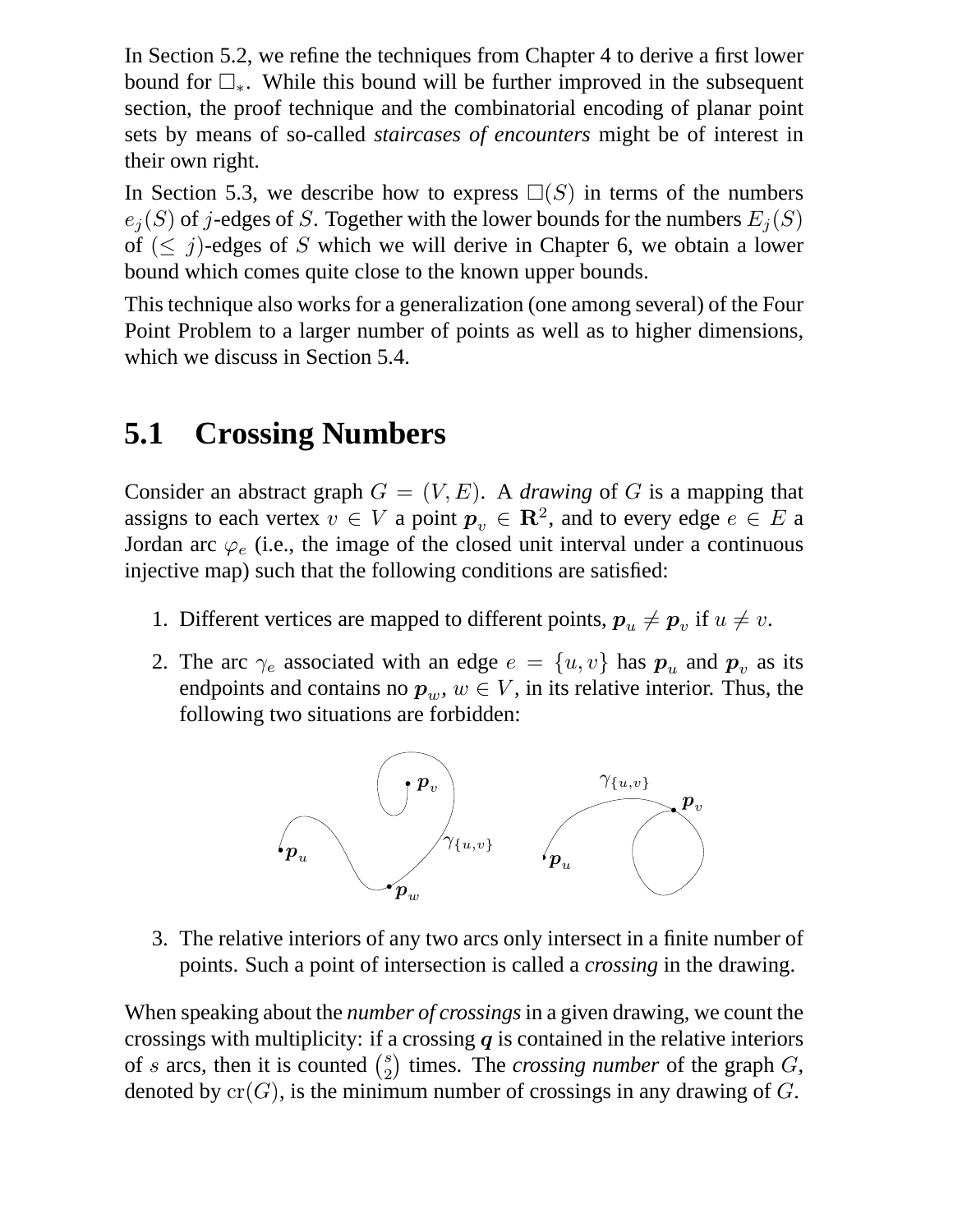It is usually assumed that in a drawing, no three arcs cross in a common point, that there are no crossings between arcs with a common endpoint, and that any two arcs cross in at most one point. These are sensible assumptions when considering the crossing number, since they can be ensured by local modifications that do not increase the number of crossings, see Figure 5.1, and we will also assume this in what follows. (We note that things become more subtle when one considers the so-called *pairwise crossing number* which counts the number of pairs of arcs that cross.)



**Figure 5.1:** *Local modifications that do not increase the number of crossings.*

If all the arcs in a drawing are line segments then the drawing is called *rectilinear* or *straight-edge*, and the *rectilinear crossing number*  $\overline{cr}(G)$  of a graph G is defined as the minimum number of crossings in any straight-edge drawing of  $G$ .

It is a well-known theorem (proved by Steinitz [74], and independently by Wagner [83], and by Fáry [38]) that if a graph G is *planar*, i.e.,  $cr(G) = 0$ , then there exists also a crossing-free straight-edge drawing of G, i.e.,  $\overline{\text{cr}}(G)$  = 0. Bienstock and Dean [15] showed that the relation  $\overline{cr}(G) = cr(G)$  holds more generally whenever  $cr(G) \leq 3$ . On the other hand, they also exhibited an infinite family of graphs whose crossing number is 4 but whose rectilinear crossing number is arbitrarily large. Thus, if  $cr(G) \geq 4$ , then  $\overline{cr}(G)$  cannot even be bounded in terms of  $cr(G)$ .

Another example that matters become more complicated once we leave the realm of planar graphs behind is the following: While planarity of a graph can be tested in linear time (see Hopcroft and Tarjan [45]), it is  $\mathcal{NP}$ -complete to decide whether  $cr(G) \leq k$  for a given graph G and integer k (see Garey and Johnson [40]). The hardness part of the proof carries over to the rectilinear crossing number, but it appears to be still unknown whether the problem of determining the latter is in  $\mathcal{NP}$ .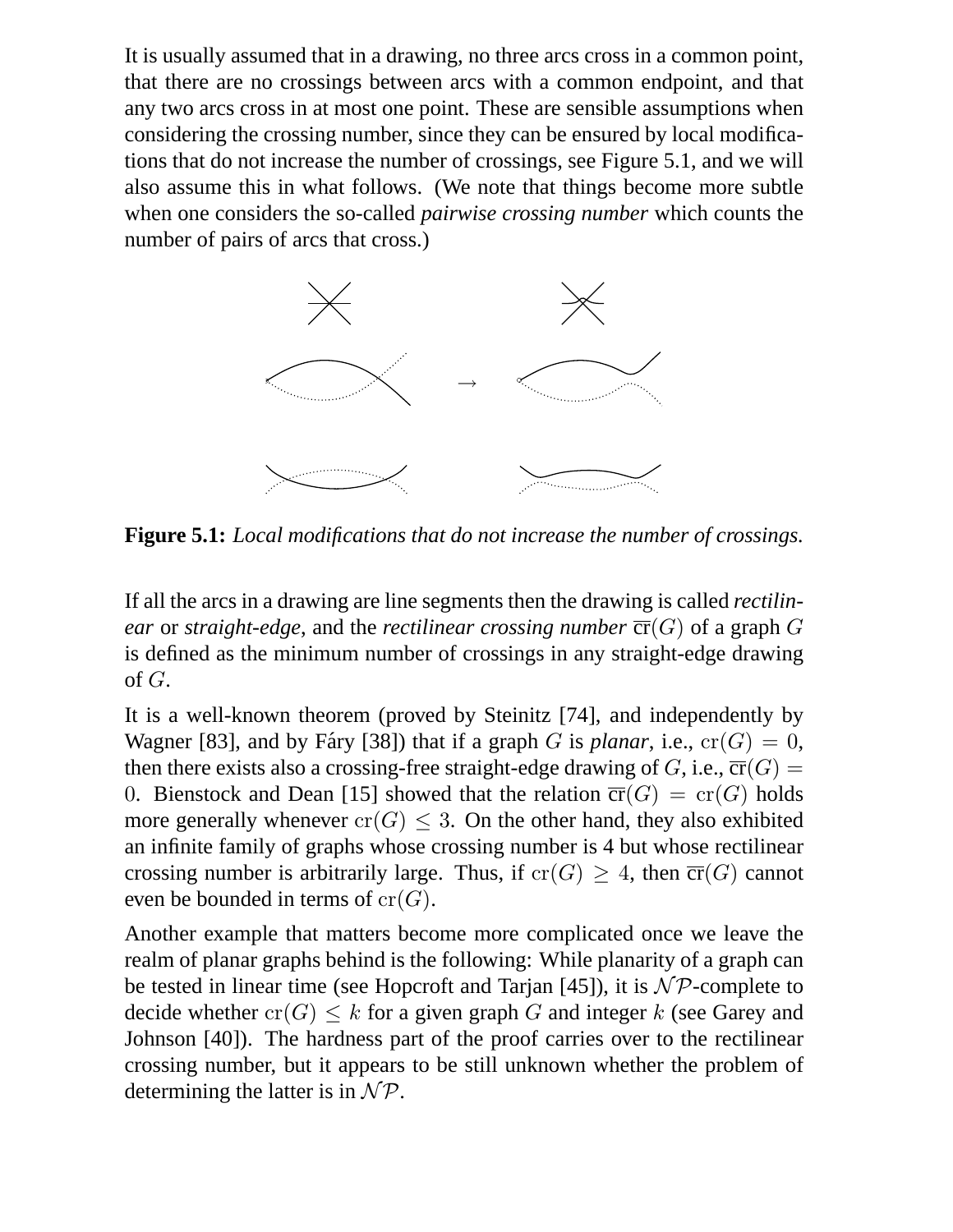These computational hardness results give some indication that the crossing number and its rectilinear variant are intricate and subtle graph paramters. A striking symptom of just how much so is that neither of them is fully understood even for specific and very basic classes of examples, such as complete graphs or complete bipartite graphs, which we will discuss below.

We refrain from attempting to survey the numerous applications which crossing numbers have found in discrete and computational geometry. Instead, as good starting points for exploring, we recommend the survey articles by Pach [61] and by Pach and Tóth [62], Chapter 4 in Matousek's book [51], and the online bibliography by Vrt'o [81].

**Turán's Brick Factory Problem.** The question of determining the crossing number of complete bipartite graphs, posed by Turán, actually marks the appearance of the notion of crossing numbers on the mathematical stage. In a letter dated February, 1968, Turán wrote about his experience in a labour camp during the Second World War (quoted after Guy [42]):

"In 1944 our labour combattation had the extreme luck to work thanks to some very rich comrades—in a brick factory near Budapest. Our work was to bring out bricks from the ovens where they were made and carry them on small vehicles which run on rails in some of several open stores which happened to be empty. Since one could never be sure which store will be available, each oven was connected by rail with each store. Since we had to settle a fixed amount of loaded cars daily it was in our interest to finish it as soon as possible. After being loaded in the (rather warm) ovens the vehicles run smoothly with not much effort; the only trouble arose at the crossing of two rails. Here the cars jumped out, the bricks fell down; a lot of extra work and loss of time arose. Having this experience a number of times it occurred to me why on earth did they build the rail system so uneconomically; minimizing the number of crossings the production could be made much more economical."

Thus, the problem of determining the crossing number of the complete bipartite graph  $K_{n,m}$  (the minimum number of crossings needed to connect n ovens to *m* stores) became known as *Turán's Brick Factory Problem*.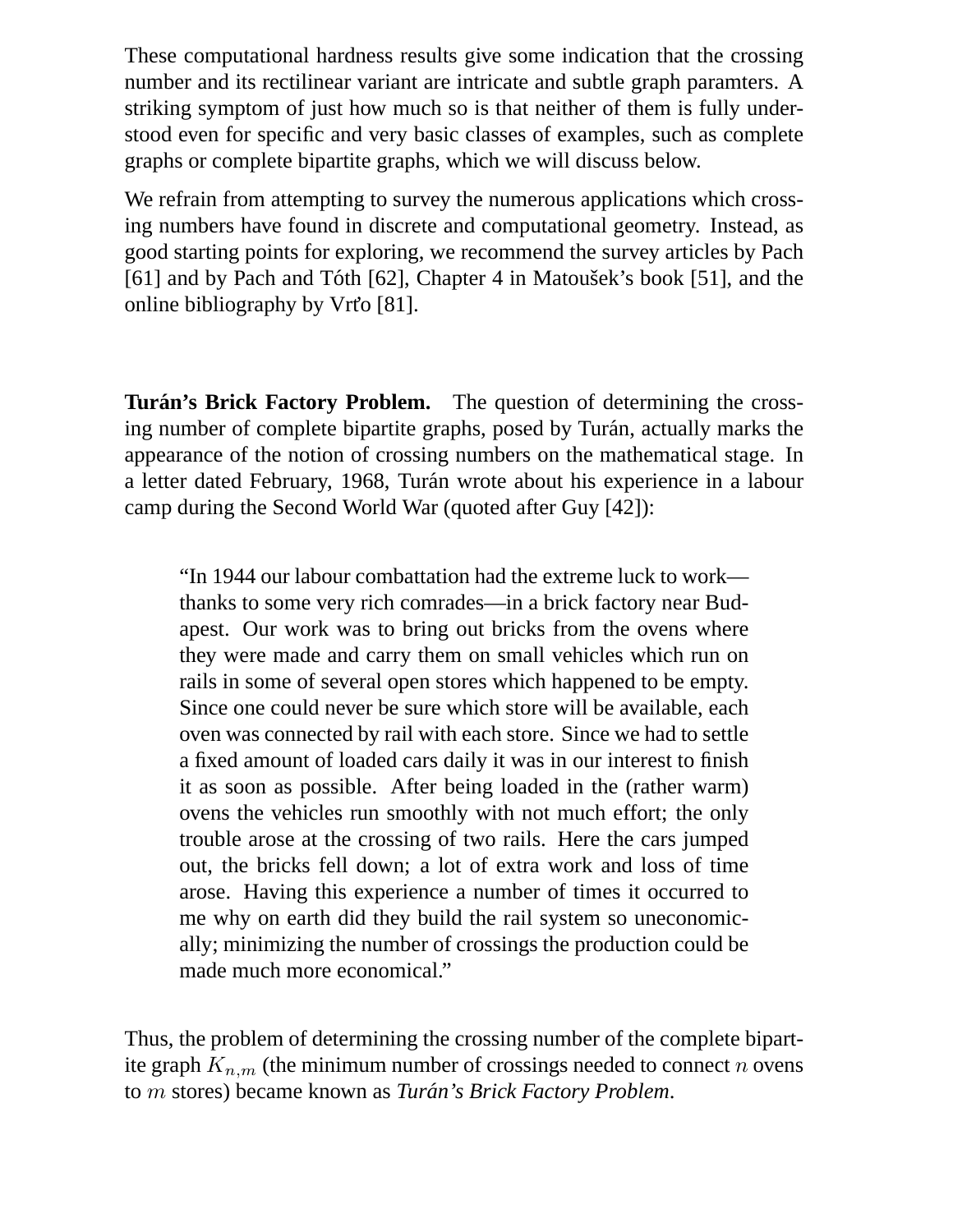Solutions were submitted by Zarankiewicz [89, 90] and Urbanik [79]. Both asserted that

$$
(?) \qquad \operatorname{cr}(K_{n,m}) = \lfloor \frac{m}{2} \rfloor \lfloor \frac{m-1}{2} \rfloor \lfloor \frac{n}{2} \rfloor \lfloor \frac{n-1}{2} \rfloor. \tag{5.2}
$$

For a while, this was called Zarankiewicz's Theorem, but then it was found that the proof of the lower bound contained a fatal fallacy, and (5.2) is now referred to as *Zarankiewicz's Conjecture*; see Guy's survey [42] for a detailed account. We note that the conjecture has been verified for  $\min\{m, n\} \leq 6$  by Kleitman [48] and for  $m = 7, n \le 10$  by Woodall [88].



**Figure 5.2:** *The upper bound construction for*  $\mathrm{cr}(K_{n,m})$  *and*  $\overline{\mathrm{cr}}(K_{n,m})$ *.* 

While the lower bound part of (5.2) remains unresolved, the construction that establishes the upper bound is very simple and produces even a rectilinear drawing, see Figure 5.2: Place m points on the x-axis,  $|m/2|$  of them to the left and  $\lceil m/2 \rceil$  of them to the right of the origin, and n points on the y-axis,  $\lfloor n/2 \rfloor$  below and  $\lfloor n/2 \rfloor$  above the origin. Connect every point on the x-axis to every point on the  $y$ -axis by a straight segment.

**Cylindrical Drawings.** The crossing number of complete bipartite graphs is also relevant for the crossing number of complete graphs, the second class of examples mentioned above. We begin the discussion of this connection with the description of so-called *cylindrical drawings* of  $K_{n,m}$ . These are drawings where the m vertices of one vertex class are placed on a circle  $C_0$ , the *n* vertices of the other class lie on a circle  $C_1$  properly enclosing  $C_0$ , and each vertex from the inner circle  $C_0$  is joined to every vertex on the outer circle by an arc whose relative interior lies in the open annulus bounded by  $C_0$  and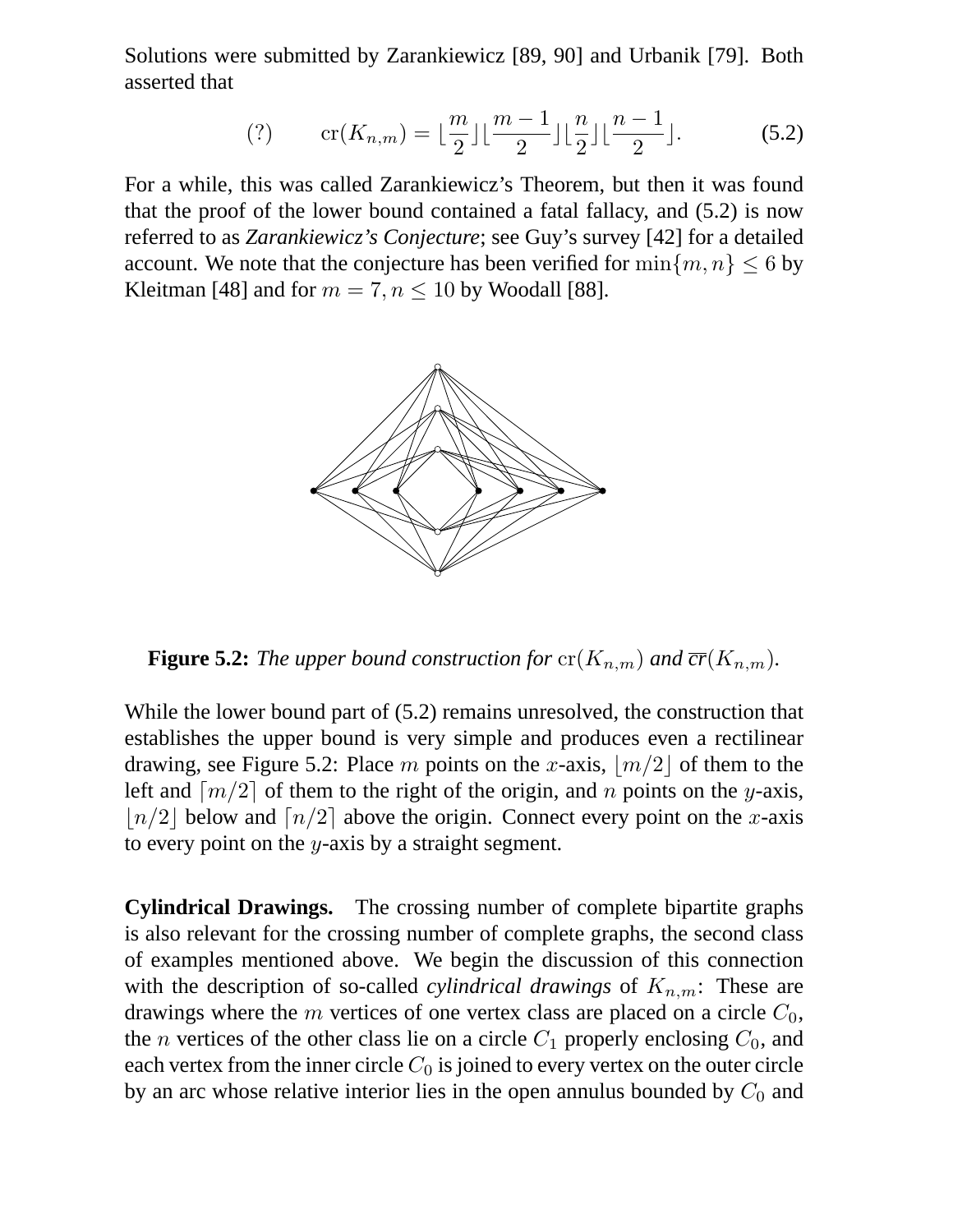$C_1$ . We can interpret this as a drawing of  $K_{n,m}$  on the surface of a cylinder Z, with m vertices on the bottom "rim"  $C_0$  and n vertices on the top "rim"  $C_1$ . Alternatively, we can picture Z as the strip  $\mathbb{R} \times [0, 1]$  modulo the equivalence relation  $(x, y) \sim (x + k, y)$  for all  $k \in \mathbb{Z}$ , with  $C_0 = [0, 1] \times \{0\} / \sim$  and  $C_1 = [0, 1] \times \{1\} / \sim.$ 

We describe a particular construction of that kind, due to Anthony Hill and reproduced in Guy, Jenkyns, and Schaer [44]: Assume for simplicity that  $m =$ *n*. For  $0 \le i, j \le n - 1$ , let  $p_i := (0, i/n) \in C_0$  and  $q_i := (1, i/n) \in C_1$ , and let  $\gamma_{i,j}$  be the arc  $\{p_i + t \cdot (1, \frac{j}{n}\})$  $\frac{d}{d n}$ ) :  $0 \leq t \leq 1 \}/\sim$  on  $Z$ , which joins  $\boldsymbol{p}_i$ and  $q_{i+j \mod n}$ , see Figure 5.3.



**Figure 5.3:** *Two ways of picturing Hill's construction.*

Let us call j the "slope" of  $\gamma_{i,j}$ . Two arcs with the same slope do not cross, so we can blame each crossing in the drawing on the line with larger slope. Thus,  $\gamma_{i,j}$  will be blamed precisely for the crossings with the arcs  $\gamma_{a,b}$  with  $i < a \le a + b < i + j$ . There are  $j - 1$  of these with  $b = 0$ , and  $\binom{j-1}{2}$  $\binom{-1}{2}$  of them with  $b > 0$ . Thus, we obtain a total of

$$
n\sum_{j=1}^{n-1} \left( \binom{i-1}{2} + i - 1 \right) = \frac{1}{6}n^2(n-1)(n-2) \tag{5.3}
$$

crossings. A similar construction for  $K_{n,n+1}$  results in  $\frac{1}{6}(n+1)n(n-1)^2$ crossings, see [44]. We note that (5.3) is optimal for for cylindrical drawings of  $K_{n,n}$ , as proved by Richter and Thomassen [64].

**Complete Graphs.** Given a cylindrical drawing of  $K_{n,m}$ , we can complete it to a drawing of  $K_{n+m}$  by inserting the missing edges in the disks bounded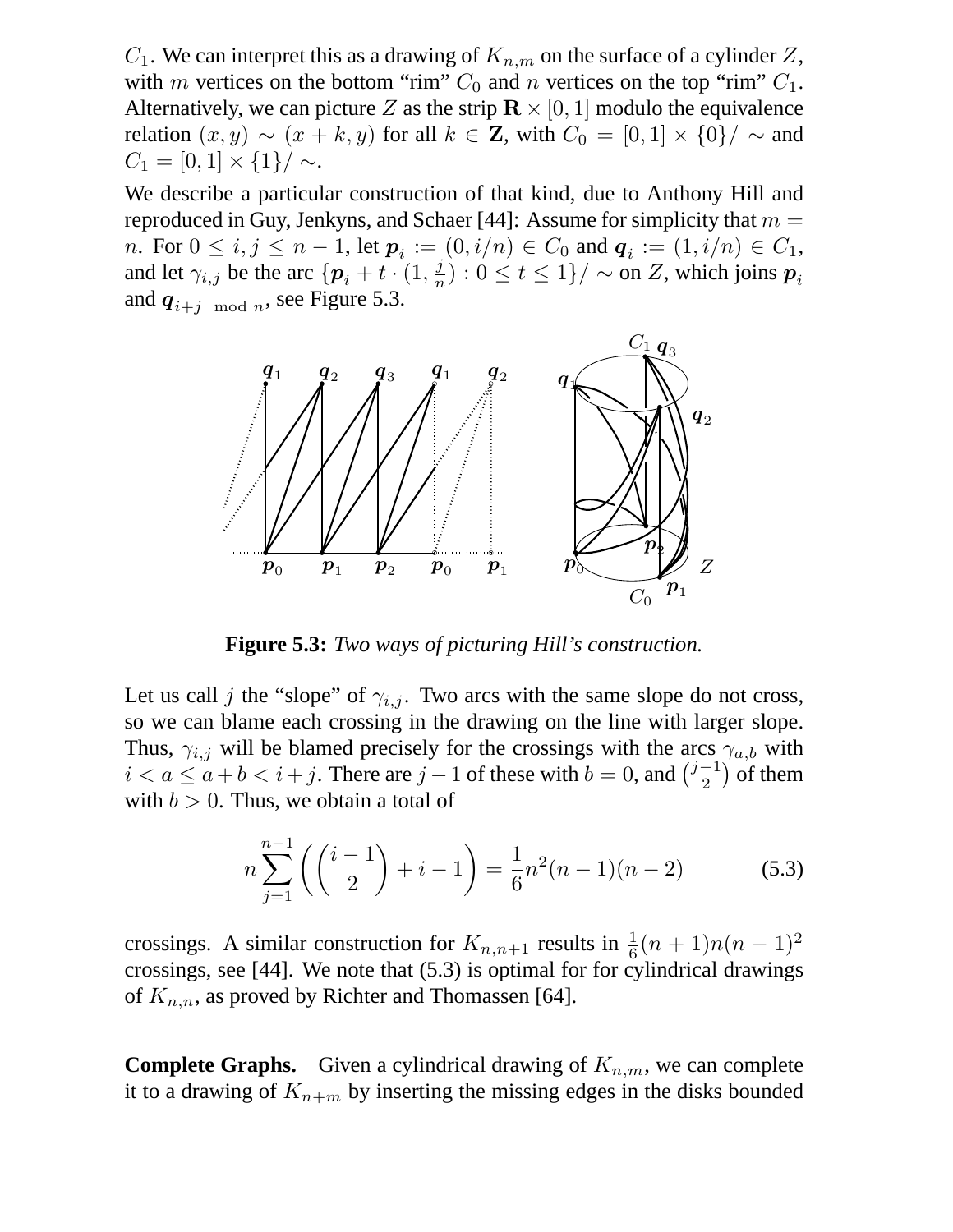by  $C_0$  and  $C_1$ , at the cost of  $\binom{m}{4} + \binom{n}{4}$  additional crossings. (The drawing on the cylinder can be transformed into a drawing in the plane by first projecting centrally on a circumscribed sphere, and then using stereographic projection.) If this is applied to  $K_{\frac{n}{2},\frac{n}{2}}$ , *n* even, with the cylindrical drawings described above, then the resulting drawing contains  $\frac{1}{64}n(n-2)^2(n-4)$  crossings. For odd *n*, we first draw  $K_{n+1}$  in the above fashion and then remove an arbitrary vertex and all incident edges. The bounds obtained for both parity cases can be summarized as

$$
\operatorname{cr}(K_n) \le \frac{1}{4} \lfloor \frac{n}{2} \rfloor \lfloor \frac{n-1}{2} \rfloor \lfloor \frac{n-2}{2} \rfloor \lfloor \frac{n-3}{2} \rfloor. \tag{5.4}
$$

This construction was described by Blažek and Koman [20] (who also gave another construction with the same number of crossings) and independently by Guy [42]. Moon [57] gave another very simple construction for drawings of complete graphs, which gives the same asymptotic upper bound for  $cr(K_n)$ as  $(5.4)$ : He showed that if we choose n points independently and uniformly at random from the unit sphere and join any two of them by a minor great circle arc, then the expected number of crossings in the resulting drawing is  $\frac{3}{8} {n \choose 4}$ .

It is conjectured that this is optimal, and that moreover, (5.4) gives the true value of  $cr(K_n)$ .

In asymptotic form, this would actually follow from Zarankiewicz's conjecture (5.2), as first pointed out by Kainen [46]. The reasoning is a typical example of a basic double counting argument about crossing numbers: Consider an optimal drawing of  $K_{2n}$ . There are  $\binom{2n}{n}$  $\binom{2n}{n}$  ordered partitions of the vertex set into two color classes of equal size, and each of these partitions induces an ordered copy of  $K_{n,n}$ , drawn in the plane. Each of these copies contains at least  $cr(K_{n,n})$  crossings.

How often do we count a given crossing? By our assumption that any two edges cross at most once, once the drawing is prescribed, we can identify a crossing with the set of 4 endpoints of the crossing edges. Given these 4 endpoints, there are 4 possibilities of assigning two of them to one color class and two to the other such that the crossing survives: for each edge, we have to choose one endpoint in the first color class. For the remaining vertices, there are  $\binom{2n-4}{n-2}$  $n-2$ ¢ ways to distribute them into the two color classes. Altogether, there are  $4\binom{2n-4}{n-2}$  $n-2$ ) copies of  $K_{n,n}$  that contain the given crossing. Hence,

$$
\operatorname{cr}(K_{2n}) \ge \frac{\binom{2n}{n}}{4\binom{2n-4}{n-2}} \operatorname{cr}(K_{n,n}),
$$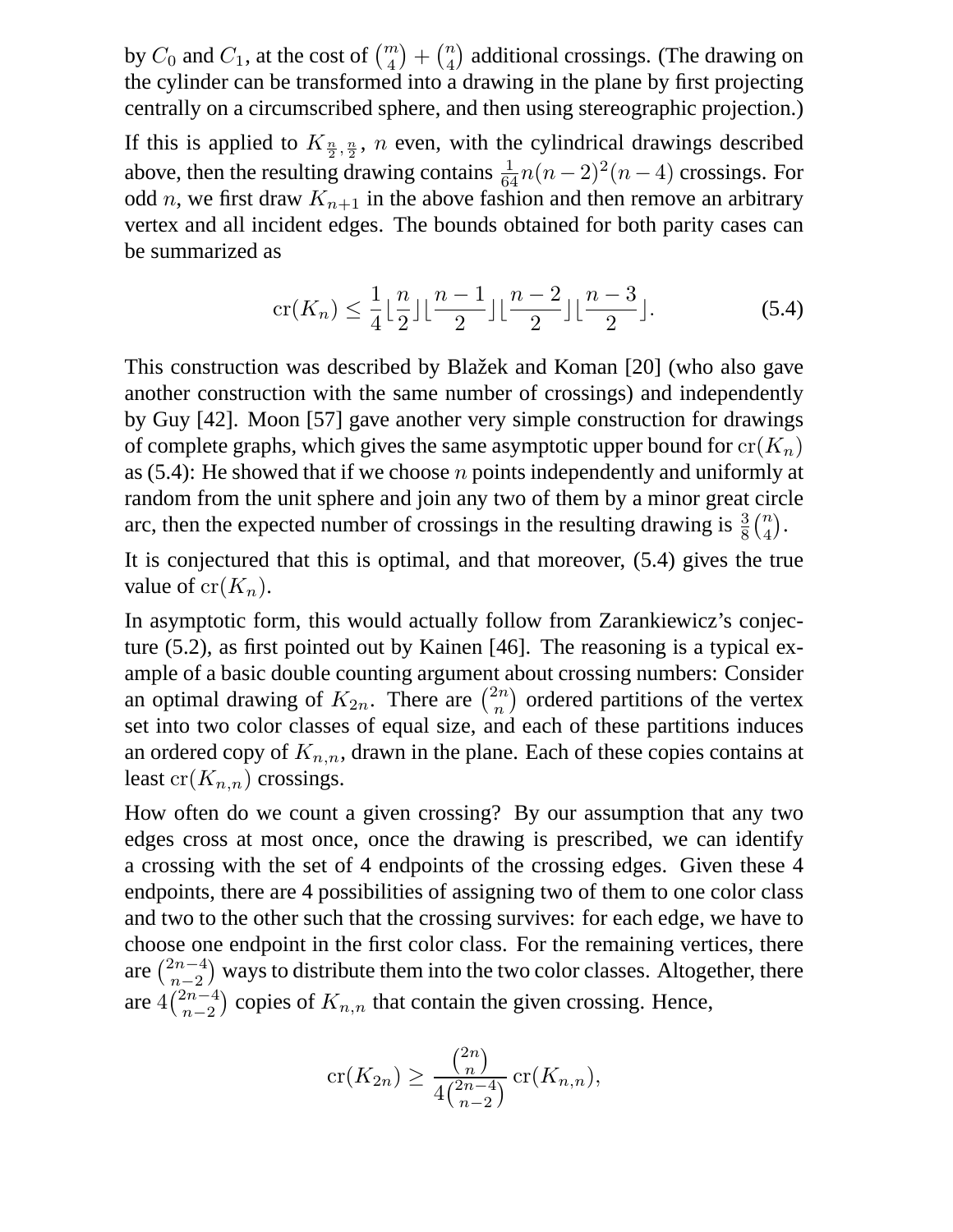and by dividing both sides by  $\binom{2n}{4}$  $\binom{2n}{4}$ , we obtain

$$
\frac{\operatorname{cr}(K_{2n})}{\binom{2n}{4}} \ge \frac{3}{2} \frac{\operatorname{cr}(K_{n,n})}{\binom{n}{2}}.\tag{5.5}
$$

Similar arguments show that

$$
\frac{\operatorname{cr}(K_{n+1})}{\binom{n+1}{4}} \ge \frac{\operatorname{cr}(K_n)}{\binom{n}{4}}\tag{5.6}
$$

and

$$
\frac{\operatorname{cr}(K_{n+1,n+1})}{\binom{n+1}{2}^2} \ge \frac{\operatorname{cr}(K_{n,n})}{\binom{n}{2}^2}.\tag{5.7}
$$

Thus, the sequences in (5.6) and (5.7) are nondecreasing, and obviously bounded from above by 1. Hence, they converge to certain limits  $cr_*$  and  $cr_{*,*}$ , respectively, which determine the respective crossing numbers up to lower-order terms. Moreover, by (5.5),

$$
\mathrm{cr}_*\geq \frac{3}{2}\,\mathrm{cr}_{*,*}
$$

If Zarankiewicz's conjecture is correct, it implies that  $cr_{*,*} = 1/4$ , and hence  $cr_* = 3/8$ . In particular, this would mean that the above-mentioned constructions give asymptotically optimal drawings of  $K_n$ .

Note, however, that neither of these constructions produces rectilinear drawings. The above double-counting arguments carry over verbatim to rectilinear drawings, so the analogues of (5.5), (5.6), and (5.7) for the rectilinear crossing number hold as well. We denote the corresponding limits of the renormalized rectilinear crossing number of complete graphs and complete bipartite graphs by  $\overline{cr}_*$  and  $\overline{cr}_{*,*}$ , respectively. As we will see below,  $\overline{cr}_* = \square_*,$  and we will show in Section 5.3 that is strictly larger than  $3/8 = 0.375$ . There appears to be no manifest conjecture as to what the true value of  $\overline{cr}_*$  might be, or what might an optimal straight-edge drawing of  $K_n$  might look like. The best construction to date is due to Aichholzer, Aurenhammer, and Krasser [3] and yields  $(\Box_{*} =)\overline{\rm cr}_{*} < 0.38074$ .

Observe that a rectilinear drawing of  $K_n$  is completely determined by the placement of its vertices, and that the third condition for drawings (that two arcs share at most a finite number of points) implies that the resulting point set is in general position. Moreover, among the 6 edges spanned by any 4-element subset of the vertices, there is precisely one crossing (between the diagonals) if the corresponding 4 points are in convex position, and no crossing otherwise, see Figure 5.4.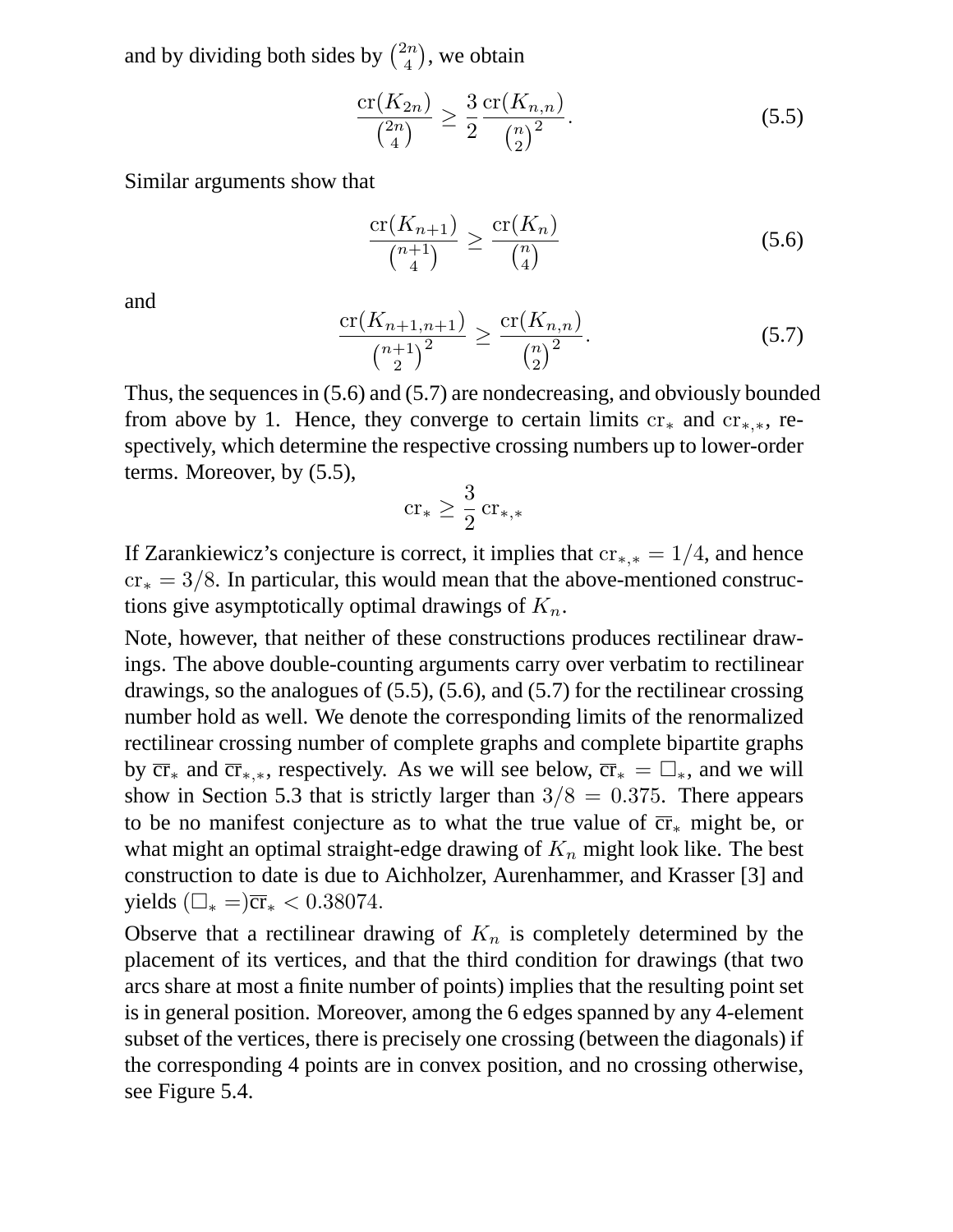

**Figure 5.4:** *One crossing or no crossing.*

Thus, with the notation introduced at the beginning of this chapter, we have  $\overline{\text{cr}}(K_n)$  equals the minimum number  $\Box(n)$  of convex 4-element subsets in any set of  $n$  points in general position in the plane.

**The Connection to the Four Point Problem.** As Scheinerman and Wilf observed, the limit  $\overline{cr}_* = \lim_{n \to \infty} \overline{cr}(K_n) / \binom{n}{4} = \lim_{n \to \infty} \square(n) / \binom{n}{4}$  coincides with the infimum for Sylvester's Four-Point Problem,

$$
\Box_* = \inf_{\mu} \Box(\mu) = \lim_{n \to \infty} \frac{\Box(n)}{\binom{n}{4}}.
$$
 (5.8)

To see why this is, consider first an arbitrary continuous probability distribution  $\mu$ , and n points  $P_1, \ldots, P_n$  i.i.d.  $\sim \mu$ . Clearly,

$$
\Box(\mu)\binom{n}{4} = \mathbf{E}[\Box(\lbrace P_1,\ldots,P_n\rbrace)] \ge \Box(n),
$$

and therefore,  $\square(\mu) \geq \square(n)/\binom{n}{4}$  for all *n*, which shows the "≥" part of (5.8). For the other direction, consider an *n*-point set S which achieves  $\Box(n)$  =  $\square(S)$ . For each point  $p \in S$ , let  $B(p)$  be a small disk of radius  $\varepsilon > 0$  centered at  $p$ , and let  $\mu_n$  be the uniform distribution on the union of these disks. If we take four random points  $P_1, P_2, P_3, P_4$  i.i.d.  $\sim \mu$ , then the probability that some two of them lie in the same disk  $B(p)$  is at most  $6/n$ . On the other hand, if the  $P_i$ 's lie in pairwise distinct disks, say  $P_i \in B(\mathbf{p}_i)$ ,  $1 \le i \le 4$ , and if  $\varepsilon$  is chosen sufficiently small, then the  $P_i$ 's are in convex position if and only if the  $p_i$ 's are. For every ordered 4-element subset  $\{p_1, p_2, p_3, p_4\} \subseteq S$ , we have  $Pr[P_i \in B(\boldsymbol{p}_i)$  for  $1 \leq i \leq 4] = 1/n^4$ , and there are  $4! \cdot \square(S) = 24\square(n)$  such ordered 4-element subsets in convex position. Hence we obtain a sequence of probability distributions  $\mu_n$  with

$$
\Box(\mu_n) \le \frac{24 \Box(n)}{n^4} + \frac{6}{n}
$$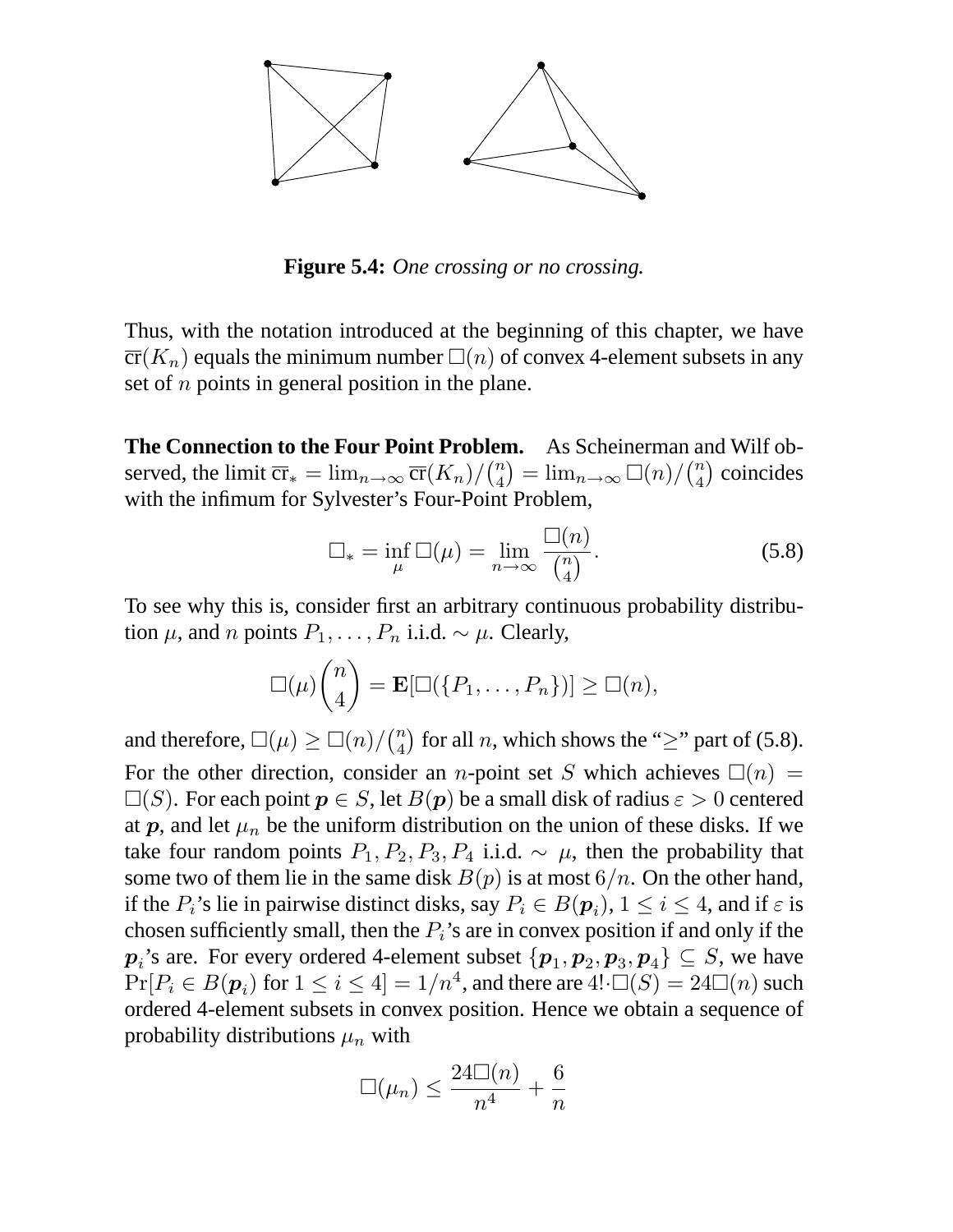for all *n*, and letting  $n \to \infty$ , we obtain the " $\leq$ " part of (5.8).

**Small Cases, and Constructions of Rectilinear Drawings.** Table 5.1 summarizes what is known about  $cr(K_n)$  and  $\Box(n) = \overline{cr}(K_n)$  for small values of  $n$  (see [43, 71, 22, 3]).

|           |  |  | $\leq 4$   5   6   7   8   9   10 |                                                    |  |
|-----------|--|--|-----------------------------------|----------------------------------------------------|--|
| $cr(K_n)$ |  |  |                                   |                                                    |  |
| $\Box(n)$ |  |  |                                   | $1 \mid 3 \mid 9 \mid 19 \mid 36 \mid 62 \mid 102$ |  |

**Table 5.1:** *Crossing numbers for complete graphs on few vertices.*

By monotonicity of the sequence  $\Box(n)/\binom{n}{4}$ , every lower bound for  $\Box(n_0)$ (respectively,  $\mathrm{cr}(K_{n_0}))$  for some small integer  $n_0$  yields a lower bound for  $\Box_*$ (respectively,  $cr_*$ ). The best estimate obtained in this fashion is (confer [3])

$$
\square_* > 0.31151.
$$

As mentioned above, the best upper bound to date is due to Aichholzer, Aurenhammer, and Krasser [3]. The construction is based on a computer-generated rectilinear drawing of  $K_{36}$  with few crossings. In this drawing, every vertex of  $K_{36}$  is replaced by a tiny cloud of points arranged along a convex curve very close to a halving line. Upon doing the calculations, this yields

 $\square_* < 0.38074.$ 

We conclude this section by mentioning a construction due to Singer [71]. While it gives a worse upper bound for  $\Box_*$  than the construction of Aichholzer, Aurenhammer, and Krasser, Singer's construction is somewhat more "conceptual". Essentially the same construction was independently found by Edelsbrunner and Welzl [36] to give a lower bound of  $\Omega(n \log n)$  for the maximum number of halving edges of a set of  $n$  points in the plane.

**Example 5.1 (The Tripod Construction).** Suppose we are given a rectilinear drawing of  $K_n$  with few crossings, i.e., a set  $S \subset \mathbf{R}^2$  in general position with few convex quadrilaterals. By applying a suitable affine transformation, we may assume that  $S$  is very "flat", i.e., that the slopes of all lines spanned by S are less than some small  $\varepsilon > 0$  in absolute value. Now take three copies  $S_1$ ,  $S_2$ , and  $S_3$  of S, the second and the third copy rotated by 120 and 240 degrees, respectively, and place them on three rays emanating from the origin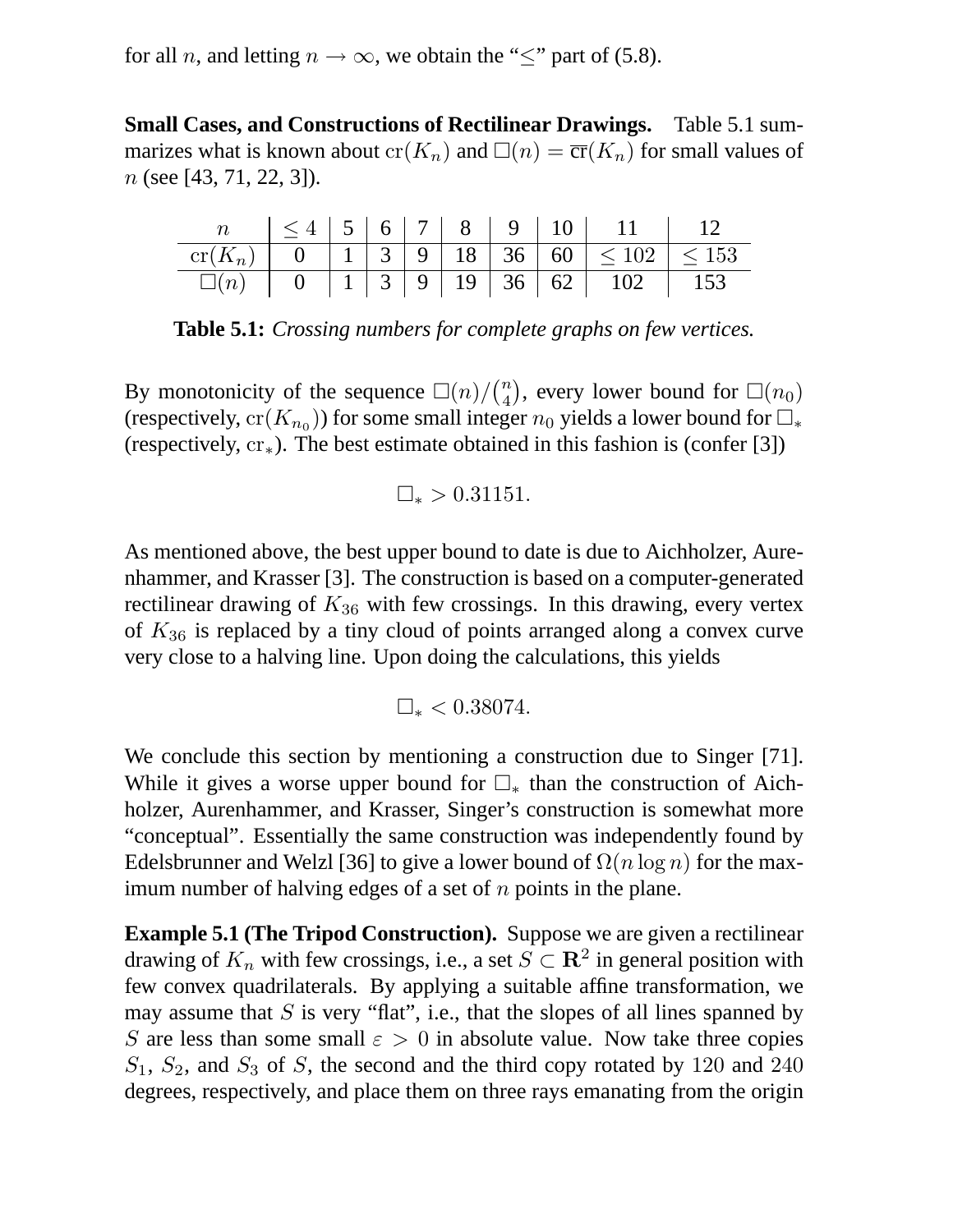

**Figure 5.5:** *Singer's construction.*

such that every line spanned by  $S_i$  has one of the other two copies on either side, see Figure 5.5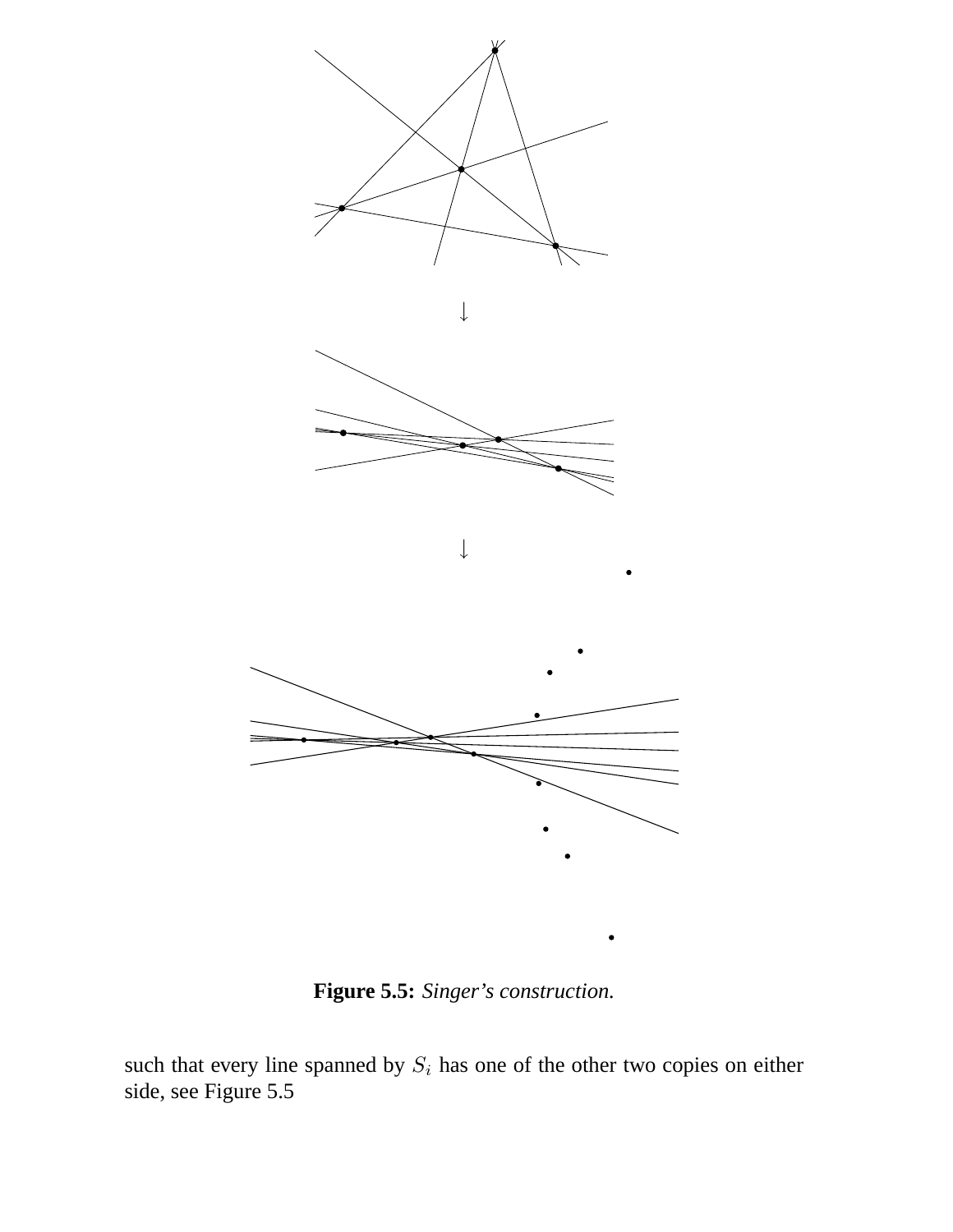This yields a set  $S'$  of  $3n$  points in general position, and systematic counting shows that

$$
\Box(S') = 3 \cdot \Box(S) + 3n \binom{n}{3} + 3\binom{n}{2}^2.
$$

By applying this recursively, one obtains  $\Box_* \leq 5/13 \approx 0.38462$ .

For further refinements of this construction, which yield  $\Box_* \leq 6467/16848 \approx$ 0.38384, see Brodsky, Durocher, and Gethner [23].

## **5.2 Staircases of Encounters**

In this section, we develop a new approach towards a lower bound for  $\square_*$ . It is based on the method of h-vectors described in Chapter 4, with suitable refinements. The aim is to show the following:

#### **Theorem 5.2.**

$$
\Box_* \ge (53 + 5\sqrt{13})/216 > 0.3288
$$

**A Warm-up.** We first outline how to obtain a lower bound of

 $\Box_*$  > 1/4

by a straightforward application of the Upper Bound Theorem 4.15.

We recall the conclusions of the theorem in the special context we are considering. Let S be a set of n points in general position in  $\mathbb{R}^2$ . For a point  $p \in S$ , the number

$$
f_0(S \setminus \boldsymbol{p}, \boldsymbol{p}) = \{ X \subseteq S \setminus \boldsymbol{p} : |X| = 3, \boldsymbol{p} \in \text{conv } X \}
$$

(where "S \p" is short for "S \{p}") can be expressed in terms of the h-vector of  $p$  relative to  $S \setminus p$ ,

$$
f_0(S \setminus \boldsymbol{p}) = \sum_{j=0}^{n-4} h_j(S \setminus \boldsymbol{p}, \boldsymbol{p}).
$$
 (5.9)

The Upper Bound Theorem tells us that the entries of the h-vector can be bounded in terms of the depth of p in  $S \setminus p$ : if there is a line  $\ell$  through p such that one of the open halfplanes defined by  $\ell$  contains only  $a \leq \lfloor n/2 \rfloor - 2$ points from  $S \setminus p$ , then for  $0 \le j \le \lfloor n/2 \rfloor - 2$ ,

$$
h_j(S \setminus \boldsymbol{p}, \boldsymbol{p}) \leq {j+2 \choose 2} - {j-a+2 \choose 2}.
$$
 (5.10)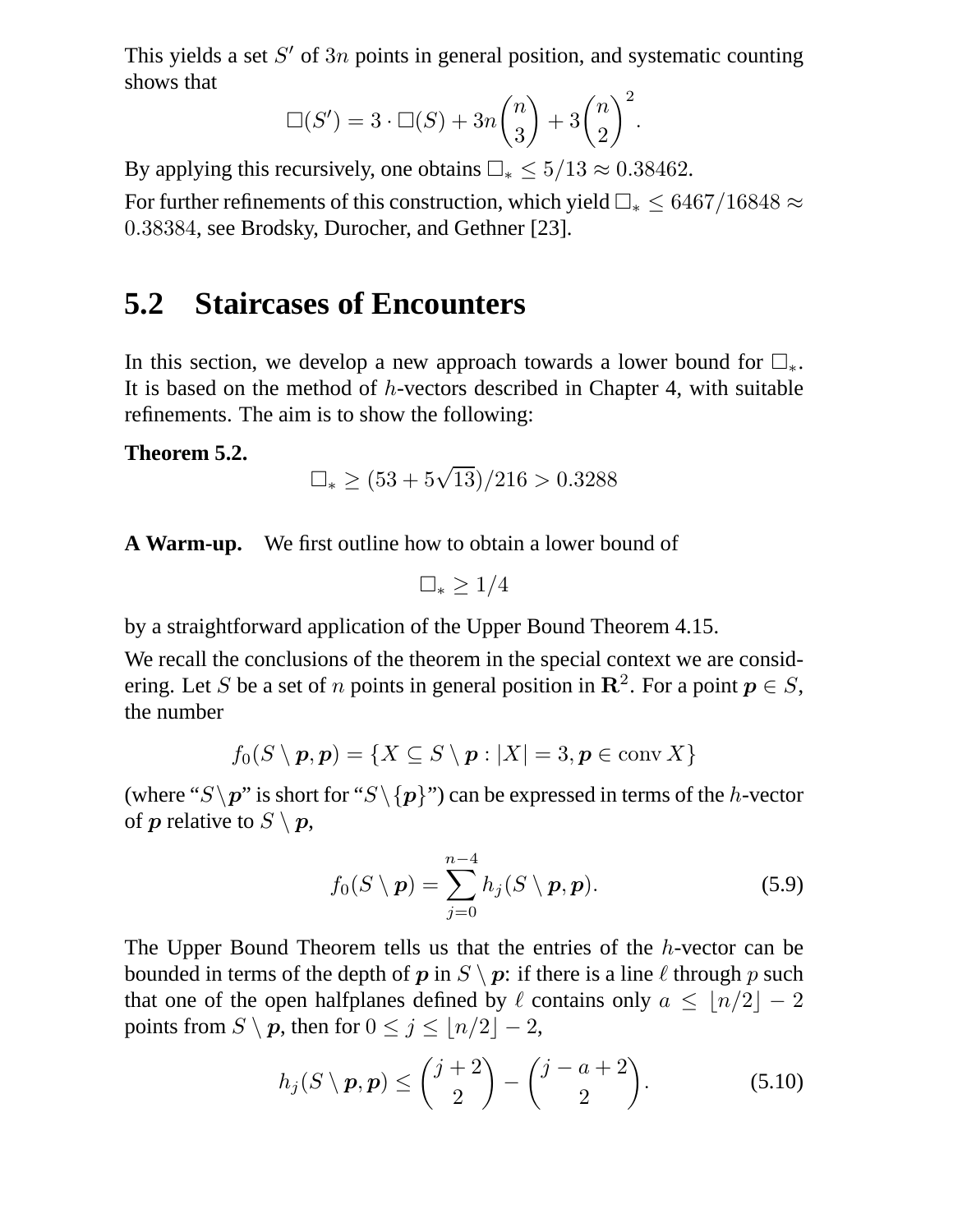Furthermore, the Dehn-Sommerville Equations read

$$
h_j(S \setminus \boldsymbol{p}, \boldsymbol{p}) = h_{n-4-j}(S \setminus \boldsymbol{p}, \boldsymbol{p}). \tag{5.11}
$$

Combining  $(5.9)$ ,  $(5.10)$ , and  $(5.11)$ , we obtain

$$
f_0(S \setminus p, p) \le \sum_{j=0}^{\lfloor n/2 \rfloor - 2} \left( {j+2 \choose 2} - {j-a+2 \choose 2} \right) + \sum_{j=0}^{\lceil n/2 \rceil - 3} \left( {j+2 \choose 2} - {j-a+2 \choose 2} \right)
$$
  
=  ${\lfloor n/2 \rfloor + 1 \choose 3} - {\lfloor n/2 \rfloor + 1 - a \choose 3} + {\lceil n/2 \rceil \choose 3} - {\lceil n/2 \rceil - a \choose 3}.$ 

Observe that this last expression is monotonically increasing in  $a$ . Thus, in order to bound  $f_0(S \setminus p, p)$ , it suffices to bound a.

Up to a suitable rotation, we may assume that no two points of  $S$  have the same x-coordinate. Thus, if we order the points in S as  $p_0, p_1, \ldots, p_{n-1}$  according to their x-coordinate, the vertical line through  $p_a$  has a points on one side and  $n - 1 - a$  points on the other.

Now we use this to estimate the number of concave (i.e., non-convex) 4 element subsets of S, which we can write as

$$
\begin{split}\n\Delta(S) &= \sum_{\mathbf{p} \in S} f_0(S \setminus \mathbf{p}, \mathbf{p}) \\
&\leq n \Big( \binom{\lfloor n/2 \rfloor + 1}{3} + \binom{\lceil n/2 \rceil}{3} \Big) - \sum_{a=0}^{\lfloor \frac{n-1}{2} \rfloor} \Big( \binom{\lfloor n/2 \rfloor + 1 - a}{3} + \binom{\lceil n/2 \rceil - a}{3} \Big) \\
&\quad - \sum_{a=0}^{\lceil \frac{n-3}{2} \rceil} \Big( \binom{\lfloor n/2 \rfloor + 1 - a}{3} + \binom{\lceil n/2 \rceil - a}{3} \Big) \\
&= n \Big( \binom{\lfloor n/2 \rfloor + 1}{3} + \binom{\lceil n/2 \rceil}{3} \Big) - 2 \Big( \binom{\lfloor n/2 \rfloor + 2}{4} + \binom{\lceil n/2 \rceil + 1}{4} \Big) \\
&= \frac{3}{4} \binom{n}{4} + O(n^3).\n\end{split}
$$

Since this holds for every *n*-point set *S*, we obtain  $\square(n) \geq \frac{1}{4}$  $\frac{1}{4} {n \choose 4} - O(n^3),$ i.e.,  $\Box_* \geq 1/4$ , as advertised.

We note that both steps in the above reasoning are essentially tight. On the one hand, given  $a$ , it is not difficult (details omitted) to construct a set  $S$  of  $n$ points in general position and a point  $p \in S$  such that

- 1. there is a line through  $p$  that contains  $a$  points on one side, and
- 2.  $h_j(S \setminus p, p)$  attains the upper bound (5.10) for all  $j \leq n/2 2$ .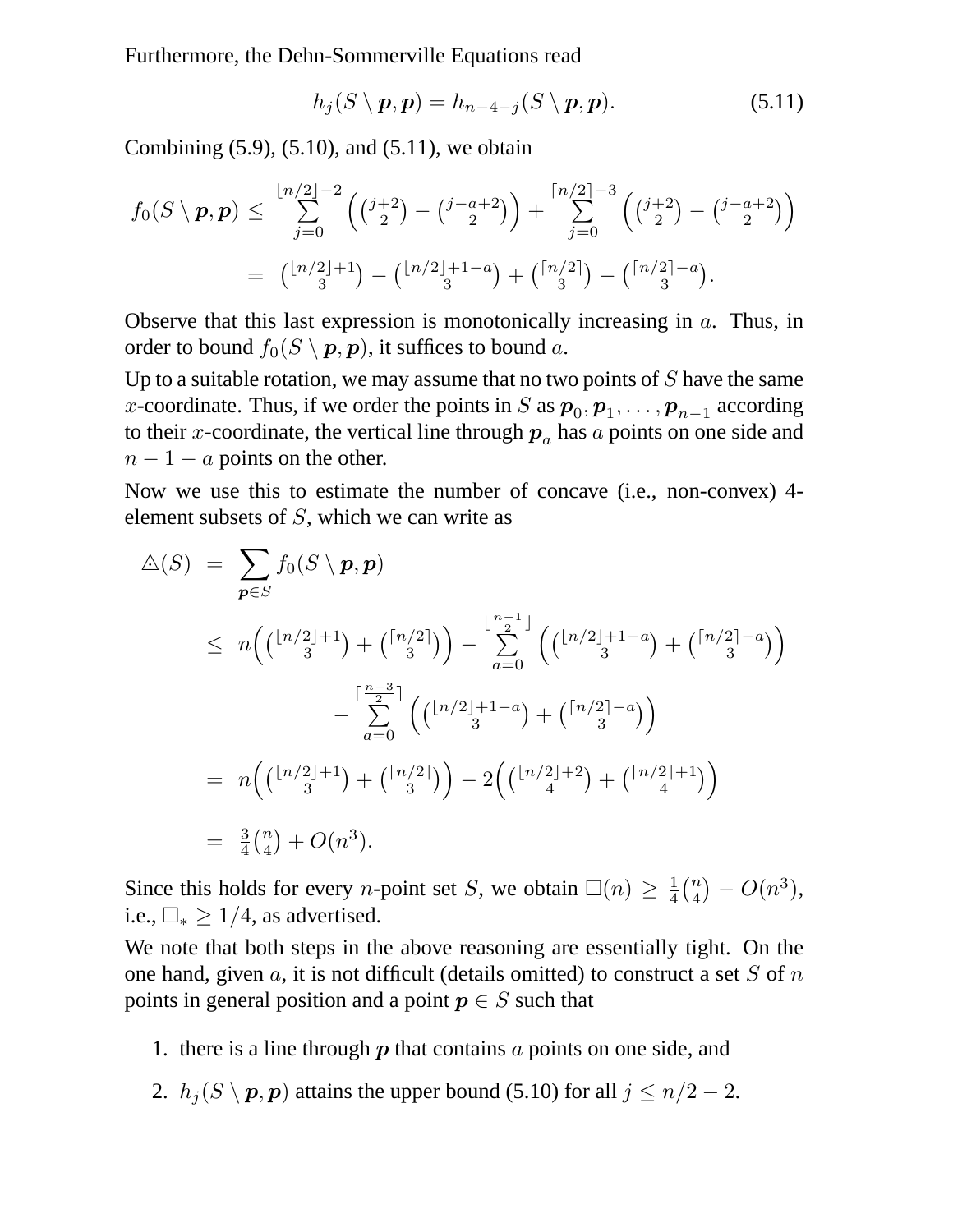On the other hand, here is a recursive construction of a set  $S_k$  of  $2k+3$  points in general position that contains 3 points of depth 0 and 2 points of depth  $a$ , for  $1 \le a \le k$ : Let  $S_0$  be the vertex set of an arbitrary triangle which contains the origin 0 in its interior. Assume now that we have constructed  $P_k$ , that 0 does not lie on any line spanned by two points of  $S_k$  and that any line through 0 contains at least  $k + 1$  points from  $S_k$  on either side. Choose any line through 0 which avoids  $S_k$ . This line determines two open halfplanes, one of which contains exactly  $k + 1$  points of  $S_k$ . For a suitably chosen  $\varepsilon > 0$ , let  $p, p'$ be two new points in that halfplane such that  $p0p'$  is an isosceles triangle of height  $\varepsilon^2$  whose base  $pp'$  is parallel to the chosen line and of length  $\varepsilon$ . It is easy to see that for sufficiently small  $\varepsilon$ ,  $S_{k+1} := S_k \cup \{p, p'\}$  has again the desired properties.

We remark that it is not hard to show that these "shallow" sets of  $n = 2k + 3$ points contain  $\frac{1}{2} {n \choose 4} + O(n^3)$  convex quadrilaterals.

"Global" versus "local". We now refine our analysis. The basic idea is to exploit a certain trade-off, to be made precise below, between the "global" number of all crossings on the one hand and the "local" number of crossings involving a specific point on the other hand. The main technical tool will be a slightly different encoding of the g-vector of a point by means of so-called "staircases of encounters."

Let P be a set of n points in general position in the plane. For  $p \in P$ , we define

$$
\Box(\boldsymbol{p}, P \setminus \boldsymbol{p}) := |\{ T \in \binom{P \setminus \boldsymbol{p}}{3} : T \cup \boldsymbol{p} \text{ is in convex position} \}|. \qquad (5.12)
$$

As a first step, observe that we can express  $\square(P)$  as the sum

$$
\Box(P) = \frac{1}{4} \sum_{p \in P} \Box(p, P \setminus p). \tag{5.13}
$$

We now introduce the key ingredient of our proof of Theorem 5.2, which combines "global" and "local" considerations:

**Definition 5.3.** Let S be a set of  $n + 1$  points in general position in the Euclidean plane, and let  $q \in S$  We define

$$
\Lambda(\boldsymbol{q},S\setminus\boldsymbol{q}):=\max\left\{\frac{\square(S\setminus\boldsymbol{q})}{\binom{n}{4}},\frac{\square(\boldsymbol{q},S\setminus\boldsymbol{q})}{\binom{n}{3}}\right\}.
$$
 (5.14)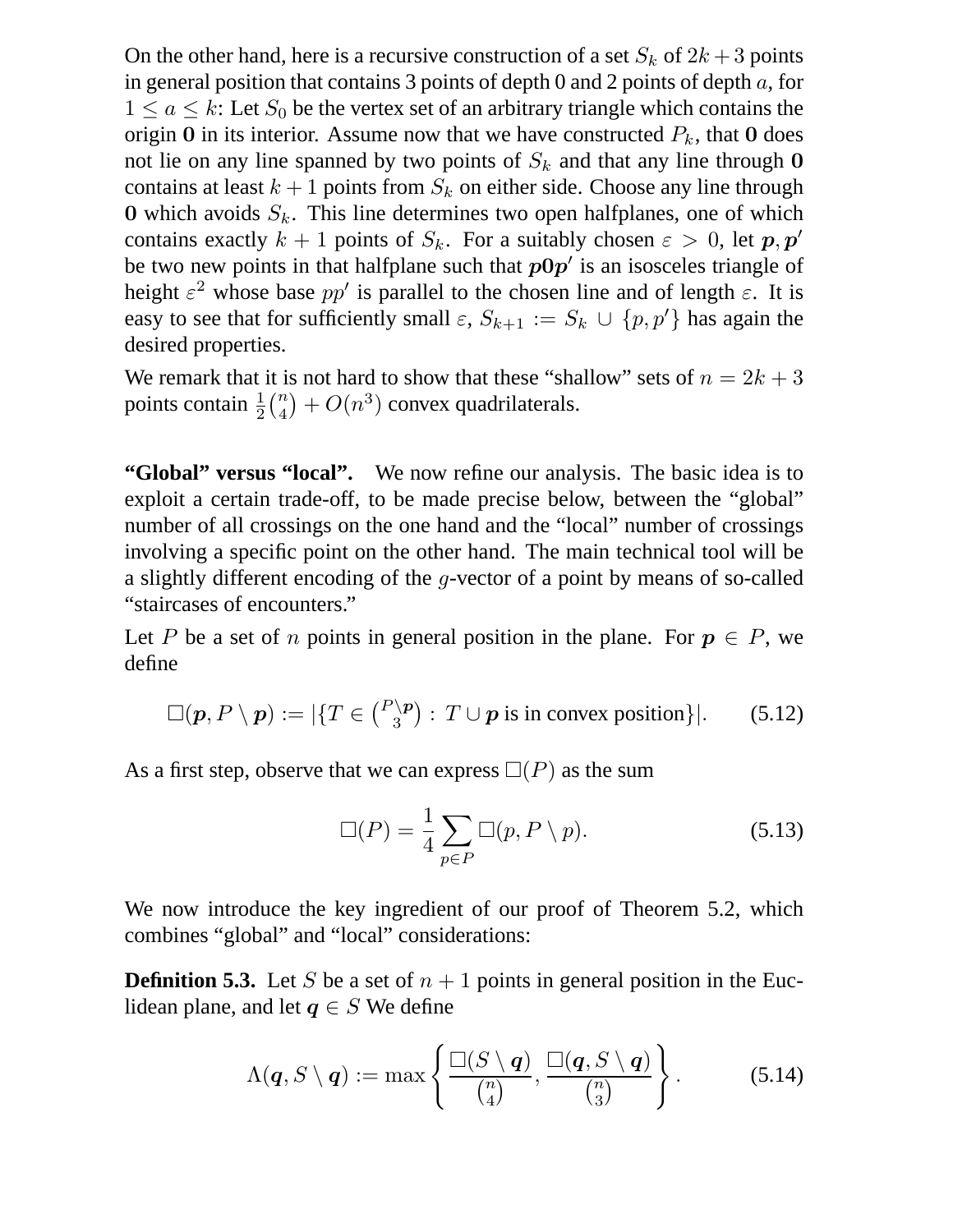Moreover, let

$$
\Lambda(n):=\min_{S}\max_{\boldsymbol{q}\in S}\Lambda(\boldsymbol{q},S\setminus\boldsymbol{q}),
$$

where the minimum is taken over all sets  $S$  of  $n + 1$  points in general position and the maximum over all  $q \in S$ . Similarly,

$$
\Lambda^{\!\mathsf{x}}(n) := \min_S \max_{\bm{v}} \Lambda(\bm{v}, S \setminus \bm{v}),
$$

with the minimum taken over all sets S of  $n + 1$  points in general position, and the maximum over all *vertices*  $v$  of conv  $S$  ("x" for "extreme point").

#### **Lemma 5.4.**

$$
\Box_* = \liminf_{n \to \infty} \Lambda^{\mathsf{x}}(n) = \liminf_{n \to \infty} \Lambda(n).
$$

*Proof.* Observe that for all *n*,

$$
\Box(n) \leq \Lambda^{\!\mathsf{x}}(n) \leq \Lambda(n).
$$

It follows that  $\square_* \leq \liminf \Lambda^*(n) \leq \liminf \Lambda(n) =: c$ , and it suffices to show that conversely,  $c \leq \Box_*$ . To this end, fix  $\varepsilon > 0$ , and choose  $n_0 \in \mathbb{N}$ such that  $\Lambda(n) \geq c - \varepsilon$  for all  $n \geq n_0$ .

*Claim A.* Suppose  $|S| = n + 1 > n_0$ . Then there exists a point  $p \in S$  such that  $\square(\boldsymbol{p},S\setminus\boldsymbol{p})\geq (c-\varepsilon)\binom{n-1}{3}.$ 

To see this, let  $q\in S$  such that  $\Lambda(q,S\backslash q)\geq c-\varepsilon.$  If  $\square(q,S\backslash q)\geq (c-\varepsilon){n\choose 3},$ then q is the point we are looking for. Otherwise,  $\square(S \setminus q) \ge (c - \varepsilon) {n \choose 4}$ , by definition of  $\Lambda(q, S \setminus q)$ . Thus, by applying (5.13) to the set  $P = S \setminus q$ , we see that there is some  $p \in S \setminus q$  for which

$$
\Box(p, S \setminus \{p, q\}) \geq \frac{4}{n} \Box(S \setminus q) \geq (c - \varepsilon) {n - 1 \choose 3}.
$$

Since  $\square(\boldsymbol{p}, S \setminus \boldsymbol{p}) \ge \square(\boldsymbol{p}, S \setminus \{\boldsymbol{p}, \boldsymbol{q}\})$ , this proves Claim A.

*Claim B.* For all  $n \geq n_0$ ,

$$
\Box(n) \ge (c - \varepsilon) \binom{n - 1 - n_0}{4}
$$

We proceed by induction on n. The claim is clearly true for  $n = n_0$ . Moreover, if  $n > n_0$ , let P be a set of n points achieving  $\square(P) = \square(n)$ . By Claim A, there is some point  $p \in P$  with  $\Box(p, P \setminus p) \ge (c - \varepsilon) \binom{n-2}{3}$ . By induction,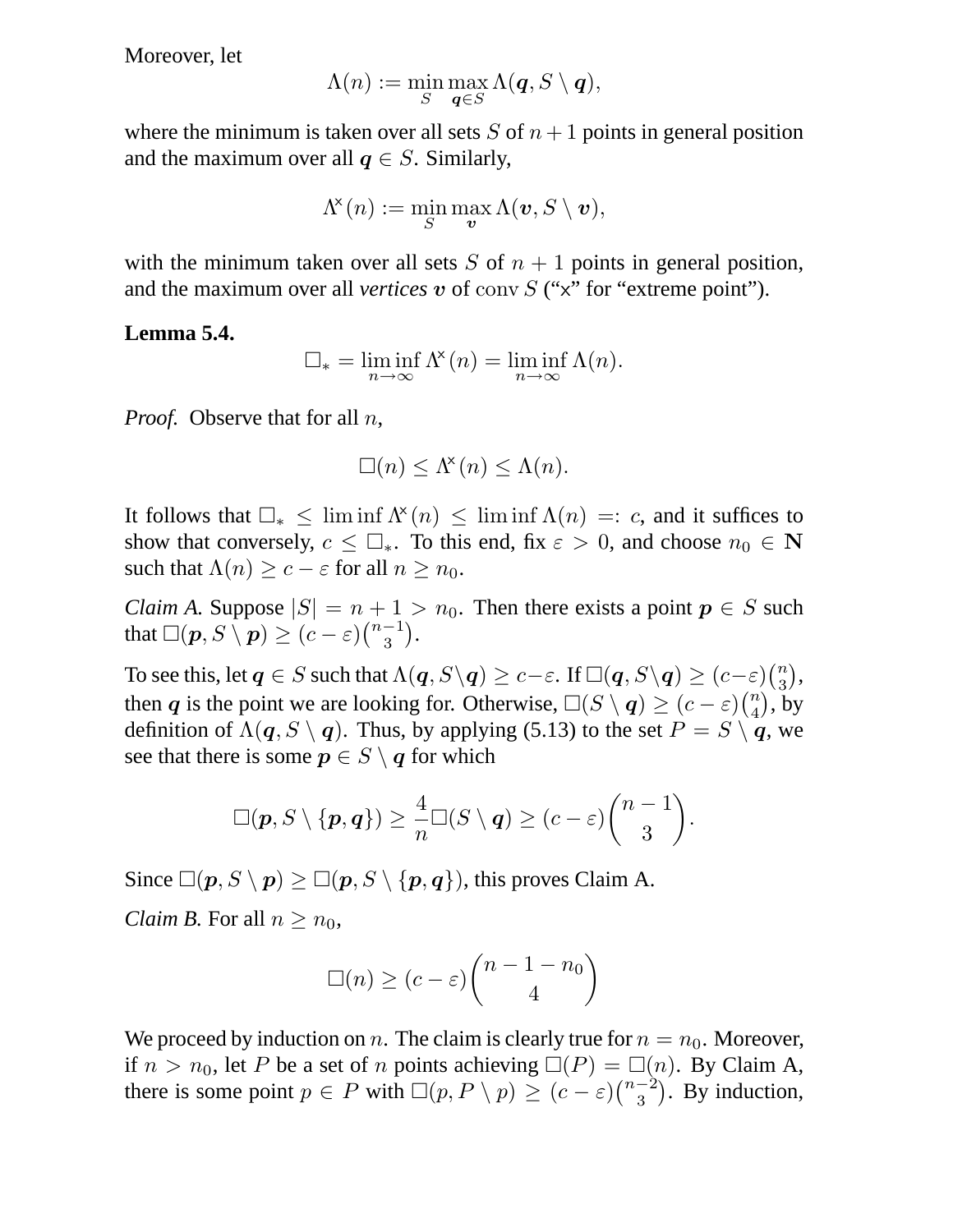$\square (P \setminus p) \ge (c - \varepsilon) \binom{n-2-n_0}{4}$ . Together with the quadrilaterals in which p participates, this yields

$$
\Box(P) \ge (c - \varepsilon) \left( \binom{n-2}{3} + \binom{n-2-n_0}{4} \right) \ge (c - \varepsilon) \binom{n-1-n_0}{4}
$$

quadrilaterals in P, which proves Claim B.

Finally, since  $\lim_{n\to\infty} {\binom{n-1-n_0}{4}}/{\binom{n}{4}} = 1$ , it follows that  $\Box_* \geq c - \varepsilon$ , and because this holds for all  $\varepsilon > 0$ , the proof is complete.

**Staircases of Encounters.** In view of Lemma 5.4, our goal is to estimate  $\Lambda(n)$  or  $\Lambda^{\times}(n)$ . We focus on the latter, and now develop the necessary tools.

Let S be a set of  $n + 1$  points in general position in the plane. Fix a vertex v of the convex hull of S, and set  $P = S \setminus v$ .

Consider a point  $p \in P$ , and let  $\ell$  be the line through p and v, oriented from p towards v. Let L be the set of points of P that lie to the left of  $\ell$ , and R the set of those that lie to the right.

For  $k := |L|$ , the grid

$$
\beta(\boldsymbol{p}) := \beta(\boldsymbol{v}, P, \boldsymbol{p}) := \{0 \dots k-1\} \times \{0 \dots n-2-k\}
$$

will be referred to as the *box* of p. We "fill" this box, i.e. we define a subset  $\lambda(\mathbf{p}) \subseteq \beta(\mathbf{p})$ , in the following fashion: Enumerate the points in L in the order  $q_0, q_1, \ldots, q_{k-1}$  in which they are first encountered when we rotate  $\ell$ clockwise, and set

$$
\lambda(\mathbf{p}) := \lambda(\mathbf{v}, P, \mathbf{p}) := \{ (a, b) \in \beta(\mathbf{v}, P, \mathbf{p}) : b < |\mathbf{H}^{-}(\mathbf{q}_a, \mathbf{p}) \cap R| \}.
$$
 (5.15)

Here,  $H^{-}(q, p)$  denotes the open halfspace to the right of the oriented line from q through p. See also Figure 5.6. We call  $\lambda(p)$  the *staircase of encounters* of p.

We proceed to relate these staircases of encounters to the object of our investigation,  $\Lambda^{\mathsf{x}}(\boldsymbol{v}, P)$ . For  $p \in P$  and  $0 \le i \le n-2$ , let  $\delta_i(\boldsymbol{p})$  be the number of entries of  $\lambda(\mathbf{p})$  on the *i*th diagonal, i.e.

$$
\delta_i(\mathbf{p}) = \delta_i(\mathbf{v}, P, \mathbf{p}) := |\{ (a, b) \in \lambda(\mathbf{v}, P, \mathbf{p}) : a + b = i \}|.
$$
 (5.16)

The upcoming Lemma 5.5 and Corollary 5.7 express  $\Lambda^*(v, P)$  in terms of the numbers  $\delta_i(\mathbf{p})$ . The first describes the connection of the  $\delta_i(\mathbf{p})$ 's with  $\square(v, P)$ . Note that for  $p \in P$ , the sum  $\sum_i \delta_i(p)$  counts the number of pairs  $\{q, r\} \subset \mathbb{R}$  $P \setminus p$  such that  $p \in \text{conv}\{q, r, v\}$ . Therefore: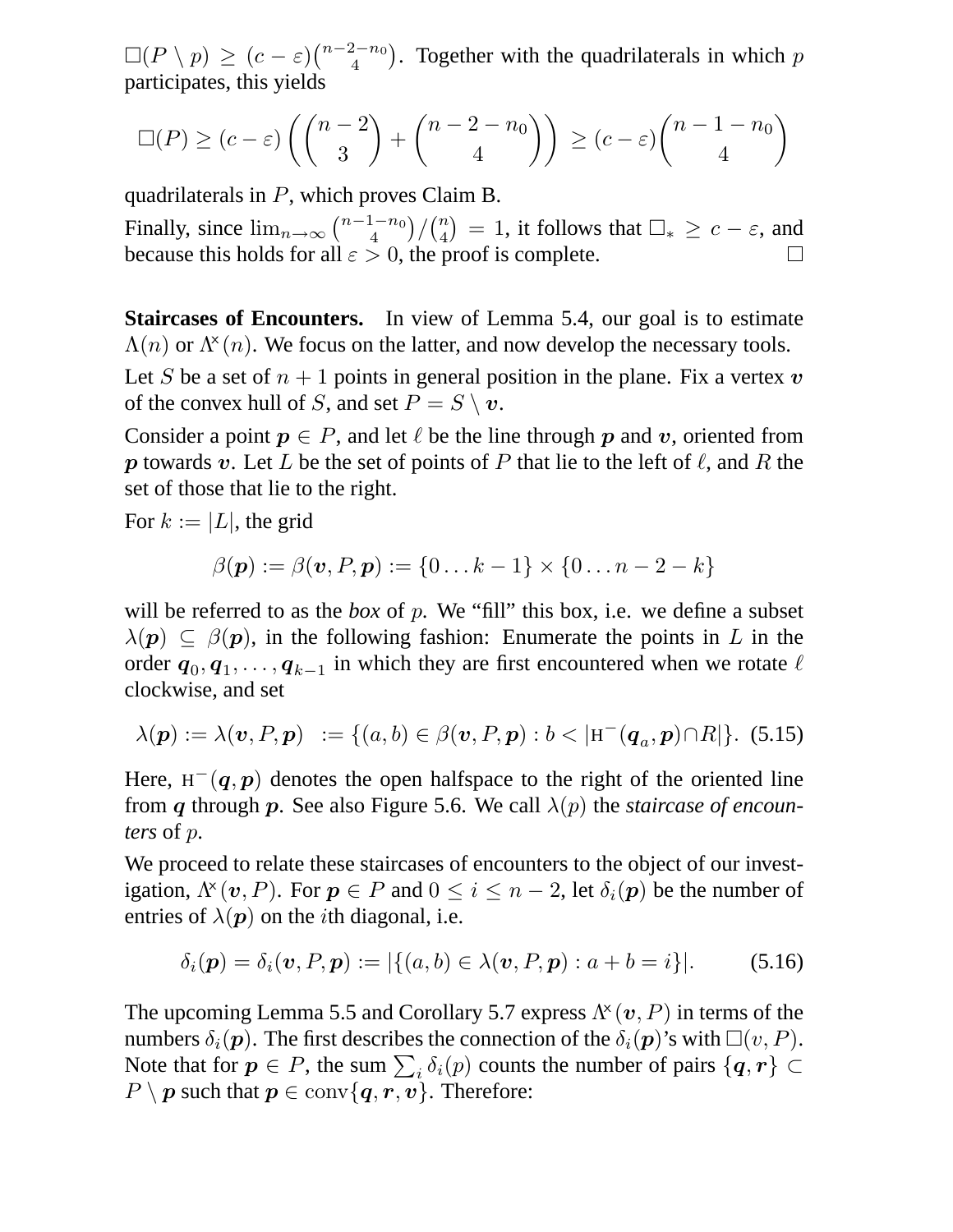

**Figure 5.6:** *Staircase of Encounters.*

**Lemma 5.5.** *The number of triples*  $T \subseteq P$  *that form a convex quadrilateral with* v *is*

$$
\Box(\boldsymbol{v}, P) = \binom{n}{3} - \sum_{\boldsymbol{p} \in P} \sum_{i} \delta_{i}(\boldsymbol{p}). \tag{5.17}
$$

In order to relate the  $\delta_i(\mathbf{p})$ 's to  $\square(P)$ , we have to work a little more. Recall that for  $p \in P$ ,  $f_0(p, P \setminus p)$  denotes the number of triples  $T \subseteq P \setminus p$  that contain  $p$  in their convex hull. Observe that

$$
\Box(P) = \binom{n}{4} - \sum_{p \in P} f_0(p, P \setminus p). \tag{5.18}
$$

**Lemma 5.6.** *For*  $p \in P$ *, we can express the g-vector (see Definition 4.24) of*  $p$  *relative to*  $P \setminus p$  *as* 

$$
g_i(P \setminus \boldsymbol{p}) = \delta_i(\boldsymbol{v}, P, \boldsymbol{p}) - \delta_{n-3-i}(\boldsymbol{v}, P, \boldsymbol{p}). \tag{5.19}
$$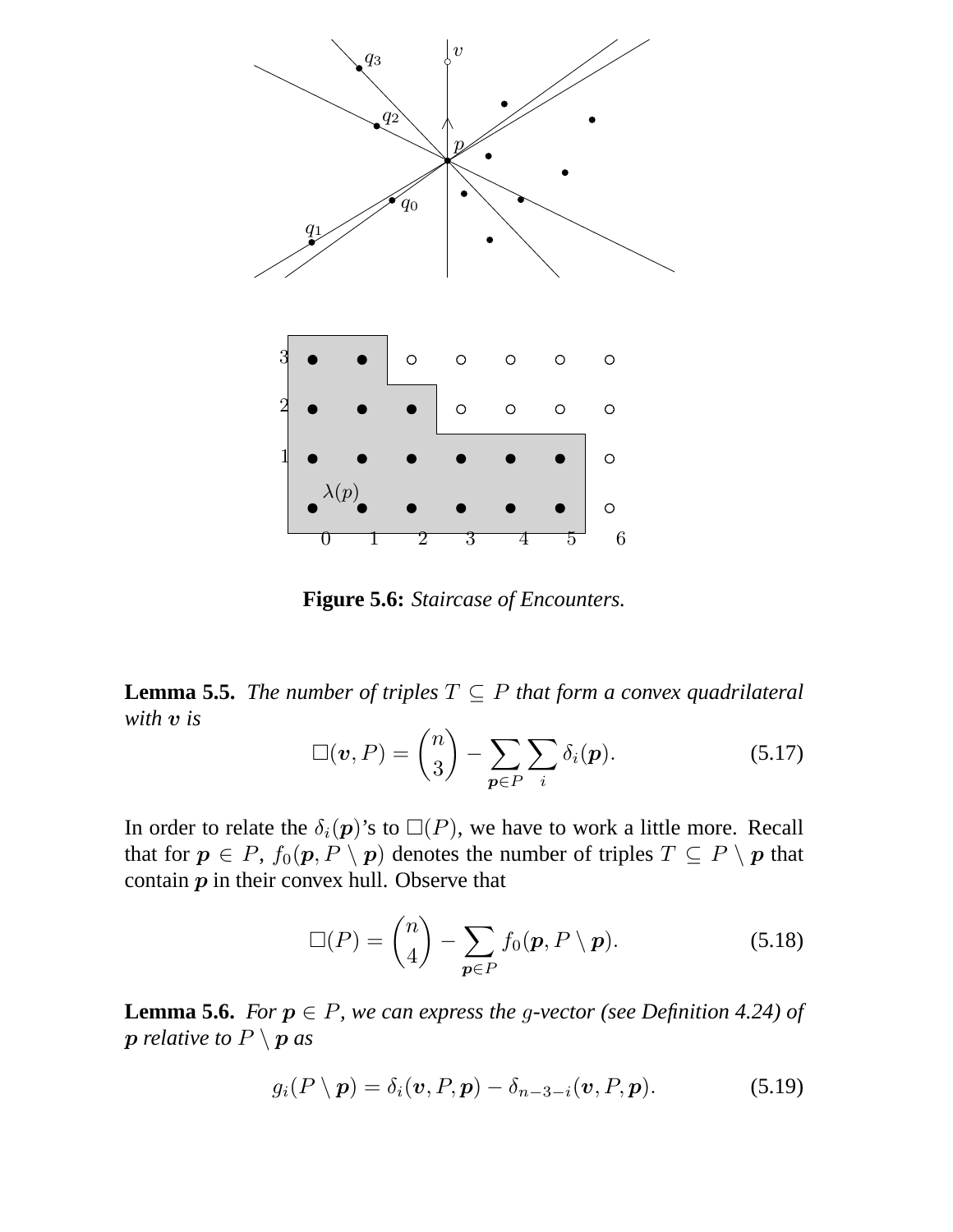**Corollary 5.7.** *Lemma 5.6 implies*

$$
f_0(\mathbf{p}, P \setminus \mathbf{p}) = \sum_i (n - 3 - 2i) \delta_i(p).
$$

*Thus, by (5.18), we get*

$$
\Box(P) = \binom{n}{4} - \sum_{p \in P} \sum_{i=0}^{n-3} (n-3-2i)\delta_i(p). \tag{5.20}
$$

*Proof of Lemma 5.6.* Let  $\ell$  be the line through p and v, oriented from p towards v, and let  $\ell_L$  and  $\ell_R$  be two parallel translates of  $\ell$  to the left and right of  $\ell$ , respectively. As in the definition of  $\delta_i(\mathbf{p})$ , we write L for the set of points from  $P \setminus p$  that lie to the left of  $\ell$ , and R for the set of those to the right.

The  $\delta_i(\mathbf{p})$ 's only depend on the circular ordering of the rays that emanate from  $p$  and pass through the points of  $P \setminus p$ . The same holds for the numbers  $f_k(P \setminus p) = \{X \subseteq P \setminus p : |X| = k + 3, p \in \text{conv } X\}$ , which we know determine the g-vector of p relative to  $P \setminus p$ . Thus, by sliding the points along these rays if necessary, we may assume that all the points in  $L$  lie on  $\ell_L$  and all points from R lie on  $\ell_R$ , see Figure 5.7.



**Figure 5.7:** *Numberings of* L *and* R*.*

Consider the points in  $L$  and  $R$  in the order in which they appear along the lines  $\ell_L$  and  $\ell_R$ , respectively,  $L = \{q_0, \ldots, q_{k-1}\}\$  and  $R = \{r_0, \ldots, r_{n-k-1}\}.$ For the points in L, this agrees with the ordering in the definition of  $\lambda(p)$ .) Then each pair  $(a, b) \in B(p)$  corresponds to the pair  $(q_a, r_b) \in L \times R$ .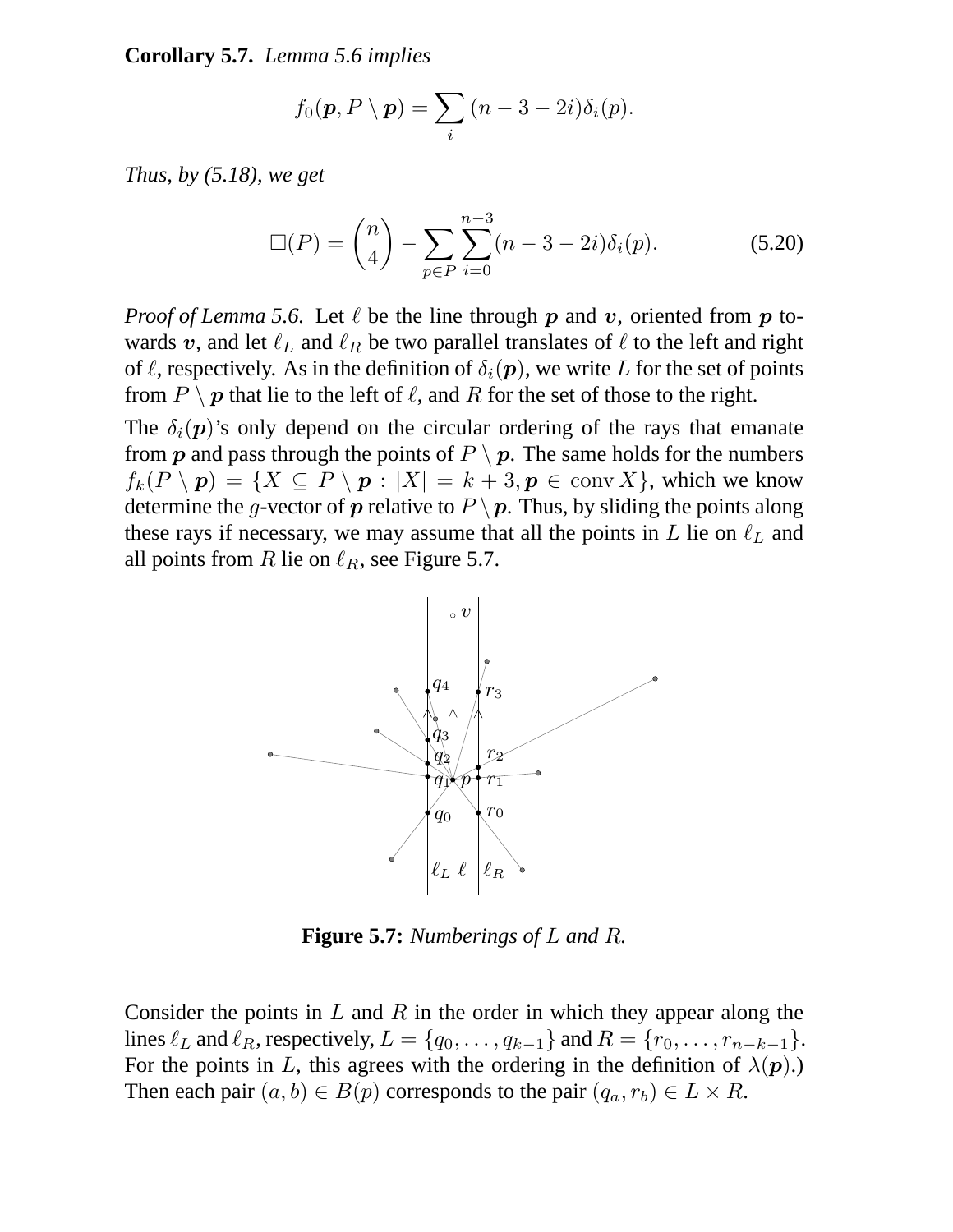The crucial observation is that since we assume that  $P \setminus p$  is concentrated on the two lines  $\ell_L$  and  $\ell_R$ , the oriented edge  $[q_a, r_b]$  is a  $(a + b)$ -edge of  $P \setminus p$ that is entered by  $\ell$ . Moreover, it is entered before p (see Definition 4.10) iff  $(a, b) \in \lambda(\mathbf{p})$ . Therefore,  $\delta_i(\mathbf{v}, P, \mathbf{p})$  counts the the number of *i*-edges of  $P \setminus p$  that are entered by  $\ell$  before p. In other words,

$$
\delta_i(\boldsymbol{v},P,\boldsymbol{p})=h^*(P\setminus\boldsymbol{p},\ell,\boldsymbol{p}),
$$

from which the lemma follows immediately.

Let us rewrite these conclusions as follows: Define

$$
\Gamma(\boldsymbol{v},P):=\min\{\Gamma_1(\boldsymbol{v},P),\Gamma_2(\boldsymbol{v},P)\},
$$

where

$$
\Gamma_1(\boldsymbol{v}, P) := \frac{\sum_{i=0}^{n-3} (n-3-2i) \sum_{\boldsymbol{p} \in P} \delta_i(\boldsymbol{v}, P, \boldsymbol{p})}{\binom{n}{4}}
$$

and

$$
\Gamma_2(\boldsymbol{v},P):=\frac{\sum_{i=0}^{n-3}\sum_{\boldsymbol{p}\in P}\delta_i(\boldsymbol{v},P,\boldsymbol{p})}{\binom{n}{3}}.
$$

With this notation,  $(5.17)$  and  $(5.20)$  just state that

$$
\Lambda(\boldsymbol{v}, P) = 1 - \Gamma(\boldsymbol{v}, P). \tag{5.21}
$$

**A Lower Bound for General Staircases.** A *staircase* is a set  $\lambda \subseteq \mathbf{N}_0 \times \mathbf{N}_0$ of pairs of nonnegative integers such that  $(a, b) \in \lambda$  and  $0 \le a' \le a$  and  $0 \leq b' \leq b$  imply  $(a', b') \in \lambda$ .

Let us look back at what we did so far: In order to analyze  $\Lambda(\mathbf{v}, P)$ , we associated a certain staircase  $\lambda(\mathbf{p}) = \lambda(\mathbf{v}, P, \mathbf{p})$  with every point  $\mathbf{p} \in P$ . Then we counted the number of entries on the ith diagonal of each of these staircases, and, in (5.21), expressed  $\Lambda(\mathbf{v}, P)$  in terms of the resulting numbers  $\delta_i(\mathbf{p}).$ 

Let us now forget about the geometric context. For a staircase  $\lambda$  and integer i, let

$$
\delta_i(\lambda) := \{(a, b) \in \lambda : a + b = i\}.
$$

For  $1 \le k \le n-3$ , let  $\beta_k := \{0...k\} \times \{0...n-3-k\}$ , and consider a sequence  $\lambda = (\lambda_1, \ldots, \lambda_{n-3})$  of staircases  $\lambda_k \subseteq \beta_k$ . Taking (5.21) as a starting point, we define

$$
\Gamma_1(\lambda) := \frac{\sum_i (n-3-2i) \sum_k \delta_i(\lambda_k)}{\binom{n}{4}},\tag{5.22}
$$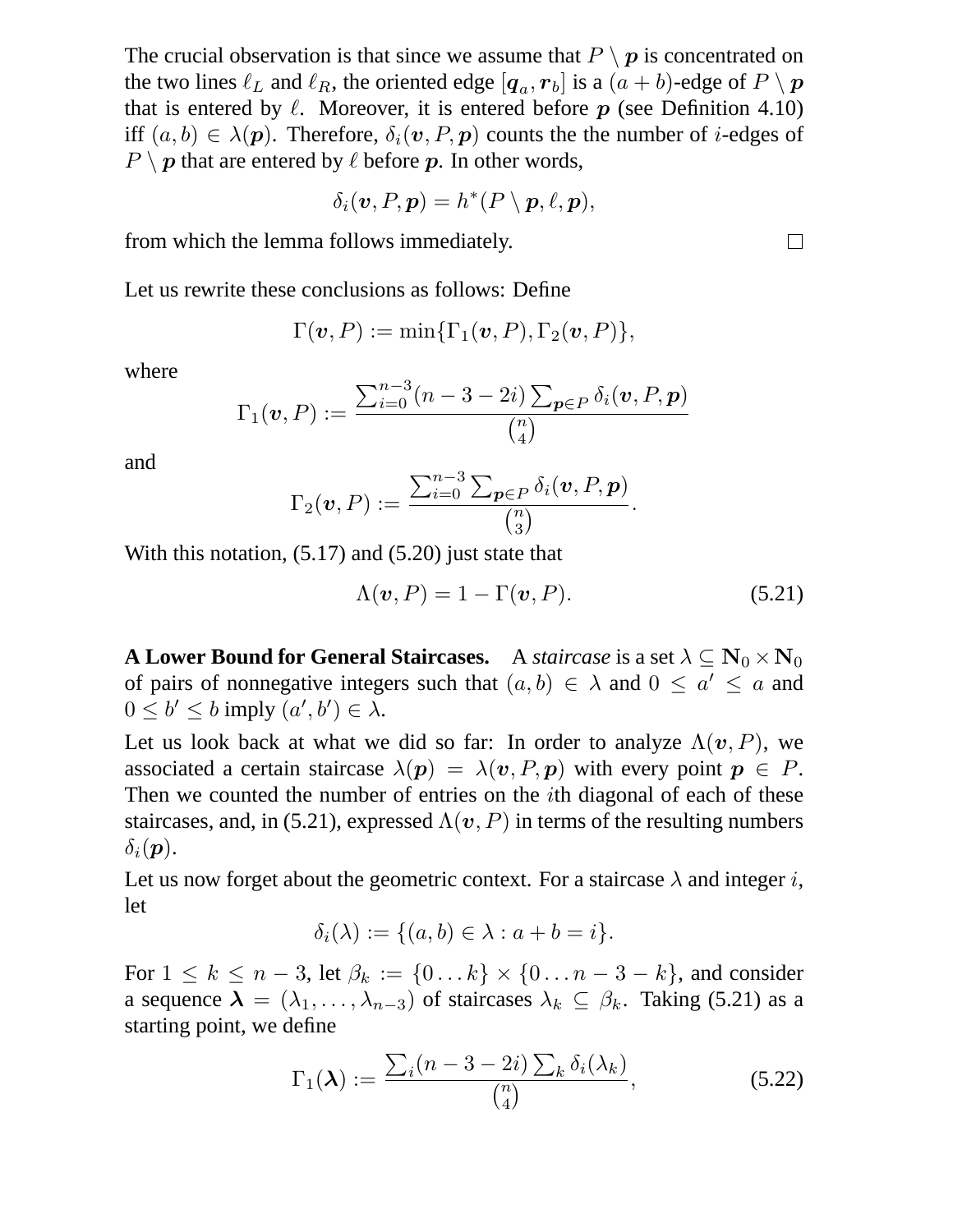$$
\Gamma_2(\lambda) := \frac{\sum_i \sum_k \delta_i(\lambda_k)}{\binom{n}{3}},\tag{5.23}
$$

and

$$
\Gamma(\boldsymbol{\lambda}) := \min \left\{ \Gamma_1(\boldsymbol{\lambda}), \Gamma_2(\boldsymbol{\lambda}) \right\}. \tag{5.24}
$$

(Observe that  $\binom{n}{3} \Gamma_2(\lambda) = \sum_k |\lambda_k|$ .) We proceed to prove an upper bound for  $\Gamma(\lambda)$ , which, by (5.21) and by Lemma 5.4, yields a lower bound for  $\square_*$ .

Observe that there is a certain trade-off between  $\Gamma_1$  and  $\Gamma_2$ : On the one hand,  $\Gamma_2$  is maximized if  $\lambda_k = \beta_k$  for all k ("all boxes are full"). On the other hand, it is not hard to see (but we need not worry about that) that  $\Gamma_1$  is maximized if  $\lambda_k = \{(a, b) \in \beta_k : a + b \leq (n-3)/2\}$  ("all boxes are filled up to the middle diagonal"). Roughly speaking, we obtain the upper bound for  $\Gamma(\lambda)$  by finding the "equilibrium" of  $\Gamma_1$  and  $\Gamma_2$ .

As a first step, we observe that we can restrict our attention to staircases of a special shape. Let us say that  $\lambda_k$  results from *filling the box*  $\beta_k$  *up to the jth diagonal* if, for all  $(a, b) \in \beta_k$ ,

 $a + b < j \Rightarrow (a, b) \in \lambda_k$ , and  $a + b > j \Rightarrow (a, b) \notin \lambda_k$ .

(Observe that we do not say anything about the elements of  $\lambda_k$  *on* the *j*th diagonal.)

**Lemma 5.8.** Suppose that  $M = {n \choose 3} \Gamma_2(\lambda) = \sum_i \sum_k \delta_i(\lambda_k)$  is prescribed. *Under this constraint,*  $\Gamma_1(\lambda)$  *is maximized iff each*  $\lambda_k$  *is obtained by filling*  $\beta_k$ *up to the jth diagonal, for a certain*  $j = j(M)$ *.* 

*Proof.* Let j be maximal with the property that  $\sum_k \sum_{i \leq j} \delta_i(\beta_k) \leq M$ . Suppose that  $(a, b) \in \beta_k \setminus \lambda_k$  and  $(a', b') \in \lambda_{k'}$ , for some  $k, k'$ , such that  $a+b < j$ and  $a' + b' > j$ . Then by removing  $(a', b')$  from  $\lambda_{k'}$  and by adding  $(a, b)$  to λ, we increase Γ<sub>1</sub> while leaving Γ<sub>2</sub> invariant. The remaining elements of the staircases are distributed in an arbitrary fashion on the jth diagonals.  $\Box$ 

Thus, we may assume that all  $\lambda_k$ 's are of this kind. The question remains, up to which diagonal the  $\beta_k$ 's are filled.

**Lemma 5.9.** *Let*  $j = [\alpha(n - 3)]$ *, for*  $\alpha \in [0, 1]$ *, and suppose that each*  $\lambda_k$  *is obtained by filling*  $\beta_k$  *up to the jth diagonal. Then,* 

$$
\Gamma_1(\lambda) = \underbrace{12\alpha^2(1 - 2\alpha + \alpha^2)}_{=: F_1(\alpha)} + O(1/n) \tag{5.25}
$$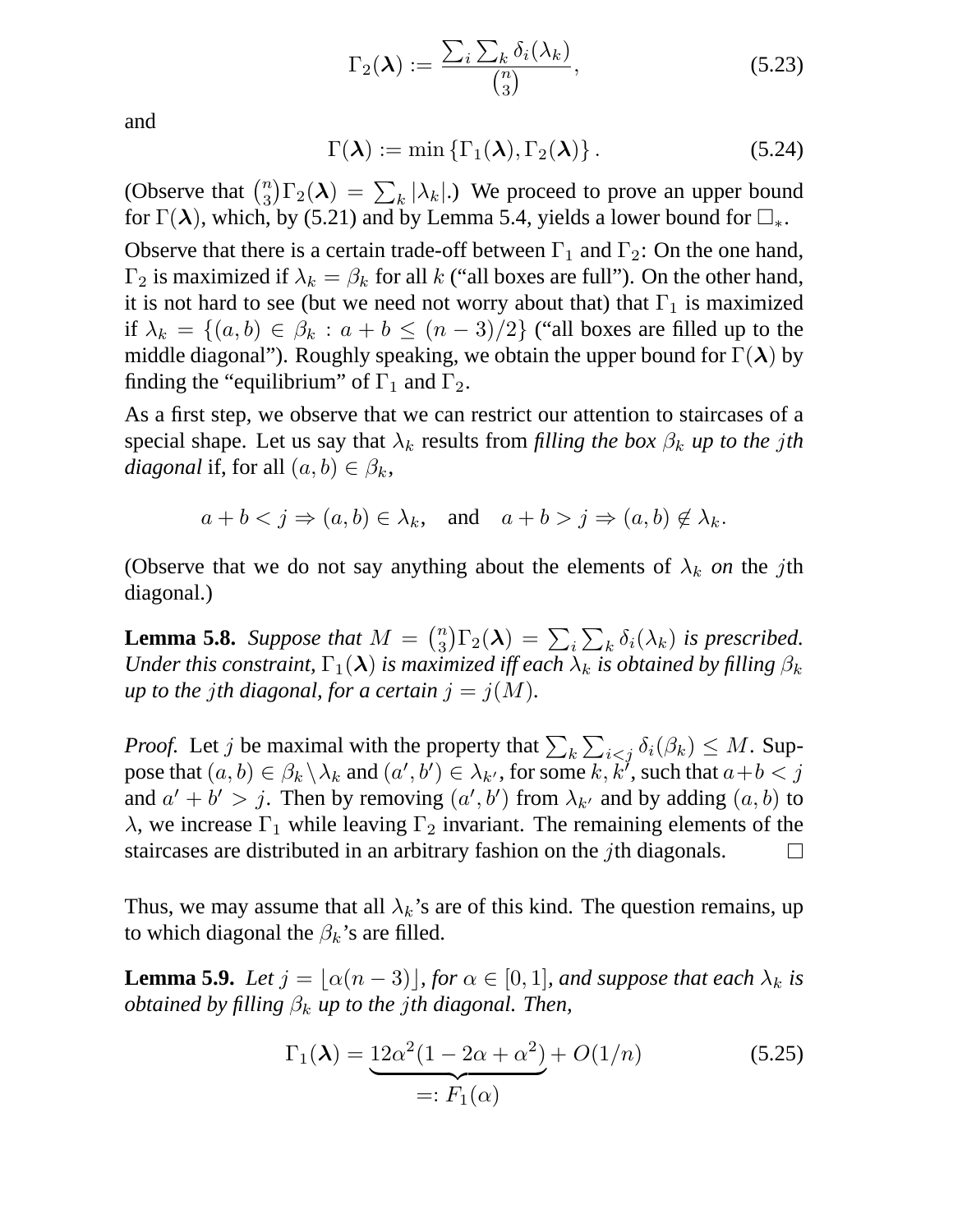*and*

$$
\Gamma_2(\lambda) = \underbrace{\alpha^2(3-2\alpha)}_{=: F_2(\alpha)} + O(1/n). \tag{5.26}
$$

The proof of Lemma 5.9 consists of straightforward calculations, which we defer to the end of this section.

Having the preceding lemma at our disposal, it is now easy to prove the desired estimate for  $\Gamma(\lambda)$ : For  $\lambda$  as in Lemma 5.9, we have

$$
\Gamma(\lambda) = \min\{F_1(\alpha), F_2(\alpha)\} + o(1).
$$

Moreover, since we are interested in the limit behavior as  $n \to \infty$ , we can ignore the  $o(1)$  error term. Thus, since we want to prove an upper bound for Γ, the question remains which  $\alpha$  maximizes min $\{F_1(\alpha), F_2(\alpha)\}.$ 

Let us first consider the interval  $\left[\frac{1}{2}\right]$  $\frac{1}{2}$ , 1]: Here,  $F_1$  is a monotonically decreasing function while  $F_2$  is increasing. Moreover,  $F_1(1/2) = 3/4 > 1/2 = F_2(1/2)$ and  $F_1(1) = 0 < 1 = F_2(1)$ , so  $\max_{\alpha \in [1/2, 1]} \min\{F_1(\alpha), F_2(\alpha)\}\$ is attained at some  $\alpha$  for which  $F_1(\alpha) = F_2(\alpha)$ . The roots of  $F_1(\alpha) - F_2(\alpha) = 9\alpha^2$  –  $22\alpha^3 + 12\alpha^4$  are

$$
0, 0, \frac{1}{12}(11+\sqrt{13}), \frac{1}{12}(11-\sqrt{13}).
$$

Thus, the root we are looking for is  $\alpha^* = (11 - \sqrt{13})/12$ . Moreover, by considering first and second derivatives at 0, we see that  $F_1 \geq F_2$  on the interval [0,  $\alpha^*$ ]. Therefore, since  $F_2$  is increasing,  $\alpha^*$  maximizes  $\min\{F_1, F_2\}$ over the whole interval [0, 1], and  $F_1(\alpha^*) = F_2(\alpha^*) = (163 - 5\sqrt{13})/216$  < 0.6712. We have proved:

**Theorem 5.10.** *For every sequence*  $\lambda = (\lambda_1, \dots, \lambda_{n-3} \text{ of staircase } \lambda_k \subseteq$  $\{0...k\} \times \{0...n-3-k\}$ *, we have* 

$$
\Gamma(\lambda) \le (163 - 5\sqrt{13})/216) + O(1/n).
$$

**Corollary 5.11.** In particular, for every set S of  $n + 1$  points in general posi*tion and for any vertex* v of  $conv(S)$ ,

$$
\Lambda(v, S \setminus v) \ge (53 + 5\sqrt{13})/216 + O(1/n).
$$

*By Lemma 5.4, this also establishes Theorem 5.2.*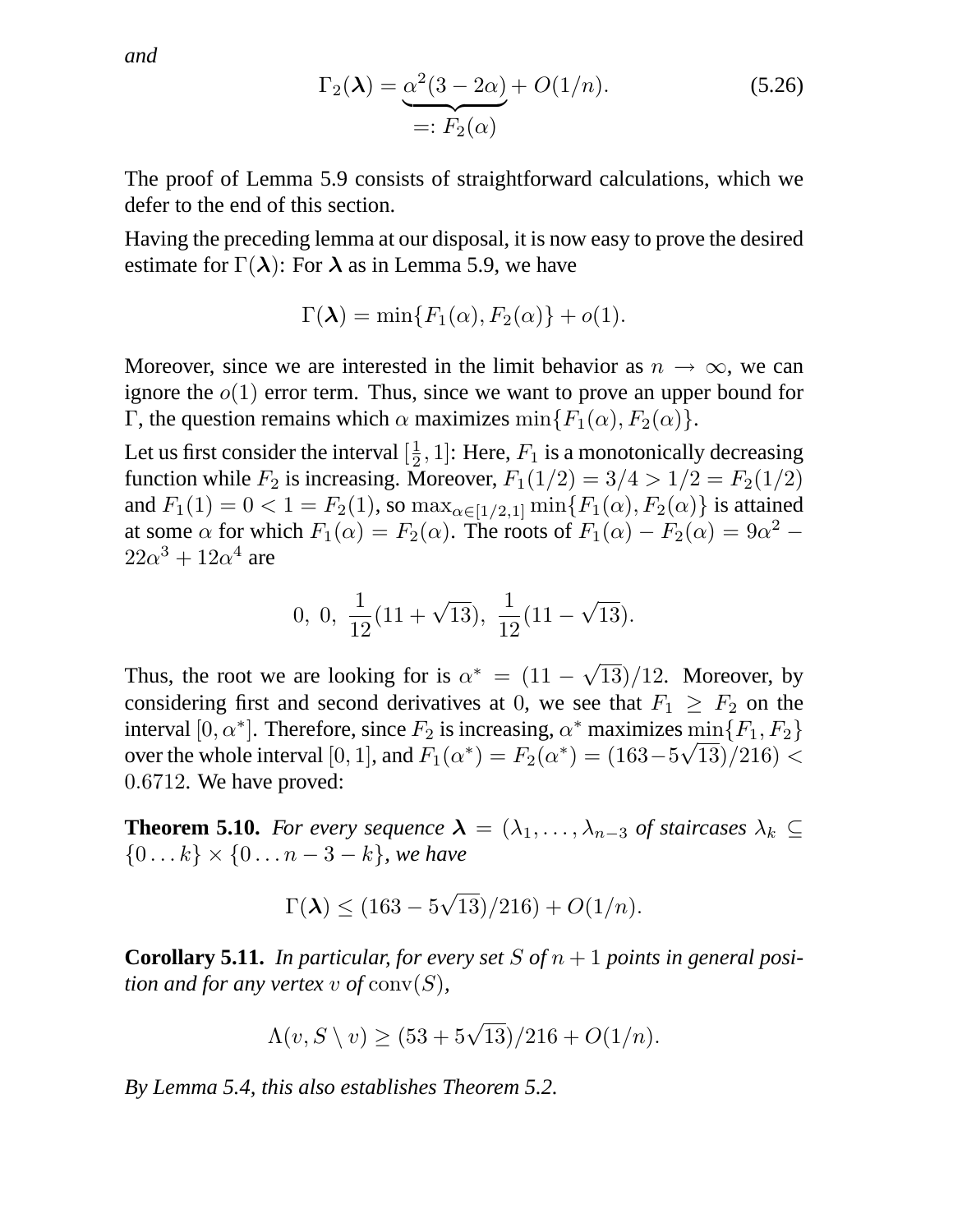*Proof of Lemma 5.9.* By symmetry, we have  $\delta_i(\beta_k) = \delta_i(\beta_{n-3-k})$  for all  $i, k$ . Furthermore, for  $k \leq (n-3)/2$ ,

$$
\delta_i(\beta_k) = \begin{cases}\ni+1 & \text{if } 0 \le i \le k, \\
k+1 & \text{if } k < i < n-3-k, \\
n-2-i & \text{if } n-3-k \le i \le n-3.\n\end{cases}
$$

By assumption,  $\delta_i(\lambda_k) = \delta_i(\beta_k)$  for  $i < j$  and  $\delta_i(\lambda_k) = 0$  for  $i > j$ . Therefore, for  $0 \le i \le \min\{j,(n-3)/2\},\$ 

$$
\sum_{k=0}^{n-3} \delta_i(\lambda_k) = 2 \sum_{k=0}^{(n-3)/2} \delta_i(\lambda_k) + O(n)
$$
  
=  $2 \Big( \sum_{k  
=  $(n-3)(i+1) - 2 \binom{i+1}{2} + O(n).$$ 

(Here, the  $O(n)$  error term covers the fact that when  $n-3$  is even, the middle term  $\delta_i(\lambda_{(n-3)/2})$  appears once too often. This error term also takes care of the difference between  $\lfloor (n - 3)/2 \rfloor (i + 1)$  and  $(n - 3)(i + 1)/2$  in the third step. Similar simplifications will be made in what follows.) Thus, for  $j = |\alpha n| \leq (n-3)/2,$ 

$$
\sum_{i < j} \sum_{k} \delta_i(\lambda_k) = (n-3) \binom{j+1}{2} - 2 \binom{j+1}{3} + O(n^2)
$$
\n
$$
= \underbrace{(3\alpha^2 - 2\alpha^3)}_{=F_2(\alpha)} \binom{n}{3} + O(n^2)
$$

Furthermore, again by symmetry,  $\delta_i(\beta_k) = \delta_{n-3-i}(\beta_k)$  for  $o \le i, k \le n-3$ .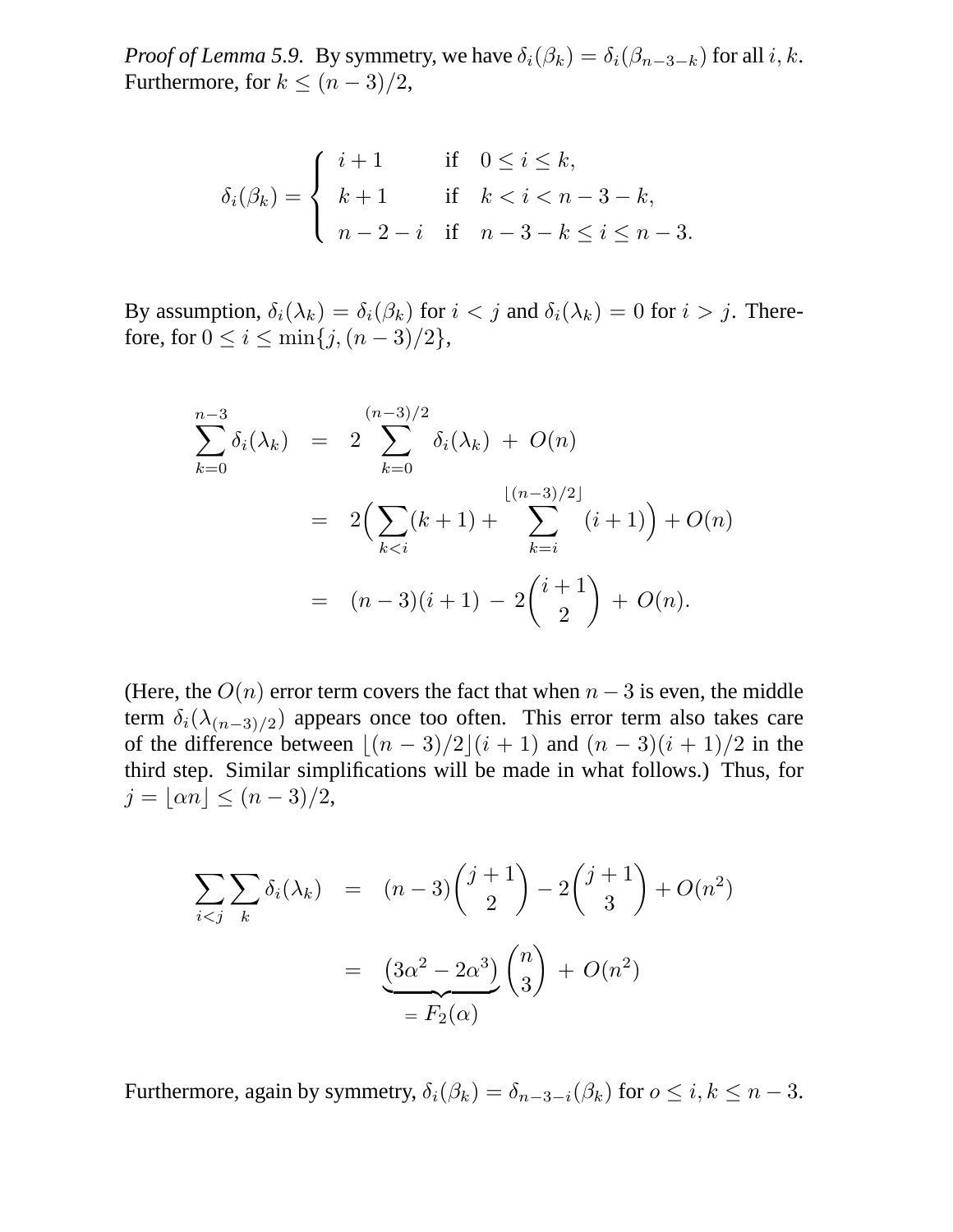Hence, for  $j > (n-3)/2$ , we get again

$$
\sum_{i < j} \sum_{k} \delta_i(\lambda_k) = 2 \sum_{i=0}^{(n-3)/2} \sum_{k} \delta_i(\lambda_k) - \sum_{i=0}^{n-3-j} \sum_{k} \delta_i(\lambda_k) + O(n^2)
$$
\n
$$
= (2F_2(1/2) - F_2(1-\alpha)) \binom{n}{3} + O(n^2)
$$
\n
$$
= F_2(\alpha) \binom{n}{3} + O(n^2).
$$

Here, the second to last step follows from the case  $j \leq (n-3)/2$ , while the last one reflects the property  $F_2(\alpha) = 2F_2(1/2) - F_2(1-\alpha)$ , which is easily verified. Thus, we have proved (5.26).

For (5.25), we observe that, for  $j \leq (n-3)/2$ ,

$$
\sum_{i < j} \sum_{k} i \delta_i(\lambda_k) = \sum_{i < j} i \left( (n-3)(i+1) - 2\binom{i+1}{2} + O(n) \right)
$$
\n
$$
= 2(n-3)\binom{j+1}{3} - 6\binom{j+1}{4} + O(n^3)
$$
\n
$$
= (8\alpha^3 - 6\alpha^4) \binom{n}{4} + O(n^3).
$$

Therefore, for  $j \leq (n-3)/2$ ,

$$
\sum_{i < j} \sum_{k} (n - 3 - 2i) \delta_i(\lambda_k)
$$
\n
$$
= (n - 3) \left(3\alpha^2 - 2\alpha^3\right) \binom{n}{3} - 2\left(8\alpha^3 - 6\alpha^4\right) \binom{n}{4} + O(n^3)
$$
\n
$$
= \underbrace{\left(12\alpha^2 - 24\alpha^3 + 12\alpha^4\right)}_{=F_1(\alpha)} \binom{n}{4} + O(n^3).
$$

This proves (5.25) for the case that  $j \leq (n-3)/2$ . Finally, to establish it for  $j > (n-3)/2$ , we observe that for every k, we can rewrite  $\sum_i (n-3 - 1)$  $2i)\delta_i(p) = \sum_i (n-2-i)(\delta_i(\lambda_k)-\delta_{n-3-i}(\lambda_k))$ . Thus, if  $j > (n-3)/2$ , then for *i* between  $(n-3)/2$  and j,  $\delta_i(\lambda_k)-\delta_{n-3-i}(\lambda_k)=0$ , so these terms cancel each other out. Therefore, up to an  $o(1)$  error term,  $\Gamma_1$  is the same whether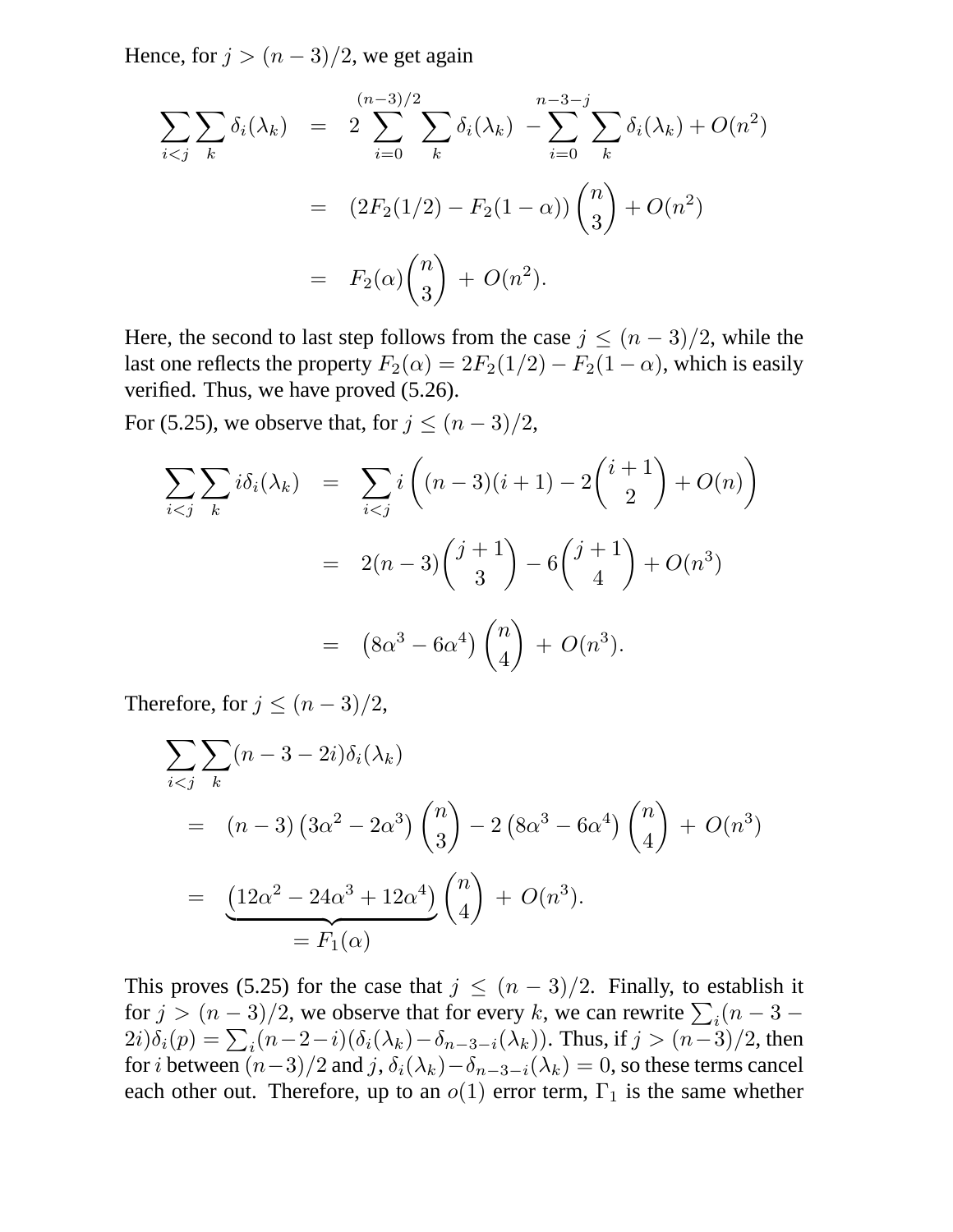the boxes  $\beta_k$  are filled up to the j-th or up to the  $(n-3-j)$ -th diagonal. This completes the proof because  $F_1$  is also symmetric about  $\frac{1}{2}$ . completes the proof because  $F_1$  is also symmetric about  $\frac{1}{2}$ .

## **5.3 Convex Quadrilaterals and** k**-Sets**

We now describe yet another approach to find a lower bound for the number  $\square(S)$  of convex quadrilaterals of a finite point set S in general position in the plane. Our goal is to prove the following

**Theorem 5.12.** *Let* S *be a set of* n *points in the plane in general position. Then the number of convex quadrilaterals determined by* S *is at least*

$$
(3/8 + \varepsilon) {n \choose 4} + O(n^3) > 0.37501 {n \choose 4},
$$

*where*  $\varepsilon \approx 1.0887 \cdot 10^{-5}$ .

We note that a lower bound of  $3/8\binom{n}{4}$  has been established independently by Abrego and Fernández-Merchant [1], using methods similar to ours.

The small  $\varepsilon$  is significant because as noted in Section 5.1, the ordinary crossing number of  $K_n$  is at most  $3/8\binom{n}{4} + O(n^3)$ . Thus, while it is well-known that the ordinary crossing number and the rectilinear crossing number of complete graphs differ (the smallest n for which they differ is 8, see Table 5.1), our lower bound shows that the difference lies in the asymptotically relevant term.

The first ingredient for the proof of Theorem 5.12 is a lemma that expresses  $\square(S)$  as a positive linear combination of the numbers  $e_i(S)$  of j-facets of S (one might say, as the "second moment" of the distribution of  $j$ -facets).

**Lemma 5.13.** *For every set* S *of* n *points in the plane in general position,*

$$
\Box(S) = \sum_{j < \frac{n-2}{2}} e_j(S) \left( \frac{n-2}{2} - j \right)^2 - \frac{3}{4} {n \choose 3}.
$$

The proof of this lemma is based on the following observation, which says, roughly speaking, that the " $k<sup>th</sup>$  moment" of the distribution of j-facets of a finite set in general position in dimension  $d$  gives, up to appropriate renormalization, the expected number of facets of the polytope spanned by a random  $(d + k)$ -element subset: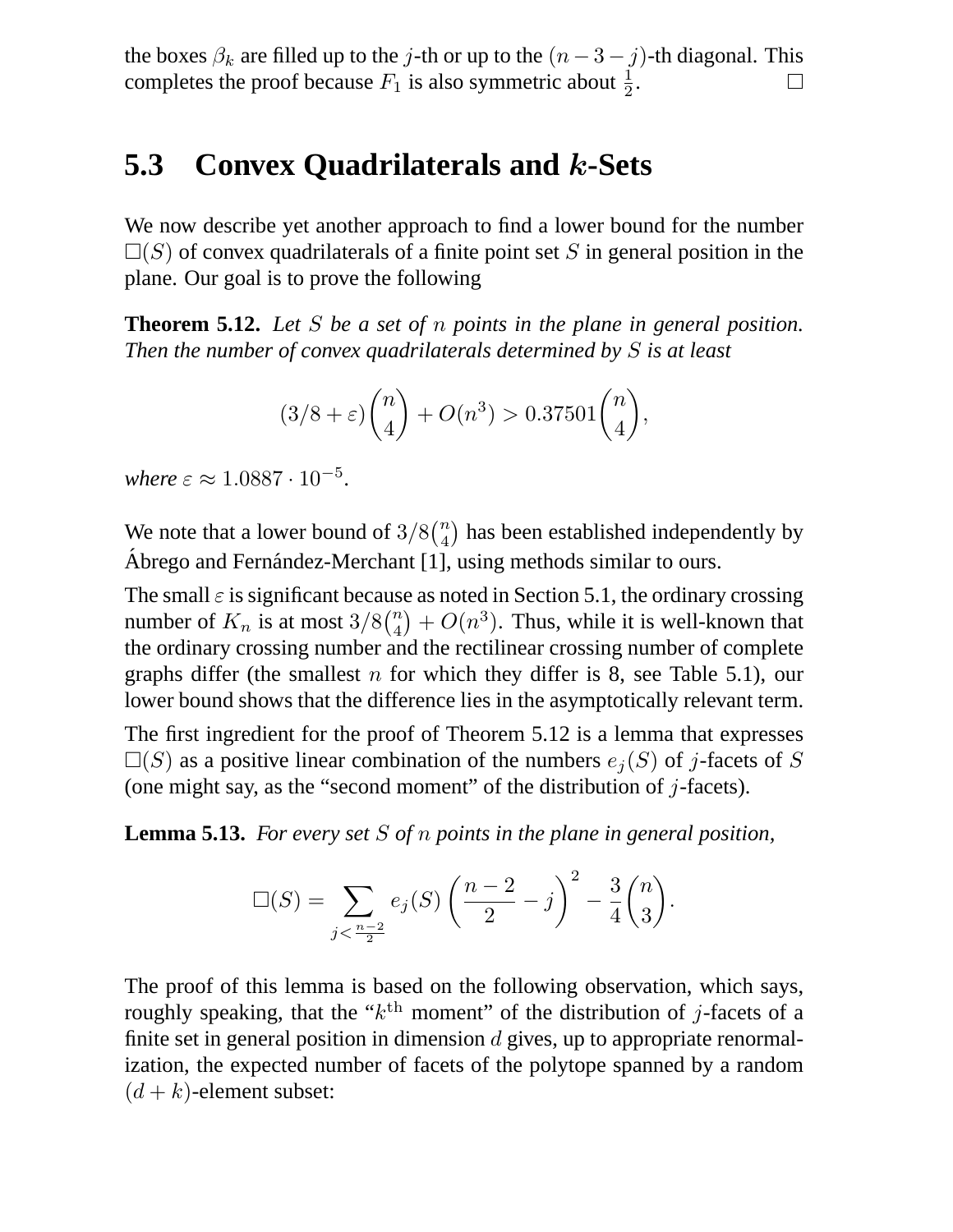**Observation 5.14.** Let S be a set of n points in general position in  $\mathbb{R}^d$ . Then, *for all* k*,*

$$
\sum_{j} {j \choose k} e_j(S) = \sum_{X \in {S \choose d+k}} f_{d-1}(\text{conv}(X)).
$$

*Proof.* By general position, we have  $f_{d-1}(\text{conv } X) = e_0(X) = e_k(X)$  for all  $X \in \binom{S}{d+k}$ . Thus, the right hand side of the above equation counts the number of pairs  $(X, \sigma)$ , where  $X \in \binom{S}{d+k}$  and  $\sigma$  is a k-facet of X.

The left-hand side is just a different way of counting these pairs. For each *j*-facet  $\sigma$  of *S*, there are  $\binom{j}{k}$  $\left(\begin{smallmatrix}j\k\end{smallmatrix}\right)$  possibilities to complete the  $d$  points spanning  $\sigma$ to a  $(d + k)$ -element subset which has  $\sigma$  as a k-facet: we have to choose the remaining k points from the positive side of  $\sigma$ .  $\Box$ 

*Proof of Lemma 5.13.* Specializing the previous observation to  $d = k = 2$ , we obtain

$$
\sum_{j=0}^{n-2} {j \choose 2} e_j(S) = \sum_{X \in {S \choose 4}} f_1(\text{conv } X) = 3 \triangle (S) + 4 \square (S).
$$

Moreover, we have

$$
\Box(S) + \triangle(S) = \binom{n}{4}.
$$

Thus, we can substitute  $\triangle(S) = \binom{n}{4} - \square(S)$  into the first equation and obtain

$$
\sum_{j=0}^{n-2} {j \choose 2} e_j(S) = \Box(S) + 3 {n \choose 4}.
$$

Next, we use that

$$
\sum_{j=0}^{n-2} e_j(S) = 2\binom{n}{2},\tag{5.27}
$$

which implies that we can write

$$
3\binom{n}{4} = \sum_{j=0}^{n-2} e_j(S) \frac{(n-2)(n-3)}{8}
$$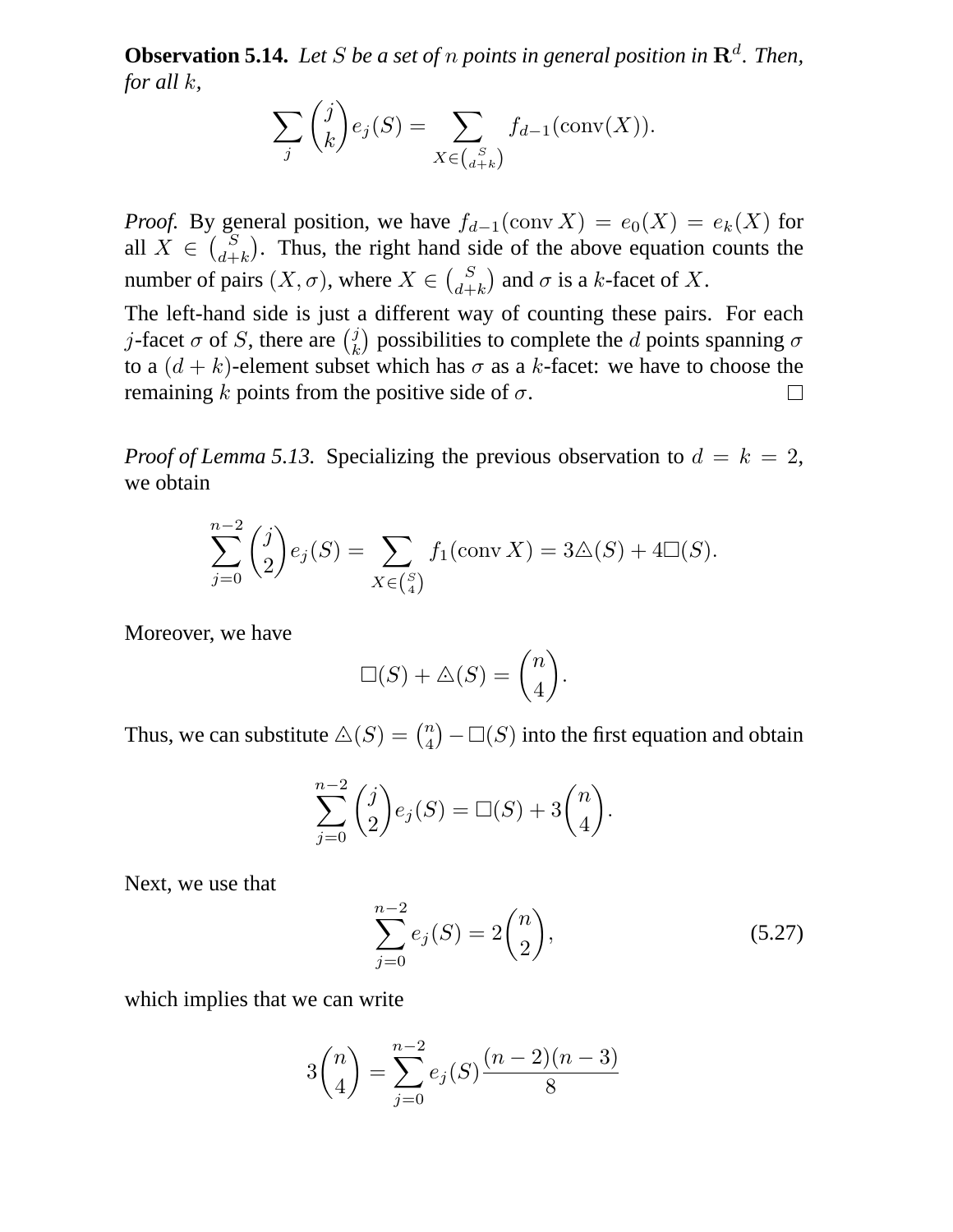to get

$$
\Box(S) = \sum_{j=0}^{n-2} \left( \binom{j}{2} - \frac{(n-2)(n-3)}{8} \right) e_j(S)
$$
  
= 
$$
\sum_{j=0}^{n-2} \left( \binom{j}{2} - \frac{(n-2)(n-4)}{8} \right) e_j(S) - \frac{n-2}{8} \sum_{j=0}^{n-2} e_j(S)
$$
  
= 
$$
\sum_{j < \frac{n-2}{2}} \left( \frac{n-2}{2} - j \right)^2 e_j(S) + \frac{3}{4} \binom{n}{3},
$$

where we use (5.27) and the fact that  $e_j(S) = e_{n-2-j}(S)$ .

 $\Box$ 

Having expressed  $\square(S)$  as a positive linear combination of the  $e_i(S)$ 's (up to a lower-order error term), we can substitute any lower bound for the numbers  $e_i(S)$  to obtain a lower bound for  $\square(S)$ .

It is not difficult to derive a sharp lower bound for each individual  $e_i$ :

**Proposition 5.15.** *If* S *is a set of* n *points in general position in the plane, then for all*  $j < \frac{n-2}{2}$ ,

$$
e_j(S) \geq 2j+3.
$$

*For every*  $j \geq 0$  *and*  $n \geq 2j + 3$ *, there is a point set for which this bound is attained.*

*Proof.* Take an arbitrary j-edge  $[p, q]$  of S. Let  $\ell$  be an oriented line parallel and very close to the right of  $[p, q]$  such that  $\ell$  is disjoint from S. Thus, there are  $j + 2$  points from S to the left of  $\ell$  and  $n - 2 - j \ge j$  to the right. By the Upper Bound Theorem 4.15, the number of  $j$ -edges of  $S$  that are intersected by  $\ell$  is precisely  $h_j (S, \ell) + h_{n-2-j} (S, \ell) = 2j + 2$  (this fact about j-edges in the plane was already noted in [37]), and there is at least one additional *j*-edge, namely  $|p, q|$ . П

The following construction shows that the bound is sharp.

**Example 5.16.** Let  $S_0$  be the vertex set of a regular  $(2j + 3)$ -gon centered at the origin 0, and let  $S_1$  be any set of  $n - 2j - 3$  points very close to 0 such that the whole set  $S := S_0 \cup S_1$  is in general position.

Every line through any point in  $S_1$  has at least  $j+1$  points of  $S_0$  on both sides, so the j-edges of S are the longest diagonals of  $S_0$ , of which there are  $2j + 3$ .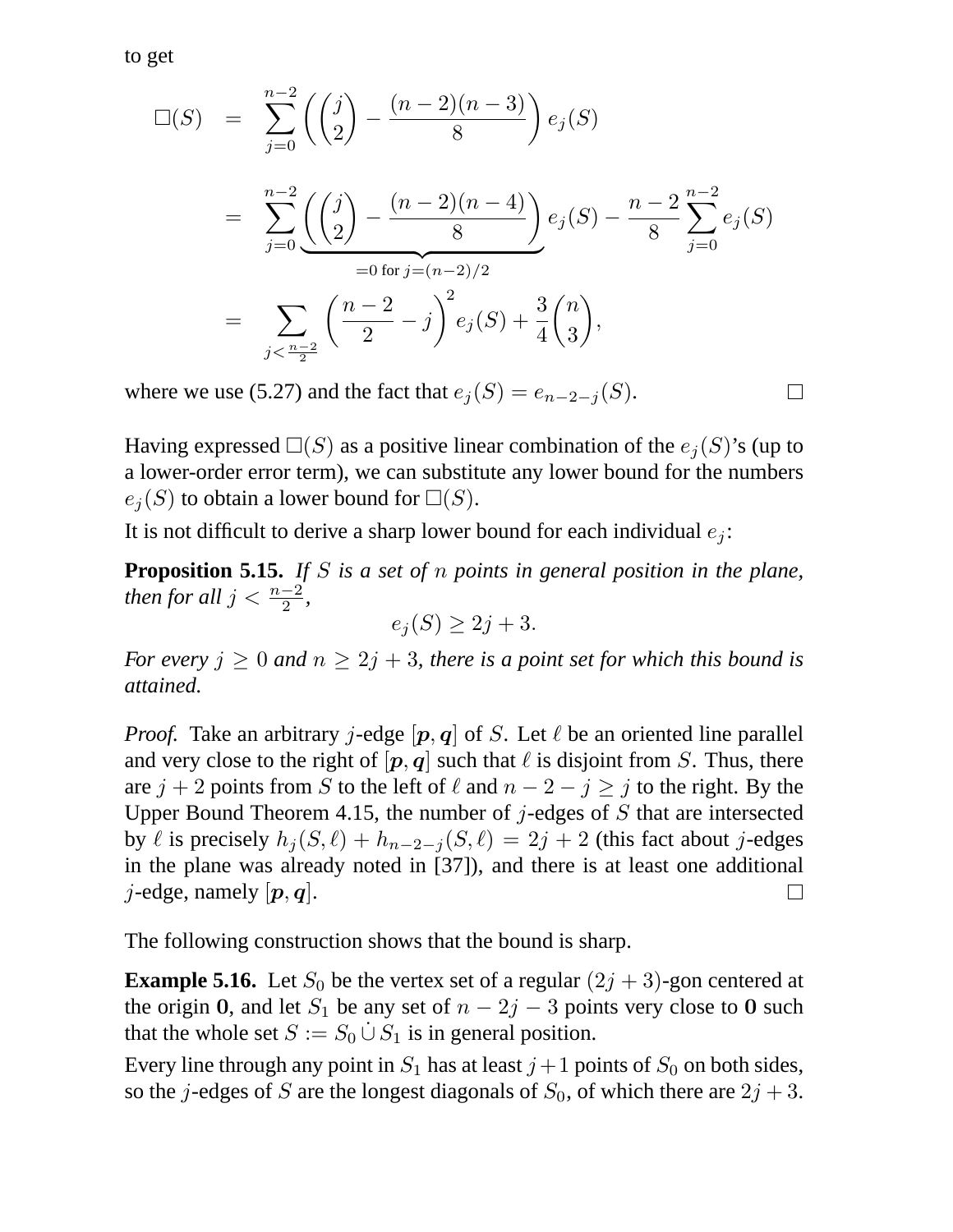Using the bound from Proposition 5.15 in the formula of Lemma 5.13, we get

$$
\Box \ge \sum_{j < \frac{n-2}{2}} (2j+3) \left( \frac{n-2}{2} - j \right)^2 - \frac{3}{4} {n \choose 3} = \frac{1}{4} {n \choose 4} + O(n^3).
$$

This lower bound for  $\Box$  is weaker than than the estimate derived in the previous section. Its weakness rests mainly in the fact that the point set in Example 5.16 is highly attuned to the specific  $\dot{\jmath}$  at hand.

To obtain the stronger lower bound stated in Theorem 5.12, we do "integration by parts", i.e., we pass from j-facets to  $(\leq j)$ -facets. We substitute  $e_j =$  $E_j - E_{j-1}$  in Lemma 5.13 (with the notation  $E_j = \sum_{i=0}^{j} e_i$  introduced in Chapter 2) and rearrange to get the following:

**Lemma 5.17.** *For every set* S *of* n *points in the plane in general position,*

$$
\Box(S) = \sum_{j < \frac{n-2}{2}} (n-2j-3) E_j(S) - \frac{3}{4} \binom{n}{3} + r_n(S),
$$

*where*

$$
r_n(S) = \begin{cases} \frac{1}{4} E_{\frac{n-3}{2}}(S), & \text{if } n \text{ is odd, and} \\ 0, & \text{if } n \text{ is even.} \end{cases}
$$

Note that the last two terms in the above formula are  $O(n^3)$ .

To arrive at the conclusion of Theorem 5.12, we use the following two theorems. We will prove the first one Chapter 6:

**Theorem 6.1.** *Let* S *be a set of* n *points in general position in the plane. Then,* for every  $0 \leq j < \frac{n-2}{2}$ , the number of  $(\leq j)$ -edges of S satisfies

$$
E_j(S) \ge 3\binom{j+2}{2}.
$$

*This bound is tight for*  $j < n/3$ *.* 

Plugging this into the formula in Lemma 5.17 yields

$$
\Box(S) \ge 3/8 {n \choose 4} + O(n^3).
$$

In order to obtain the tiny improvement over  $3/8$ , we will exploit the fact that while the lower bound  $E_j \ge 3\binom{j+2}{2}$  $\binom{+2}{2}$  is sharp for  $j < n/3$ , it is no longer tight for j close to  $n/2$  (in particular, observe that for odd n,  $E_{(n-3)/2} = {n \choose 2} \sim$  $4\binom{(n-3)/2}{2}$  $\binom{3}{2}$ ). Specifically, we will use the following result of Welzl [85]: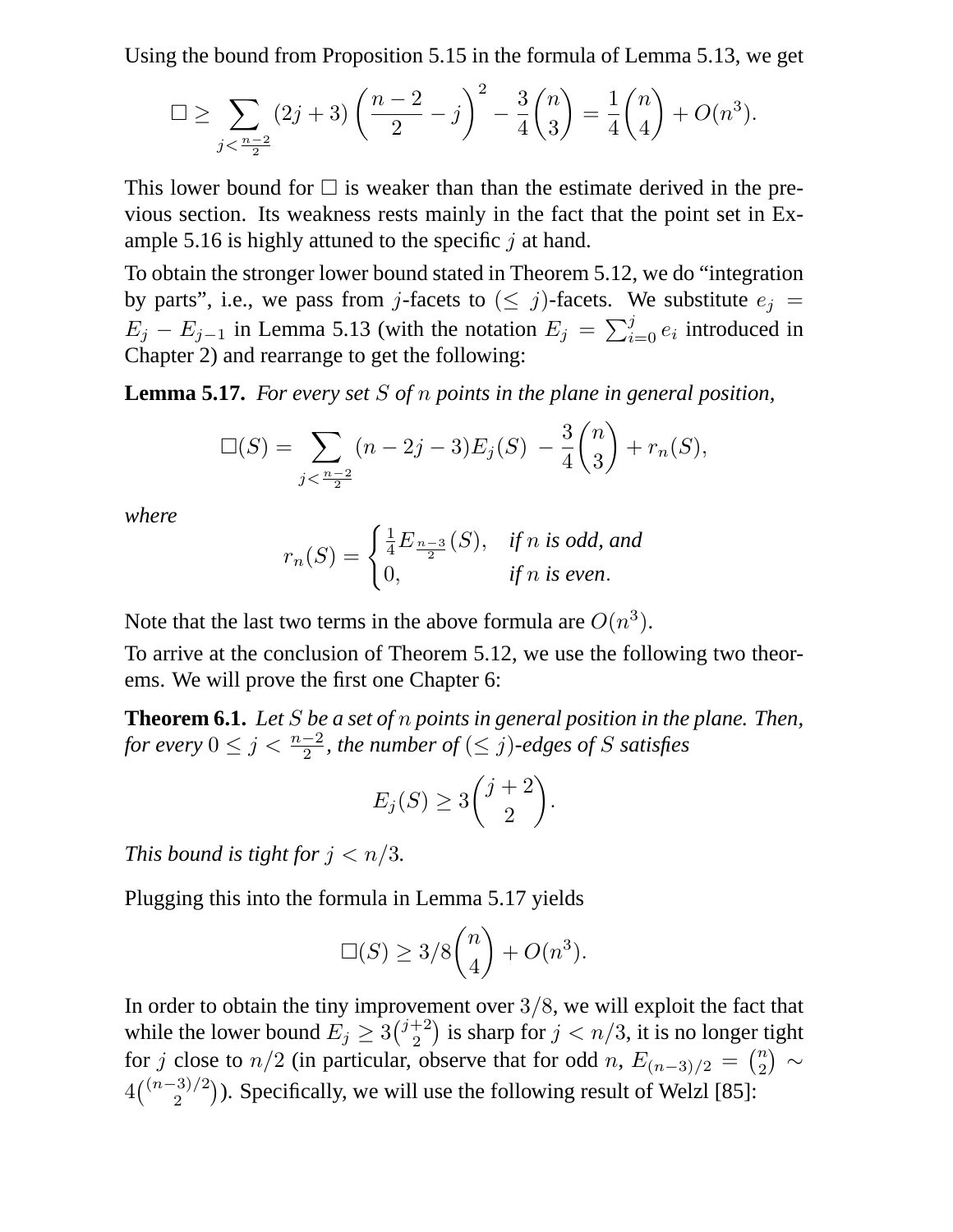**Theorem 5.18.** *Let* S *be a set of* n *points in the plane, and consider a (not necessarily contiguous) index set*  $K \subseteq \{1, 2, ..., \lfloor n/2 \rfloor\}$ *. Then the total number of*  $k$ *-sets with*  $k \in K$  *satisfies* 

$$
\sum_{k \in K} a_k(S) \le 2n \sqrt{2 \sum_{k \in K} k}.
$$

In particular, let  $m = \lfloor n/2 \rfloor$ , and apply this theorem to the intervals of the form  $\{j + 2, j + 3, \ldots, m\}$ . Observing that  $e_i$  is precisely the number of  $(i + 1)$ -sets, we obtain that for all  $j \leq m - 1$ ,

$$
E_{m-1} - E_j \le 2n\sqrt{2\sum_{i=j+2}^{m}i} = 2n\sqrt{m^2 + m - j^2 - 3j - 2},
$$

and since  $E_{m-1} \geq {n \choose 2}$ ,

$$
E_j \geq {n \choose 2} - 2n\sqrt{m^2 + m - j^2 - 3j - 2}.
$$

For  $j \ge n/6$ , we can simplify this to

$$
E_j(S) \ge \binom{n}{2} - n^2 \sqrt{1 - 4(j/n)^2} + O(n). \tag{5.28}
$$

(The only reason for the assumption  $j \geq n/6$  is that for smaller j, we would need the more cumbersome error term  $O(n^{3/2})$ , and we are only going to use (5.28) for j close to  $n/2$ , anyway.)

Combining the the estimate from Theorem 6.1 with (5.28), we see that

$$
E_j \ge 3\binom{j+2}{2} + n^2 \max\left(0, \frac{1 - 3(j/n)^2}{2} - \sqrt{1 - 4(j/n)^2}\right) + O(n).
$$

The "max" term is positive for  $j/n \ge t_0 = \sqrt{(2\sqrt{13} - 5)/9} \approx 0.4956$ , so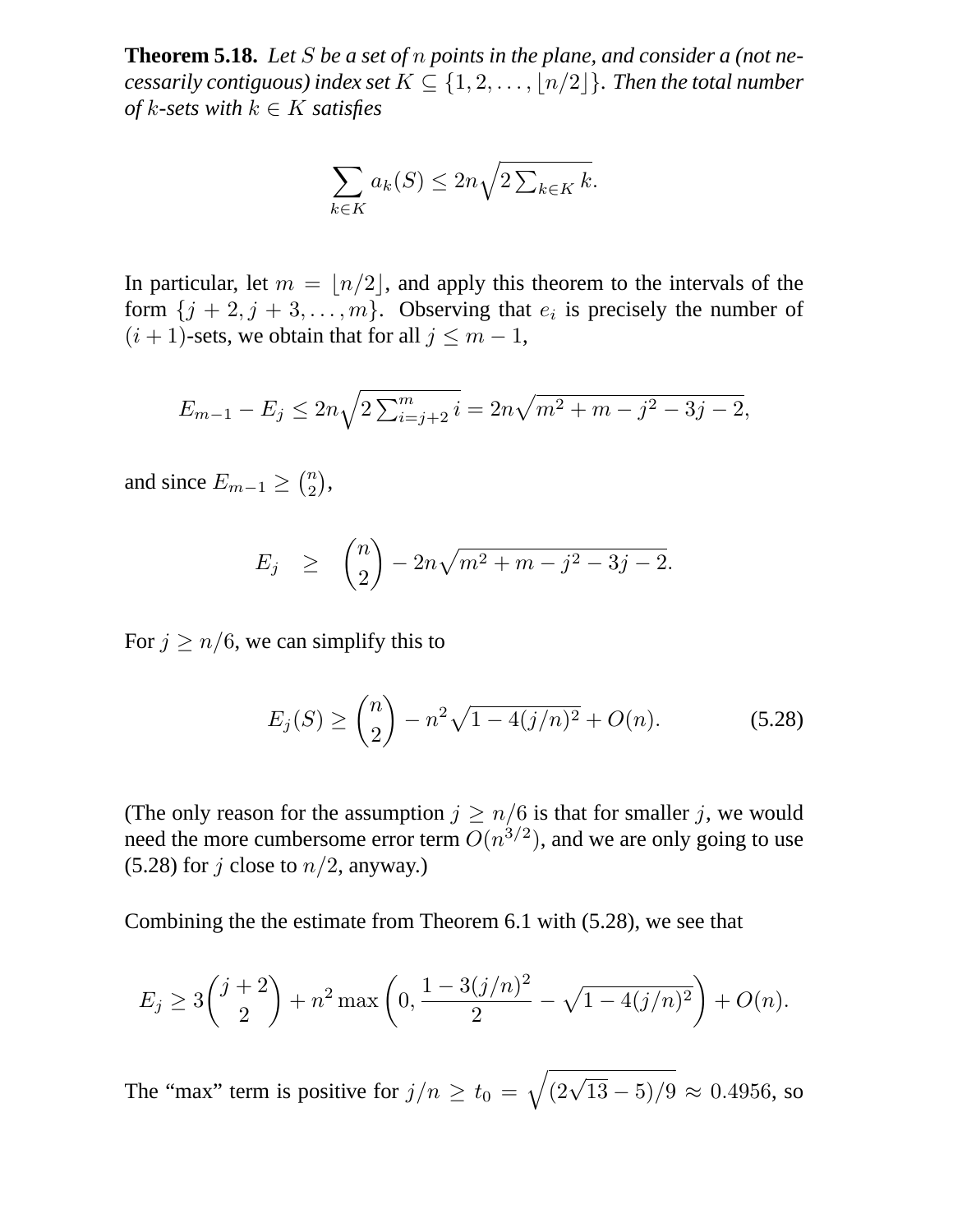we do gain when j is very near  $n/2$ . Substituting into Lemma 5.17, we get

$$
\Box(S) = \sum_{j < \frac{n-2}{2}} (n-2j-3) E_j(S) + O(n^3)
$$
  
\n
$$
\geq \sum_{j < \frac{n-2}{2}} 3(n-2j-3) {j+2 \choose 2} + O(n^3)
$$
  
\n
$$
+ n^3 \sum_{t_0, n \leq j < \frac{n-2}{2}} (1 - 2(j/n)) \left( \frac{1 - 3(j/n)^2}{2} - \sqrt{1 - 4(j/n)^2} \right)
$$
  
\n
$$
= \frac{3}{8} {n \choose 4} + n^4 \int_{t_0}^{1/2} (1 - 2t) \left( \frac{1 - 3t^2}{2} - \sqrt{1 - 4t^2} \right) dt + O(n^3).
$$

Thus,

$$
\Box \ge (3/8 + \varepsilon) {n \choose 4} + O(n^3),
$$

with

$$
\varepsilon = 24 \int_{t_0}^{1/2} (1 - 2t) \left( \frac{1 - 3t^2}{2} - \sqrt{1 - 4t^2} \right) dt \approx 1.0887 \cdot 10^{-5}.
$$

This completes the proof of Theorem 5.12. We remark that in the set-up of Theorem 5.18, an asymptotically stronger bound of  $O(n (|K| \sum_{k \in K} k)^{1/3})$ can be proved [6, 32]. This, in turn, can be used for a further tiny improvement in the  $\varepsilon$ . We omit the details.

## **5.4 Generalizations**

For the Four-Point Problem, it does not matter whether we consider the probability  $\square(\mu)$  that four random points  $P_1, P_2, P_3, P_4$  i.i.d.  $\sim \mu$  are in convex position, or the complementary probability  $\Delta(\mu) = 1 - \Box(\mu)$ , or

$$
\frac{1}{4}\Delta(\mu) = \Pr[P_4 \in \text{conv}\{P_1, P_2, P_3\},\tag{5.29}
$$

since any one of these three quantities determines the other two.

Depending on which viewpoint we take, however, different generalizations of the original problem suggest themselves.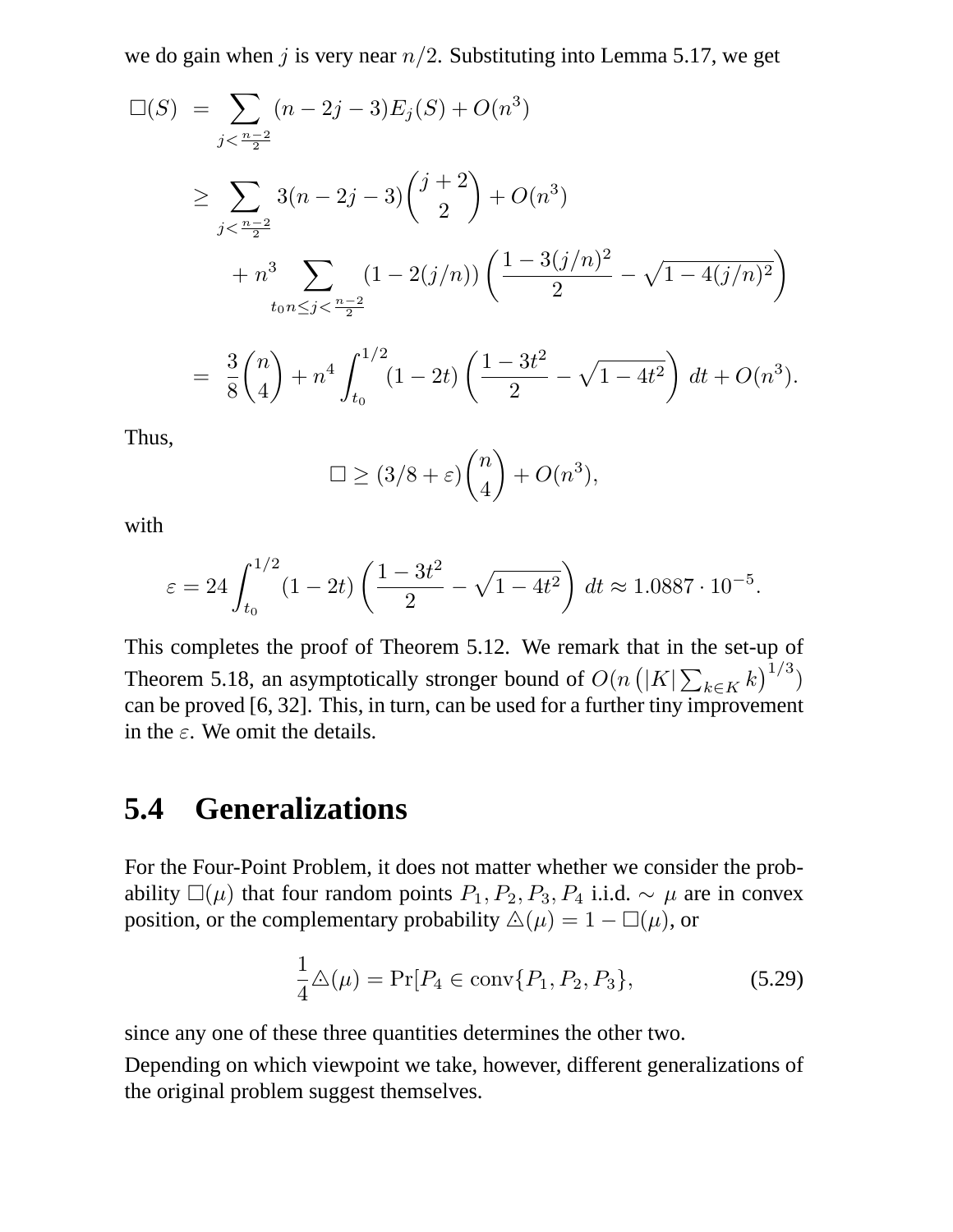If we focus on (5.29), then the following is a natural generalization of the problem to a larger number of random points: If  $P_1, \ldots, P_n$ , are i.i.d. according to a continuous probability distribution  $\mu$  in the plane, what is

$$
\Pr[P_n \in \text{conv}\{P_1, \ldots, P_{n-1}\}]?
$$

Equivalently, we can ask, what is

$$
\Pr[P_n \not\in \text{conv}\{P_1,\ldots,P_{n-1}\}]?
$$

In other words, to formulate the problem in more symmetric terms, what is the expected number of vertices of  $conv(P_1, ..., P_n)$ ?

In the plane, this is the same as the expected number of *edges* of the polygon  $conv(P_1, \ldots, P_n)$ . This seems to lead the "right" formulation of the question for generalizations to higher dimensions: What is the expected number of facets of the polytope spanned by n independent  $\mu$ -random points? Here, "right" just means that this variant of the problem lends itself to the approach developed in Section 5.3. Again, the question can be equivalently recast in terms of finite point sets, and we can apply Observation 5.14 to any number of points in any dimension. The bounds obtained in the general case are much weaker, though, since we have less precise knowledge about the distribution of  $j$ -facets in higher dimensions. We will discuss this in Chapter 6.

Another way of generalizing the problem to a larger number of random points  $P_1, \ldots, P_n$  i.i.d.  $\sim \mu$  is to ask: What is the probability  $p(n, \mu)$  that  $P_1, \ldots, P_n$ are in convex position?

Unfortunately, it is not clear how to extend the  $i$ -facet approach to this problem. The question can still be equivalently reformulated in terms of finite points sets, but trouble is that for a finite set  $S \subseteq \mathbb{R}^2$  and  $n \ge 5$ , the numbers  $e_j(S)$  apparently no longer determine the number of *n*-element subsets of S that are in convex position: Let us denote by  $t = (S)$ ,  $q = q(S)$  and  $p = p(S)$ the number of 5-element subsets of  $S$  whose convex hull is a triangle, a quadrilateral, and a pentagon, respectively. For  $|S| = n$ , we we only get the two equations

$$
t + q + p = \binom{n}{5}
$$

and

$$
\sum_{j=0}^{n-2} \binom{j}{3} e_j = 3t + 4q + 5p,
$$

which are insufficient to express  $p$  in terms of the  $e_j$ 's.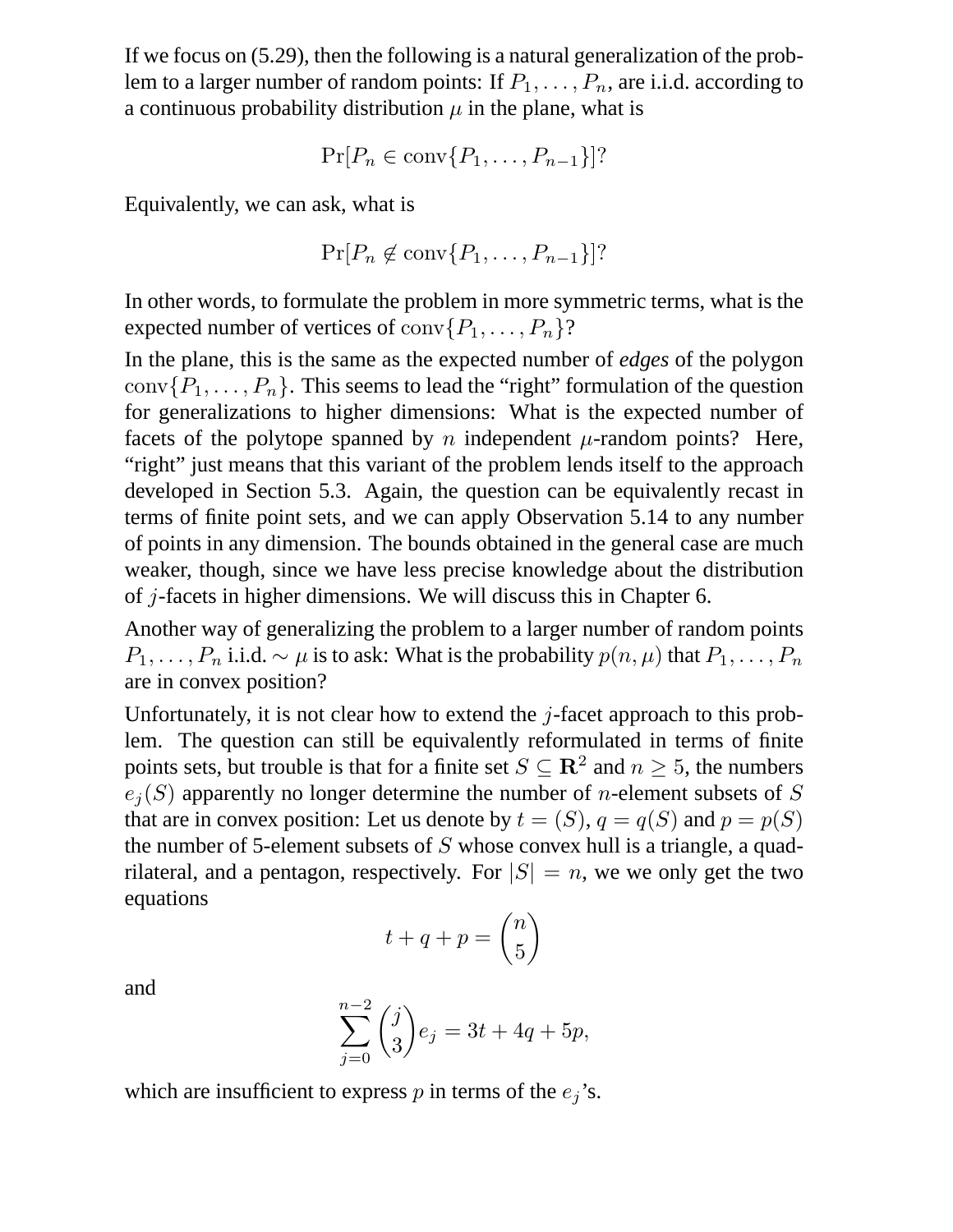The probabilities  $p(n, \mu)$  have been studied for uniform distributions on a convex body K, in which case we just denote them by  $p(n, K)$ . We conclude this chapter with a few notes on that topic.

Valtr [80] determined the exact probabilities for the case of triangles,

$$
p(n, \text{triangle}) = \frac{2^n (3n - 3)!}{(n - 1)!^3 (2n)!},
$$

Observe that this is asymptotically equivalent to  $(27/2e^2n^{-2})^n$  (where "e", for once, denotes the base of the natural logarithm). Moreover, every convex body K can be sandwiched between two triangles  $T_1$  and  $T_2$  such that the ratio area $(T_2)$  area $(T_1)$  is bounded by a constant (this is a consequence of John's Lemma, see [51], Section 13.4). Thus, there are universal constants  $0 < c_1 < c_2 < \infty$  such that for every convex body  $K \subseteq \mathbf{R}^2$ ,

$$
c_1 \le n^2 \sqrt[n]{p(n,K)} \le c_2.
$$

Bárány [11] showed that for every K, the limit  $\lim_{n\to\infty} n^2 \sqrt[n]{p(n,K)}$  exists. Furthermore, he proved a "limit shape" result: if we condition upon the event that  $P_1, \ldots, P_n$  are in convex position, then with high probability, their convex hull is very close (in the sense of the Hausdorff distance) to certain convex body  $K_0 \subseteq K$ .

For further information about the probabilities  $p(n, K)$  and a number of related questions, we refer to the survey article by Schneider [68].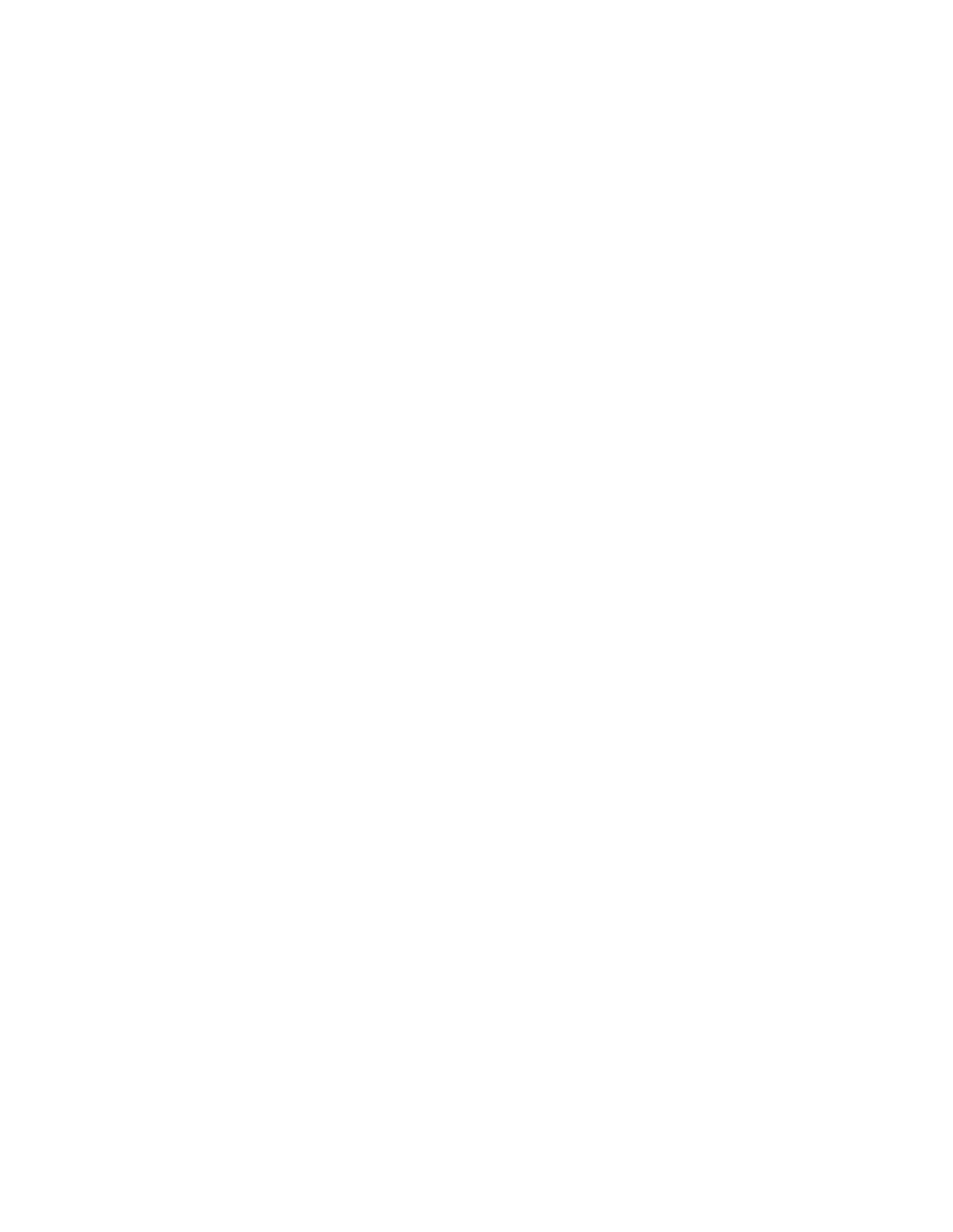### **Chapter 6**

# **Lower Bounds for (**≤k**)-Sets**

In the previous chapter, we considered the number of convex quadrilaterals in a finite point set in the plane. As we saw, this is just Sylvester's Four-Point Problem in a discrete guise.

As our main result, we derived Theorem 5.12, which gives a lower bound for the minimum number  $\Box(n)$  of convex quadrilaterals in any set of n points in general position in the plane.

The objective of this chapter will be to provide the missing ingredient for the proof of Theorem 5.12, namely the following estimate for the number  $E_j = \sum_{i=0}^j e_i$  of  $(\leq j)$ -edges of a point set:

**Theorem 6.1.** *Let* S *be a set of* n *points in general position in the plane. For*  $\text{every } 0 \leq j < \frac{n-2}{2},$ 

$$
E_j(S) \ge 3\binom{j+2}{2}.
$$

*This bound is tight for*  $j < n/3$ *.* 

Since in the plane, the number  $e_j$  of j-edges equals the number  $a_{j+1}$  of  $(j+1)$ sets, Theorem 6.1 can be equivalently stated as a bound for the number  $A_k =$  $\sum_{i=1}^k a_i$  of  $(\leq k)$ -sets:

**Theorem 6.1'.** *For every set* S *of* n *points in general position in the plane and every*  $1 \leq k < n/2$ ,

$$
A_k(S) \ge 3\binom{k+1}{2}
$$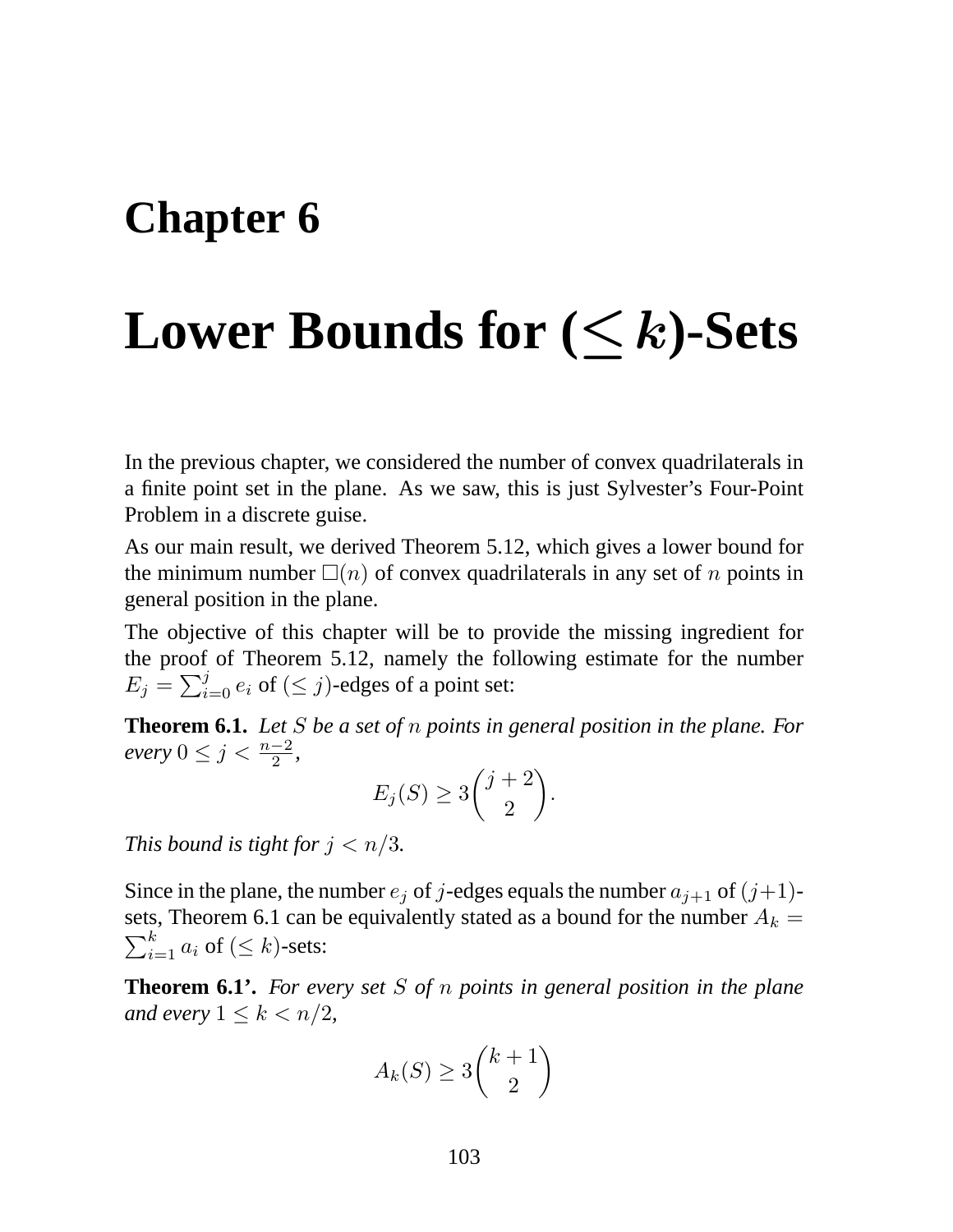This bound is tight for  $k \leq n/3$ , as is shown by the "Tripod Construction" which we already encountered in Chapter 5 (Example 5.1).

Recall that the point set  $S$  produced by that construction was partitioned into three parts  $S_1, S_2, S_3$  consisting of  $n/3$  points each that were arranged very close to three rays through the origin. Before, we also cared about the internal structure of the parts  $S_i$ , but now we only need the property that every line spanned by two points from the same part  $S_i$  separates the remaining two parts.

It follows that for  $1 \leq k \leq n/3$ , every k-set of S contains the l points farthest from 0 in one  $S_i$ , for some  $1 \leq l \leq k$ , and the  $(k - l)$  points farthest from 0 in another  $S_i$ . Hence the number of k-sets is 3k and the number of  $(\leq k)$ -sets equals  $3\binom{k+1}{2}$  $_{2}^{+1}).$ 

The lower bound in Theorem 6.1' was first formulated by Edelsbrunner, Hasan, Seidel, and Chen [34]. Unfortunately, their proof contains a gap that seems to be fatal, as their method of estimating  $A_k$  would in fact lead to a linear upper bound for the number of  $k$ -sets.

Our proof will, however, follow the same basic approach via so-called *circular* or *allowable sequences*, which were introduced by Goodman and Pollack [41]. We review this notion in Section 6.1 and then prove a slightly more general estimate which implies Theorem 6.1.

In Section 6.2, we will discuss extensions of Theorem 6.1 to higher dimensions.

#### **6.1 The Lower Bound in the Plane**

We now proceed to prove the lower bound stated in Theorem 6.1.

Let  $\Pi$  be (a halfperiod of) a *circular sequence* of  $\{1 \dots n\}$ . That is,  $\Pi$  =  $(\Pi_0, \dots, \Pi_{\binom{n}{2}})$  is a sequence of permutations of  $\{1 \dots n\}$  such that  $\Pi_0$  is the identity permutation  $(1, 2, \ldots, n)$ ,  $\Pi_{n \choose 2}$  is the reverse permutation  $(n, n - 1)$  $1, \ldots, 1$ , and any two consecutive permutations differ by exactly one transposition of two elements in adjacent positions.

Circular sequences, which were introduced by Goodman and Pollack [41], can be used to encode any planar point set. For our purposes and for simplicity, however, we only consider the case of a point set  $S$  in general position. Moreover, we will make the additional assumption that no two segments spanned by points from S are parallel (we can assume this without loss of generality, since it can be ensured by sufficiently small perturbations of the points,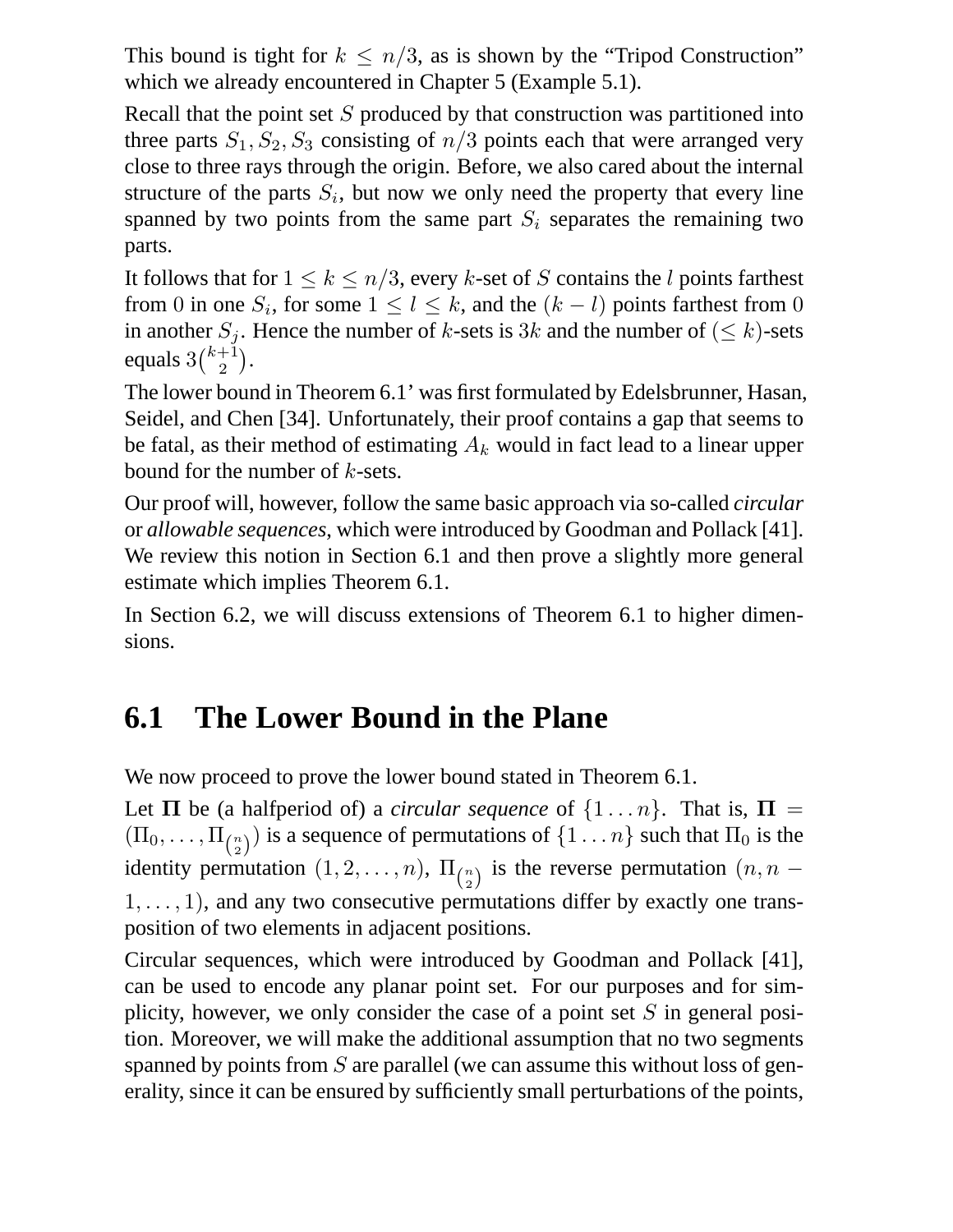and this will not affect the number of convex quadrilaterals or the number of  $k$ -sets).

Let  $\ell$  be a directed line which is not orthogonal to any of the lines spanned by points from S, and assume that  $S = \{p_1, \ldots, p_n\}$ , where the points are labeled according to the order in which their orthogonal projections appear along the line. Now suppose that we start rotating  $\ell$  counterclockwise. Then the ordering of the projections changes whenever  $\ell$  passes through a position where it is orthogonal to a segment  $uv$ , with  $u, v \in S$ . When such a change occurs,  $\boldsymbol{u}$  and  $\boldsymbol{v}$  are adjacent in the ordering, and the ordering changes by  $\boldsymbol{u}$ and  $v$  being transposed. Thus, if we keep track of all permutations of the projections as the line  $\ell$  is rotated by 180 $\degree$ , we obtain a circular sequence  $\Pi = \Pi(S)$ . (The sequence also depends on the initial choice of  $\ell$ , which for sake of definiteness, we can assume to be vertical and directed upwards).

Observe that if a circular sequence arises in this fashion from a point set, then the  $(i - 1)$ -edges (and hence the *i*-sets) of the point set correspond to transpositions between elements in positions i and  $i + 1$ , or in positions  $n - i$ and  $n - i + 1$ . These will be referred to as *i-critical* transpositions of the circular sequence.

For  $k \leq n/2$ , we consider the number of  $(\leq k)$ -critical transpositions, i.e., the number of transpositions that are *i*-critical for some  $i \leq k$ .

**Theorem 6.2.** *For any circular sequence*  $\Pi$  *on n elements and any*  $k < n/2$ , the number of  $(\leq k)$ -critical transpositions is at least  $3{k+1 \choose 2}$  $\binom{+1}{2}$ .

If the sequence arises from a set S of  $n$  points in general position in the plane as the list of the combinatorially different orthogonal projections of S onto a rotating directed line, then the i-critical swaps are in one-to-one correspondence with the *i*-sets of S, and hence with the  $(i - 1)$ -edges of S. Thus, the number  $E_j = \sum_{i=0}^j e_i$  of  $(\leq j)$ -edges of S is at least  $3\binom{j+2}{2}$  $\binom{+2}{2}$ , which will prove Theorem 6.1.

*Proof.* Fix k and let  $m := n - 2k$ . It will be convenient to label the points so that the starting permutation is

$$
\Pi_0 = (a_k, a_{k-1}, \ldots, a_1, b_1, b_2, \ldots, b_m, c_1, c_2, \ldots, c_k).
$$

We introduce some terminology. For  $1 \le i \le k$ , we say that an element x exits (respectively, *enters*) *through the ith* A-gate if it moves from position  $k-i+1$ to position  $k-i+2$  (respectively, from position  $k-i+2$  to position  $k-i+1$ ) during a transposition with another element. Similarly, x *exits* (respectively,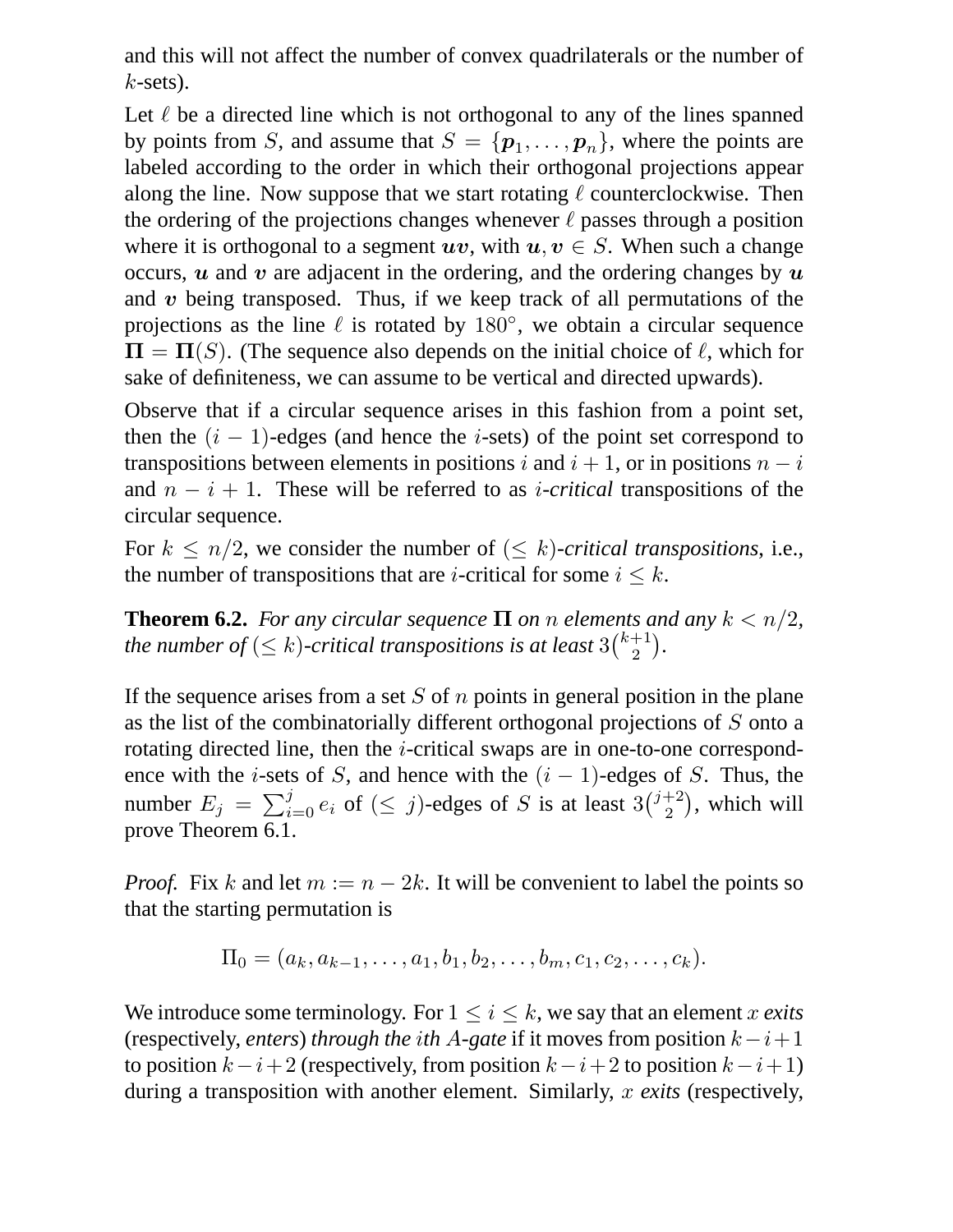*enters*) *through the ith* C-gate if it moves from position  $m + k + i$  to position  $m + k + i - 1$  (respectively, from  $m + k + i - 1$  to  $m + k + i$ ) during a transposition. Observe that for  $1 \le i \le j \le k$ ,  $a_j$  has to exit through the *i*th A-gate and to enter through the  $i$ -th  $C$ -gate at least once, and analogously for  $c_j$ .

Further, we say that  $a \in \{a_1, \ldots, a_k\}$  (respectively,  $c \in \{c_1, \ldots, c_k\}$ ) is *confined* until the first time it exits through the 1st A-gate (respectively, Cgate); then it becomes *free*. Elements  $b \in \{b_1, \ldots, b_m\}$  are always free.

*Simplifying Observation.* For every circular sequence  $\Pi'$ , there is another sequence  $\Pi$  with the same number of ( $\leq k$ )-critical transpositions and without transpositions between confined elements. Thus, we may restrict our attention to sequences without such *confined transpositions*.

*Proof of the observation.* To see why this is so, consider the first confined transposition in  $\Pi'$  (if there isn't any, we are done). Clearly, this first transposition must be either between two  $a$ 's or between two  $c$ 's. But before  $a_i$  and  $a_j$ , say, can be transposed, every  $a_s$  with  $i < s < j$  has to be transposed with either  $a_i$  or  $a_j$ . And as long as  $a_j$  is confined, every element  $a_s$ ,  $s < j$  which has not yet been transposed with  $a_i$  is also confined.

Therefore, the first confined transposition has to happen between two  $a$ 's (or between two  $c$ 's) that are adjacent in the starting permutation  $\Pi_0^\prime$ , say between  $a_i$  and  $a_{i+1}$ . Now we can modify  $\Pi'$  as follows: Instead of transposing  $a_i$  and  $a_{i+1}$  when it happens in  $\Pi'$ , let  $a_{i+1}$  follow the "path" of  $a_i$  in  $\Pi'$  and vice versa, and only transpose  $a_i$  and  $a_{i+1}$  in the end. (Observe that for this to be feasible, it is crucial that  $a_i$  and  $a_{i+1}$  are adjacent in  $\Pi'_0$ .) This does not affect the number of  $(\leq k)$ -critical transpositions and deletes one confined transposition without generating any new ones, which (by induction, say) proves the observation.

So we may assume that the circular sequence  $\Pi$  does not contain any confined transpositions. Now, let us write down the *liberation sequence* σ of all a's and c's in the the order in which they become free. Since  $\Pi$  does not contain any confined transpositions, the a's appear in  $\sigma$  in increasing order (i.e.,  $a_i$ ) precedes  $a_j$  in  $\sigma$  if  $i < j$ ) and the same holds for the c's.

We are now ready to estimate the number of  $(\leq k)$ -critical transpositions. As observed above, for  $1 \le i \le j \le k$ ,  $a_j$  has to exit through the *i*th A-gate and to enter through the *i*-th *C*-gate at least once, and  $c_j$  has to exit through the ith  $C$ -gate and to enter through the *i*th  $A$ -gate at least once. For each of these events, we count the first time it happens. This gives a total count of  $4\binom{k+1}{2}$  $_{2}^{+1})$ transpositions, all of which are  $(\leq k)$ -critical.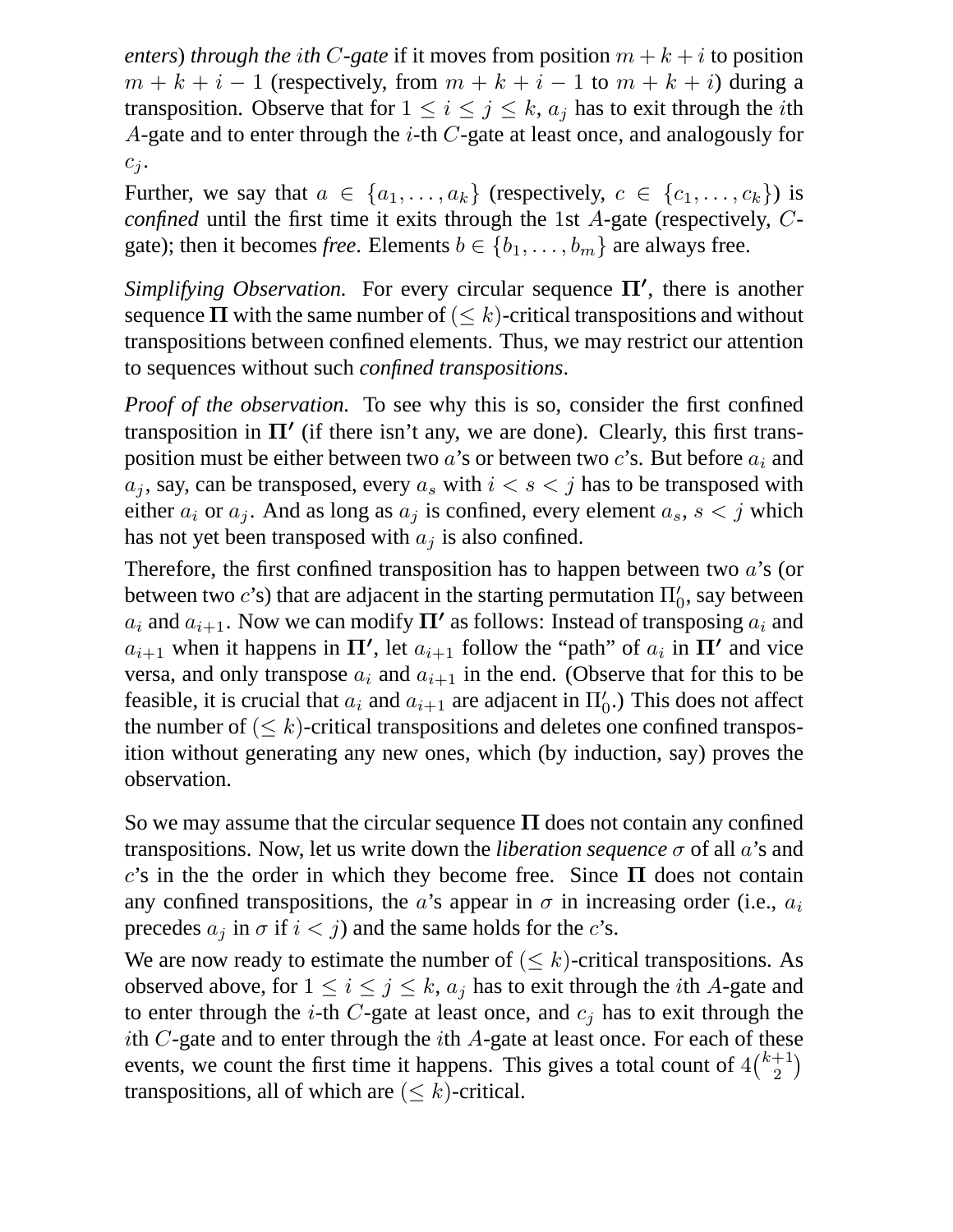The transpositions that are counted twice are precisely the transpositions between some  $a_i$  and some  $c_l$  during which, for some  $i \leq \min\{j, l\},$ 

- 1. either  $a_i$  enters and  $c_i$  exits through the *i*th C-gate (both for the first time),
- 2. or  $a_j$  exits and  $c_l$  enters through the *i*th A-gate (both for the first time).

In order to estimate the number of such transpositions, we "credit" each transposition to the entering element. More precisely, we define a *savings digraph* D with vertex set  $\{a_1, \ldots, a_k\} \cup \{c_1, \ldots, c_k\}$  and the following edges: In Case 1, we put in a directed edge from  $c_l$  to  $a_j$ , and in Case 2 a directed edge from  $a_j$  to  $c_l$ .

Thus, the number of  $(\leq k)$ -critical transpositions is at least  $4\binom{k+1}{2}$  $\binom{+1}{2}$  minus the number of edges in D, and it suffices to show that the latter is at most  $\binom{k+1}{2}$  $_{2}^{+1}).$ 

For this, we estimate the in-degree of each vertex. On the one hand, observe that the in-degree of  $a_j$  is at most j (there is at most one incoming edge for each *i*th C-gate,  $1 \le i \le j$ , since we only count the first time that  $a_i$  enters through a gate). On the other hand, we observe that if there is a directed edge from  $c_l$  to  $a_j$ , then  $a_j$  precedes  $c_l$  in the liberation sequence  $\sigma$  (observe that  $a_j$  must have become free before entering through any C-gates, while  $c_l$  is still confined when it exits through a  $C$ -gate for the first time. Note that the first A-gate and the first C-gate do not coincide since we assume  $k < n/2$ . Thus, since any two elements are transposed at most (in fact, exactly) once, the in-degree of  $a_i$  is also at most the number of c's that come after it in the sequence  $\sigma$ . Hence, the in-degree of  $a_j$  is at most the minimum  $\mu_{\sigma}(a_j)$  of j and the number of c's that come after  $a_j$  in the sequence  $\sigma$ . Similarly, the indegree of  $c_l$  is at most the minimum  $\mu_{\sigma}(c_l)$  of l and the number of a's which come after  $c_l$  in the sequence  $\sigma$ .

The proof is concluded by the following observation: For all  $\sigma$  (subject to the constraint that the  $a$ 's and the  $c$ 's appear in increasing order),

$$
\sum_{j=1}^{k} (\mu_{\sigma}(a_j) + \mu_{\sigma}(c_j)) = {k+1 \choose 2}.
$$
 (6.1)

To prove this, first note that it obviously holds true for the sequence  $\langle a_1, a_2, \ldots, a_n \rangle$  $a_k, c_1, c_2, \ldots, c_k$ . So it suffices to show that the sum is invariant under swaps of adjacent  $a$ 's and  $c$ 's. Suppose that  $\sigma = \rho * \langle a_j, c_l \rangle * \tau$  and  $\sigma' = \rho * \langle c_l, a_j \rangle * \tau$ (where "\*" denotes concatenation of sequences). First observe that  $\mu_{\sigma}(x) =$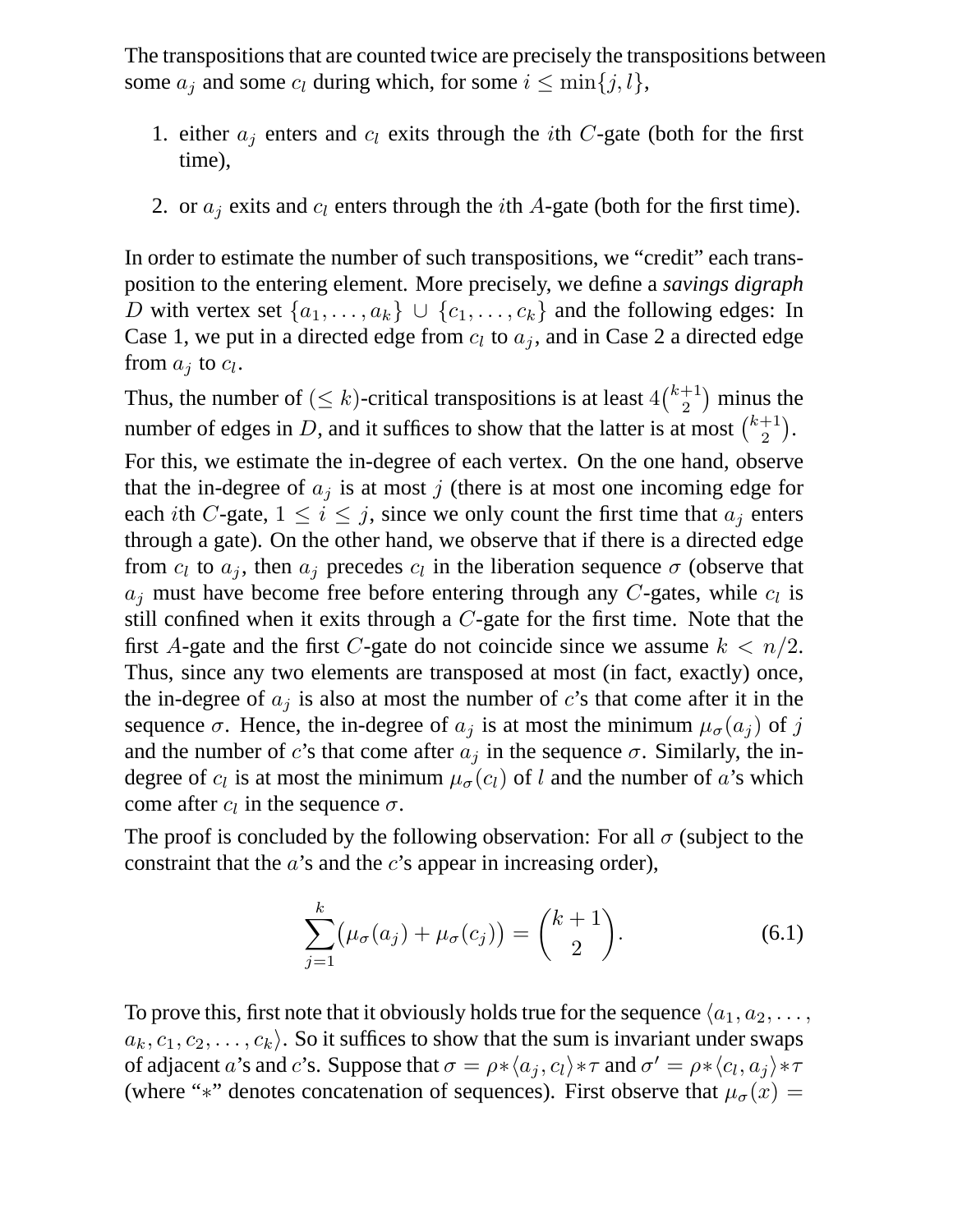$\mu_{\sigma'}(x)$  for all  $x \neq a_j, c_l$ . Moreover,

$$
\mu_{\sigma}(a_j) = \min\{j, k - l + 1\}, \qquad \mu_{\sigma}(c_l) = \min\{l, k - j\}, \n\mu_{\sigma'}(a_j) = \min\{j, k - l\}, \qquad \mu_{\sigma'}(c_l) = \min\{l, k - j + 1\}.
$$

We distinguish two cases: On the one hand, if  $j + l \leq k$ , then  $\mu_{\sigma}(a_j) = j =$  $\mu_{\sigma}(a_i)$  and  $\mu_{\sigma}(c_i) = l = \mu_{\sigma'}(c_i)$ , i.e. nothing changes. On the other hand, if  $j + l > k$ , then  $\mu_{\sigma}(a_j) = k - l + 1 = \mu_{\sigma'}(a_j) + 1$  and  $\mu_{\sigma}(c_l) = k - j =$  $\mu_{\sigma'}(c_l) - 1$ , so the sum remains unaffected. This proves (6.1) and hence the theorem theorem.

#### **6.2 Higher Dimensions**

The number of j-facets of a point set  $S \subseteq \mathbb{R}^d$  is certainly not less than the number of j-facets that are intersected by a given line  $\ell$  which is in general position w.r.t. S. Thus, for either orientation of  $\ell$ ,

$$
e_j(S) \ge h_j(S, \ell) + h_{n-d-j}(S, \ell).
$$

If we combine this with the existence of centerpoints, we can prove the following:

**Theorem 6.3.** For a set S of n points in general position in  $\mathbb{R}^d$ ,

$$
e_j(S) \ge 2 \min \left\{ \binom{j+d-1}{d-1}, \binom{n-1-j}{d-1}, \binom{\lceil \frac{n}{d} \rceil -1}{d-1} \right\}.
$$

*Proof.* W.l.o.g., the orthogonal projection  $\overline{S}$  of S onto the hyperplane { $x \in$  $\mathbf{R}^d$  :  $x_d = 0$ }  $\cong \mathbf{R}^{d-1}$  is a set of *n* points in general position. By Observation 4.34, there exists a point  $\overline{o} \in \mathbb{R}^{\overline{d}-1}$  which is almost a centerpoint for  $\overline{S}$ , i.e., which has depth at least  $\lceil n/d \rceil - d + 1$  in  $\overline{S}$ . Thus, by Lemma 4.33, we get for the line  $\ell := \overline{\boldsymbol{o}} \times \mathbf{R} \subseteq \mathbf{R}^d$  that

$$
h_j(S,\ell) = h_j(\overline{S},\overline{\mathbf{o}}) \ge \begin{cases} \begin{array}{ll} \binom{j+d-1}{d-1} & \text{if } 0 \le j \le \lceil n/d \rceil - d, \\ \binom{\lceil n/d \rceil - 1}{d-1} & \text{if } \lceil n/d \rceil - d < j \le (n-d)/2, \end{array} \end{cases}
$$

from which the theorem follows.

In particularly, we get as a corollary that for  $0 \le j \le \lceil n/d \rceil - d$ ,

$$
E_j(S) \ge 2\binom{j+d}{d}.
$$

 $\Box$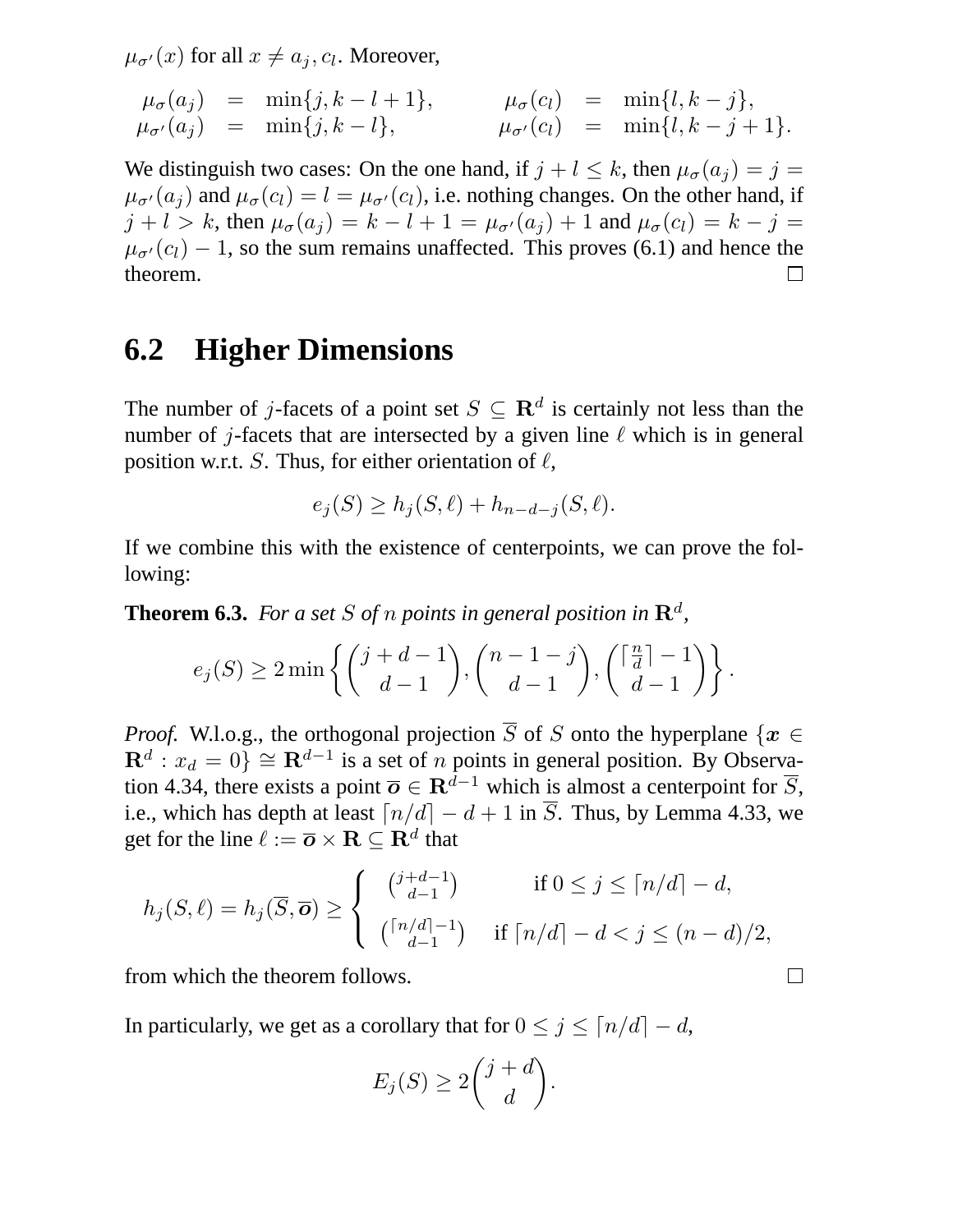On the other hand, consider the obvious generalization of Example 5.1 to higher dimensions: Let  $r_1, \ldots, r_{d+1}$  be rays emanating from the origin  $\mathbf{0} \in$  ${\bf R}^d$  through te vertices of a regular simplex centered at  ${\bf 0}.$  If we assume that  $n$ is divisible by  $d+1$  and if for each of these rays  $r_i$ , we place  $\frac{n}{d+1}$  points very close to  $r_i$  and at distance at least 1 from the origin and each other, then we obtain an *n*-point set S such that  $E_j(S) = (d+1)\binom{j+d}{d}$  $\binom{+d}{d}$  for  $0 \leq j < \frac{n}{d+1}$ . It is tempting to conjecture that this is the lower-bound example, but I have so far been unable to prove this.

**Conjecture 6.4.** *For every set* S *of* n *points in general position and every*  $0 \leq j < \lfloor \frac{n}{d+1} \rfloor$ , we have

$$
E_j(S) \ge (d+1) \binom{j+d}{d}.
$$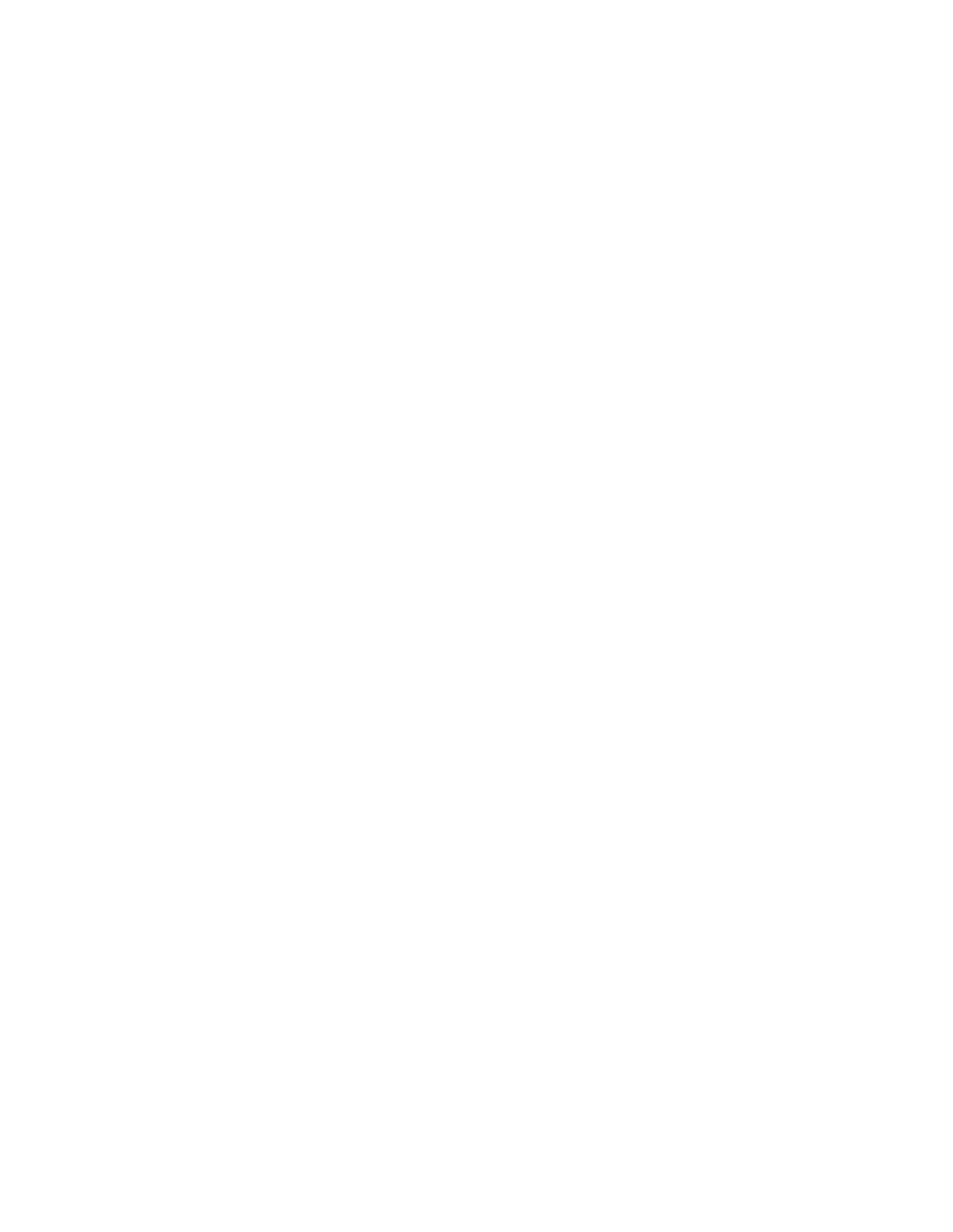## **Bibliography**

- [1] Bernardo M. Ábrego and Sylvia Fernández-Merchant. A lower bound for the rectilinear crossing number. Manuscript, 2003.
- [2] Pankaj K. Agarwal and Micha Sharir. Arrangements and their applications. In Jörg Rüdiger Sack and Jorge Urrutia, editors, *Handbook of Computational Ceometry*, pages 49–119. North-Holland, 2000.
- [3] Oswin Aichholzer, Franz Aurenhammer, and Hannes Krasser. On the crossing number of complete graphs. In *Proceedings of the Eighteenth Annual Symposium on Computational Geometry (SCG'02)*, pages 19– 24, 2002.
- [4] Noga Alon, Imre Bárány, Zoltán Füredi, and Daniel J. Kleitman. Point selections and weak ε-nets for convex hulls. *Combinatorics, Probability and Computing*, 1(3):189–200, 1992.
- [5] Noga Alon and Joel Spencer. *The Probabilistic Method*. John Wiley and Sons, New York, 1992.
- [6] Artur Andrzejak, Boris Aronov, Sariel Har-Peled, Raimund Seidel, and Emo Welzl. Results on  $k$ -sets and  $j$ -facets via continuous motions. In *Proceedings of the Fourteenth Annual Symposium on Computational Geometry (SCG'98)*, pages 192–199, 1998.
- [7] Artur Andrzejak and Komei Fukuda. Optimization over  $k$ -set polytopes and efficient k-set enumeration. In *Proceedings of the Sixth International Workshop on Algorithms and Data Stuctures (WADS'99)*, volume 1663 of *LNCS*, pages 1–12, 1999.
- [8] Artur Andrzejak and Emo Welzl. In between  $k$ -sets,  $j$ -facets, and i-faces: (i, j)-partitions. *Discrete & Computational Geometry*, 29(1):105–131, 2003.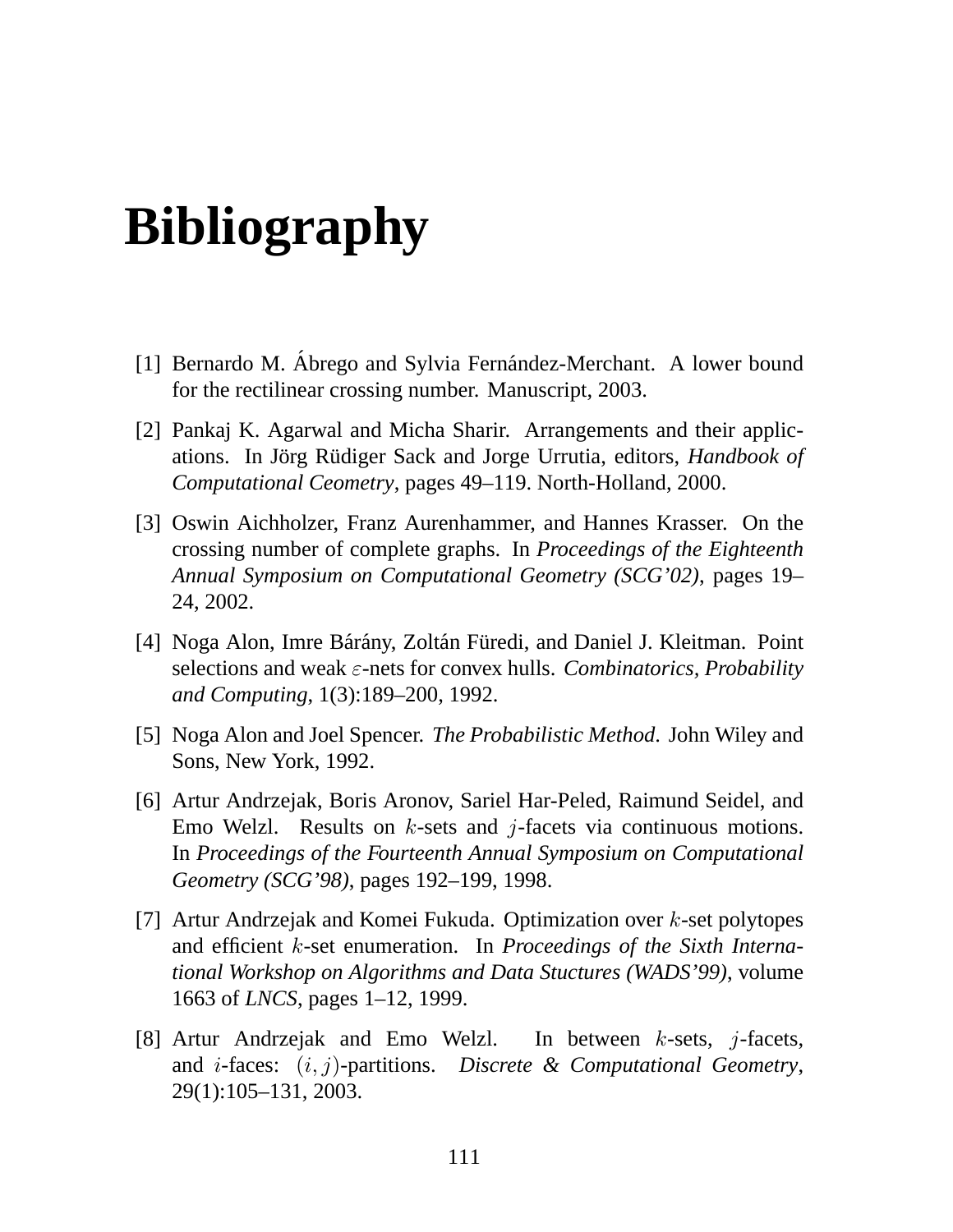- [9] Eric Babson, Shmuel Onn, and Rekha Thomas. The hilbert zonotope and a polynomial time algorithm for universal Gröbner bases. *Advances in Applied Mathematics*, 30:529–544, 2003.
- [10] Imre Bárány. A generalization of Caratheodory's theorem. *Discrete Math.*, 40:141–152, 1982.
- [11] Imre Bárány. Sylvester's question: the probability that  $n$  points are in convex position. *Ann. Probab.*, 27(4):2020–2034, 1999.
- [12] Imre Bárány, Zoltán Füredi, and Lászlo Lovász. On the number of halving planes. *Combinatorica*, 10(2):175–183, 1990.
- [13] David Barnette. A proof of the lower bound conjecture for convex polytopes. *Pac. J. Math.*, 46:349–354, 1973.
- [14] David Bayer and Ian Morrison. Standard bases and geometric invariant theory. I. Initial ideals and state polytopes. *J. Symbolic Comput.*, 6(2- 3):209–217, 1988.
- [15] Daniel Bienstock and Nathaniel Dean. Bounds for rectilinear crossing numbers. *J. Graph Theory*, 17(3):333–348, 1993.
- [16] Louis J. Billera and Carl W. Lee. A proof of the sufficiency of McMullen's conditions for f-vectors of simplicial convex polytopes. *Journal of Comb. Theory*, 31(3):237–255, 1981.
- [17] Anders Björner, Michel Las Vergnas, Bernd Sturmfels, Neil White, and Günter M. Ziegler. *Oriented matroids*, volume 46 of *Encyclopedia of Mathematics and its Applications*. Cambridge University Press, Cambridge, second edition, 1999.
- [18] Wilhelm Blaschke. Über affine Geometrie XI: Lösung des "Vierpunktproblems" von Sylvester aus der Theorie der geometrischen wahrscheinlichkeiten. *Leipziger Berichte*, 69, 1917.
- [19] Wilhelm Blaschke. *Vorlesungen über Differentialgeometrie II: Affine Differentialgeometrie*. Springer-Verlag, Berlin, 1923.
- [20] Jaroslav Blažek and Milan Koman. A minimal problem concerning complete plane graphs. In *Theory of Graphs and its Applications (Proc. Sympos. Smolenice, 1963)*, pages 113–117. Publ. House Czechoslovak Acad. Sci., Prague, 1964.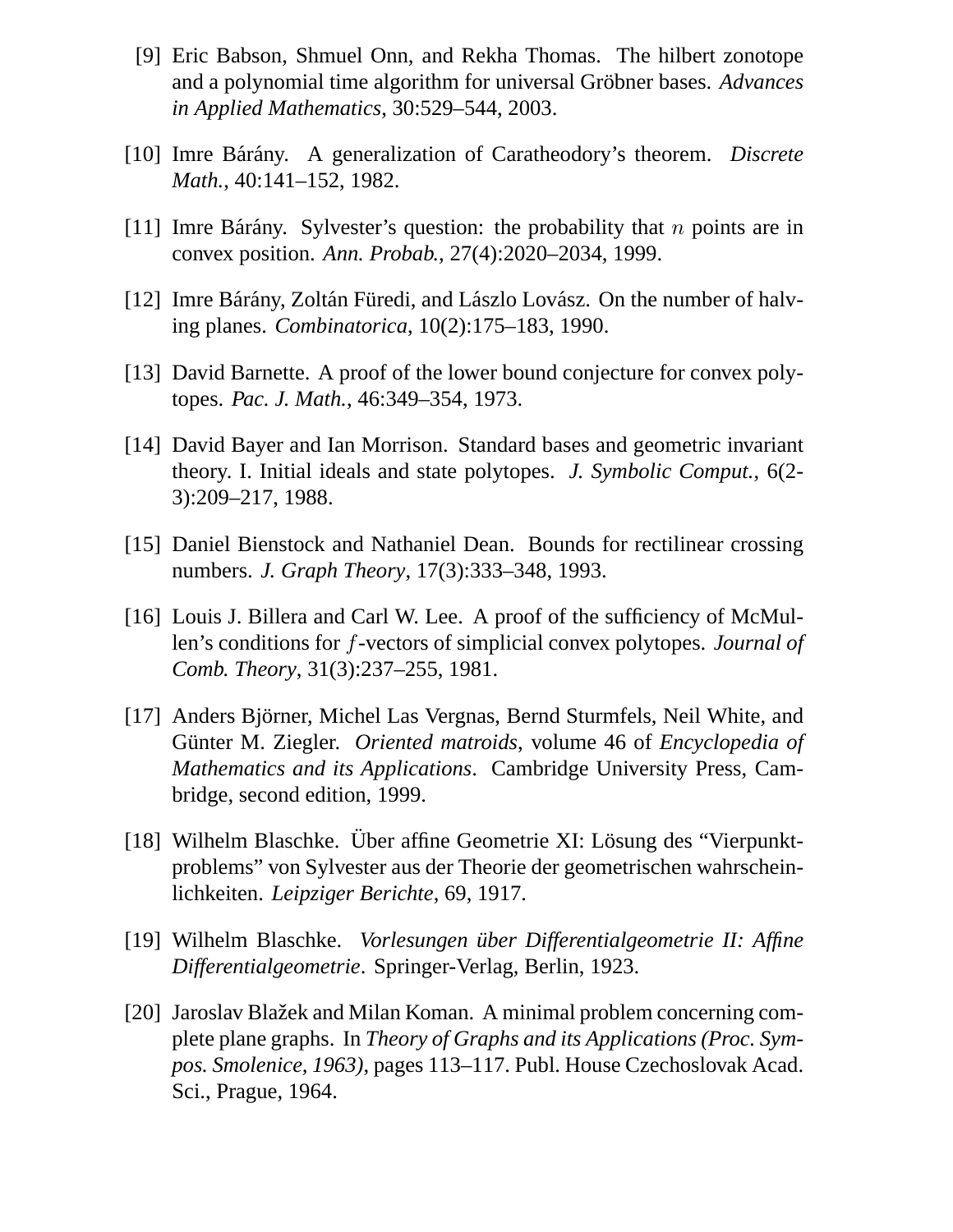- [21] Endre Boros and Zoltán Füredi. The number of triangles covering the center of an n-set. *Geom. Dedicata*, 17:69–77, 1984.
- [22] Alex Brodsky, Stephane Durocher, and Ellen Gethner. The rectilinear crossing number of  $K_{10}$  is 62. *Electron. J. Combin.*, 8(1): Research Paper 23, 30 pp. (electronic), 2001.
- [23] Alex Brodsky, Stephane Durocher, and Ellen Gethner. Toward the rectilinear crossing number of  $K_n$ : new drawings, upper bounds, and asymptotics. *Discrete Math.*, 262(1-3):59–77, 2003.
- [24] Bruno Buchberger. *Ein Algorithmus zum Auffinden der Basiselemente des Restklassenringes nach einem nulldimensionalen Polynomideal*. PhD thesis, Universität Innsbruck, 1965.
- [25] Bernard Chazelle and Franco P. Preparata. Halfspace range search: An algorithmic application of k-sets. *Discrete Comput. Geom.*, 1:83–93, 1986.
- [26] Kenneth L. Clarkson. A bound on local minima of arrangements that implies the upper bound theorem. *Discrete Comput. Geom.*, 10:427– 433, 1993.
- [27] Richard Cole, Micha Sharir, and Chee K. Yap. On k-hulls and related problems. *SIAM J. Comput.*, 16:61–77, 1987.
- [28] Sylvie Corteel, Gaël Rémond, Gilles Schaeffer, and Hugh Thomas. The number of plane corner cuts. *Advances in Applied Mathematics*, 23(1):49–53, 1999.
- [29] David Cox, John Little, and Donal O'Shea. *Ideals, Varieties, and Algorithms*. Springer-Verlag, New York, NY, 2 nd edition, 1992.
- [30] David Cox, John Little, and Donal O'Shea. *Using algebraic geometry*. Springer-Verlag, New York, NY, 1998.
- [31] Max Dehn. Die Eulersche Formel im Zusammenhang mit dem Inhalt in der nicht-Euklidischen Geometrie. *Mathematische Annalen*, 61:561– 568, 1905.
- [32] Tamal K. Dey. Improved bounds on planar k-sets and related problems. *Discrete Comput. Geom.*, 19:373–382, 1998.
- [33] Richard Durrett. *Probability: Theory and Examples*. Wadsworth, Belmont, CA,  $2<sup>nd</sup>$  edition, 1996.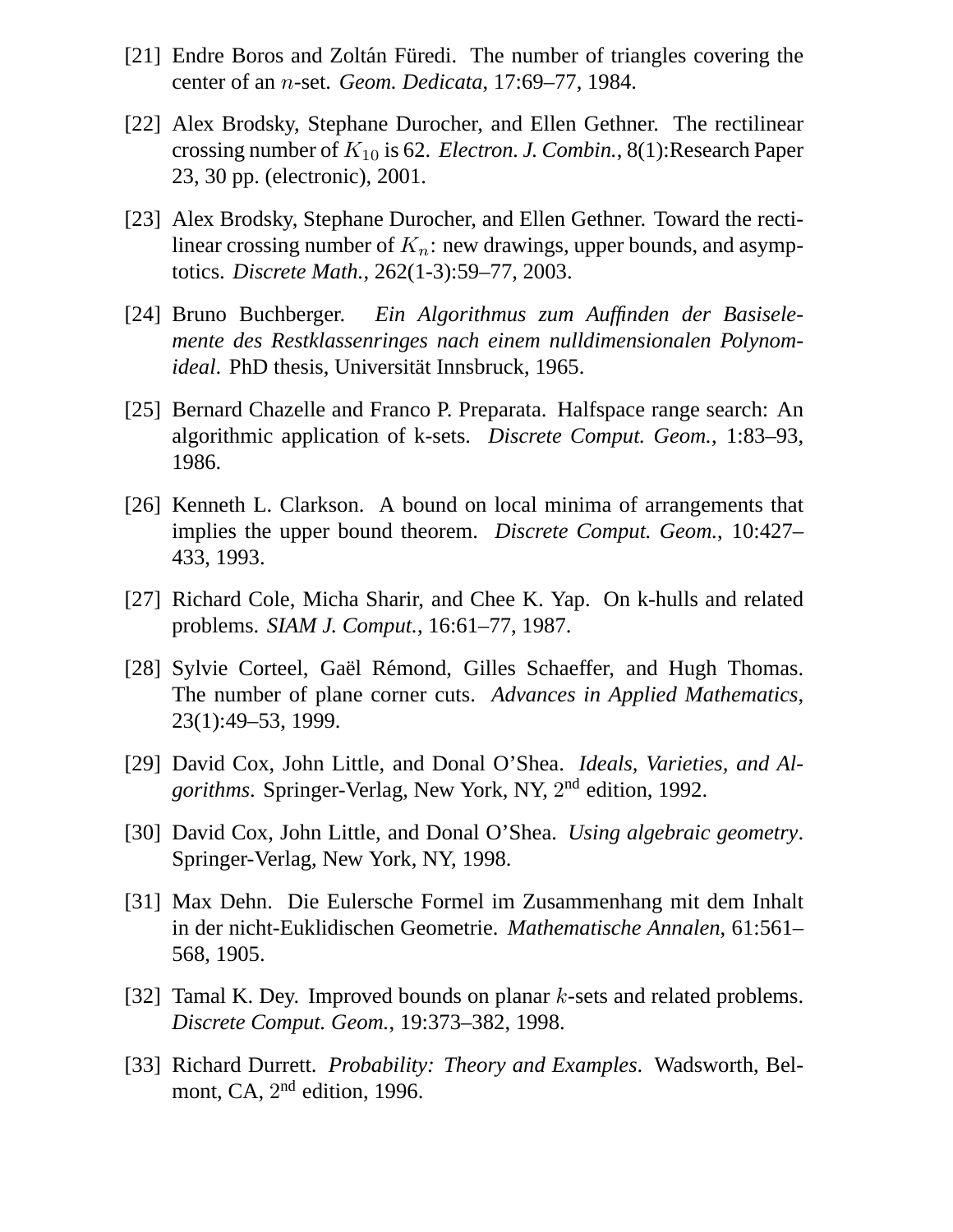- [34] Herbert Edelsbrunner, Nany Hasan, Raimund Seidel, and Xiaojun Shen. Circles through two points that always enclose many points. *Geom. Dedicata*, 32(1):1–12, 1989.
- [35] Herbert Edelsbrunner, Pavel Valtr, and Emo Welzl. Cutting dense point sets in half. *Discrete Comput. Geom.*, 17:243–255, 1997.
- [36] Herbert Edelsbrunner and Emo Welzl. On the number of line separations of a finite set in the plane. *J. Comb. Theory, Ser. A*, 38:15–29, 1985.
- [37] Paul Erdős, László Lovász, A. Simmons, and Ernst G. Straus. Dissection graphs of planar point sets. In *Survey Combin. Theory, Sympos. Colorado State Univ., Colorado 1971, 139-149*. 1973.
- [38] István Fáry. On straight line representation of planar graphs. *Acta Univ. Szeged., Acta Sci. Math.*, 11:229–233, 1948.
- [39] Gerald B. Folland. *Real Analysis: Modern Techniques and Their Applications*. Wiley-Interscience, New York, NY, 2nd edition, 1999.
- [40] Michael R. Garey and David S. Johnson. Crossing number is NPcomplete. *SIAM J. Algebraic Discrete Methods*, 4(3):312–316, 1983.
- [41] Jacob E. Goodman and Richard Pollack. On the combinatorial classification of nondegenerate configurations in the plane. *J. Comb. Theory Ser. A*, 29(2):220–235, 1980.
- [42] Richard K. Guy. The decline and fall of Zarankiewicz's theorem. In *Proof Techniques in Graph Theory (Proc. Second Ann Arbor Graph Theory Conf., Ann Arbor, Mich., 1968)*, pages 63–69. Academic Press, New York, 1969.
- [43] Richard K. Guy. Crossing numbers of graphs. In *Graph theory and applications (Proc. Conf., Western Michigan Univ., Kalamazoo, Mich., 1972; dedicated to the memory of J. W. T. Youngs)*, pages 111–124. Lecture Notes in Math., Vol. 303, Springer, Berlin, 1972.
- [44] Richard K. Guy, Tom Jenkyns, and Jonathan Schaer. The toroidal crossing number of the complete graph. *J. Comb. Theory*, 4:376–390, 1968.
- [45] John Hopcroft and Robert E. Tarjan. Efficient planarity testing. *Journal of the ACM*, 21(4):549–568, 1974.
- [46] Paul C. Kainen. On a problem of P. Erdős. *J. Comb. Theory*, 5:374–377, 1968.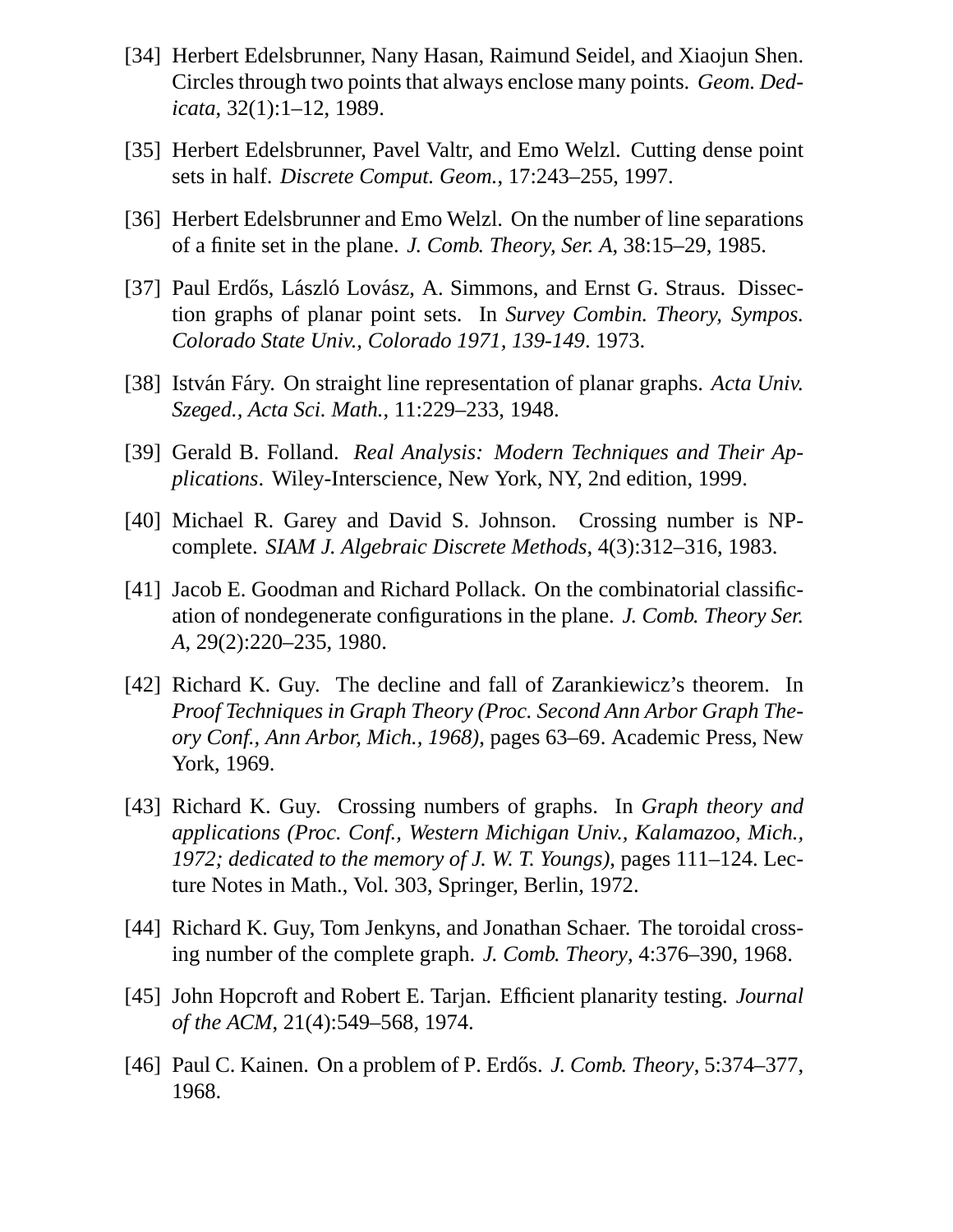- [47] Gil Kalai. Linear programming, the simplex algorithm and simple polytopes. *Mathematical Programming*, 79:217–233, 1997.
- [48] Daniel J. Kleitman. The crossing number of  $K_{5,n}$ . *J. Comb. Theory*, 9:315–323, 1970.
- [49] Carl W. Lee. Winding numbers and the generalized lower-bound conjecture. In *Discrete and computational geometry (New Brunswick, NJ, 1989/1990)*, volume 6 of *DIMACS Series in Discrete Mathematics and Theoretical Computer Science*, pages 209–219. American Mathematical Society, Providence, RI, 1991.
- [50] László Lovász. On the number of halving lines. *Annales Universitatis Scientarium Budapest de Rolando Eotv ¨ os Nominatae, Sectio Mathemat- ¨ ica*, 14:107–108, 1971.
- [51] Jiří Matoušek. *Lectures on Discrete Geometry*. Springer-Verlag, Berlin, 2002.
- [52] Peter McMullen. The maximum numbers of faces of a convex polytope. *Mathematika, London*, 17:179–184, 1970.
- [53] Peter McMullen. The numbers of faces of simplicial polytopes. *Israel Journal of Mathematics*, 9:559–570, 1971.
- [54] Peter McMullen. On simple polytopes. *Inventiones Mathematicae*, 113(2):419–444, 1993.
- [55] Peter McMullen. Weights on polytopes. *Discrete Comput. Geom.*, 15(4):363–388, 1996.
- [56] Peter McMullen and David W. Walkup. A generalized lower-bound conjecture for simplicial polytopes. *Mathematika, Lond.*, 18:264–273, 1971.
- [57] J. W. Moon. On the distribution of crossings in random complete graphs. *J. Soc. Indust. Appl. Math.*, 13:506–510, 1965.
- [58] Teo Mora and Lorenzo Robbiano. The Gröbner fan of an ideal. *J. Symbolic Comput.*, 6(2-3):183–208, 1988. Computational aspects of commutative algebra.
- [59] Ketan Mulmuley. Dehn-sommerville relations, the upper bound theorem, and levels in arrangements. In *Proceedings of the Ninth Annual Symposium on Computational Geometry*, pages 240–246, 1993.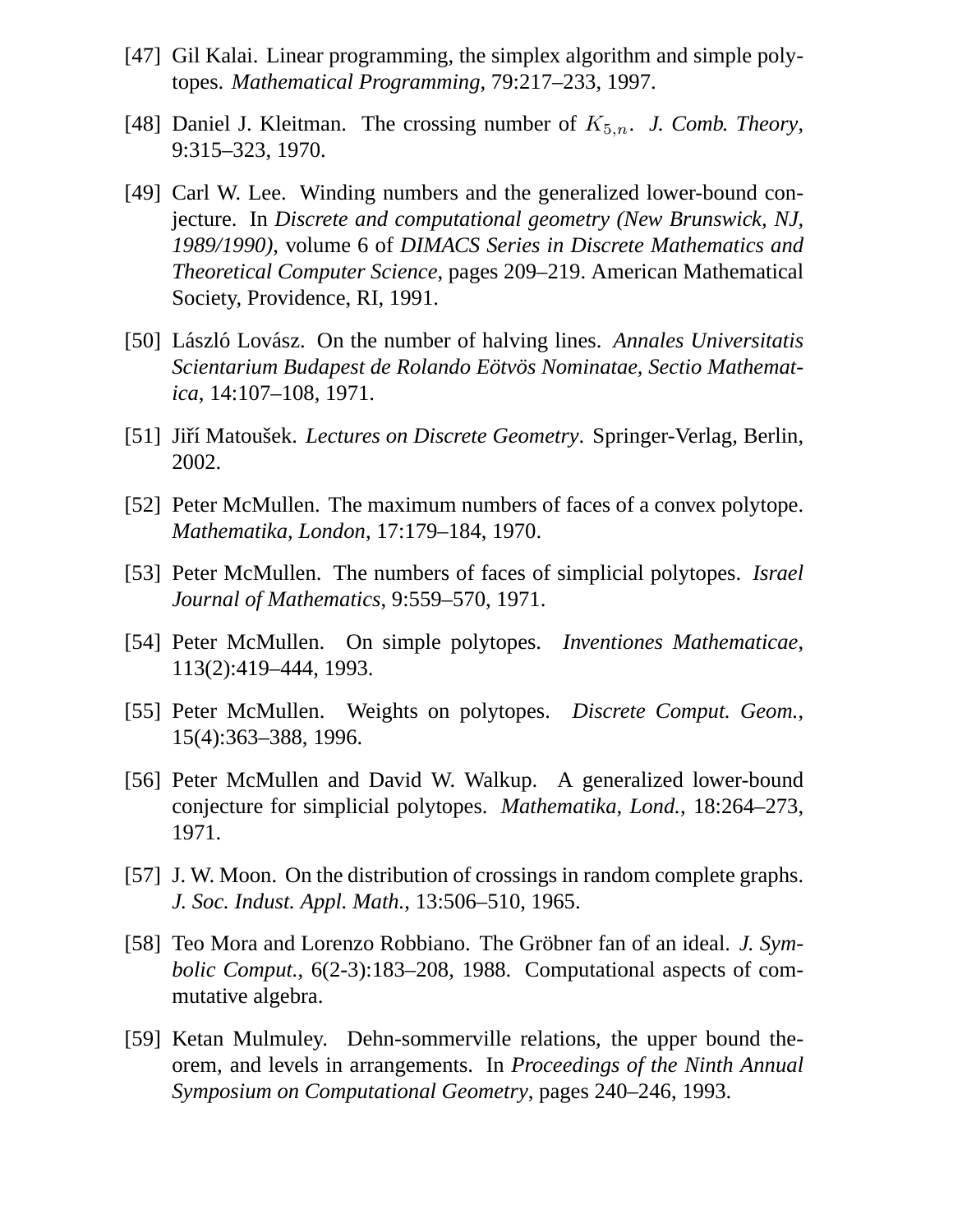- [60] Shmuel Onn and Bernd Sturmfels. Cutting corners. *Advances in Applied Mathematics*, 23(1):29–48, 1999.
- [61] János Pach. Crossing numbers. In *Discrete and computational geometry (Tokyo, 1998)*, volume 1763 of *Lecture Notes in Comput. Sci.*, pages 267–273. Springer, Berlin, 2000.
- [62] János Pach and Géza Tóth. Thirteen problems on crossing numbers. *Geombinatorics*, 9(4):194–207, 2000.
- [63] Richard E. Pfiefer. The historical development of J. J. Sylvester's four point problem. *Mathematics Magazine*, 62(5):309–317, 1989.
- [64] R. Bruce Richter and Carsten Thomassen. Relations between crossing numbers of complete and complete bipartite graphs. *Amer. Math. Monthly*, 104(2):131–137, 1997.
- [65] Walter Rudin. *Principles of Mathematical Analysis*. McGraw-Hill, New York, 3<sup>rd</sup> edition, 1976.
- [66] Edward R. Scheinerman and Herbert S. Wilf. The rectilinear crossing number of a complete graph and Sylvester's "Four Point Problem" of geometric probability. *American Mathematical Monthly*, 101(10):939– 943, 1994.
- [67] Rolf Schneider. Über eine Integralgleichung in der Theorie der konvexen Körper. Mathematische Nachrichten, 44:55–75, 1970.
- [68] Rolf Schneider. Discrete aspects of stochastic geometry. In Jacob E. Goodman and Joseph O'Rourke, editors, *Handbook of Discrete and Computational Geometry*, CRC Press Series on Discrete Mathematics and its Applications, pages 167–184. CRC, Boca Raton, FL, 1997.
- [69] Micha Sharir and Pankaj K. Agarwal. *Davenport-Schinzel Sequences and Their Geometric Applications*. Cambridge University Press, 1995.
- [70] Micha Sharir, Shakhar Smorodinsky, and Gábor Tardos. An improved bound for k-sets in three dimensions. In *Proceedings of the Sixteenth Annual Symposium on Computational Geometry*, 2000.
- [71] David A. Singer. The rectilinear crossing number of certain graphs. Manuscript, 1971.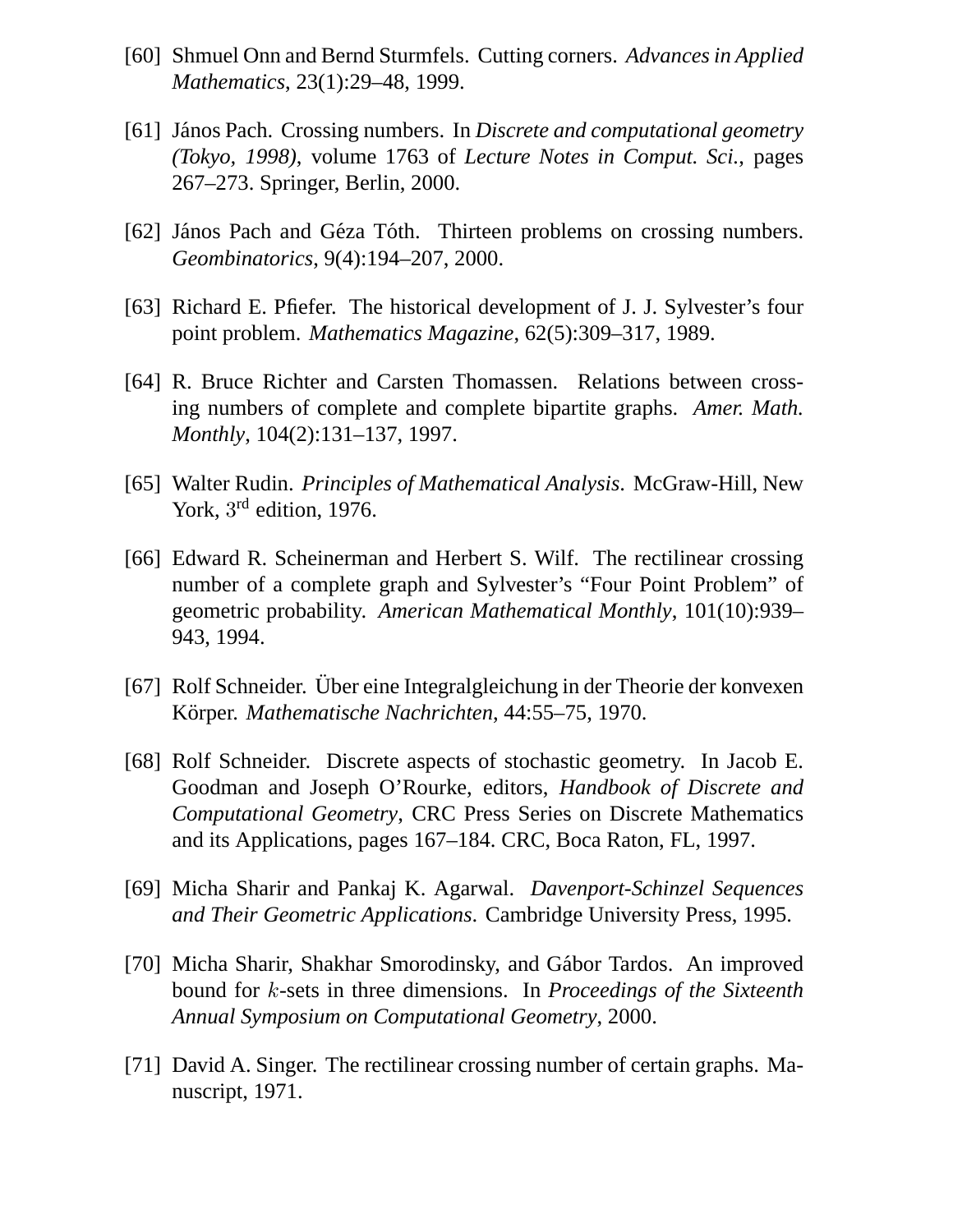- [72] Duncan M'Laren Young Sommerville. The relations connecting the angle-sums and volume of a polytope in space of n dimensions. *Proc. Royal Society London, Ser. A*, 115:103–119, 1927.
- [73] Richard P. Stanley. The number of faces of a simplicial convex polytope. *Advances in Mathematics*, 35(3):236–238, 1980.
- [74] Ernst Steinitz and Hans Rademacher. *Vorlesungen über die Theorie der Polyeder unter Einschluss der Elemente der Topologie*. Springer-Verlag, Berlin, 1976. Reprint der 1934 Auflage, Grundlehren der Mathematischen Wissenschaften, No. 41.
- [75] Bernd Sturmfels. *Algorithms in Invariant Theory*. Springer-Verlag, Wien, 1993.
- [76] Bernd Sturmfels. *Gröbner Bases and Convex Polytopes*. American Mathematical Society, 1996.
- [77] James Joseph Sylvester. Problem 1491. *Educational Times*, April 1864.
- [78] Géza Tóth. Point sets with many k-sets. In *Proceedings of the Sixteenth Annual Symposium on Computational Geometry*, 2000.
- [79] Kazimierz Urbanik. Solution du problème posé par P. Turán. *Colloquium Mathematicum*, 3:200–201, 1955.
- [80] Pavel Valtr. The probability that n random points in a triangle are in convex position. *Combinatorica*, 16(4):567–573, 1996.
- [81] Imrich Vrto. Crossing numbers of graphs: A bibliography. http: //www.ifi.savba.sk/\˜imrich.
- [82] Rade T. Živaljević and Sinisa T. Vrećica. The colored Tverberg's problem and complexes of injective functions. *Journal of Combinatorial Theory, Series A*, 61(2):309–318, 1992.
- [83] Klaus Wagner. Bemerkungen zum Vierfarbenproblem. *Jahresbericht der Deutschen Mathematiker-Vereinigung*, 46:26–32, 1936.
- [84] Uli Wagner and Emo Welzl. A continuous analogue of the upper bound theorem. *Discrete & Computational Geometry*, 26(3):205–219, 2001.
- [85] Emo Welzl. More on k-sets of finite sets in the plane. *Discrete & Computational Geometry*, 1:95–100, 1986.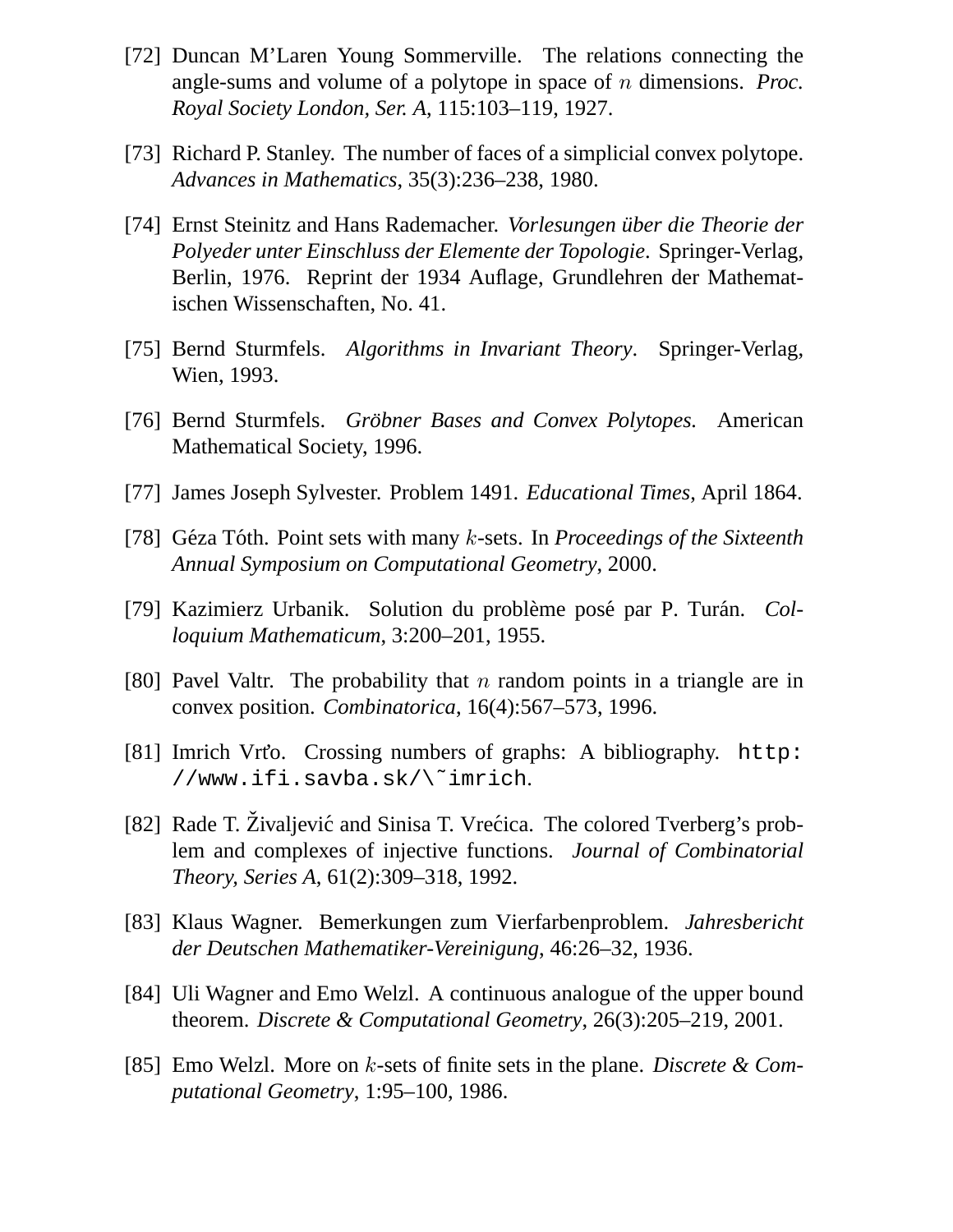- [86] Emo Welzl. Entering and leaving j-facets. *Discrete & Computational Geometry*, 25:351–364, 2001.
- [87] James G. Wendel. A problem in geometric probability. *Mathematics Scandinavia*, 11:109–111, 1962.
- [88] D. R. Woodall. Cyclic-order graphs and Zarankiewicz's crossingnumber conjecture. *J. Graph Theory*, 17(6):657–671, 1993.
- [89] Kazimierz Zarankiewicz. The solution of a certain problem on graphs of P. Turan. *Bull. Acad. Polon. Sci. Cl. III.*, 1:167–168, 1953.
- [90] Kazimierz Zarankiewicz. On a problem of P. Turan concerning graphs. *Fundamenta Mathematicae*, 41:137–145, 1954.
- [91] Günter M. Ziegler. *Lectures on Polytopes*. Springer-Verlag, Berlin, 1994.